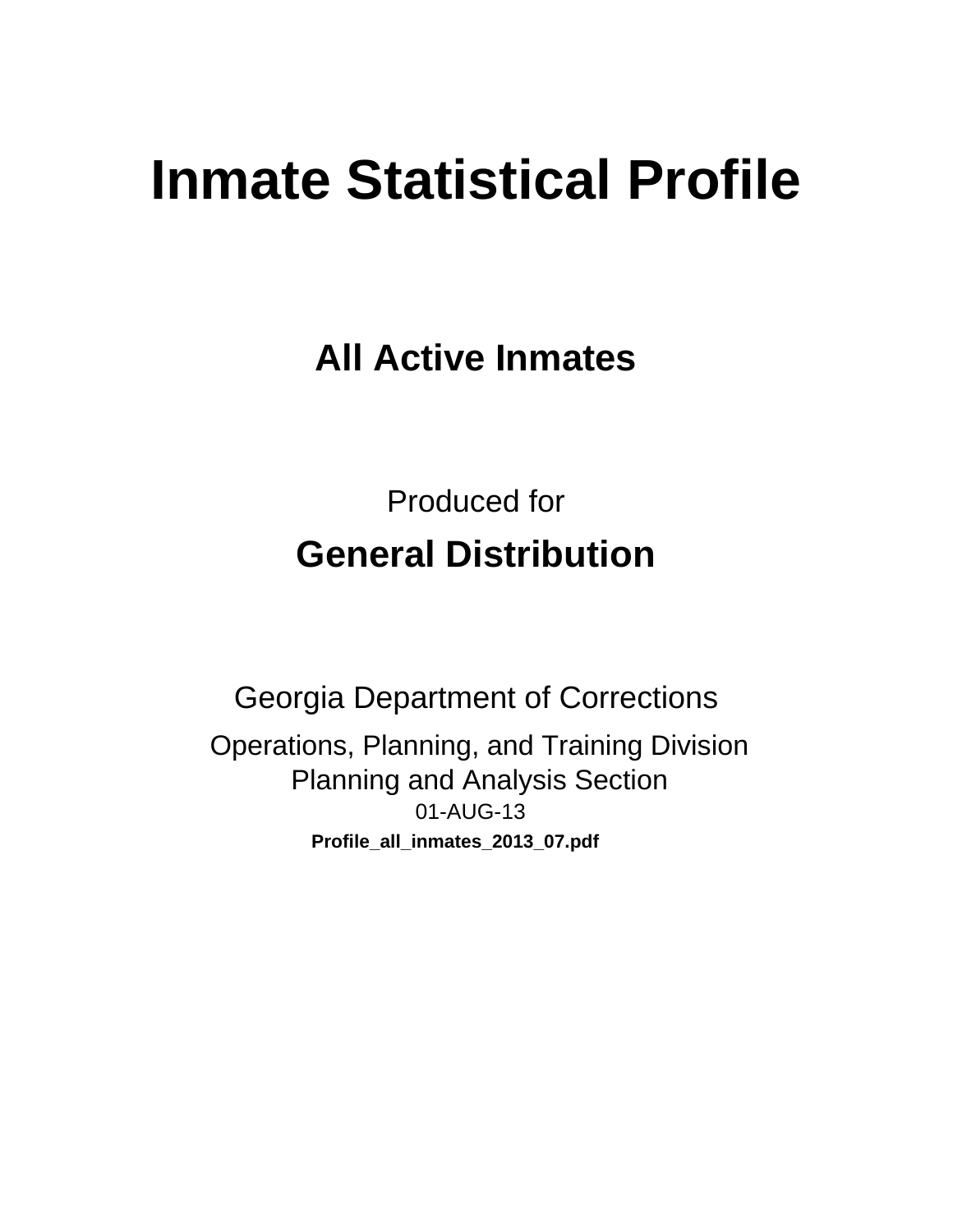#### **Inmate Statistical Profile 01-AUG-13** Contents

**All Active Inmates** 

Produced for General Distribution

# **Table of Contents**

|    | <b>Demographic information</b>                                       |
|----|----------------------------------------------------------------------|
|    | 5 Current age, broken out in ten year age groups                     |
|    | 6 Race group                                                         |
|    | 7 Marital status, self-reported at entry to prison                   |
|    | 8 Number of children, self-reported at entry to prison               |
|    | 9 Religious affiliation, self-reported at entry to prison            |
|    | 10 Home county - self-reported at entry to prison                    |
|    | 15 Socioeconomic class, self-reported at entry to prison             |
|    | 16 Environment to age 16, self-reported at entry to prison           |
|    | 17 Guardian status to age 16, self-reported at entry to prison       |
|    | 18 Employment status before prison, self-reported at entry to prison |
|    | 19 Age at admission                                                  |
|    | 21 Height, measured at entry to prison                               |
|    | 22 Weight, measured at entry to prison                               |
|    | 24 Military service                                                  |
|    | <b>Correctional information</b>                                      |
|    | 25 Type of admission to prison                                       |
|    | 26 Current / last security status                                    |
|    | 27 Current / last institution type                                   |
|    | 28 Institution type - transitional centers                           |
|    | 29 Institution type - county prisons                                 |
| 31 | Institution type - state prisons                                     |
|    | 33 Institution type - private prisons                                |
|    | 34 Institution type - pre-release centers                            |
|    | 35 Institution type - inmate boot camp                               |
|    | 36 Number of disciplinary reports                                    |
|    | 37 Number of transfers                                               |
|    | 38 Number of escapes                                                 |
|    | 40 Probable future release type of still active inmates              |
|    | 41 Time served in current (or last) institution                      |
|    | Educational, psychological and physical information                  |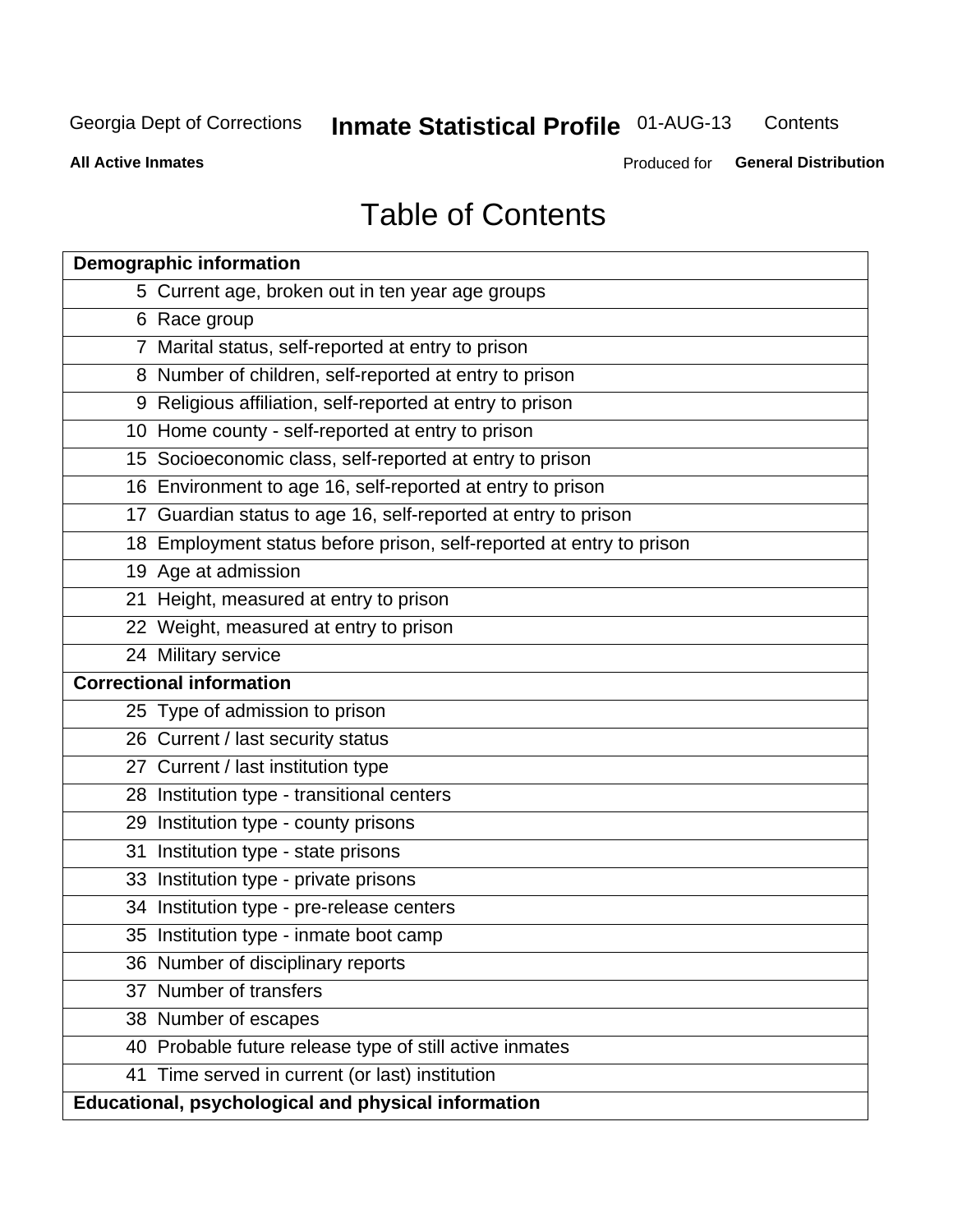#### **Inmate Statistical Profile 01-AUG-13** Contents

**All Active Inmates** 

Produced for General Distribution

# **Table of Contents**

| <b>Educational, psychological and physical information</b>       |
|------------------------------------------------------------------|
| 39 Culture fair IQ scores                                        |
| 42 Highest grade level attained                                  |
| 43 Culture fair IQ scores                                        |
| 44 Wide Range Achievement Test (WRAT) reading score              |
| 45 Wide Range Achievement Test (WRAT) math score                 |
| 46 Wide Range Achievement Test (WRAT) spelling score             |
| 47 Scope of substance abuse - summary                            |
| 48 Scope of substance abuse - detail                             |
| 49 Current / last mental health treatment level                  |
| 50 PULHESDWIT medical scale - 'P' overall condition ('P'hysical) |
| 51 PULHESDWIT medical scale - 'U' upper body                     |
| 52 PULHESDWIT medical scale - 'L' lower body                     |
| 53 PULHESDWIT medical scale - 'H' hearing                        |
| 54 PULHESDWIT medical scale - 'E' vision                         |
| 55 PULHESDWIT medical scale -'S' psychiatric                     |
| 56 PULHESDWIT medical scale - 'D' dental                         |
| 57 PULHESDWIT medical scale - 'W' work ability                   |
| 58 PULHESDWIT medical scale - 'I' impairment                     |
| 59 PULHESDWIT medical scale - 'T' transportability               |
| 60 Criminality in family, self-reported                          |
| 61 Alcoholism in family, self-reported                           |
| 62 Drug abuse in family, self-reported                           |
| 63 Subjected to frequent beatings, self-reported                 |
| 64 Father absent during inmate's childhood                       |
| 65 Mother absent during inmate's childhood                       |
| 66 Inmate diagnosed as manipulative                              |
| 67 Inmate diagnosed as assaultive                                |
| <b>Crimes and criminal history information</b>                   |
| 68 Number of prior Georgia incarcerations                        |
| 69 Prison sentence in years                                      |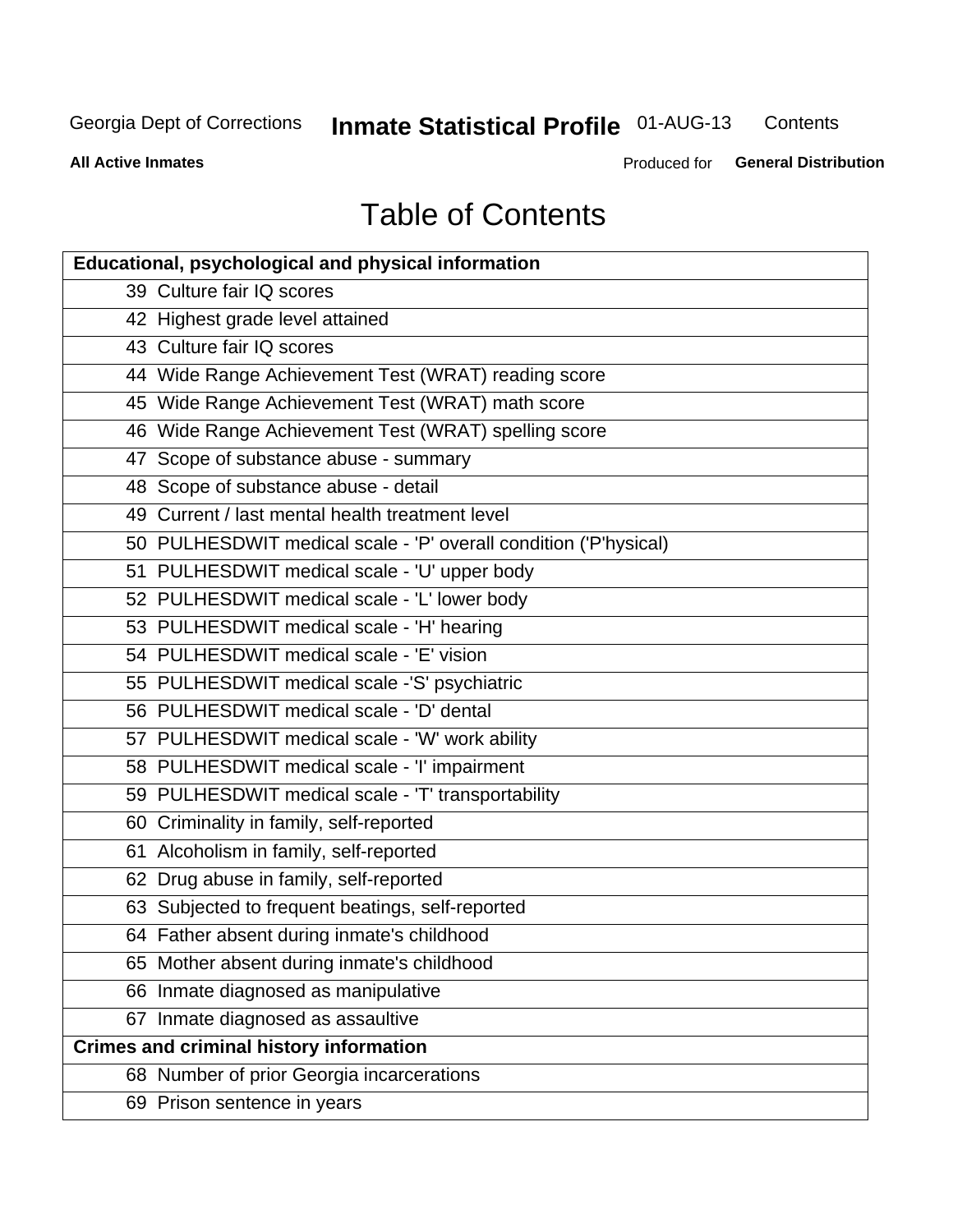#### **Inmate Statistical Profile 01-AUG-13** Contents

**All Active Inmates** 

Produced for General Distribution

# **Table of Contents**

| <b>Crimes and criminal history information</b>                 |
|----------------------------------------------------------------|
| 70 Primary offense, broken out into felonies vs misdemeanors   |
| 71 Primary offense, broken out into six broad crime categories |
| 72 Primary offense, detailed offense code                      |
| 81 County of conviction of primary offense                     |
| 86 Circuit of conviction of primary offense                    |
| 88 Years served (jail + prison) in this incarceration          |
| <b>Medical information</b>                                     |
| 89 Results of most recent HIV test                             |
| 90 Results of most recent tuberculosis test                    |
| 91 Results of most recent syphilis test                        |
| 92 Results of most recent Hepatitis-C test                     |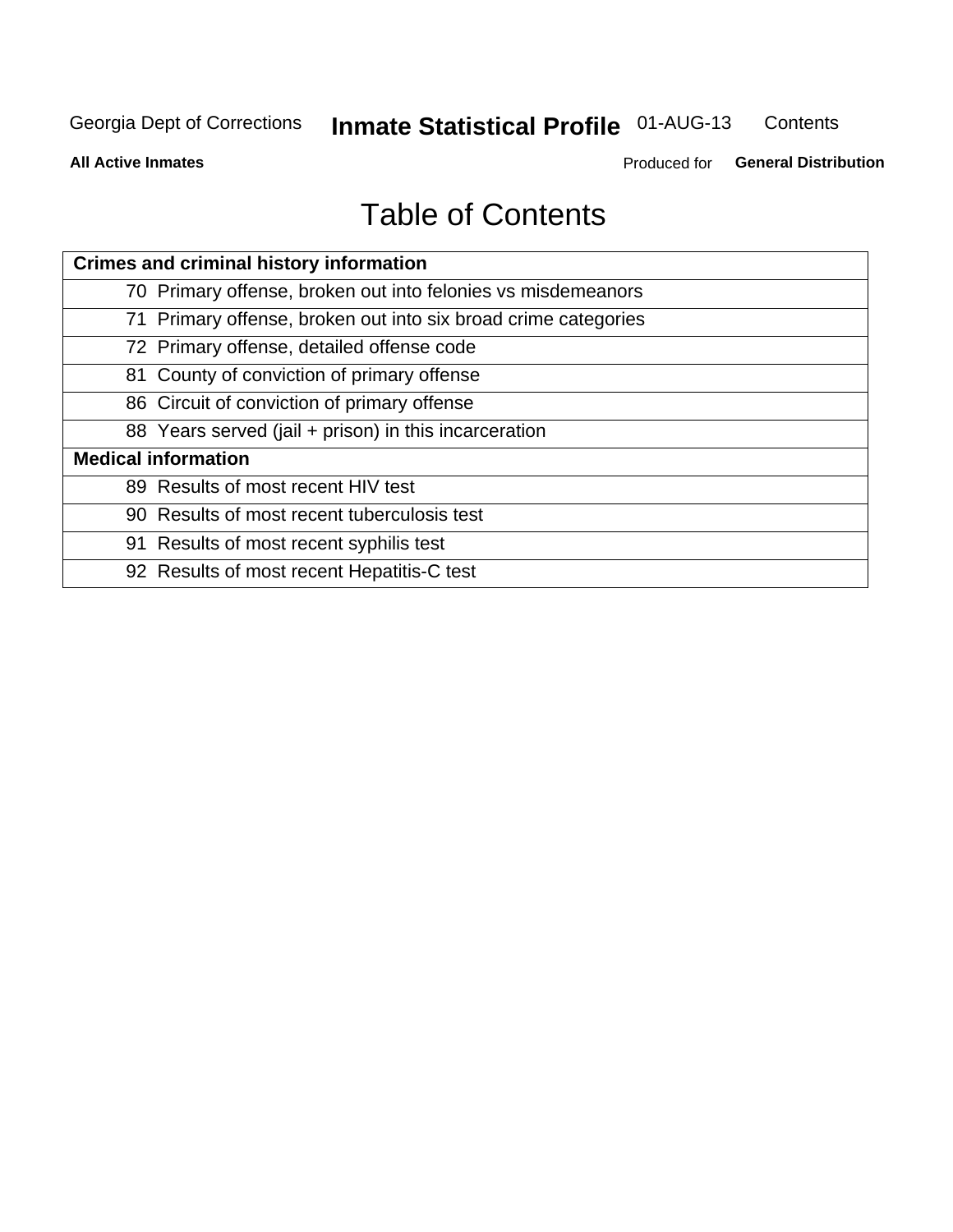### **All Active Inmates**

### Produced for General Distribution

# Current age, broken out in ten-year age groups

COL % - percent each COUNT is of its particular column

|                            |              | <b>Male</b> |        |              | <b>Female</b> |       |              | <b>Total</b>  |
|----------------------------|--------------|-------------|--------|--------------|---------------|-------|--------------|---------------|
| <b>Current Age</b>         | <b>Count</b> | Col %       | Row %  | <b>Count</b> | Col %         | Row % | <b>Total</b> | Col %         |
| <b>Teens (1-19)</b>        | 841          | 1.64%       | 97.45% | 22           | $0.60\%$      | 2.55% | 863          | 1.57%         |
| <b>Twenties (20-29)</b>    | 15,832       | 30.93%      | 93.89% | 1,030        | 28.00%        | 6.11% | 16,862       | 30.73%        |
| <b>Thirties (30-39)</b>    | 14,849       | 29.01%      | 92.51% | 1,203        | 32.70%        | 7.49% |              | 16,052 29.25% |
| <b>Forties (40-49)</b>     | 10,821       | 21.14%      | 92.05% | 934          | 25.39%        | 7.95% |              | 11,755 21.42% |
| <b>Fifties (50-59)</b>     | 6,517        | 12.73%      | 94.30% | 394          | 10.71%        | 5.70% | 6.911        | 12.60%        |
| <b>Sixties (60-69)</b>     | 1,776        | 3.47%       | 95.59% | 82           | 2.23%         | 4.41% | 1,858        | 3.39%         |
| Seventy $+$ (70 and above) | 555          | 1.08%       | 97.54% | 14           | 0.38%         | 2.46% | 569          | 1.04%         |
| <b>Total Reported</b>      | 51,191       | 100%        | 93.30% | 3,679        | 100%          | 6.70% | 54,870       | 100%          |

| <b>Not Repo</b><br><b>Enorted</b> | 70   |       | 70     |
|-----------------------------------|------|-------|--------|
| Total                             | ,269 | 3,680 | 54,949 |

| Mean<br>(average)       | 37.14    | 37.00 | 37.13 |
|-------------------------|----------|-------|-------|
| Median (middle)         | つん<br>vu | 36    | 35    |
| Mode<br>(most frequent) | 24       | 29    |       |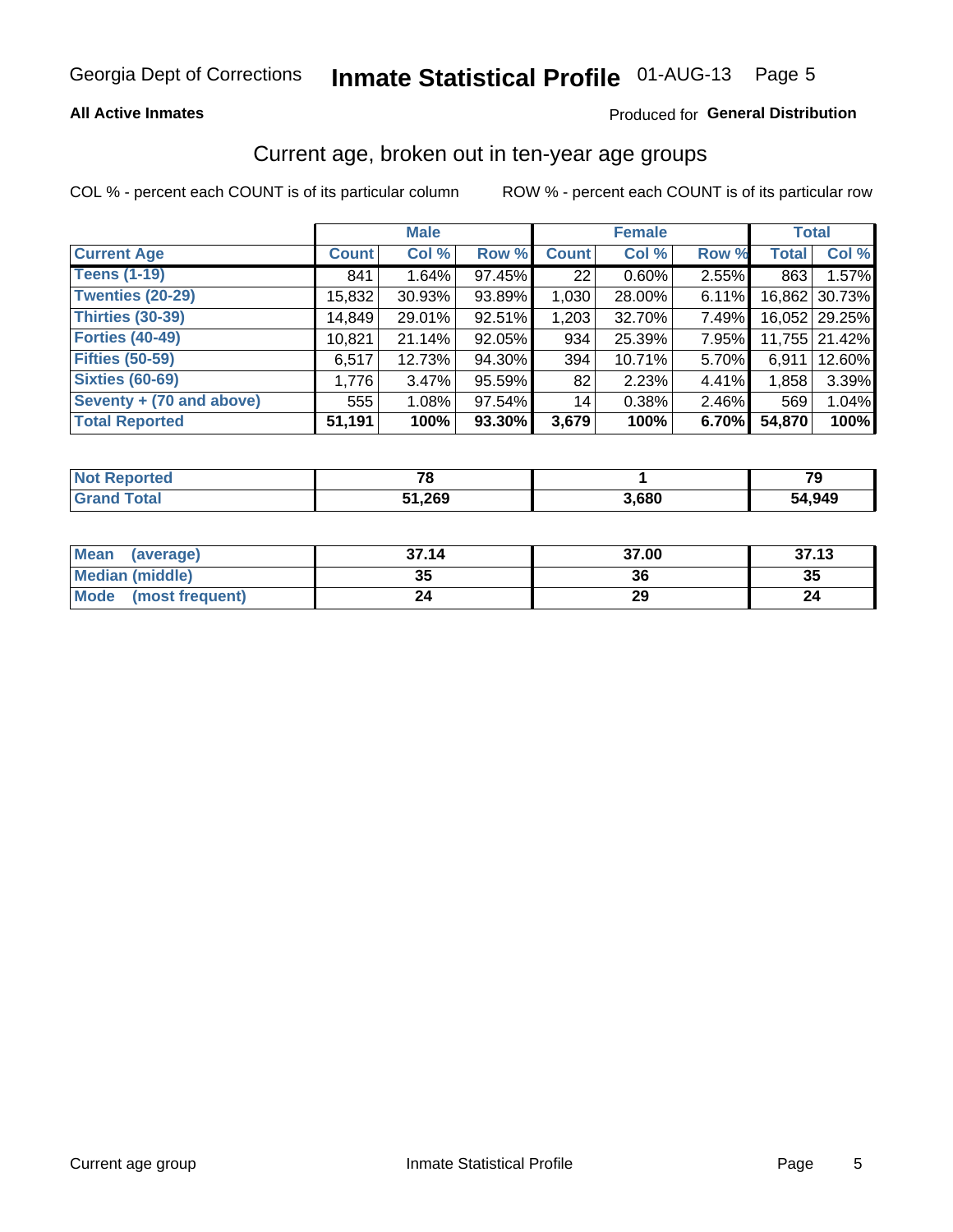# Inmate Statistical Profile 01-AUG-13 Page 6

### **All Active Inmates**

### Produced for General Distribution

### Race group

COL % - percent each COUNT is of its particular column

|                   |                        |              | <b>Male</b> |             |       | <b>Female</b> |        |              | <b>Total</b> |
|-------------------|------------------------|--------------|-------------|-------------|-------|---------------|--------|--------------|--------------|
| <b>Race Group</b> |                        | <b>Count</b> | Col %       | Row % Count |       | Col %         | Row %  | <b>Total</b> | Col %        |
|                   | <b>White</b>           | 16,481       | 32.15%      | 89.25%      | .986  | 53.97%        | 10.75% | 18,467       | 33.61%       |
| $\mathbf{2}$      | <b>Black</b>           | 32,259       | 62.92%      | 95.27%      | .602  | 43.53%        | 4.73%  | 33,861       | 61.62%       |
| 5                 | <b>Other</b>           | 39           | .08%        | 81.25%      | 9     | .24%          | 18.75% | 48           | .09%         |
| 6                 | <b>Asian</b>           | 147          | .29%        | 93.04%      | 11    | $.30\%$       | 6.96%  | 158          | .29%         |
| 9                 | <b>Unknown</b>         | 2            | .01%        | 100.00%     |       |               |        | 2            | .01%         |
| 10                | <b>Hispanic</b>        | 2,312        | 4.51%       | 97.14%      | 68    | 1.85%         | 2.86%  | 2,380        | 4.33%        |
| 12 <sup>2</sup>   | <b>Native American</b> | 29           | .06%        | 87.88%      | 4     | $.11\%$       | 12.12% | 33           | .06%         |
|                   | <b>Total Reported</b>  | 51,269       | 100%        | 93.3%       | 3,680 | 100%          | 6.7%   | 54,949       | 100%         |

| Reported<br>∴NOt       |        |       |        |
|------------------------|--------|-------|--------|
| <b>Total</b><br>'Grano | 51,269 | 3,680 | 54,949 |

| M.<br>____ | . | ------- |
|------------|---|---------|
|            |   |         |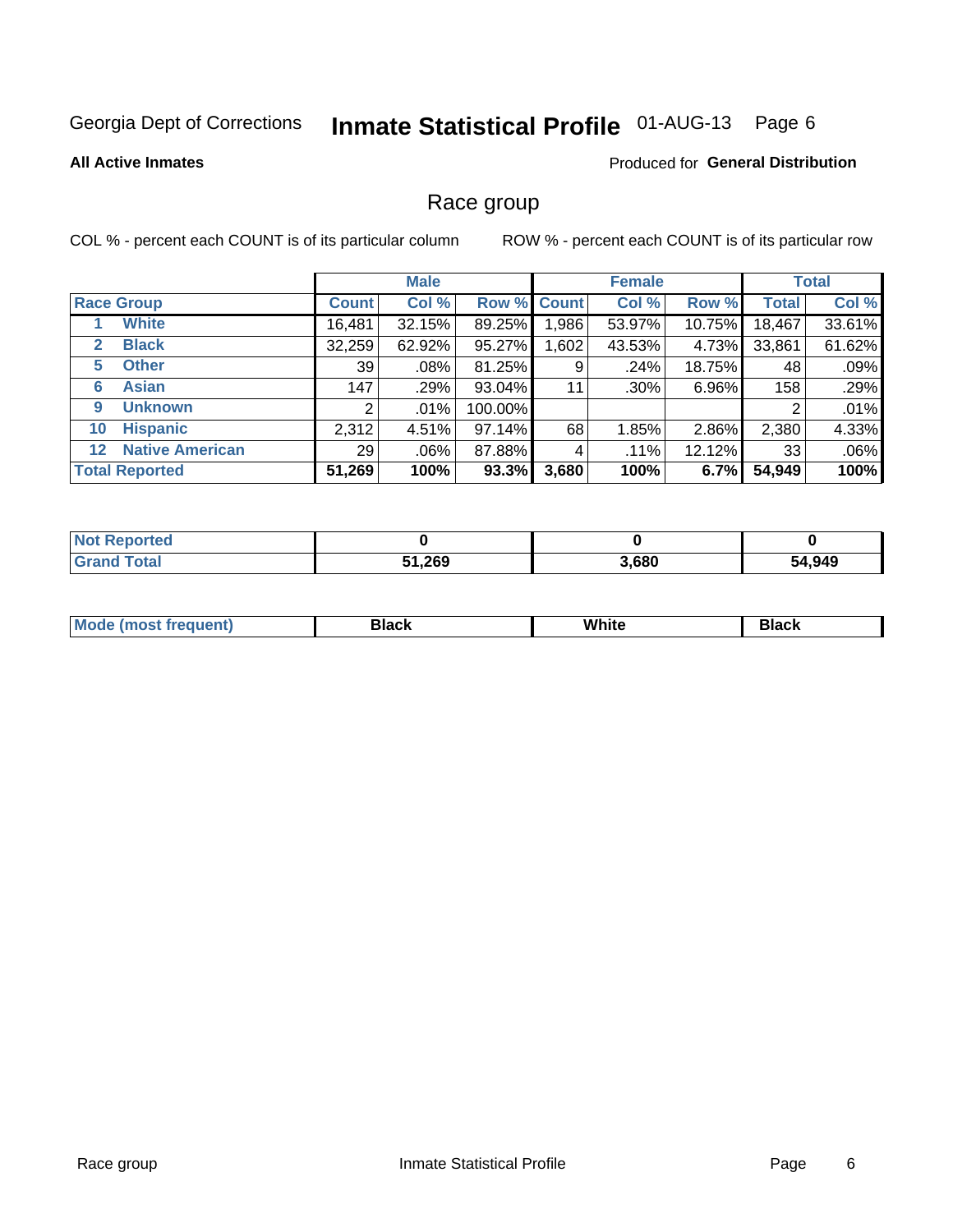# Inmate Statistical Profile 01-AUG-13 Page 7

#### **All Active Inmates**

#### Produced for General Distribution

# Marital status, self-reported at entry to prison

COL % - percent each COUNT is of its particular column

|                        |              | <b>Male</b> |        |              | <b>Female</b> |        |              | <b>Total</b> |
|------------------------|--------------|-------------|--------|--------------|---------------|--------|--------------|--------------|
| <b>Marital Status</b>  | <b>Count</b> | Col %       | Row %  | <b>Count</b> | Col %         | Row %  | <b>Total</b> | Col %        |
| <b>Unknown</b><br>0    | 379          | .74%        | 94.04% | 24           | .65%          | 5.96%  | 403          | .73%         |
| <b>Divorced</b><br>D   | 4,728        | 9.22%       | 88.11% | 638          | 17.34%        | 11.89% | 5,366        | 9.77%        |
| <b>Married</b><br>M    | 6,958        | 13.57%      | 91.40% | 655          | 17.80%        | 8.60%  | 7,613        | 13.85%       |
| <b>Separated</b><br>S. | 1,767        | 3.45%       | 84.18% | 332          | 9.02%         | 15.82% | 2,099        | 3.82%        |
| <b>Unmarried</b><br>U  | 36,983       | 72.14%      | 95.21% | 1,862        | 50.60%        | 4.79%  | 38,845       | 70.69%       |
| <b>Widow</b><br>W      | 454          | .89%        | 72.87% | 169          | 4.59%         | 27.13% | 623          | 1.13%        |
| <b>Total Reported</b>  | 51,269       | 100%        | 93.3%  | 3,680        | 100%          | 6.7%   | 54,949       | 100%         |

| <b>orted</b><br>I NOT I   |      |       |        |
|---------------------------|------|-------|--------|
| $\sim$<br>. Gr $\epsilon$ | ,269 | 3.680 | 54.949 |

| <b>Mode (most frequent)</b><br>Unmarried<br>Unmarried<br>Jnmarried |
|--------------------------------------------------------------------|
|--------------------------------------------------------------------|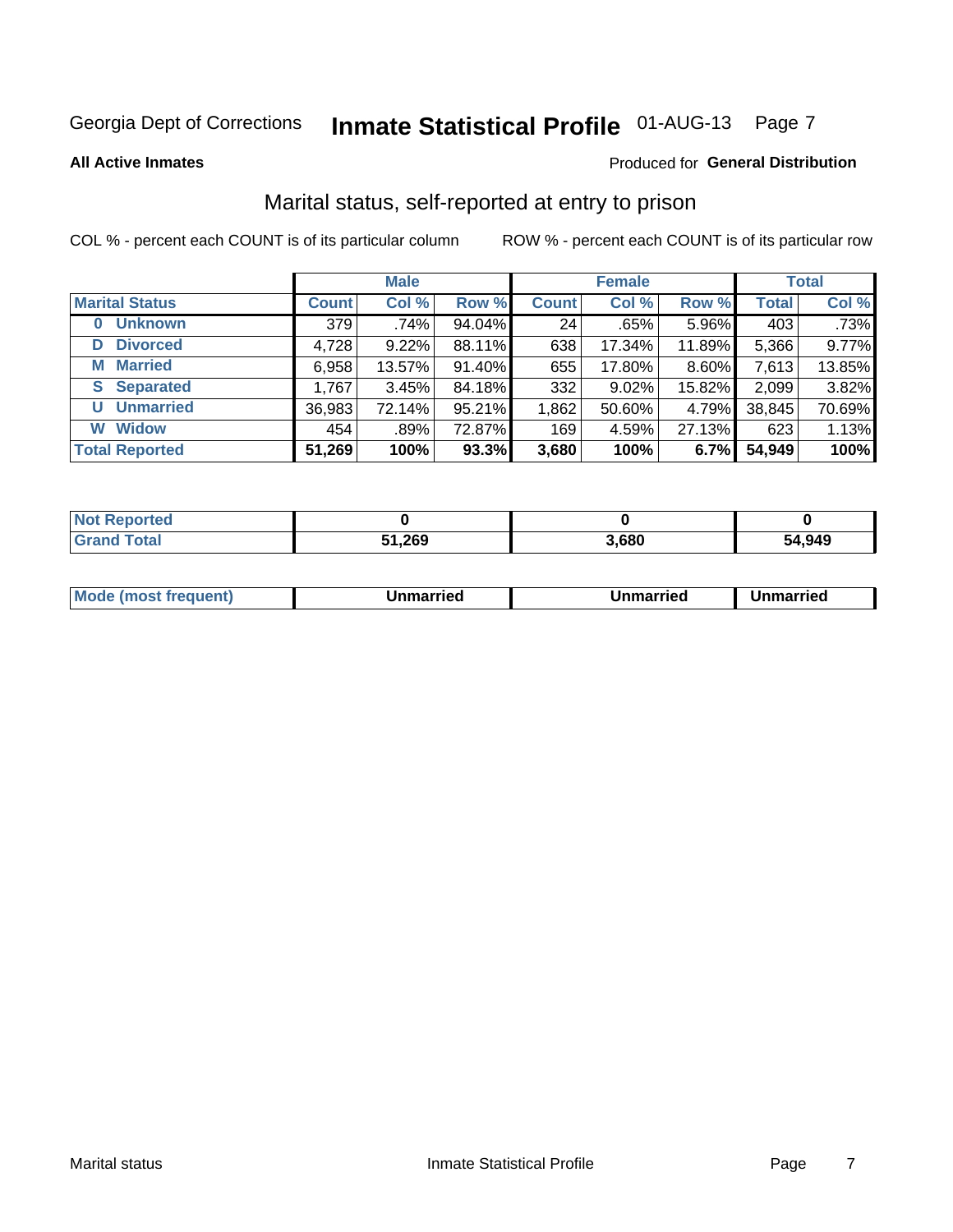# Inmate Statistical Profile 01-AUG-13 Page 8

#### **All Active Inmates**

#### Produced for General Distribution

# Number of children, self reported at entry to prison

COL % - percent each COUNT is of its particular column

|                           |              | <b>Male</b> |        | <b>Female</b> |        |        | <b>Total</b> |        |
|---------------------------|--------------|-------------|--------|---------------|--------|--------|--------------|--------|
| <b>Number of Children</b> | <b>Count</b> | Col %       | Row %  | <b>Count</b>  | Col %  | Row %  | <b>Total</b> | Col %  |
| $\bf{0}$                  | 20,842       | 41.08%      | 95.05% | 1,086         | 29.54% | 4.95%  | 21,928       | 40.30% |
|                           | 11,422       | 22.51%      | 94.25% | 697           | 18.96% | 5.75%  | 12,119       | 22.27% |
| $\overline{2}$            | 8,392        | 16.54%      | 91.00% | 830           | 22.58% | 9.00%  | 9,222        | 16.95% |
| 3                         | 4,955        | 9.77%       | 89.72% | 568           | 15.45% | 10.28% | 5,523        | 10.15% |
| 4                         | 2,539        | 5.00%       | 90.32% | 272           | 7.40%  | 9.68%  | 2,811        | 5.17%  |
| 5                         | 1,245        | 2.45%       | 91.01% | 123           | 3.35%  | 8.99%  | 1,368        | 2.51%  |
| 6                         | 660          | 1.30%       | 91.16% | 64            | 1.74%  | 8.84%  | 724          | 1.33%  |
| 7                         | 280          | 0.55%       | 93.02% | 21            | 0.57%  | 6.98%  | 301          | 0.55%  |
| 8                         | 158          | 0.31%       | 95.18% | 8             | 0.22%  | 4.82%  | 166          | 0.31%  |
| $\boldsymbol{9}$          | 100          | 0.20%       | 98.04% | 2             | 0.05%  | 1.96%  | 102          | 0.19%  |
| 10                        | 61           | 0.12%       | 95.31% | 3             | 0.08%  | 4.69%  | 64           | 0.12%  |
| Over 10                   | 81           | 0.16%       | 97.59% | 2             | 0.05%  | 2.41%  | 83           | 0.15%  |
| <b>Total Reported</b>     | 50,735       | 100%        | 93.24% | 3,676         | 100%   | 6.76%  | 54,411       | 100%   |

| w. | E91<br><b>JJ4</b> |       | 538           |
|----|-------------------|-------|---------------|
|    | 51,269            | 3.680 | 54,949<br>54. |

| <b>Mean</b><br>(average)       | 1.36 | . 75 | 1.39 |
|--------------------------------|------|------|------|
| Median (middle)                |      |      |      |
| <b>Mode</b><br>(most frequent) |      |      |      |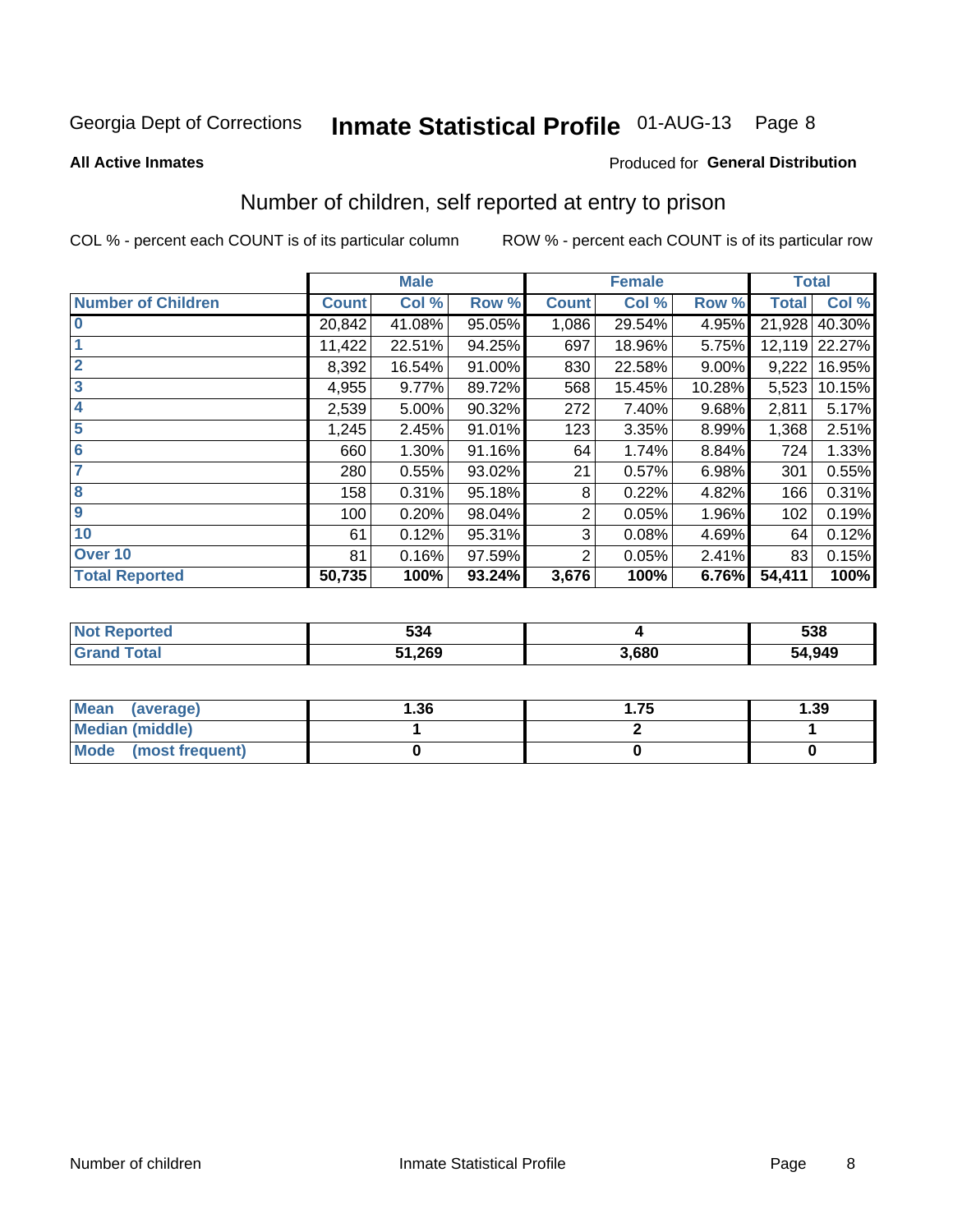# Inmate Statistical Profile 01-AUG-13 Page 9

#### **All Active Inmates**

### Produced for General Distribution

# Religious affiliation, self-reported at entry to prison

COL % - percent each COUNT is of its particular column

|                  |                              |              | <b>Male</b> |         | <b>Female</b>  |        |        | <b>Total</b> |        |
|------------------|------------------------------|--------------|-------------|---------|----------------|--------|--------|--------------|--------|
|                  | <b>Religious Affiliation</b> | <b>Count</b> | Col %       | Row %   | <b>Count</b>   | Col %  | Row %  | <b>Total</b> | Col %  |
| 1                | <b>Islam</b>                 | 958          | 4.32%       | 96.48%  | 35             | 1.29%  | 3.52%  | 993          | 3.99%  |
| $\overline{2}$   | <b>Catholic</b>              | 1,144        | 5.16%       | 88.00%  | 156            | 5.75%  | 12.00% | 1,300        | 5.22%  |
| 3                | <b>Baptist</b>               | 11,052       | 49.81%      | 85.63%  | 1,855          | 68.40% | 14.37% | 12,907       | 51.84% |
| 4                | <b>Methodist</b>             | 486          | 2.19%       | 86.48%  | 76             | 2.80%  | 13.52% | 562          | 2.26%  |
| 5                | <b>EpiscopIn</b>             | 37           | .17%        | 88.10%  | 5              | .18%   | 11.90% | 42           | .17%   |
| $6\overline{6}$  | <b>Presbytrn</b>             | 69           | .31%        | 90.79%  | 7              | .26%   | 9.21%  | 76           | .31%   |
| 7                | <b>Chc Of God</b>            | 397          | 1.79%       | 82.19%  | 86             | 3.17%  | 17.81% | 483          | 1.94%  |
| 8                | <b>Holiness</b>              | 772          | 3.48%       | 81.35%  | 177            | 6.53%  | 18.65% | 949          | 3.81%  |
| $\boldsymbol{9}$ | <b>Jewish</b>                | 33           | .15%        | 94.29%  | $\overline{2}$ | .07%   | 5.71%  | 35           | .14%   |
| 10               | <b>Anglican</b>              | 16           | .07%        | 88.89%  | $\overline{2}$ | .07%   | 11.11% | 18           | .07%   |
| 11               | <b>Grk Orthdx</b>            | 4            | .02%        | 80.00%  | 1              | .04%   | 20.00% | 5            | .02%   |
| 12               | <b>Hindu</b>                 | 6            | .03%        | 100.00% |                |        |        | 6            | .02%   |
| 13               | <b>Buddhist</b>              | 31           | .14%        | 73.81%  | 11             | .41%   | 26.19% | 42           | .17%   |
| 14               | <b>Taoist</b>                | 7            | .03%        | 77.78%  | 2              | .07%   | 22.22% | 9            | .04%   |
| 15               | <b>Shintoist</b>             | 3            | .01%        | 100.00% |                |        |        | 3            | .01%   |
| 16               | <b>Seven D Ad</b>            | 75           | .34%        | 91.46%  | $\overline{7}$ | .26%   | 8.54%  | 82           | .33%   |
| 17               | <b>Jehovah Wt</b>            | 271          | 1.22%       | 89.14%  | 33             | 1.22%  | 10.86% | 304          | 1.22%  |
| 18               | <b>Latr Day S</b>            | 34           | .15%        | 91.89%  | 3              | .11%   | 8.11%  | 37           | .15%   |
| 20               | <b>Other Prot</b>            | 3,478        | 15.68%      | 94.00%  | 222            | 8.19%  | 6.00%  | 3,700        | 14.86% |
| 96               | <b>None</b>                  | 3,315        | 14.94%      | 99.04%  | 32             | 1.18%  | .96%   | 3,347        | 13.44% |
|                  | <b>Total Reported</b>        | 22,188       | 100%        | 89.11%  | $\sqrt{2,712}$ | 100%   | 10.89% | 24,900       | 100%   |

|                 | 29.081<br>-- | 968   | 30,049 |  |
|-----------------|--------------|-------|--------|--|
| $\sim$ 4 $\sim$ | 51,269<br>E4 | 3.680 | 54,949 |  |

| Mode (most frequent) | <b>3aptist</b> | 3aptist | <b>Baptist</b> |
|----------------------|----------------|---------|----------------|
|                      |                |         |                |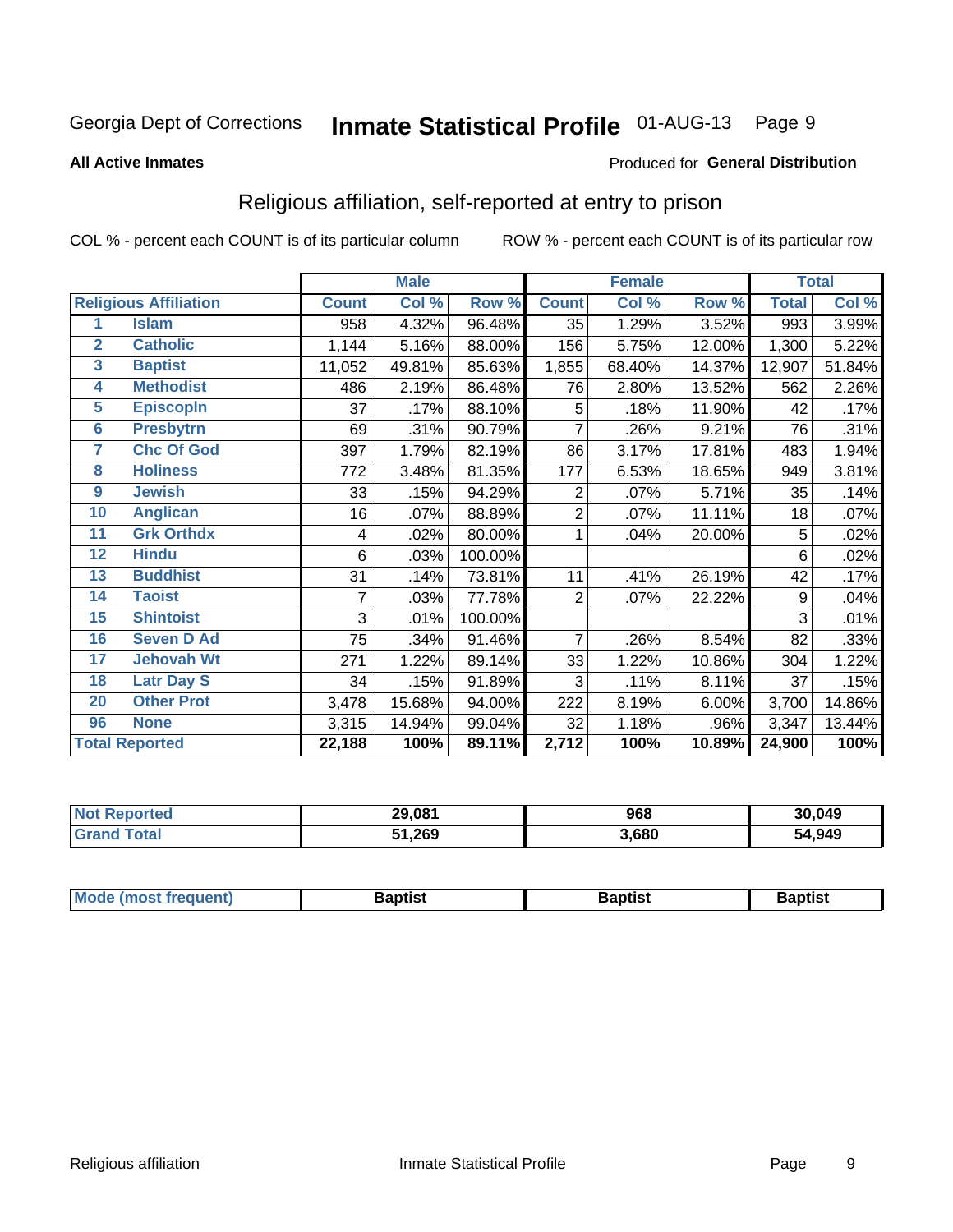# Inmate Statistical Profile 01-AUG-13 Page 10

### **All Active Inmates**

#### Produced for General Distribution

### Home county, self-reported at entry to prison

COL % - percent each COUNT is of its particular column

|     |                             |              | <b>Male</b> |         |                         | <b>Female</b>       |        | <b>Total</b> |        |
|-----|-----------------------------|--------------|-------------|---------|-------------------------|---------------------|--------|--------------|--------|
|     | <b>Home County</b>          | <b>Count</b> | Col %       | Row %   | <b>Count</b>            | Col %               | Row %  | <b>Total</b> | Col %  |
| 000 | <b>Unknown</b>              | 5,555        | 10.84%      | 93.85%  | 364                     | 9.89%               | 6.15%  | 5,919        | 10.77% |
| 001 | <b>Appling County</b>       | 116          | .23%        | 94.31%  | 7                       | .19%                | 5.69%  | 123          | .22%   |
| 002 | <b>Atkinson County</b>      | 39           | .08%        | 97.50%  | 1                       | .03%                | 2.50%  | 40           | .07%   |
| 003 | <b>Bacon County</b>         | 68           | .13%        | 94.44%  | 4                       | .11%                | 5.56%  | 72           | .13%   |
| 004 | <b>Baker County</b>         | 21           | .04%        | 100.00% |                         |                     |        | 21           | .04%   |
| 005 | <b>Baldwin County</b>       | 270          | .53%        | 93.75%  | 18                      | .49%                | 6.25%  | 288          | .52%   |
| 006 | <b>Banks County</b>         | 54           | .11%        | 91.53%  | 5                       | .14%                | 8.47%  | 59           | .11%   |
| 007 | <b>Barrow County</b>        | 258          | .50%        | 89.90%  | 29                      | .79%                | 10.10% | 287          | .52%   |
| 008 | <b>Bartow County</b>        | 547          | 1.07%       | 88.51%  | 71                      | 1.93%               | 11.49% | 618          | 1.12%  |
| 009 | <b>Ben Hill County</b>      | 199          | .39%        | 94.31%  | 12                      | .33%                | 5.69%  | 211          | .38%   |
| 010 | <b>Berrien County</b>       | 93           | .18%        | 94.90%  | 5                       | .14%                | 5.10%  | 98           | .18%   |
| 011 | <b>Bibb County</b>          | 1,183        | 2.31%       | 95.71%  | 53                      | 1.44%               | 4.29%  | 1,236        | 2.25%  |
| 012 | <b>Bleckley County</b>      | 64           | .12%        | 92.75%  | 5                       | .14%                | 7.25%  | 69           | .13%   |
| 013 | <b>Brantley County</b>      | 54           | .11%        | 88.52%  | $\overline{7}$          | .19%                | 11.48% | 61           | .11%   |
| 014 | <b>Brooks County</b>        | 142          | .28%        | 97.93%  | $\overline{3}$          | .08%                | 2.07%  | 145          | .26%   |
| 015 | <b>Bryan County</b>         | 134          | .26%        | 95.71%  | $6\phantom{1}6$         | .16%                | 4.29%  | 140          | .25%   |
| 016 | <b>Bulloch County</b>       | 354          | .69%        | 92.19%  | 30                      | .82%                | 7.81%  | 384          | .70%   |
| 017 | <b>Burke County</b>         | 205          | .40%        | 96.70%  | $\overline{7}$          | .19%                | 3.30%  | 212          | .39%   |
| 018 | <b>Butts County</b>         | 135          | .26%        | 93.75%  | $\boldsymbol{9}$        | .24%                | 6.25%  | 144          | .26%   |
| 019 | <b>Calhoun County</b>       | 76           | .15%        | 98.70%  | $\mathbf{1}$            | .03%                | 1.30%  | 77           | .14%   |
| 020 | <b>Camden County</b>        | 126          | .25%        | 90.00%  | 14                      | .38%                | 10.00% | 140          | .25%   |
| 021 | <b>Candler County</b>       | 106          | .21%        | 92.98%  | 8                       | .22%                | 7.02%  | 114          | .21%   |
| 022 | <b>Carroll County</b>       | 568          | 1.11%       | 90.02%  | 63                      | 1.71%               | 9.98%  | 631          | 1.15%  |
| 023 | <b>Catoosa County</b>       | 235          | .46%        | 90.73%  | 24                      | .65%                | 9.27%  | 259          | .47%   |
| 024 | <b>Charlton County</b>      | 52           | .10%        | 96.30%  | $\overline{2}$          | .05%                | 3.70%  | 54           | .10%   |
| 025 | <b>Chatham County</b>       | 1,991        | 3.88%       | 96.23%  | 78                      | 2.12%               | 3.77%  | 2,069        | 3.77%  |
| 026 | <b>Chattahoochee County</b> | 25           | .05%        | 100.00% |                         |                     |        | 25           | .05%   |
| 027 | <b>Chattooga County</b>     | 247          | .48%        | 87.90%  | 34                      | .92%                | 12.10% | 281          | .51%   |
| 028 | <b>Cherokee County</b>      | 377          | .74%        | 90.19%  | 41                      | $\overline{1.11\%}$ | 9.81%  | 418          | .76%   |
| 029 | <b>Clarke County</b>        | 459          | .90%        | 93.29%  | 33                      | .90%                | 6.71%  | 492          | .90%   |
| 030 | <b>Clay County</b>          | 44           | .09%        | 95.65%  | $\overline{2}$          | .05%                | 4.35%  | 46           | .08%   |
| 031 | <b>Clayton County</b>       | 1,494        | 2.91%       | 93.90%  | 97                      | 2.64%               | 6.10%  | 1,591        | 2.90%  |
| 032 | <b>Clinch County</b>        | 45           | .09%        | 93.75%  | 3                       | .08%                | 6.25%  | 48           | .09%   |
| 033 | <b>Cobb County</b>          | 2,048        | 3.99%       | 91.35%  | 194                     | 5.27%               | 8.65%  | 2,242        | 4.08%  |
| 034 | <b>Coffee County</b>        | 262          | .51%        | 93.57%  | 18                      | .49%                | 6.43%  | 280          | .51%   |
| 035 | <b>Colquitt County</b>      | 250          | .49%        | 95.79%  | 11                      | .30%                | 4.21%  | 261          | .47%   |
| 036 | <b>Columbia County</b>      | 264          | .51%        | 90.10%  | 29                      | .79%                | 9.90%  | 293          | .53%   |
| 037 | <b>Cook County</b>          | 128          | .25%        | 96.97%  | $\overline{\mathbf{4}}$ | .11%                | 3.03%  | 132          | .24%   |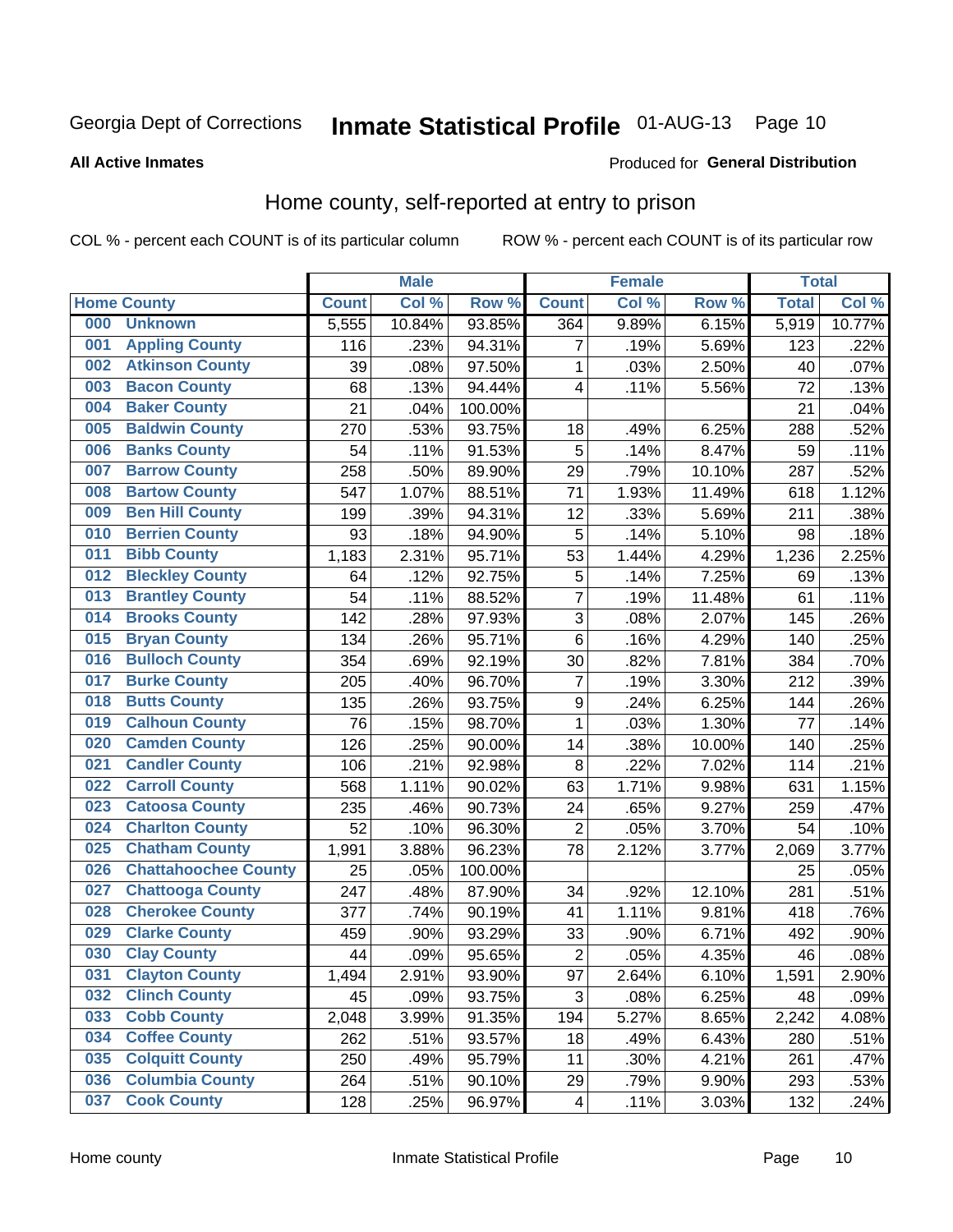# Inmate Statistical Profile 01-AUG-13 Page 11

**All Active Inmates** 

### **Produced for General Distribution**

### Home county, self-reported at entry to prison

COL % - percent each COUNT is of its particular column

|     |                         | <b>Male</b>  |        | <b>Female</b>    |                  |       | <b>Total</b> |              |        |
|-----|-------------------------|--------------|--------|------------------|------------------|-------|--------------|--------------|--------|
|     | <b>Home County</b>      | <b>Count</b> | Col %  | Row <sup>%</sup> | <b>Count</b>     | Col % | Row %        | <b>Total</b> | Col %  |
| 038 | <b>Coweta County</b>    | 423          | .83%   | 93.79%           | 28               | .76%  | 6.21%        | 451          | .82%   |
| 039 | <b>Crawford County</b>  | 41           | .08%   | 91.11%           | 4                | .11%  | 8.89%        | 45           | .08%   |
| 040 | <b>Crisp County</b>     | 202          | .39%   | 96.19%           | 8                | .22%  | 3.81%        | 210          | .38%   |
| 041 | <b>Dade County</b>      | 61           | .12%   | 85.92%           | 10               | .27%  | 14.08%       | 71           | .13%   |
| 042 | <b>Dawson County</b>    | 85           | .17%   | 89.47%           | 10               | .27%  | 10.53%       | 95           | .17%   |
| 043 | <b>Decatur County</b>   | 281          | .55%   | 93.36%           | 20               | .54%  | 6.64%        | 301          | .55%   |
| 044 | <b>Dekalb County</b>    | 3,124        | 6.09%  | 93.98%           | 200              | 5.43% | 6.02%        | 3,324        | 6.05%  |
| 045 | <b>Dodge County</b>     | 142          | .28%   | 88.20%           | 19               | .52%  | 11.80%       | 161          | .29%   |
| 046 | <b>Dooly County</b>     | 84           | .16%   | 92.31%           | $\overline{7}$   | .19%  | 7.69%        | 91           | .17%   |
| 047 | <b>Dougherty County</b> | 908          | 1.77%  | 94.68%           | 51               | 1.39% | 5.32%        | 959          | 1.75%  |
| 048 | <b>Douglas County</b>   | 636          | 1.24%  | 92.71%           | 50               | 1.36% | 7.29%        | 686          | 1.25%  |
| 049 | <b>Early County</b>     | 77           | .15%   | 95.06%           | 4                | .11%  | 4.94%        | 81           | .15%   |
| 050 | <b>Echols County</b>    | 12           | .02%   | 100.00%          |                  |       |              | 12           | .02%   |
| 051 | <b>Effingham County</b> | 206          | .40%   | 93.64%           | 14               | .38%  | 6.36%        | 220          | .40%   |
| 052 | <b>Elbert County</b>    | 139          | .27%   | 95.86%           | $\,6$            | .16%  | 4.14%        | 145          | .26%   |
| 053 | <b>Emanuel County</b>   | 167          | .33%   | 94.35%           | 10               | .27%  | 5.65%        | 177          | .32%   |
| 054 | <b>Evans County</b>     | 80           | .16%   | 91.95%           | $\overline{7}$   | .19%  | 8.05%        | 87           | .16%   |
| 055 | <b>Fannin County</b>    | 84           | .16%   | 87.50%           | 12               | .33%  | 12.50%       | 96           | .17%   |
| 056 | <b>Fayette County</b>   | 167          | .33%   | 86.98%           | 25               | .68%  | 13.02%       | 192          | .35%   |
| 057 | <b>Floyd County</b>     | 679          | 1.32%  | 89.34%           | 81               | 2.20% | 10.66%       | 760          | 1.38%  |
| 058 | <b>Forsyth County</b>   | 193          | .38%   | 88.13%           | 26               | .71%  | 11.87%       | 219          | .40%   |
| 059 | <b>Franklin County</b>  | 120          | .23%   | 90.91%           | 12               | .33%  | 9.09%        | 132          | .24%   |
| 060 | <b>Fulton County</b>    | 5,331        | 10.40% | 95.03%           | 279              | 7.58% | 4.97%        | 5,610        | 10.21% |
| 061 | <b>Gilmer County</b>    | 118          | .23%   | 95.16%           | 6                | .16%  | 4.84%        | 124          | .23%   |
| 062 | <b>Glascock County</b>  | 6            | .01%   | 100.00%          |                  |       |              | $\,6$        | .01%   |
| 063 | <b>Glynn County</b>     | 394          | .77%   | 94.94%           | 21               | .57%  | 5.06%        | 415          | .76%   |
| 064 | <b>Gordon County</b>    | 278          | .54%   | 86.88%           | 42               | 1.14% | 13.13%       | 320          | .58%   |
| 065 | <b>Grady County</b>     | 171          | .33%   | 95.00%           | $\boldsymbol{9}$ | .24%  | 5.00%        | 180          | .33%   |
| 066 | <b>Greene County</b>    | 95           | .19%   | 90.48%           | 10               | .27%  | 9.52%        | 105          | .19%   |
| 067 | <b>Gwinnett County</b>  | 1,751        | 3.42%  | 92.45%           | 143              | 3.89% | 7.55%        | 1,894        | 3.45%  |
| 068 | <b>Habersham County</b> | 103          | .20%   | 95.37%           | 5                | .14%  | 4.63%        | 108          | .20%   |
| 069 | <b>Hall County</b>      | 610          | 1.19%  | 90.64%           | 63               | 1.71% | $9.36\%$     | 673          | 1.22%  |
| 070 | <b>Hancock County</b>   | 55           | .11%   | 96.49%           | $\overline{2}$   | .05%  | 3.51%        | 57           | .10%   |
| 071 | <b>Haralson County</b>  | 134          | .26%   | 92.41%           | 11               | .30%  | 7.59%        | 145          | .26%   |
| 072 | <b>Harris County</b>    | 98           | .19%   | 91.59%           | $\boldsymbol{9}$ | .24%  | 8.41%        | 107          | .19%   |
| 073 | <b>Hart County</b>      | 126          | .25%   | 93.33%           | $\boldsymbol{9}$ | .24%  | 6.67%        | 135          | .25%   |
| 074 | <b>Heard County</b>     | 56           | .11%   | 91.80%           | 5                | .14%  | 8.20%        | 61           | .11%   |
| 075 | <b>Henry County</b>     | 560          | 1.09%  | 92.87%           | 43               | 1.17% | 7.13%        | 603          | 1.10%  |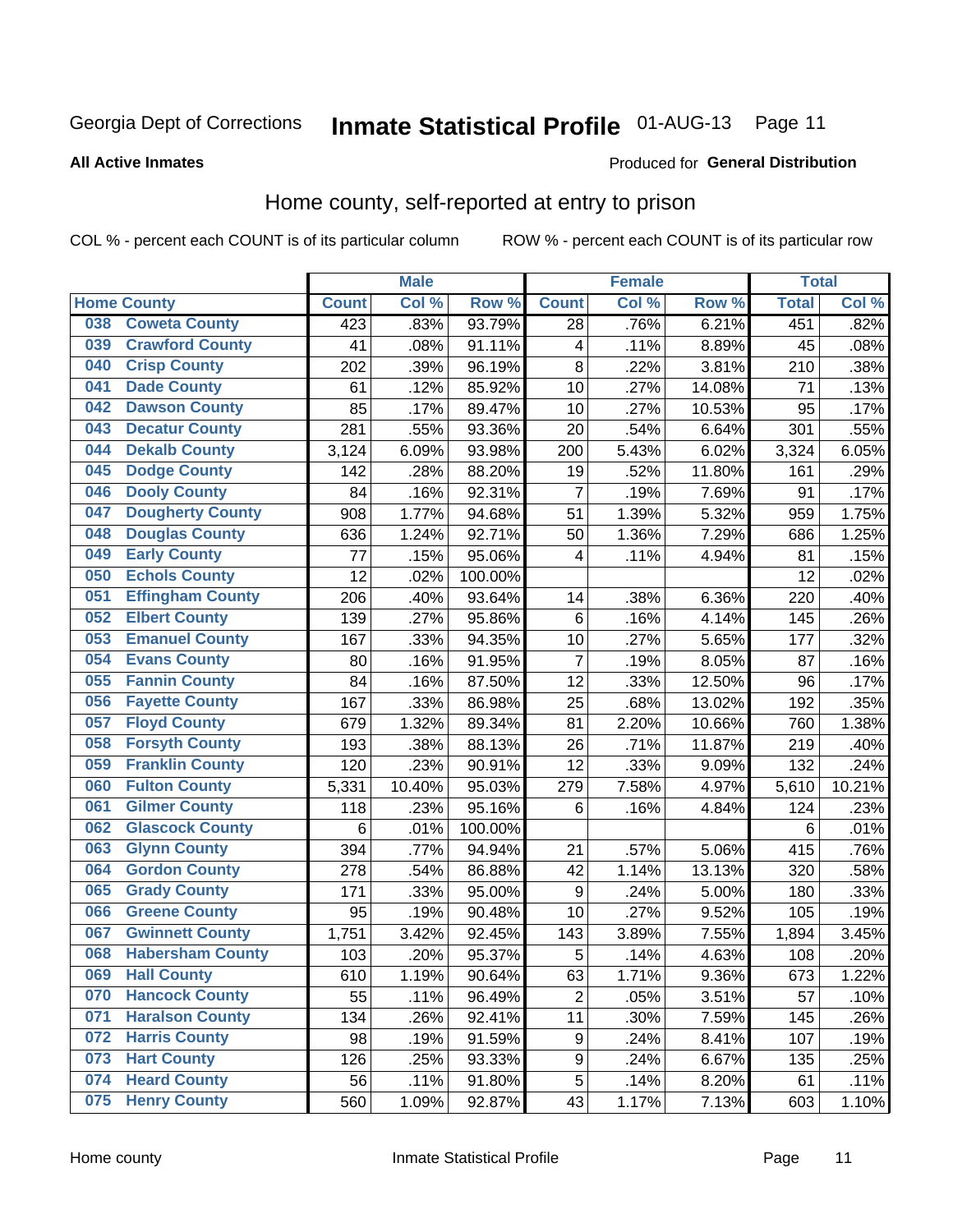# Inmate Statistical Profile 01-AUG-13 Page 12

### **All Active Inmates**

#### Produced for General Distribution

### Home county, self-reported at entry to prison

COL % - percent each COUNT is of its particular column

|     |                          |              | <b>Male</b> |                  |                  | <b>Female</b> |        | <b>Total</b> |       |
|-----|--------------------------|--------------|-------------|------------------|------------------|---------------|--------|--------------|-------|
|     | <b>Home County</b>       | <b>Count</b> | Col %       | Row <sup>%</sup> | <b>Count</b>     | Col %         | Row %  | <b>Total</b> | Col % |
|     | 076 Houston County       | 526          | 1.03%       | 92.44%           | 43               | 1.17%         | 7.56%  | 569          | 1.04% |
| 077 | <b>Irwin County</b>      | 73           | .14%        | 93.59%           | 5                | .14%          | 6.41%  | 78           | .14%  |
| 078 | <b>Jackson County</b>    | 224          | .44%        | 89.24%           | 27               | .73%          | 10.76% | 251          | .46%  |
| 079 | <b>Jasper County</b>     | 68           | .13%        | 89.47%           | 8                | .22%          | 10.53% | 76           | .14%  |
| 080 | <b>Jeff Davis County</b> | 81           | .16%        | 93.10%           | 6                | .16%          | 6.90%  | 87           | .16%  |
| 081 | <b>Jefferson County</b>  | 198          | .39%        | 93.40%           | 14               | .38%          | 6.60%  | 212          | .39%  |
| 082 | <b>Jenkins County</b>    | 66           | .13%        | 95.65%           | 3                | .08%          | 4.35%  | 69           | .13%  |
| 083 | <b>Johnson County</b>    | 43           | .08%        | 93.48%           | 3                | .08%          | 6.52%  | 46           | .08%  |
| 084 | <b>Jones County</b>      | 116          | .23%        | 89.92%           | 13               | .35%          | 10.08% | 129          | .23%  |
| 085 | <b>Lamar County</b>      | 62           | .12%        | 92.54%           | 5                | .14%          | 7.46%  | 67           | .12%  |
| 086 | <b>Lanier County</b>     | 42           | .08%        | 100.00%          |                  |               |        | 42           | .08%  |
| 087 | <b>Laurens County</b>    | 282          | .55%        | 93.38%           | 20               | .54%          | 6.62%  | 302          | .55%  |
| 088 | <b>Lee County</b>        | 89           | .17%        | 89.00%           | 11               | .30%          | 11.00% | 100          | .18%  |
| 089 | <b>Liberty County</b>    | 269          | .52%        | 95.39%           | 13               | .35%          | 4.61%  | 282          | .51%  |
| 090 | <b>Lincoln County</b>    | 26           | .05%        | 86.67%           | 4                | .11%          | 13.33% | 30           | .05%  |
| 091 | <b>Long County</b>       | 53           | .10%        | 91.38%           | 5                | .14%          | 8.62%  | 58           | .11%  |
| 092 | <b>Lowndes County</b>    | 502          | .98%        | 95.44%           | 24               | .65%          | 4.56%  | 526          | .96%  |
| 093 | <b>Lumpkin County</b>    | 72           | .14%        | 90.00%           | $\bf 8$          | .22%          | 10.00% | 80           | .15%  |
| 094 | <b>Macon County</b>      | 80           | .16%        | 97.56%           | $\overline{2}$   | .05%          | 2.44%  | 82           | .15%  |
| 095 | <b>Madison County</b>    | 142          | .28%        | 93.42%           | 10               | .27%          | 6.58%  | 152          | .28%  |
| 096 | <b>Marion County</b>     | 42           | .08%        | 91.30%           | 4                | .11%          | 8.70%  | 46           | .08%  |
| 097 | <b>Mcduffie County</b>   | 164          | .32%        | 95.91%           | $\overline{7}$   | .19%          | 4.09%  | 171          | .31%  |
| 098 | <b>Mcintosh County</b>   | 79           | .15%        | 95.18%           | 4                | .11%          | 4.82%  | 83           | .15%  |
| 099 | <b>Meriwether County</b> | 166          | .32%        | 93.26%           | 12               | .33%          | 6.74%  | 178          | .32%  |
| 100 | <b>Miller County</b>     | 41           | .08%        | 95.35%           | $\mathbf 2$      | .05%          | 4.65%  | 43           | .08%  |
| 101 | <b>Mitchell County</b>   | 212          | .41%        | 93.39%           | 15               | .41%          | 6.61%  | 227          | .41%  |
| 102 | <b>Monroe County</b>     | 148          | .29%        | 94.87%           | 8                | .22%          | 5.13%  | 156          | .28%  |
| 103 | <b>Montgomery County</b> | 64           | .12%        | 92.75%           | 5                | .14%          | 7.25%  | 69           | .13%  |
| 104 | <b>Morgan County</b>     | 104          | .20%        | 92.04%           | $\boldsymbol{9}$ | .24%          | 7.96%  | 113          | .21%  |
| 105 | <b>Murray County</b>     | 167          | .33%        | 89.78%           | 19               | .52%          | 10.22% | 186          | .34%  |
| 106 | <b>Muscogee County</b>   | 1,146        | 2.24%       | 94.87%           | 62               | 1.68%         | 5.13%  | 1,208        | 2.20% |
| 107 | <b>Newton County</b>     | 581          | 1.13%       | 91.93%           | 51               | 1.39%         | 8.07%  | 632          | 1.15% |
| 108 | <b>Oconee County</b>     | 43           | .08%        | 91.49%           | 4                | .11%          | 8.51%  | 47           | .09%  |
| 109 | <b>Oglethorpe County</b> | 57           | .11%        | 89.06%           | $\overline{7}$   | .19%          | 10.94% | 64           | .12%  |
| 110 | <b>Paulding County</b>   | 317          | .62%        | 92.69%           | 25               | .68%          | 7.31%  | 342          | .62%  |
| 111 | <b>Peach County</b>      | 105          | .20%        | 92.92%           | 8                | .22%          | 7.08%  | 113          | .21%  |
| 112 | <b>Pickens County</b>    | 112          | .22%        | 90.32%           | 12               | .33%          | 9.68%  | 124          | .23%  |
| 113 | <b>Pierce County</b>     | 76           | .15%        | 91.57%           | $\overline{7}$   | .19%          | 8.43%  | 83           | .15%  |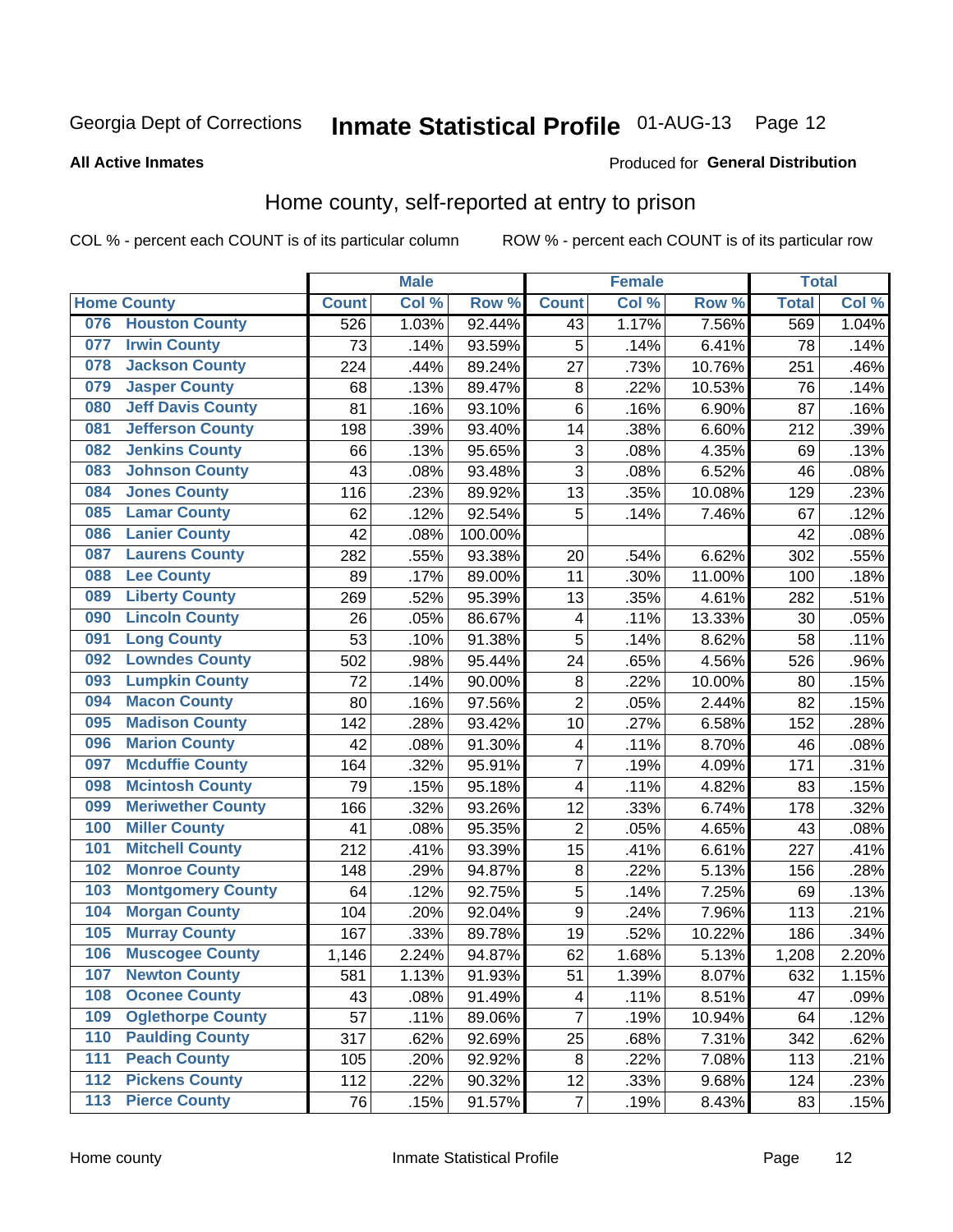# Inmate Statistical Profile 01-AUG-13 Page 13

#### **All Active Inmates**

#### Produced for General Distribution

### Home county, self-reported at entry to prison

COL % - percent each COUNT is of its particular column

|                                 |              | <b>Male</b> |        |                | <b>Female</b> |        | <b>Total</b>    |       |
|---------------------------------|--------------|-------------|--------|----------------|---------------|--------|-----------------|-------|
| <b>Home County</b>              | <b>Count</b> | Col %       | Row %  | <b>Count</b>   | Col %         | Row %  | <b>Total</b>    | Col % |
| 114<br><b>Pike County</b>       | 53           | .10%        | 92.98% | 4              | .11%          | 7.02%  | $\overline{57}$ | .10%  |
| <b>Polk County</b><br>115       | 249          | .49%        | 91.88% | 22             | .60%          | 8.12%  | 271             | .49%  |
| <b>Pulaski County</b><br>116    | 73           | .14%        | 90.12% | 8              | .22%          | 9.88%  | 81              | .15%  |
| <b>Putnam County</b><br>117     | 166          | .32%        | 92.22% | 14             | .38%          | 7.78%  | 180             | .33%  |
| 118<br><b>Quitman County</b>    | 19           | .04%        | 95.00% | 1              | .03%          | 5.00%  | 20              | .04%  |
| <b>Rabun County</b><br>119      | 50           | .10%        | 86.21% | 8              | .22%          | 13.79% | 58              | .11%  |
| <b>Randolph County</b><br>120   | 76           | .15%        | 93.83% | 5              | .14%          | 6.17%  | 81              | .15%  |
| <b>Richmond County</b><br>121   | 1,704        | 3.32%       | 95.30% | 84             | 2.28%         | 4.70%  | 1,788           | 3.25% |
| <b>Rockdale County</b><br>122   | 341          | .67%        | 93.94% | 22             | .60%          | 6.06%  | 363             | .66%  |
| <b>Schley County</b><br>123     | 18           | .04%        | 94.74% | $\mathbf{1}$   | .03%          | 5.26%  | 19              | .03%  |
| <b>Screven County</b><br>124    | 138          | .27%        | 95.17% | $\overline{7}$ | .19%          | 4.83%  | 145             | .26%  |
| <b>Seminole County</b><br>125   | 57           | .11%        | 86.36% | 9              | .24%          | 13.64% | 66              | .12%  |
| <b>Spalding County</b><br>126   | 481          | .94%        | 93.40% | 34             | .92%          | 6.60%  | 515             | .94%  |
| <b>Stephens County</b><br>127   | 139          | .27%        | 92.67% | 11             | .30%          | 7.33%  | 150             | .27%  |
| <b>Stewart County</b><br>128    | 35           | .07%        | 97.22% | 1              | .03%          | 2.78%  | 36              | .07%  |
| <b>Sumter County</b><br>129     | 217          | .42%        | 94.35% | 13             | .35%          | 5.65%  | 230             | .42%  |
| <b>Talbot County</b><br>130     | 54           | .11%        | 94.74% | 3              | .08%          | 5.26%  | 57              | .10%  |
| <b>Taliaferro County</b><br>131 | 12           | .02%        | 92.31% | 1              | .03%          | 7.69%  | 13              | .02%  |
| <b>Tattnall County</b><br>132   | 156          | .30%        | 95.12% | $\bf 8$        | .22%          | 4.88%  | 164             | .30%  |
| <b>Taylor County</b><br>133     | 67           | .13%        | 91.78% | 6              | .16%          | 8.22%  | 73              | .13%  |
| <b>Telfair County</b><br>134    | 99           | .19%        | 95.19% | 5              | .14%          | 4.81%  | 104             | .19%  |
| <b>Terrell County</b><br>135    | 82           | .16%        | 95.35% | 4              | .11%          | 4.65%  | 86              | .16%  |
| <b>Thomas County</b><br>136     | 224          | .44%        | 92.56% | 18             | .49%          | 7.44%  | 242             | .44%  |
| <b>Tift County</b><br>137       | 281          | .55%        | 95.90% | 12             | .33%          | 4.10%  | 293             | .53%  |
| <b>Toombs County</b><br>138     | 317          | .62%        | 92.69% | 25             | .68%          | 7.31%  | 342             | .62%  |
| <b>Towns County</b><br>139      | 26           | .05%        | 81.25% | 6              | .16%          | 18.75% | 32              | .06%  |
| <b>Treutlen County</b><br>140   | 66           | .13%        | 89.19% | 8              | .22%          | 10.81% | 74              | .13%  |
| <b>Troup County</b><br>141      | 502          | .98%        | 92.96% | 38             | 1.03%         | 7.04%  | 540             | .98%  |
| <b>Turner County</b><br>142     | 68           | .13%        | 95.77% | $\sqrt{3}$     | .08%          | 4.23%  | 71              | .13%  |
| <b>Twiggs County</b><br>143     | 67           | .13%        | 89.33% | 8              | .22%          | 10.67% | 75              | .14%  |
| <b>Union County</b><br>144      | 49           | .10%        | 84.48% | $\overline{9}$ | .24%          | 15.52% | 58              | .11%  |
| 145<br><b>Upson County</b>      | 154          | .30%        | 95.06% | 8              | .22%          | 4.94%  | 162             | .29%  |
| <b>Walker County</b><br>146     | 340          | .66%        | 89.95% | 38             | 1.03%         | 10.05% | 378             | .69%  |
| <b>Walton County</b><br>147     | 409          | .80%        | 90.89% | 41             | 1.11%         | 9.11%  | 450             | .82%  |
| <b>Ware County</b><br>148       | 281          | .55%        | 94.93% | 15             | .41%          | 5.07%  | 296             | .54%  |
| <b>Warren County</b><br>149     | 37           | .07%        | 90.24% | 4              | .11%          | 9.76%  | 41              | .07%  |
| <b>Washington County</b><br>150 | 190          | .37%        | 90.05% | 21             | .57%          | 9.95%  | 211             | .38%  |
| <b>Wayne County</b><br>151      | 156          | .30%        | 91.76% | 14             | .38%          | 8.24%  | 170             | .31%  |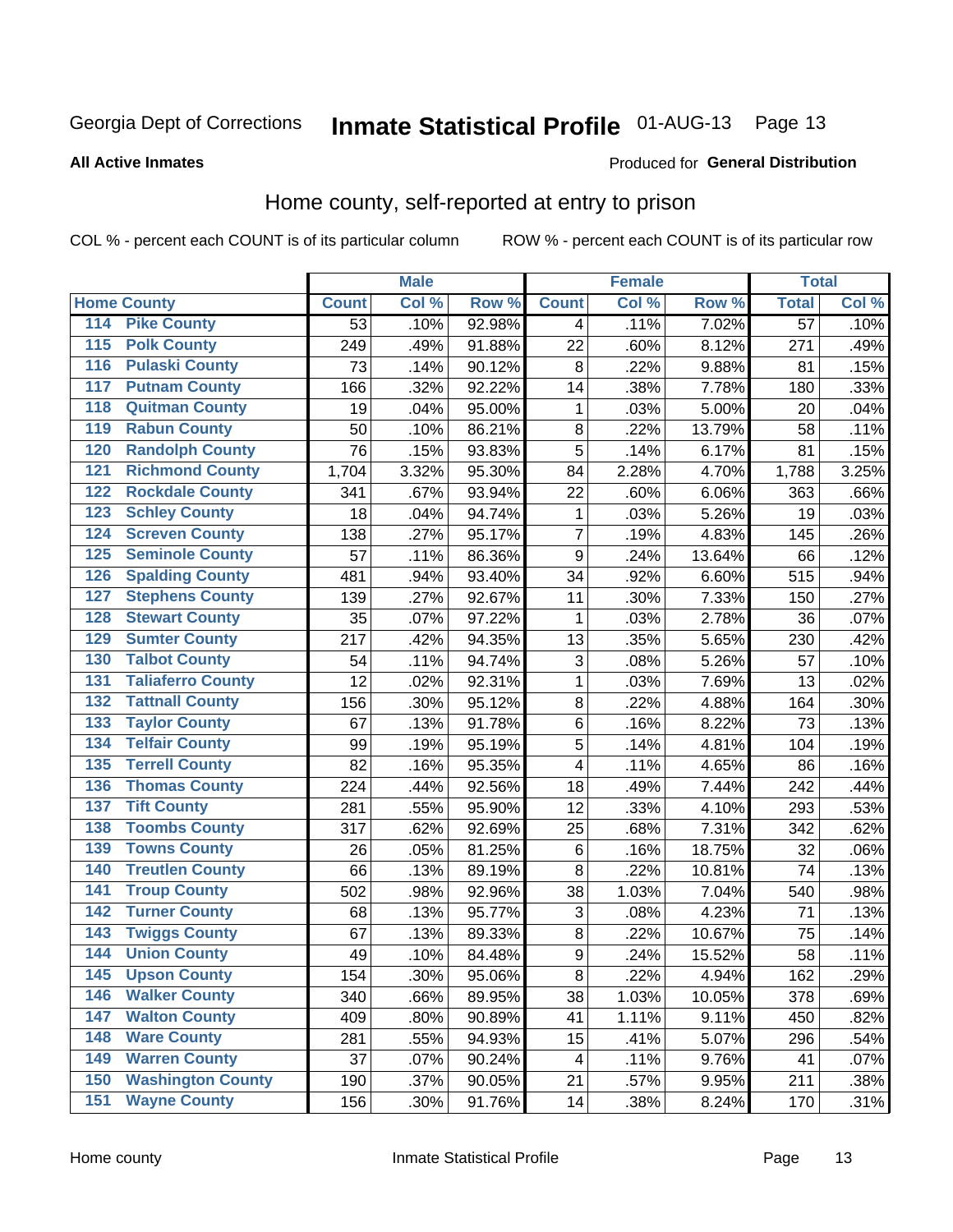# Inmate Statistical Profile 01-AUG-13 Page 14

**All Active Inmates** 

### Produced for General Distribution

### Home county, self-reported at entry to prison

COL % - percent each COUNT is of its particular column

|     |                             |              | <b>Male</b> |         |              | <b>Female</b> |        | <b>Total</b> |         |
|-----|-----------------------------|--------------|-------------|---------|--------------|---------------|--------|--------------|---------|
|     | <b>Home County</b>          | <b>Count</b> | Col %       | Row %   | <b>Count</b> | Col %         | Row %  | <b>Total</b> | Col %   |
| 152 | <b>Webster County</b>       | 11           | .02%        | 100.00% |              |               |        | 11           | .02%    |
| 153 | <b>Wheeler County</b>       | 28           | .05%        | 84.85%  | 5            | .14%          | 15.15% | 33           | .06%    |
| 154 | <b>White County</b>         | 74           | .14%        | 87.06%  | 11           | .30%          | 12.94% | 85           | .15%    |
| 155 | <b>Whitfield County</b>     | 478          | .93%        | 91.05%  | 47           | 1.28%         | 8.95%  | 525          | $.96\%$ |
| 156 | <b>Wilcox County</b>        | 52           | .10%        | 91.23%  | 5            | .14%          | 8.77%  | 57           | .10%    |
| 157 | <b>Wilkes County</b>        | 56           | .11%        | 90.32%  | 6            | .16%          | 9.68%  | 62           | .11%    |
| 158 | <b>Wilkinson County</b>     | 50           | .10%        | 96.15%  | 2            | .05%          | 3.85%  | 52           | .09%    |
| 159 | <b>Worth County</b>         | 101          | .20%        | 92.66%  | 8            | .22%          | 7.34%  | 109          | .20%    |
| 999 | <b>Other Custody/Out Of</b> | 243          | .47%        | 92.75%  | 19           | .52%          | 7.25%  | 262          | .48%    |
|     | <b>State</b>                |              |             |         |              |               |        |              |         |
|     | <b>Total Rported</b>        | 51,269       | 100%        | 93.3%   | 3,680        | 100%          | 6.7%   | 54,949       | 100%    |

| <b>Not</b><br>Reported |               |       |        |
|------------------------|---------------|-------|--------|
| <b>Total</b>           | 51,269<br>E4. | 3.680 | 54,949 |

| Mode<br><b>Tequent)</b><br>ns | nown | mown | เทown |
|-------------------------------|------|------|-------|
|                               |      |      |       |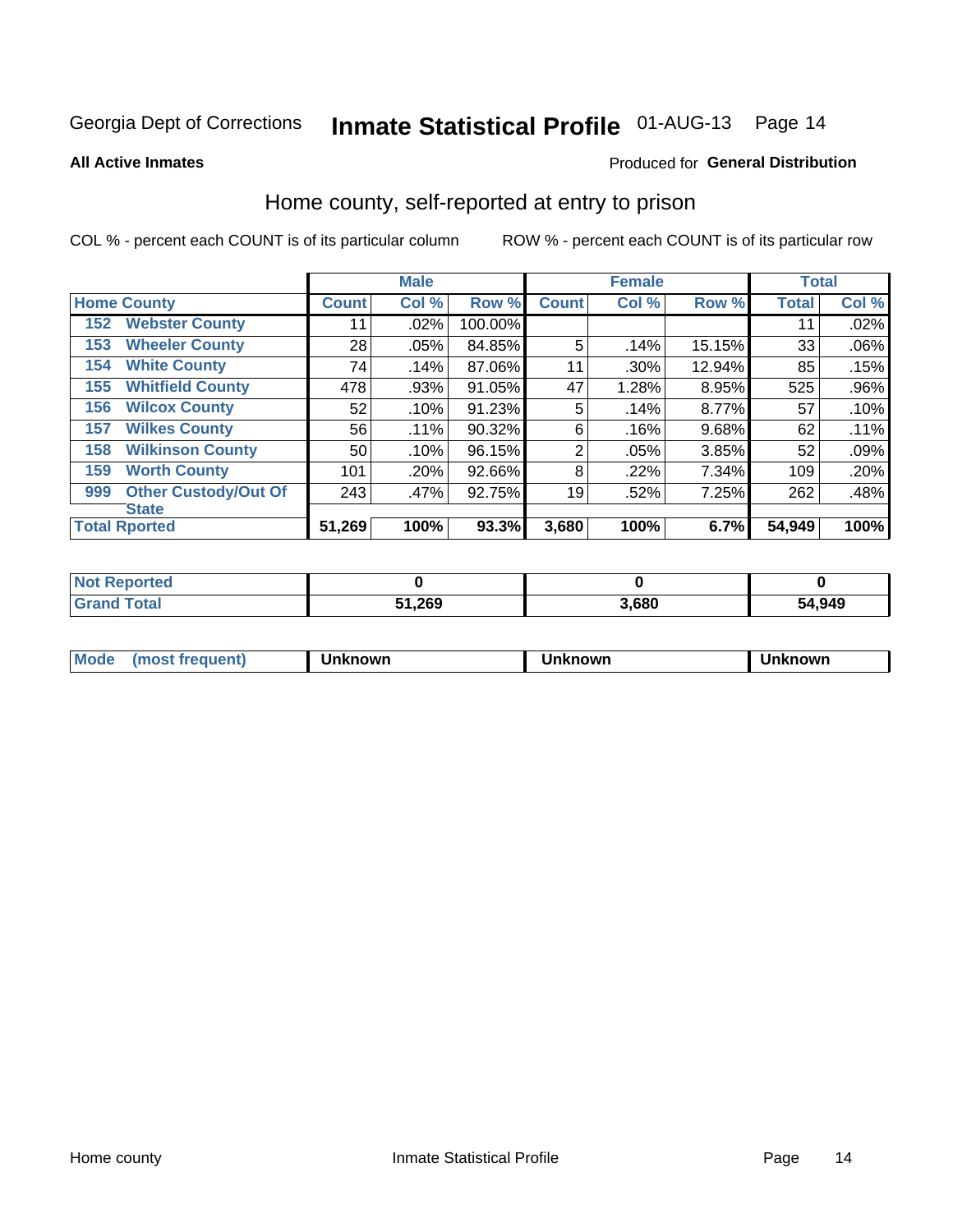# Inmate Statistical Profile 01-AUG-13 Page 15

#### **All Active Inmates**

#### Produced for General Distribution

# Socioeconomic class, self-reported at entry to prison

COL % - percent each COUNT is of its particular column

|                         |              | <b>Male</b> |           |              | <b>Female</b> |       |        | <b>Total</b> |
|-------------------------|--------------|-------------|-----------|--------------|---------------|-------|--------|--------------|
| Socioeconomic Class     | <b>Count</b> | Col %       | Row %     | <b>Count</b> | Col %         | Row % | Total  | Col %        |
| <b>Welfare</b>          | .812         | 9.79%       | 96.08%    | 74           | $10.31\%$     | 3.92% | 1,886  | $9.81\%$     |
| <b>Occ Employ</b>       | 761          | 4.11%       | 99.48%    |              | .56%          | .52%  | 765    | 3.98%        |
| <b>Minimum Std</b><br>3 | 7,732        | 41.77%      | $97.11\%$ | 230          | $32.03\%$     | 2.89% | 7,962. | 41.41%       |
| <b>Middle</b><br>4      | 8,206        | 44.33%      | 95.24%    | 410          | 57.10%        | 4.76% | 8,616  | 44.81%       |
| <b>Total Reported</b>   | 18,511       | 100%        | 96.27%    | 718          | 100%          | 3.73% | 19,229 | 100%         |

| <b>Not Reported</b> | 32,758 | 2,962 | 35,720 |
|---------------------|--------|-------|--------|
| Total               | 51,269 | 3,680 | 54,949 |

|  | M | <b>Middle</b><br>_____ | <b>Middle</b><br>____ | ____ |
|--|---|------------------------|-----------------------|------|
|--|---|------------------------|-----------------------|------|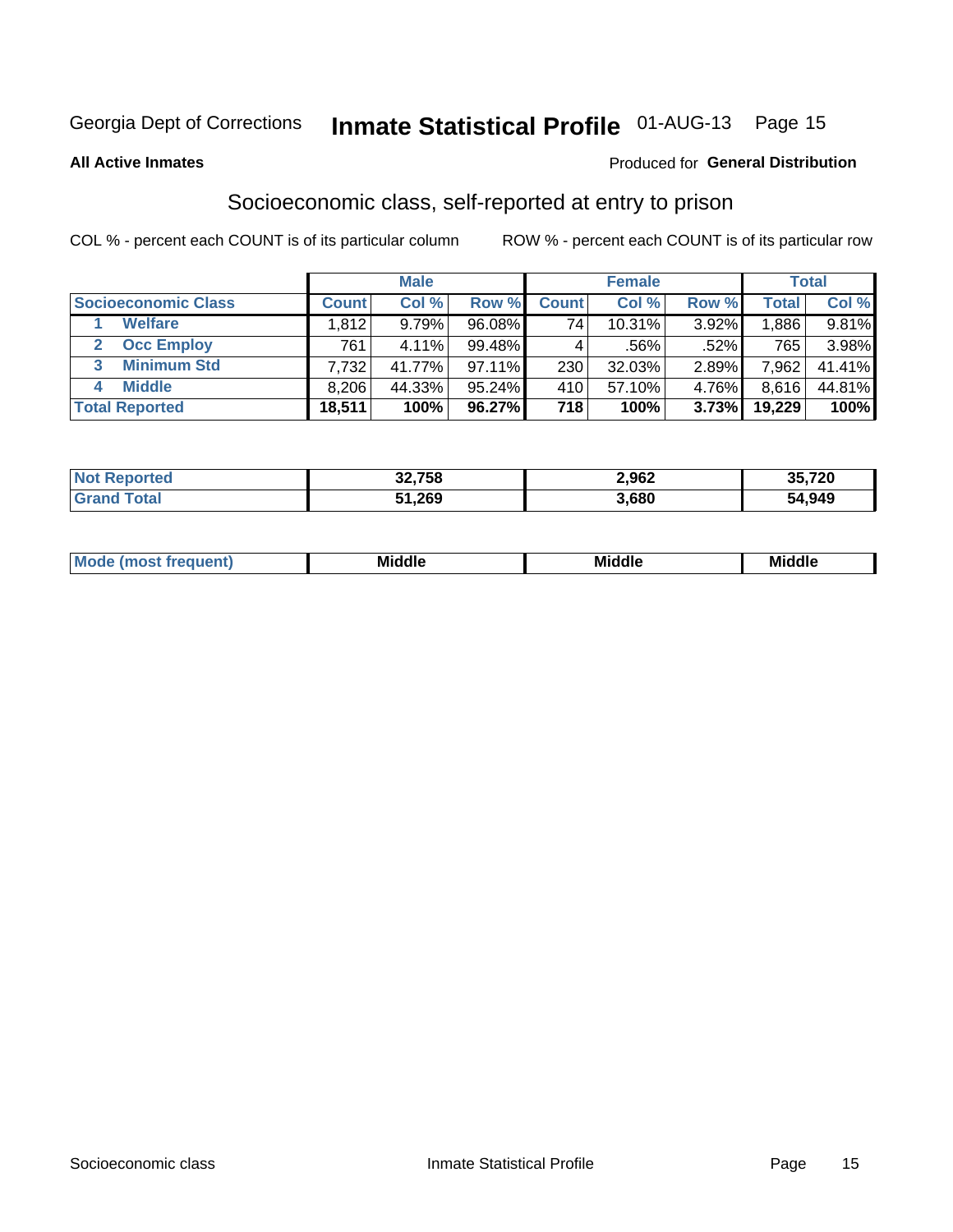# Inmate Statistical Profile 01-AUG-13 Page 16

**All Active Inmates** 

#### Produced for General Distribution

# Environment to age 16, self-reported at entry to prison

COL % - percent each COUNT is of its particular column

|                                    |              | <b>Male</b> |        |              | <b>Female</b> |          |              | <b>Total</b> |
|------------------------------------|--------------|-------------|--------|--------------|---------------|----------|--------------|--------------|
| <b>Environment to age 16</b>       | <b>Count</b> | Col%        | Row %  | <b>Count</b> | Col %         | Row %    | <b>Total</b> | Col %        |
| <b>Rural/Farm</b>                  | 679          | 3.63%       | 96.72% | 23           | 3.19%         | 3.28%    | 702          | $3.62\%$     |
| <b>Rural/Nfarm</b><br>$\mathbf{2}$ | 985          | 5.27%       | 92.23% | 83           | 11.50%        | 7.77%    | 1,068        | 5.50%        |
| <b>S.M.S.A</b><br>$3^{\circ}$      | 6,840        | 36.60%      | 98.01% | 139          | 19.25%        | 1.99%    | 6,979        | 35.96%       |
| <b>Urban</b><br>4                  | 4,142        | 22.17%      | 93.97% | 266          | 36.84%        | $6.03\%$ | 4,408        | 22.71%       |
| <b>Small Town</b><br>5.            | 6,040        | 32.32%      | 96.62% | 211          | 29.22%        | 3.38%    | 6,251        | 32.21%       |
| <b>Total Reported</b>              | 18,686       | 100%        | 96.28% | 722          | 100%          | 3.72%    | 19,408       | 100%         |

| <b>Not Reported</b> | 32,583 | 2,958 | 35,541 |
|---------------------|--------|-------|--------|
| <b>Grand Total</b>  | 51,269 | 3,680 | 54,949 |

| Mo | .M.'<br>. . | <b>Jrhan</b><br>_____ | м s |
|----|-------------|-----------------------|-----|
|    |             |                       |     |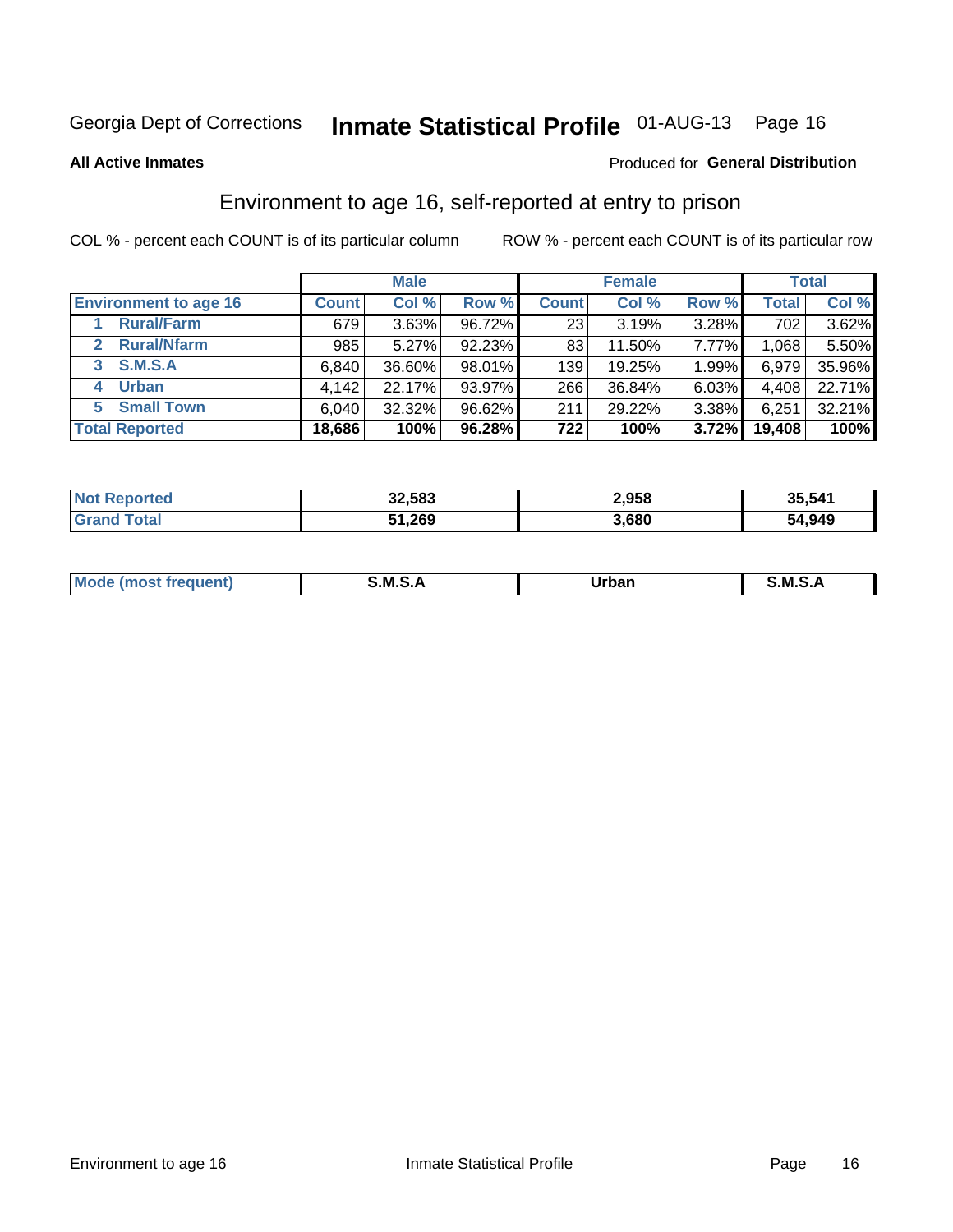# Inmate Statistical Profile 01-AUG-13 Page 17

#### **All Active Inmates**

### Produced for General Distribution

# Guardian status to age 16, self-reported at entry to prison

COL % - percent each COUNT is of its particular column

|                                  |              | <b>Male</b> |         |              | <b>Female</b> |       |              | <b>Total</b> |
|----------------------------------|--------------|-------------|---------|--------------|---------------|-------|--------------|--------------|
| <b>Guardian Status To Age 16</b> | <b>Count</b> | Col %       | Row %   | <b>Count</b> | Col %         | Row % | <b>Total</b> | Col %        |
| 1 Orphanage                      | 11           | $.06\%$     | 100.00% |              |               |       | 11           | .06%         |
| 2 Father Only                    | 545          | 3.22%       | 97.85%  | 12           | 3.23%         | 2.15% | 557          | 3.22%        |
| <b>3 Both Parents</b>            | 6,524        | 38.54%      | 97.64%  | 158          | 42.47%        | 2.36% | 6,682        | 38.63%       |
| <b>4 Mother Only</b>             | 7,386        | 43.64%      | 98.27%  | 130          | 34.95%        | 1.73% | 7,516        | 43.45%       |
| <b>6 Oth Female</b>              | 446          | 2.63%       | 98.02%  | 9            | 2.42%         | 1.98% | 455          | 2.63%        |
| <b>7 Oth Male</b>                | 82           | .48%        | 98.80%  |              | .27%          | 1.20% | 83           | .48%         |
| 8 Step-Parents                   | 167          | .99%        | 99.40%  |              | .27%          | .60%  | 168          | $.97\%$      |
| 9 Foster Home                    | 284          | 1.68%       | 97.93%  | 6            | 1.61%         | 2.07% | 290          | 1.68%        |
| <b>10 Grand Parents</b>          | 1,481        | 8.75%       | 96.42%  | 55           | 14.78%        | 3.58% | 1,536        | 8.88%        |
| <b>Total Reported</b>            | 16,926       | 100%        | 97.85%  | 372          | 100%          | 2.15% | 17,298       | 100%         |

| <b>Not</b><br>* Reported | 34,343 | 3,308 | 37,651 |
|--------------------------|--------|-------|--------|
| Total                    | 51,269 | 3,680 | 54,949 |

| <b>Mode (most frequent)</b> | วทIv<br>- -<br>MΩ | <b>Roth</b><br>ີ <sup>ລ</sup> າrents | l Mc<br>Only<br>- - |
|-----------------------------|-------------------|--------------------------------------|---------------------|
|                             |                   |                                      |                     |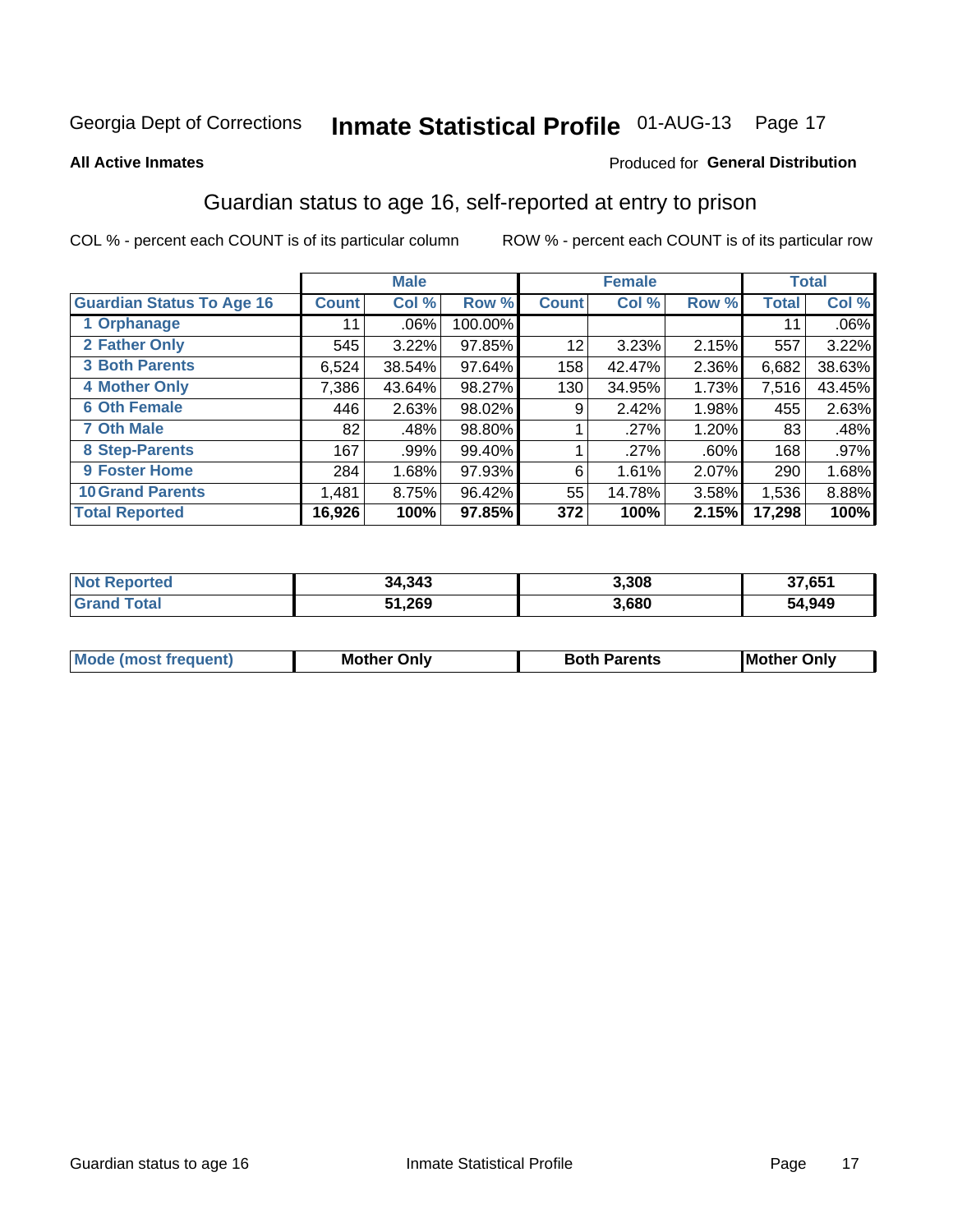# Inmate Statistical Profile 01-AUG-13 Page 18

### **All Active Inmates**

### Produced for General Distribution

# Employment status before prison, self-reported at entry to prison

COL % - percent each COUNT is of its particular column

|                                  |              | <b>Male</b> |        |              | <b>Female</b> |        |        | <b>Total</b> |
|----------------------------------|--------------|-------------|--------|--------------|---------------|--------|--------|--------------|
| <b>Employment Status</b>         | <b>Count</b> | Col %       | Row %  | <b>Count</b> | Col %         | Row %  | Total  | Col %        |
| <b>Full Time</b>                 | 20,169       | 47.85%      | 96.99% | 625          | 19.72%        | 3.01%  | 20,794 | 45.89%       |
| <b>Part Time</b><br>$\mathbf{2}$ | 4,133        | 9.81%       | 96.36% | 156          | 4.92%         | 3.64%  | 4,289  | 9.46%        |
| Unempl $<$ 6m<br>3               | 3,053        | 7.24%       | 97.29% | 85           | 2.68%         | 2.71%  | 3,138  | 6.92%        |
| Unempl > 6m<br>4                 | 7,497        | 17.79%      | 81.35% | 1,719        | 54.23%        | 18.65% | 9,216  | 20.34%       |
| <b>Never Workd</b><br>5          | 4,333        | 10.28%      | 96.57% | 154          | 4.86%         | 3.43%  | 4,487  | 9.90%        |
| <b>Student</b><br>6              | 1,057        | 2.51%       | 93.79% | 70           | 2.21%         | 6.21%  | 1,127  | 2.49%        |
| <b>Incapable</b>                 | 1,905        | 4.52%       | 84.07% | 361          | 11.39%        | 15.93% | 2,266  | 5.00%        |
| <b>Total Reported</b>            | 42,147       | 100%        | 93%    | 3,170        | 100%          | 7%     | 45,317 | 100%         |

| orteo<br>NO | <b>ممد</b><br>144 | 510<br>J I U | $\sim$ 000 $\sim$<br>ാ∠ |
|-------------|-------------------|--------------|-------------------------|
| $\sim$ 10   | 51,269            | 3.680        | 54,949                  |

| <b>Mode (most frequent)</b> | full "<br>the contract of the contract of the contract of the contract of the contract of the contract of the contract of | 6m | ïme<br>้นเ<br>the contract of the contract of the contract of the contract of the contract of the contract of the contract of |
|-----------------------------|---------------------------------------------------------------------------------------------------------------------------|----|-------------------------------------------------------------------------------------------------------------------------------|
|                             |                                                                                                                           |    |                                                                                                                               |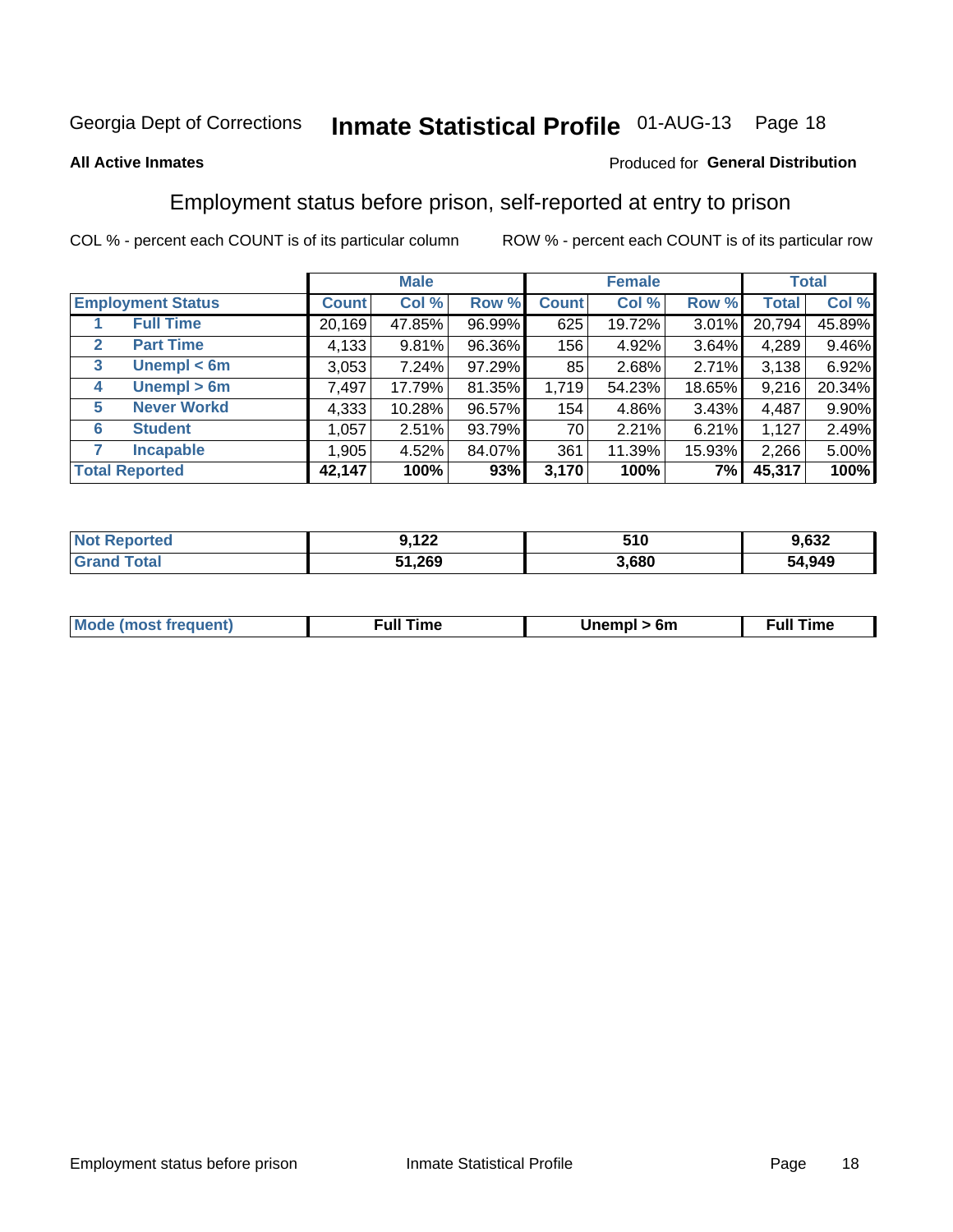### **All Active Inmates**

Produced for General Distribution

### Age at admission

COL % - percent each COUNT is of its particular column

|                         |                    | <b>Male</b> |        |              | Female |       |              | <b>Total</b> |
|-------------------------|--------------------|-------------|--------|--------------|--------|-------|--------------|--------------|
| <b>Age At Admission</b> | <b>Count</b>       | Col %       | Row %  | <b>Count</b> | Col %  | Row % | <b>Total</b> | Col %        |
| 14                      | 19                 | 0.04%       | 95.00% | 1            | 0.03%  | 5.00% | 20           | 0.04%        |
| 15                      | 60                 | 0.12%       | 98.36% | $\mathbf 1$  | 0.03%  | 1.64% | 61           | 0.11%        |
| 16                      | 184                | 0.36%       | 95.83% | 8            | 0.22%  | 4.17% | 192          | 0.35%        |
| $\overline{17}$         | 721                | 1.41%       | 97.43% | 19           | 0.52%  | 2.57% | 740          | 1.35%        |
| $\overline{18}$         | 1,476              | 2.88%       | 97.17% | 43           | 1.17%  | 2.83% | 1,519        | 2.76%        |
| 19                      | 2,118              | 4.13%       | 96.89% | 68           | 1.85%  | 3.11% | 2,186        | 3.98%        |
| $\overline{20}$         | 2,350              | 4.58%       | 95.57% | 109          | 2.96%  | 4.43% | 2,459        | 4.48%        |
| $\overline{21}$         | 2,306              | 4.50%       | 95.13% | 118          | 3.21%  | 4.87% | 2,424        | 4.41%        |
| $\overline{22}$         | 2,356              | 4.60%       | 95.04% | 123          | 3.34%  | 4.96% | 2,479        | 4.51%        |
| 23                      | 2,126              | 4.15%       | 93.57% | 146          | 3.97%  | 6.43% | 2,272        | 4.13%        |
| $\overline{24}$         | 2,061              | 4.02%       | 93.98% | 132          | 3.59%  | 6.02% | 2,193        | 3.99%        |
| 25                      | 1,950              | 3.80%       | 94.29% | 118          | 3.21%  | 5.71% | 2,068        | 3.76%        |
| $\overline{26}$         | 1,825              | 3.56%       | 94.27% | 111          | 3.02%  | 5.73% | 1,936        | 3.52%        |
| $\overline{27}$         | 1,845              | 3.60%       | 92.67% | 146          | 3.97%  | 7.33% | 1,991        | 3.62%        |
| 28                      | 1,796              | 3.50%       | 93.30% | 129          | 3.51%  | 6.70% | 1,925        | 3.50%        |
| 29                      | 1,698              | 3.31%       | 92.43% | 139          | 3.78%  | 7.57% | 1,837        | 3.34%        |
| 30                      | 1,659              | 3.24%       | 93.78% | 110          | 2.99%  | 6.22% | 1,769        | 3.22%        |
| $\overline{31}$         | 1,610              | 3.14%       | 92.85% | 124          | 3.37%  | 7.15% | 1,734        | 3.16%        |
| 32                      | 1,512              | 2.95%       | 92.03% | 131          | 3.56%  | 7.97% | 1,643        | 2.99%        |
| 33                      | 1,442              | 2.81%       | 92.20% | 122          | 3.32%  | 7.80% | 1,564        | 2.85%        |
| 34                      | 1,390              | 2.71%       | 91.09% | 136          | 3.70%  | 8.91% | 1,526        | 2.78%        |
| 35                      | 1,305              | 2.55%       | 92.49% | 106          | 2.88%  | 7.51% | 1,411        | 2.57%        |
| 36                      | 1,254              | 2.45%       | 92.14% | 107          | 2.91%  | 7.86% | 1,361        | 2.48%        |
| $\overline{37}$         | $\overline{1,}164$ | 2.27%       | 92.60% | 93           | 2.53%  | 7.40% | 1,257        | 2.29%        |
| 38                      | 1,142              | 2.23%       | 92.32% | 95           | 2.58%  | 7.68% | 1,237        | 2.25%        |
| 39                      | 1,058              | 2.06%       | 91.60% | 97           | 2.64%  | 8.40% | 1,155        | 2.10%        |
| 40                      | 1,063              | 2.07%       | 90.85% | 107          | 2.91%  | 9.15% | 1,170        | 2.13%        |
| 41                      | 1,011              | 1.97%       | 91.91% | 89           | 2.42%  | 8.09% | 1,100        | 2.00%        |
| 42                      | 962                | 1.88%       | 91.27% | 92           | 2.50%  | 8.73% | 1,054        | 1.92%        |
| 43                      | 899                | 1.75%       | 90.44% | 95           | 2.58%  | 9.56% | 994          | 1.81%        |
| 44                      | 856                | 1.67%       | 91.85% | 76           | 2.07%  | 8.15% | 932          | 1.70%        |
| 45                      | 810                | 1.58%       | 90.20% | 88           | 2.39%  | 9.80% | 898          | 1.63%        |
| 46                      | 791                | 1.54%       | 91.13% | 77           | 2.09%  | 8.87% | 868          | 1.58%        |
| 47                      | 750                | 1.46%       | 90.47% | 79           | 2.15%  | 9.53% | 829          | 1.51%        |
| 48                      | 730                | 1.42%       | 91.25% | 70           | 1.90%  | 8.75% | 800          | 1.46%        |
| 49                      | 645                | 1.26%       | 91.88% | 57           | 1.55%  | 8.12% | 702          | 1.28%        |
| 50                      | 589                | 1.15%       | 92.18% | 50           | 1.36%  | 7.82% | 639          | 1.16%        |
| 51                      | 516                | 1.01%       | 92.97% | 39           | 1.06%  | 7.03% | 555          | 1.01%        |
| 52                      | 509                | 0.99%       | 90.73% | 52           | 1.41%  | 9.27% | 561          | 1.02%        |
| 53                      | 428                | 0.83%       | 91.65% | 39           | 1.06%  | 8.35% | 467          | 0.85%        |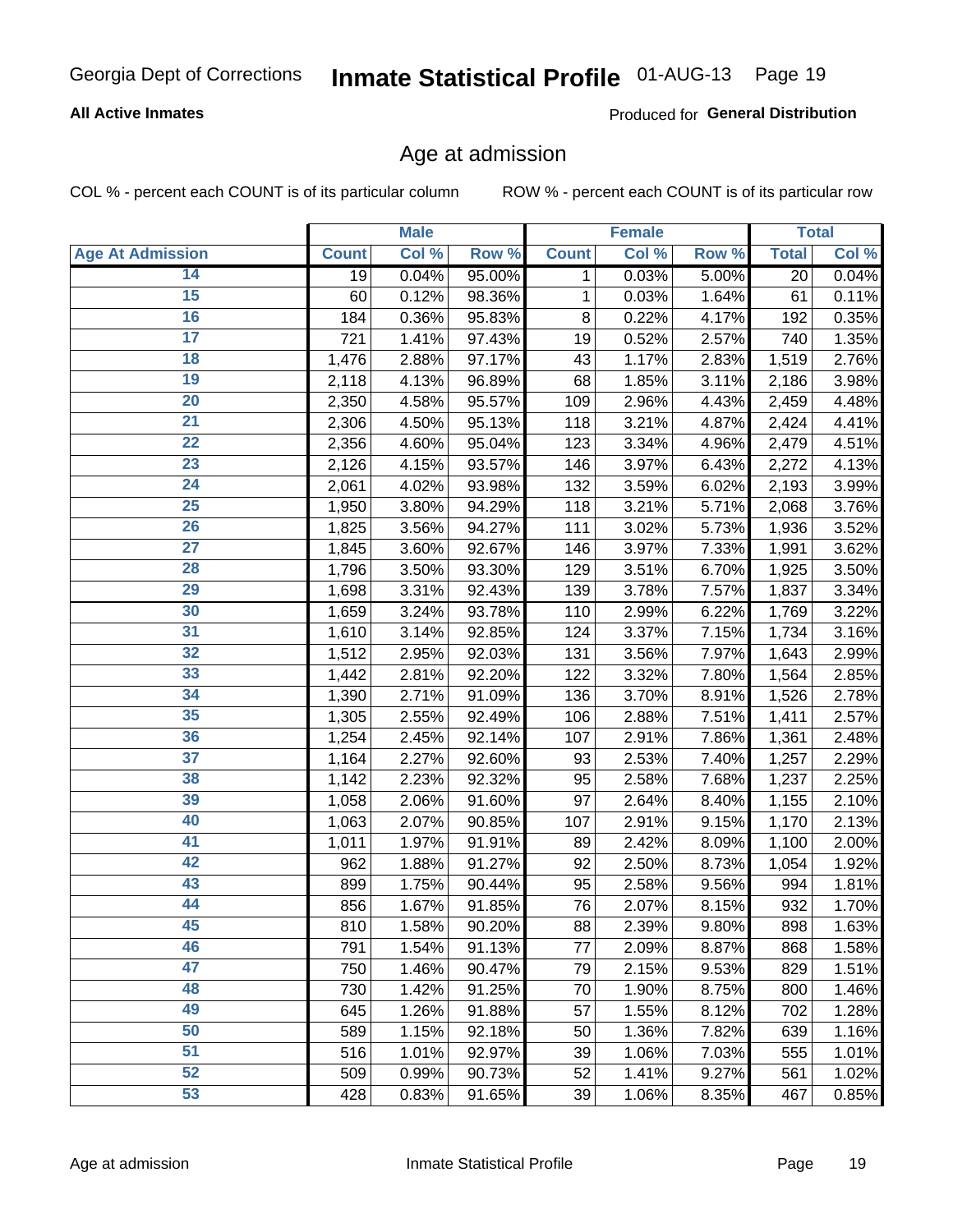### **All Active Inmates**

Produced for General Distribution

### Age at admission

COL % - percent each COUNT is of its particular column

|                         |                         | <b>Male</b> |         |                | <b>Female</b> |        |                 | <b>Total</b> |
|-------------------------|-------------------------|-------------|---------|----------------|---------------|--------|-----------------|--------------|
| <b>Age At Admission</b> | <b>Count</b>            | Col %       | Row %   | <b>Count</b>   | Col %         | Row %  | <b>Total</b>    | Col %        |
| 54                      | 348                     | 0.68%       | 93.05%  | 26             | 0.71%         | 6.95%  | 374             | 0.68%        |
| $\overline{55}$         | 311                     | 0.61%       | 92.84%  | 24             | 0.65%         | 7.16%  | 335             | 0.61%        |
| 56                      | 272                     | 0.53%       | 94.12%  | 17             | 0.46%         | 5.88%  | 289             | 0.53%        |
| 57                      | 235                     | 0.46%       | 96.71%  | 8              | 0.22%         | 3.29%  | 243             | 0.44%        |
| 58                      | 189                     | 0.37%       | 94.97%  | 10             | 0.27%         | 5.03%  | 199             | 0.36%        |
| 59                      | 158                     | 0.31%       | 95.18%  | 8              | 0.22%         | 4.82%  | 166             | 0.30%        |
| 60                      | 123                     | 0.24%       | 95.35%  | 6              | 0.16%         | 4.65%  | 129             | 0.23%        |
| 61                      | 120                     | 0.23%       | 92.31%  | 10             | 0.27%         | 7.69%  | 130             | 0.24%        |
| 62                      | 99                      | 0.19%       | 95.19%  | 5              | 0.14%         | 4.81%  | 104             | 0.19%        |
| 63                      | 77                      | 0.15%       | 96.25%  | 3              | 0.08%         | 3.75%  | 80              | 0.15%        |
| 64                      | 74                      | 0.14%       | 91.36%  | $\overline{7}$ | 0.19%         | 8.64%  | 81              | 0.15%        |
| 65                      | 46                      | 0.09%       | 93.88%  | 3              | 0.08%         | 6.12%  | 49              | 0.09%        |
| 66                      | 39                      | 0.08%       | 95.12%  | $\overline{2}$ | 0.05%         | 4.88%  | 41              | 0.07%        |
| 67                      | 36                      | 0.07%       | 97.30%  | $\mathbf{1}$   | 0.03%         | 2.70%  | 37              | 0.07%        |
| 68                      | 27                      | 0.05%       | 93.10%  | $\overline{2}$ | 0.05%         | 6.90%  | 29              | 0.05%        |
| 69                      | 30                      | 0.06%       | 100.00% |                |               |        | $\overline{30}$ | 0.05%        |
| 70                      | 22                      | 0.04%       | 88.00%  | $\overline{3}$ | 0.08%         | 12.00% | 25              | 0.05%        |
| $\overline{71}$         | 13                      | 0.03%       | 100.00% |                |               |        | 13              | 0.02%        |
| $\overline{72}$         | 17                      | 0.03%       | 94.44%  | 1              | 0.03%         | 5.56%  | 18              | 0.03%        |
| $\overline{73}$         | 9                       | 0.02%       | 100.00% |                |               |        | 9               | 0.02%        |
| 74                      | 9                       | 0.02%       | 100.00% |                |               |        | $\overline{9}$  | 0.02%        |
| $\overline{75}$         | 6                       | 0.01%       | 100.00% |                |               |        | 6               | 0.01%        |
| 76                      | $\overline{7}$          | 0.01%       | 100.00% |                |               |        | $\overline{7}$  | 0.01%        |
| $\overline{77}$         | 6                       | 0.01%       | 100.00% |                |               |        | 6               | 0.01%        |
| 78                      | $\overline{\mathbf{4}}$ | 0.01%       | 100.00% |                |               |        | 4               | 0.01%        |
| 79                      | $\overline{2}$          | 0.01%       | 66.67%  | $\mathbf{1}$   | 0.03%         | 33.33% | 3               | 0.01%        |
| 82                      | $\overline{2}$          | 0.01%       | 100.00% |                |               |        | $\overline{2}$  | 0.01%        |
| 84                      | $\mathbf{1}$            | 0.01%       | 100.00% |                |               |        | $\mathbf{1}$    | 0.01%        |
| <b>Total Reported</b>   | 51,268                  | 100%        | 93.30%  | 3,679          | 100%          | 6.70%  | 54,947          | 100%         |

| тео<br>'N (  |        |       |        |
|--------------|--------|-------|--------|
| <b>cotal</b> | 51,269 | 3,680 | 54,949 |

| <b>Mean</b><br>(average) | 32.19 | 34.27    | 32.33     |
|--------------------------|-------|----------|-----------|
| Median (middle)          | 30    | ົ<br>აა  | 30        |
| Mode<br>(most frequent)  | ∸∸    | ^^<br>23 | ne.<br>LL |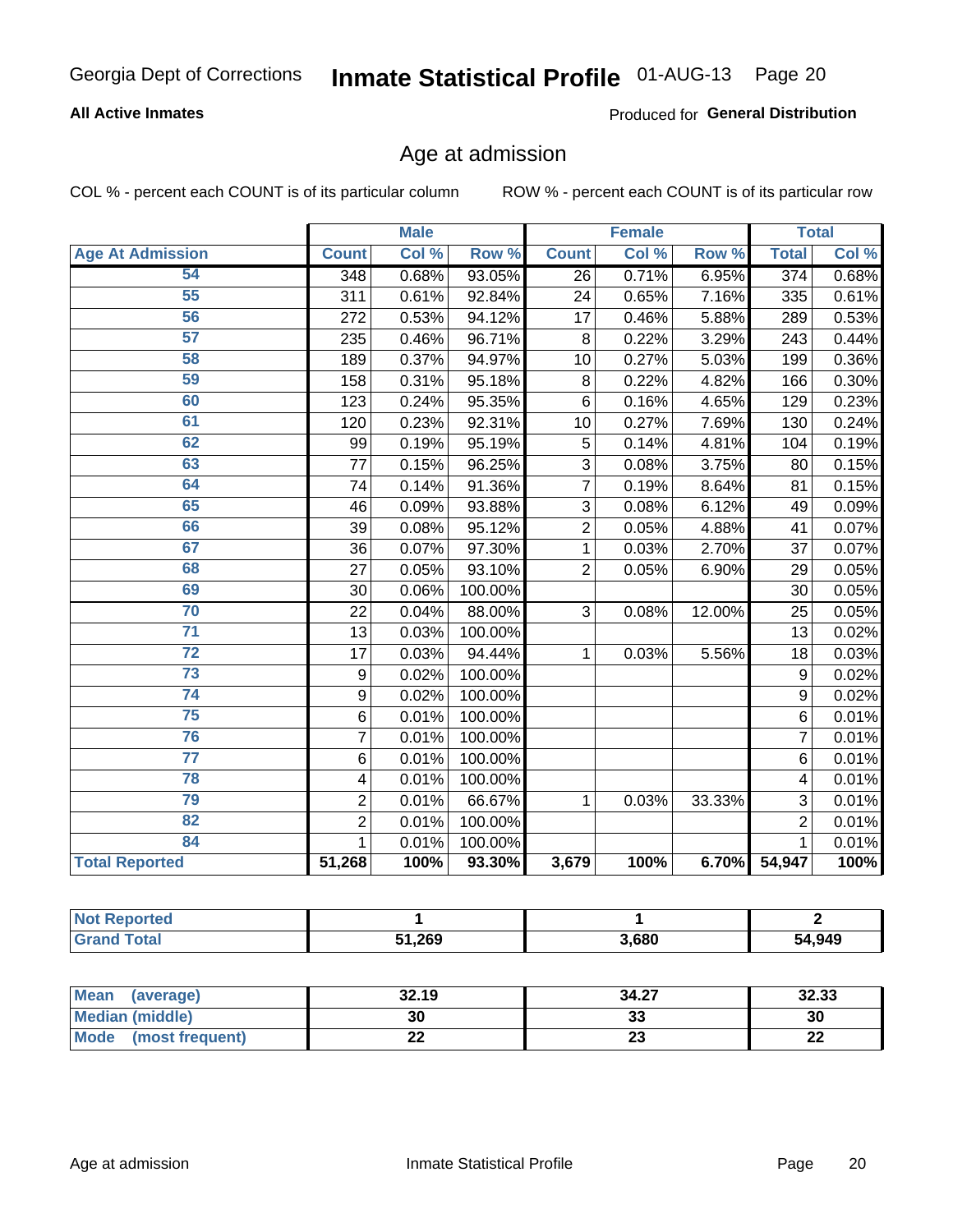### **All Active Inmates**

### Produced for General Distribution

### Height, measured at entry to prison

COL % - percent each COUNT is of its particular column

|                       |                         | <b>Male</b>               |         |                  | <b>Female</b> |        | <b>Total</b>   |        |
|-----------------------|-------------------------|---------------------------|---------|------------------|---------------|--------|----------------|--------|
| <b>Height</b>         | <b>Count</b>            | $\overline{\text{Col}}$ % | Row %   | <b>Count</b>     | Col %         | Row %  | <b>Total</b>   | Col %  |
| 4'10''                | 3                       | 0.03%                     | 15.79%  | 16               | 7.84%         | 84.21% | 19             | 0.16%  |
| 4'11''                | 10                      | 0.08%                     | 12.35%  | 71               | 34.80%        | 87.65% | 81             | 0.67%  |
| 5'02''                | 2                       | 0.02%                     | 66.67%  | 1                | 0.49%         | 33.33% | 3              | 0.02%  |
| 5'03"                 | 1                       | 0.01%                     | 100.00% |                  |               |        | 1              | 0.01%  |
| 5'05''                | 6                       | 0.05%                     | 100.00% |                  |               |        | 6              | 0.05%  |
| 5'06''                | 9                       | 0.08%                     | 100.00% |                  |               |        | 9              | 0.07%  |
| 5'07''                | 11                      | 0.09%                     | 100.00% |                  |               |        | 11             | 0.09%  |
| 5'08''                | 10                      | 0.08%                     | 100.00% |                  |               |        | 10             | 0.08%  |
| 5'09''                | 14                      | 0.12%                     | 100.00% |                  |               |        | 14             | 0.12%  |
| 5'10''                | 5,762                   | 48.19%                    | 98.83%  | 68               | 33.33%        | 1.17%  | 5,830          | 47.94% |
| 5'11''                | 6,080                   | 50.85%                    | 99.22%  | 48               | 23.53%        | 0.78%  | 6,128          | 50.39% |
| 6'00''                | 13                      | 0.11%                     | 100.00% |                  |               |        | 13             | 0.11%  |
| 6'01''                | 7                       | 0.06%                     | 100.00% |                  |               |        |                | 0.06%  |
| 6'02"                 | 6                       | 0.05%                     | 100.00% |                  |               |        | 6              | 0.05%  |
| 6'03''                | 1                       | 0.01%                     | 100.00% |                  |               |        | 1              | 0.01%  |
| 6'04''                | $\overline{\mathbf{c}}$ | 0.02%                     | 100.00% |                  |               |        | $\overline{c}$ | 0.02%  |
| 6'05''                | $\overline{2}$          | 0.02%                     | 100.00% |                  |               |        | $\overline{2}$ | 0.02%  |
| 6'10''                | 5                       | 0.04%                     | 100.00% |                  |               |        | 5              | 0.04%  |
| 6'11''                | 12                      | 0.10%                     | 100.00% |                  |               |        | 12             | 0.10%  |
| <b>Total Reported</b> | 11,956                  | 100%                      | 98.32%  | $\overline{204}$ | 100%          | 1.68%  | 12,160         | 100%   |

| <b>Not</b><br><b>Reported</b> | 39,313 | A7C   | 42,789 |
|-------------------------------|--------|-------|--------|
| ™otai                         | 51,269 | 3,680 | 54,949 |

| <b>Mean</b><br>(average)       | 5'11" | 5'05" | 5'10" |
|--------------------------------|-------|-------|-------|
| Median (middle)                | 5'11" | 5'10" | 544"  |
| <b>Mode</b><br>(most frequent) | 5'11" | 4'11" | 5'11" |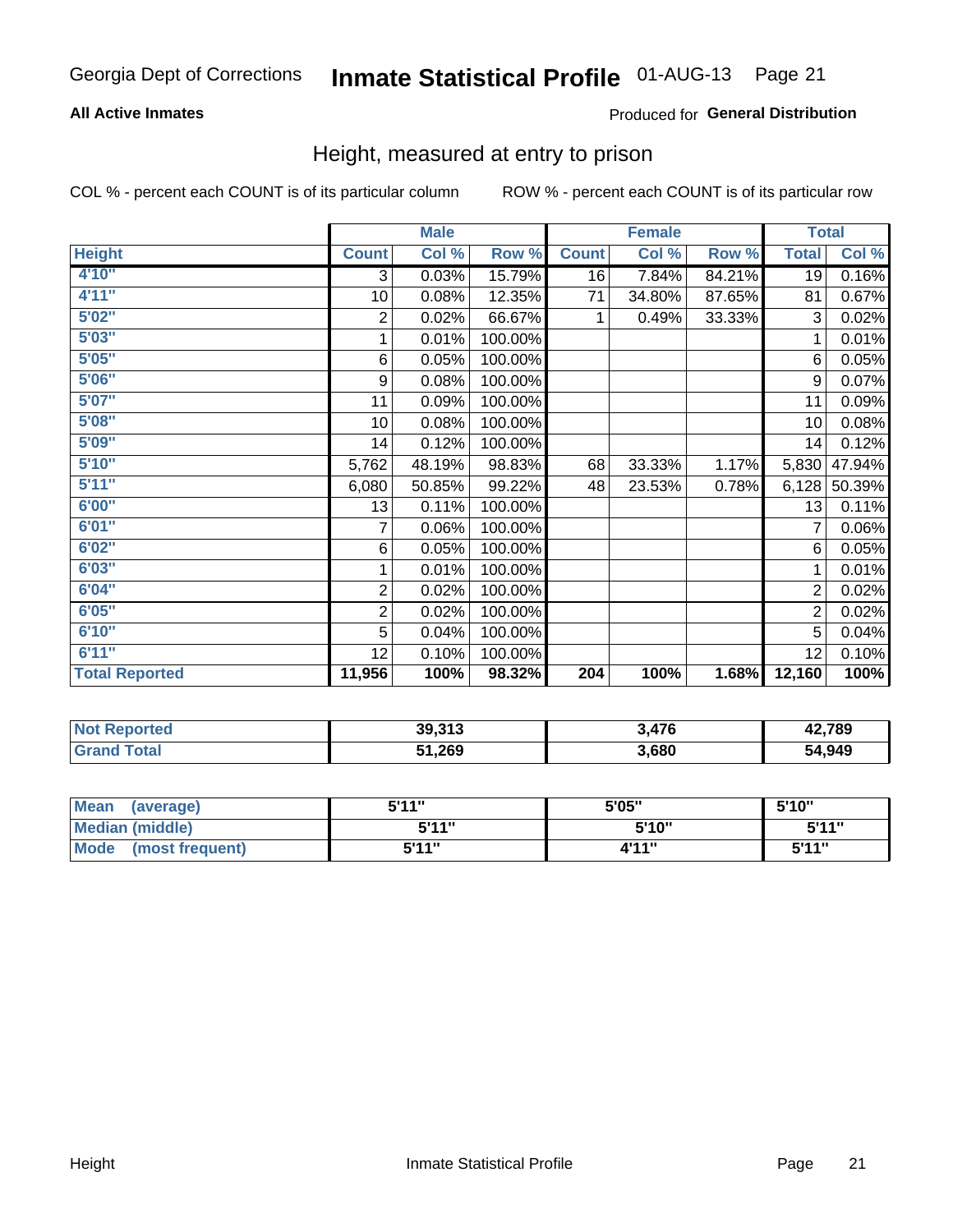### **All Active Inmates**

### Produced for General Distribution

# Weight, measured at entry to prison

COL % - percent each COUNT is of its particular column

|                        |                 | <b>Male</b> |                  |                         | <b>Female</b> |        | <b>Total</b>    |        |
|------------------------|-----------------|-------------|------------------|-------------------------|---------------|--------|-----------------|--------|
| <b>Weight</b>          | <b>Count</b>    | Col %       | Row <sup>%</sup> | <b>Count</b>            | Col %         | Row %  | <b>Total</b>    | Col%   |
| <b>Under 80 pounds</b> | $\overline{13}$ | 0.03%       | 92.86%           | $\mathbf 1$             | 0.03%         | 7.14%  | $\overline{14}$ | 0.03%  |
| 80 - 89 pounds         | 3               | 0.01%       | 100.00%          |                         |               |        | 3               | 0.01%  |
| 90 - 99 pounds         | $\overline{2}$  | 0.01%       | 20.00%           | 8                       | 0.22%         | 80.00% | 10              | 0.02%  |
| 100 - 109 pounds       | 20              | 0.04%       | 39.22%           | $\overline{31}$         | 0.85%         | 60.78% | 51              | 0.09%  |
| 110 - 119 pounds       | 88              | 0.17%       | 46.56%           | 101                     | 2.75%         | 53.44% | 189             | 0.35%  |
| 120 - 129 pounds       | 422             | 0.83%       | 67.20%           | 206                     | 5.62%         | 32.80% | 628             | 1.16%  |
| 130 - 139 pounds       | 1,388           | 2.74%       | 79.77%           | 352                     | 9.60%         | 20.23% | 1,740           | 3.20%  |
| 140 - 149 pounds       | 3,121           | 6.16%       | 88.66%           | 399                     | 10.88%        | 11.34% | 3,520           | 6.48%  |
| 150 - 159 pounds       | 4,959           | 9.78%       | 92.40%           | 408                     | 11.13%        | 7.60%  | 5,367           | 9.87%  |
| 160 - 169 pounds       | 6,692           | 13.20%      | 93.88%           | 436                     | 11.89%        | 6.12%  | 7,128           | 13.11% |
| 170 - 179 pounds       | 6,536           | 12.89%      | 94.97%           | 346                     | 9.44%         | 5.03%  | 6,882           | 12.66% |
| 180 - 189 pounds       | 6,736           | 13.29%      | 95.26%           | 335                     | 9.14%         | 4.74%  | 7,071           | 13.01% |
| 190 - 199 pounds       | 4,785           | 9.44%       | 95.07%           | 248                     | 6.76%         | 4.93%  | 5,033           | 9.26%  |
| 200 - 209 pounds       | 4,103           | 8.09%       | 95.71%           | 184                     | 5.02%         | 4.29%  | 4,287           | 7.89%  |
| 210 - 219 pounds       | 3,139           | 6.19%       | 95.91%           | 134                     | 3.65%         | 4.09%  | 3,273           | 6.02%  |
| 220 - 229 pounds       | 2,569           | 5.07%       | 95.79%           | 113                     | 3.08%         | 4.21%  | 2,682           | 4.93%  |
| 230 - 239 pounds       | 1,754           | 3.46%       | 94.81%           | 96                      | 2.62%         | 5.19%  | 1,850           | 3.40%  |
| 240 - 249 pounds       | 1,318           | 2.60%       | 93.74%           | 88                      | 2.40%         | 6.26%  | 1,406           | 2.59%  |
| 250 - 259 pounds       | 905             | 1.79%       | 94.86%           | 49                      | 1.34%         | 5.14%  | 954             | 1.76%  |
| 260 - 269 pounds       | 657             | 1.30%       | 95.36%           | 32                      | 0.87%         | 4.64%  | 689             | 1.27%  |
| 270 - 279 pounds       | 435             | 0.86%       | 93.75%           | 29                      | 0.79%         | 6.25%  | 464             | 0.85%  |
| 280 - 289 pounds       | 339             | 0.67%       | 95.22%           | 17                      | 0.46%         | 4.78%  | 356             | 0.65%  |
| 290 - 299 pounds       | 176             | 0.35%       | 92.63%           | 14                      | 0.38%         | 7.37%  | 190             | 0.35%  |
| 300 - 309 pounds       | 167             | 0.33%       | 88.83%           | 21                      | 0.57%         | 11.17% | 188             | 0.35%  |
| 310 - 319 pounds       | 91              | 0.18%       | 97.85%           | $\overline{c}$          | 0.05%         | 2.15%  | 93              | 0.17%  |
| 320 - 329 pounds       | 94              | 0.19%       | 94.95%           | 5                       | 0.14%         | 5.05%  | 99              | 0.18%  |
| 330 - 339 pounds       | 47              | 0.09%       | 94.00%           | 3                       | 0.08%         | 6.00%  | 50              | 0.09%  |
| 340 - 349 pounds       | 37              | 0.07%       | 97.37%           | $\mathbf{1}$            | 0.03%         | 2.63%  | 38              | 0.07%  |
| 350 - 359 pounds       | 29              | 0.06%       | 100.00%          |                         |               |        | 29              | 0.05%  |
| 360 - 369 pounds       | 15              | 0.03%       | 78.95%           | $\overline{4}$          | 0.11%         | 21.05% | 19              | 0.03%  |
| 370 - 379 pounds       | 11              | 0.02%       | 100.00%          |                         |               |        | 11              | 0.02%  |
| 380 - 389 pounds       | 5               | 0.01%       | 100.00%          |                         |               |        | 5               | 0.01%  |
| 390 - 399 pounds       | 6               | 0.01%       | 100.00%          |                         |               |        | $6\phantom{1}6$ | 0.01%  |
| 400 pounds and over    | 25              | 0.05%       | 86.21%           | $\overline{\mathbf{4}}$ | 0.11%         | 13.79% | 29              | 0.05%  |
| <b>Total Reported</b>  | 50,687          | 100%        | 93.25%           | 3,667                   | 100%          | 6.75%  | 54,354          | 100%   |

| NOI<br>тео | 582    |       | 595    |
|------------|--------|-------|--------|
|            | 51,269 | 3.680 | 54,949 |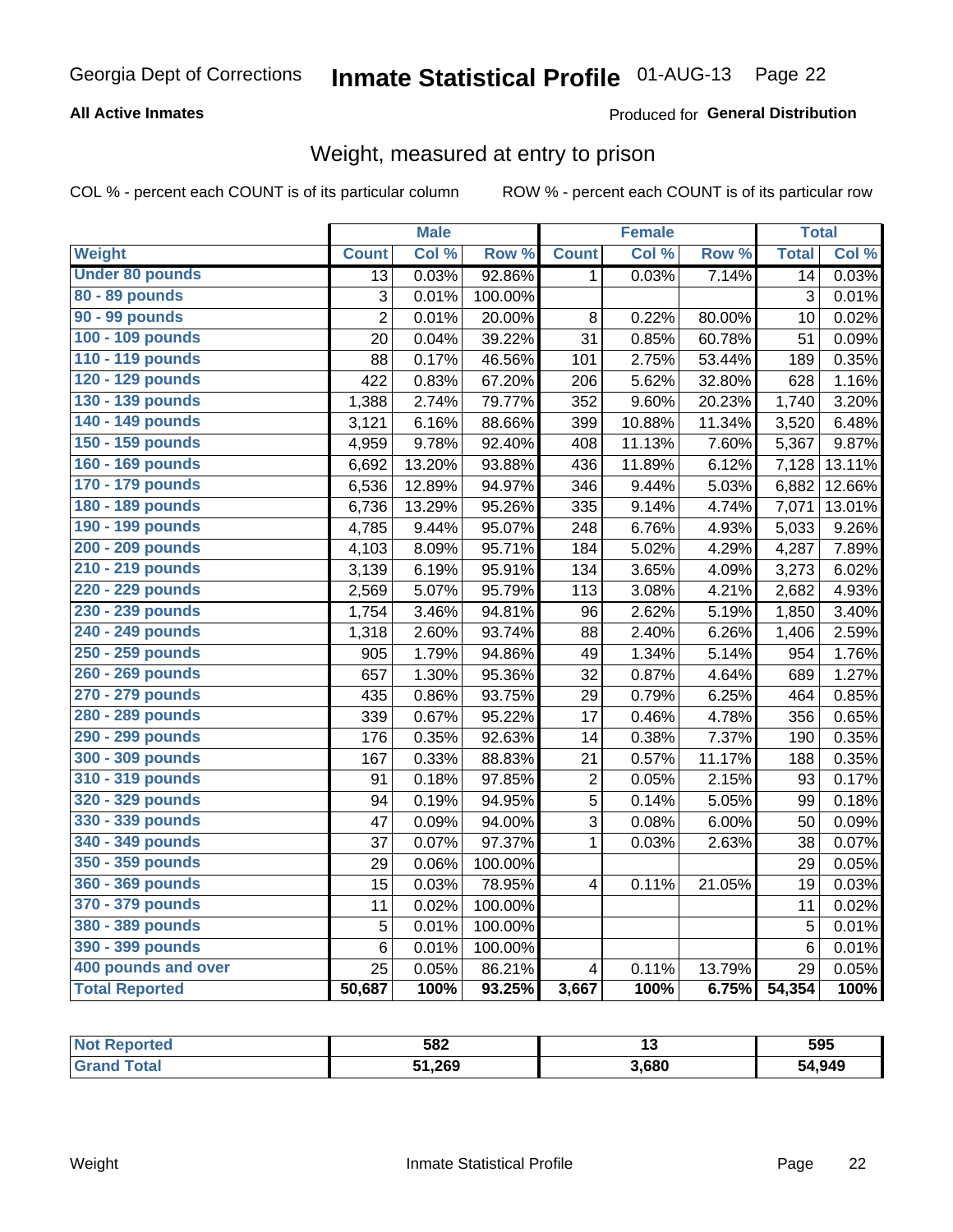### **All Active Inmates**

### Produced for General Distribution

# Weight, measured at entry to prison

COL % - percent each COUNT is of its particular column

|                          | <b>Male</b> | <b>Female</b> | Total |
|--------------------------|-------------|---------------|-------|
| <b>Mean</b><br>(average) | 187         | 172           | 186   |
| <b>Median (middle)</b>   | 180         | 165           | 180   |
| Mode<br>(most frequent)  | 180         | 150           | 180   |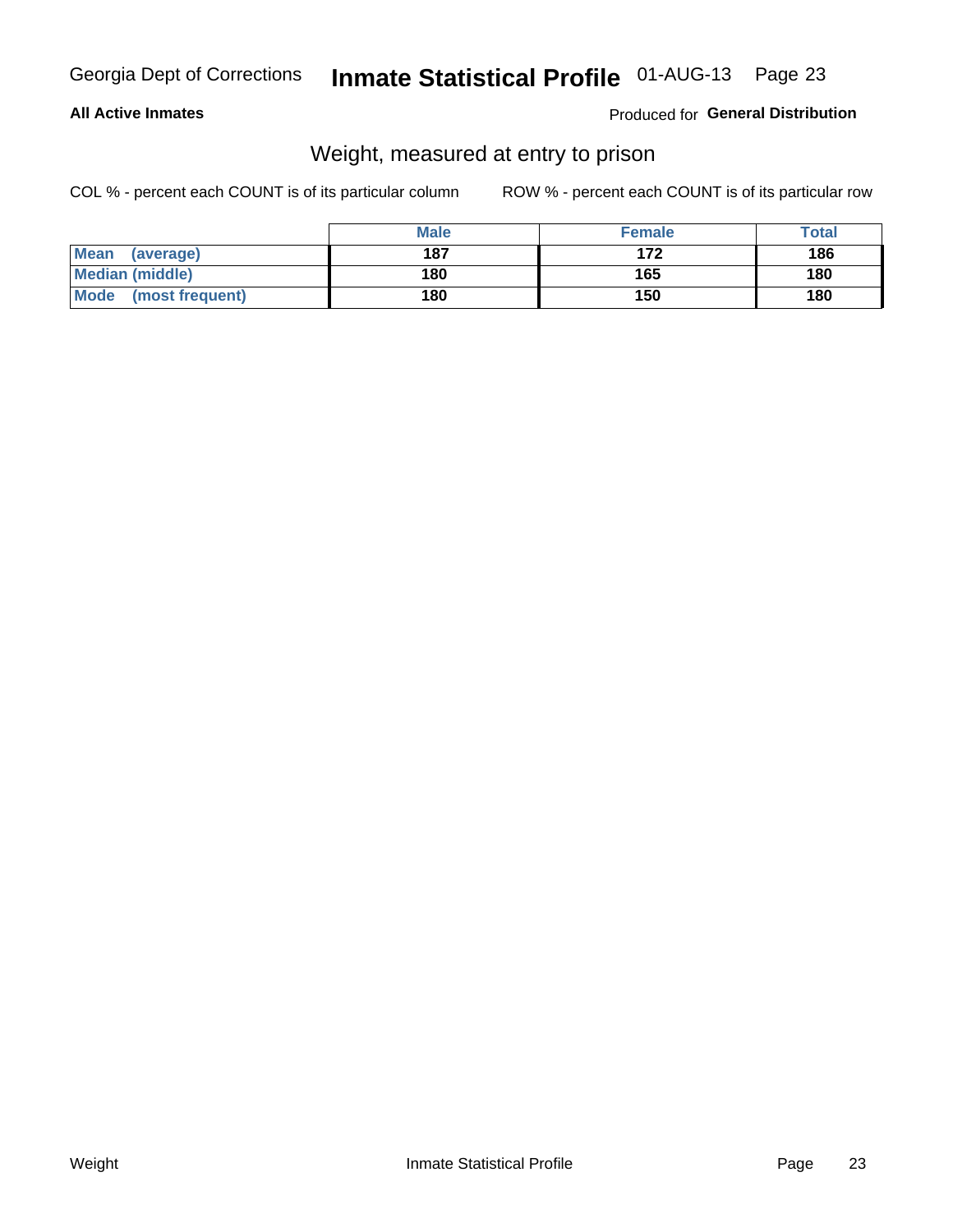# Inmate Statistical Profile 01-AUG-13 Page 24

**All Active Inmates** 

**Produced for General Distribution** 

# Military service

COL % - percent each COUNT is of its particular column

|                             | <b>Male</b>  |          |                    | <b>Female</b> |        |          | <b>Total</b> |        |
|-----------------------------|--------------|----------|--------------------|---------------|--------|----------|--------------|--------|
| <b>Military service</b>     | <b>Count</b> | Col %    | <b>Row % Count</b> |               | Col %  | Row %    | <b>Total</b> | Col %  |
| <b>Air Force</b>            | 1,556        | 59.71%   | 98.11%             | 30            | 75.00% | $1.89\%$ | .586         | 59.94% |
| $\mathbf{2}$<br><b>Army</b> | 207          | $7.94\%$ | 99.04%             | 2             | 5.00%  | .96%     | 209          | 7.90%  |
| <b>Navy</b><br>3            | 476          | 18.27%   | 98.55%             |               | 17.50% | 1.45%    | 483          | 18.25% |
| <b>Marines</b><br>4         | 22           | .84%     | 100.00%            |               |        |          | 22           | .83%   |
| <b>Coast Guard</b><br>5.    | 345          | 13.24%   | 99.71%             |               | 2.50%  | .29%     | 346          | 13.08% |
| <b>Total Reported</b>       | 2,606        | 100%     | 98.49%             | 40            | 100%   | 1.51%    | 2,646        | 100%   |

| <b>Not Reported</b> | 48,663 | 3,640 | 52,303 |
|---------------------|--------|-------|--------|
| Total               | 51,269 | 3,680 | 54,949 |

| Mc | - - - - | <b>Force</b><br>. | . |
|----|---------|-------------------|---|
|    |         |                   |   |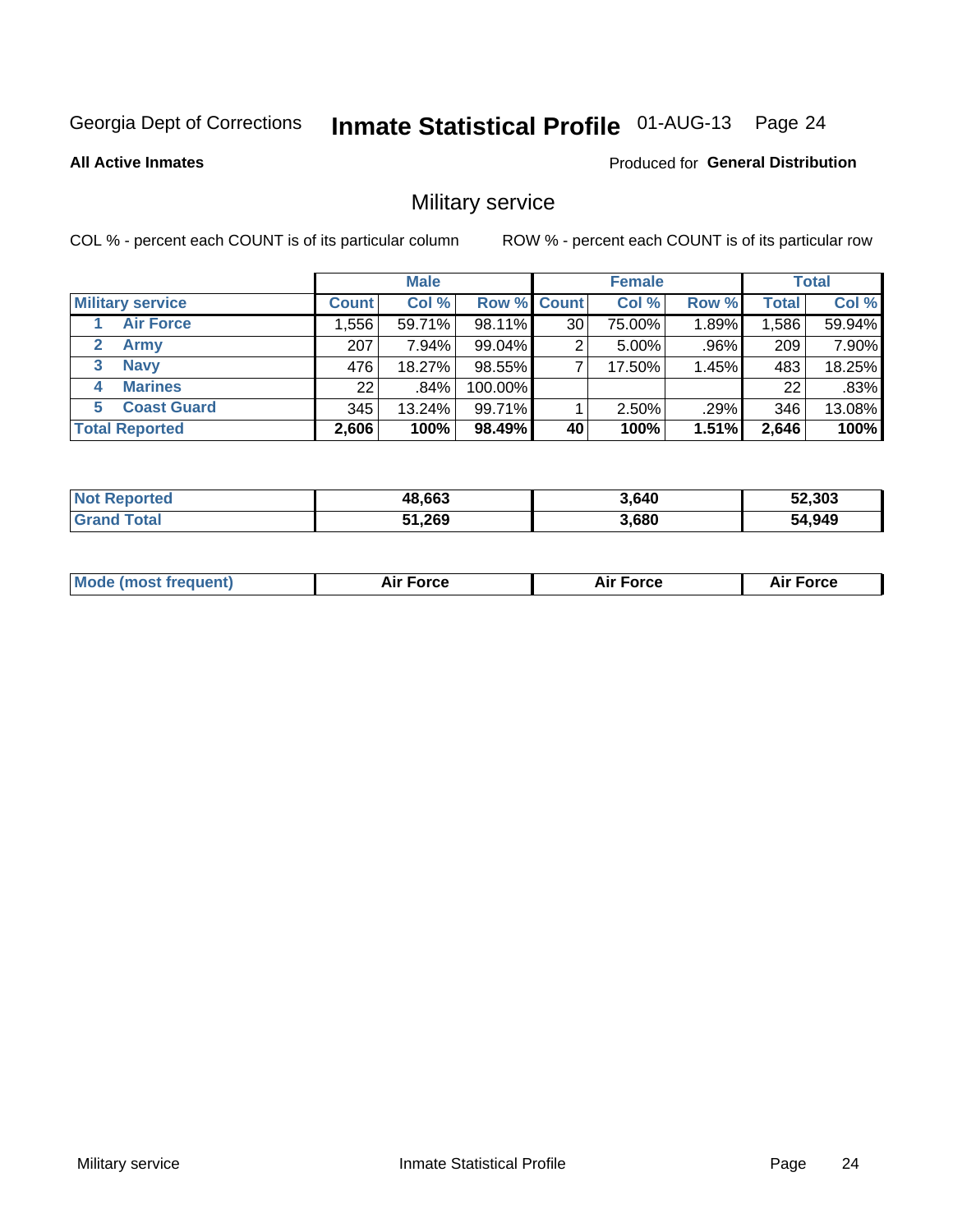# Inmate Statistical Profile 01-AUG-13 Page 25

### **All Active Inmates**

#### Produced for General Distribution

# Type of admission to prison

COL % - percent each COUNT is of its particular column

|    |                                |                 | <b>Male</b> |                    |       | <b>Female</b> |        |                | <b>Total</b> |
|----|--------------------------------|-----------------|-------------|--------------------|-------|---------------|--------|----------------|--------------|
|    | <b>Type of Admission</b>       | <b>Count</b>    | Col %       | <b>Row % Count</b> |       | Col %         | Row %  | <b>Total</b>   | Col %        |
| 52 | <b>New Sentence</b>            | 41,712          | 81.42%      | 93.58%             | 2,863 | 77.86%        | 6.42%  | 44,575         | 81.18%       |
| 53 | <b>Probation Rev Partial</b>   | 2,142           | 4.18%       | 88.62%             | 275   | 7.48%         | 11.38% | 2,417          | 4.40%        |
| 54 | <b>Probation Rev Remainder</b> | 3,062           | 5.98%       | 89.30%             | 367   | 9.98%         | 10.70% | 3,429          | 6.24%        |
| 55 | <b>Parole Rev New Sentence</b> | 2,875           | 5.61%       | 96.15%             | 115   | 3.13%         | 3.85%  | 2,990          | 5.45%        |
| 56 | <b>Parole Rev No New</b>       | 1,361           | 2.66%       | 95.98%             | 57    | 1.55%         | 4.02%  | 1,418          | 2.58%        |
|    | <b>Sentence</b>                |                 |             |                    |       |               |        |                |              |
| 57 | <b>Released In Error</b>       | 12 <sub>2</sub> | .02%        | 100.00%            |       |               |        | 12             | .02%         |
| 65 | <b>Return Appeal/Bond</b>      | $\overline{2}$  | .01%        | 100.00%            |       |               |        | 2              | .01%         |
| 66 | <b>Prob Viol/Total Rev</b>     |                 | .01%        | 100.00%            |       |               |        |                | .01%         |
| 67 | <b>Admit Fm Other Cust</b>     | 7               | .01%        | 100.00%            |       |               |        |                | .01%         |
| 69 | <b>New Sent/Par Rev Pnd</b>    | 7               | .01%        | 100.00%            |       |               |        |                | .01%         |
| 70 | <b>Life W/O Parole</b>         | 15              | .03%        | 100.00%            |       |               |        | 15             | .03%         |
| 72 | <b>Par Rev/Rsn Unknown</b>     | 31              | .06%        | 100.00%            |       |               |        | 31             | .06%         |
| 74 | <b>Pb Parole Rescinded</b>     | $\overline{2}$  | .01%        | 100.00%            |       |               |        | 2              | .01%         |
| 76 | <b>Par Rev/Revoc Center</b>    | 2               | .01%        | 100.00%            |       |               |        | $\overline{2}$ | .01%         |
|    | <b>Total Reported</b>          | 51,231          | 100%        | 93.3% 3,677        |       | 100%          | 6.7%   | 54,908         | 100%         |

| NOI<br>rteo | o c<br>vu |      |        |
|-------------|-----------|------|--------|
|             | 51,269    | .680 | 54,949 |

| Mode (most frequent) | <b>New Sentence</b> | <b>New Sentence</b> | <b>New Sentence</b> |
|----------------------|---------------------|---------------------|---------------------|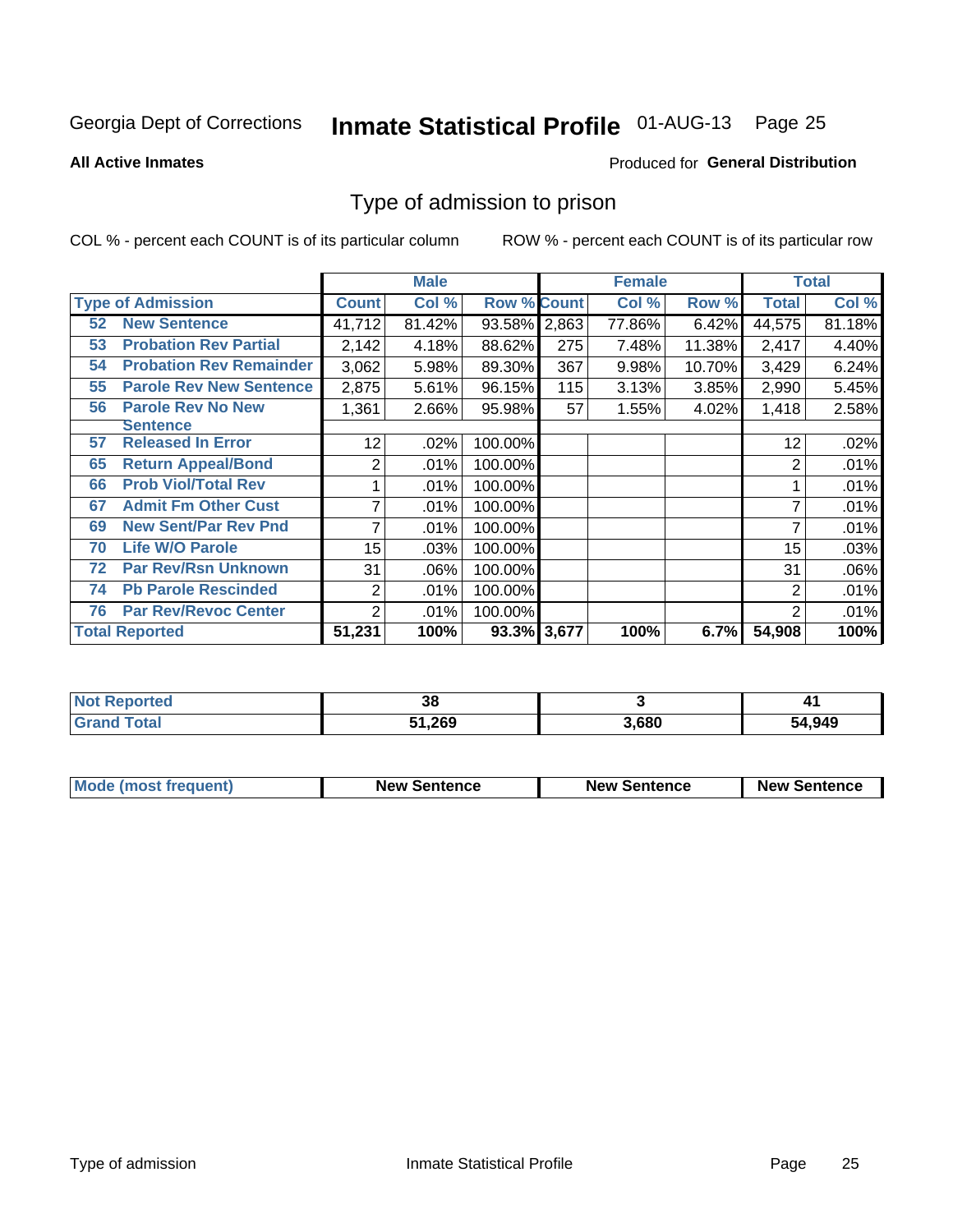# Inmate Statistical Profile 01-AUG-13 Page 26

**All Active Inmates** 

#### Produced for General Distribution

### Current / last security status

COL % - percent each COUNT is of its particular column

|                        |              | <b>Male</b> |             |       | <b>Female</b> |          |              | <b>Total</b> |
|------------------------|--------------|-------------|-------------|-------|---------------|----------|--------------|--------------|
| <b>Security Status</b> | <b>Count</b> | Col %       | Row % Count |       | Col %         | Row %    | <b>Total</b> | Col %        |
| 1 Wrk Releas           | 2            | $.01\%$     | 66.67%      |       | $.03\%$       | 33.33%   | 3            | .01%         |
| 2 Trusty               |              | .01%        | 100.00%     |       | $.00\%$       |          | 4            | .01%         |
| 3 Minimum              | 9,793        | 19.71%      | 85.53%      | 1,657 | 47.01%        | 14.47%   | 11,450       | 21.52%       |
| 4 Medium               | 30,864       | 62.12%      | 94.87%      | 1,670 | 47.38%        | $5.13\%$ | 32,534       | 61.14%       |
| 5 Close                | 8,936        | 17.99%      | 97.84%      | 197   | 5.59%         | $2.16\%$ | 9,133        | 17.16%       |
| <b>6 Maximum</b>       | 85           | .17%        | 100.00%     |       | $.00\%$       |          | 85           | .16%         |
| <b>Total Reported</b>  | 49,684       | 100%        | 93.38%      | 3,525 | 100%          | 6.62%    | 53,209       | 100%         |

| <b>Still being diagnosed</b> |        |       |        |
|------------------------------|--------|-------|--------|
| <b>Not Reported</b>          | .585   | 155   | 1,740  |
| <b>Grand Total</b>           | 51,269 | 3,680 | 54,949 |

| <b>Mo</b><br>ети | M.<br>. .<br>dium | M٢<br>. | <br><b>Medium</b> |
|------------------|-------------------|---------|-------------------|
|                  |                   |         |                   |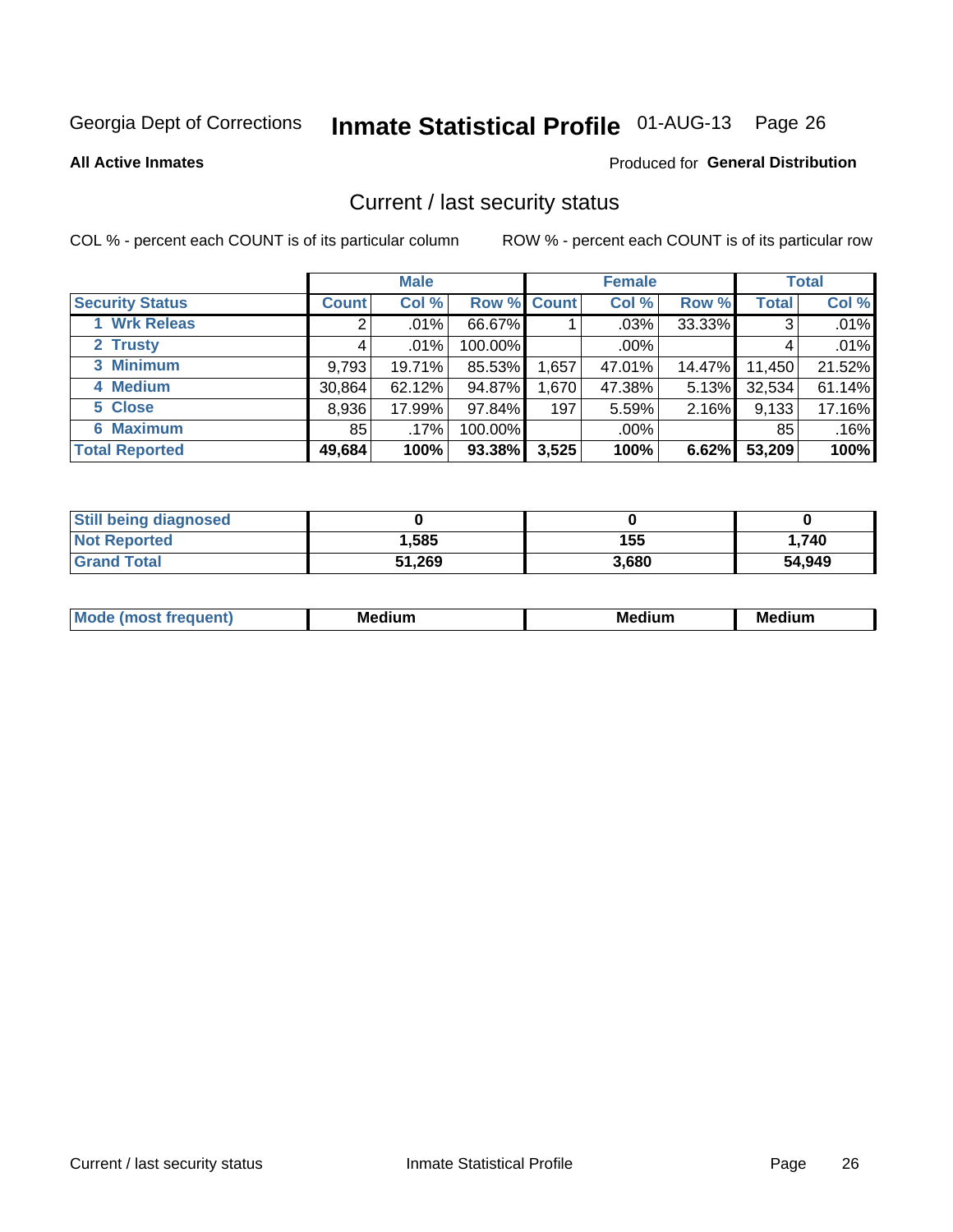# Inmate Statistical Profile 01-AUG-13 Page 27

**All Active Inmates** 

### Produced for General Distribution

# Current / last type of institution

COL % - percent each COUNT is of its particular column

|                                   |              | <b>Male</b> |         |                | <b>Female</b> |          |              | <b>Total</b> |
|-----------------------------------|--------------|-------------|---------|----------------|---------------|----------|--------------|--------------|
| <b>Type of Institution</b>        | <b>Count</b> | Col %       |         | Row % Count    | Col %         | Row %    | <b>Total</b> | Col %        |
| <b>County Ci</b>                  | 4,991        | 9.77%       | 99.98%  |                | .03%          | .02%     | 4,992        | 9.12%        |
| <b>Probation Detention Center</b> | 3            | .01%        | 100.00% |                |               |          | 3            | .01%         |
| <b>State Prison</b>               | 36,011       | 70.51%      | 91.31%  | 3,426          | $93.10\%$     | 8.69%    | 39,437       | 72.02%       |
| <b>Transitional Center</b>        | 2,002        | 3.92%       | 89.57%  | 233            | 6.33%         | 10.43%   | 2,235        | 4.08%        |
| <b>Private Prison</b>             | 8,036        | 15.73%      | 100.00% |                |               |          | 8,036        | 14.68%       |
| <b>County Jail</b>                | 26           | .05%        | 92.86%  | $\overline{2}$ | .05%          | $7.14\%$ | 28           | .05%         |
| <b>Rsat - Center</b>              | 2            | .01%        | 10.53%  | 17             | .46%          | 89.47%   | 19           | .03%         |
| <b>State Hospital</b>             | 3            | .01%        | 75.00%  |                | $.03\%$       | 25.00%   | 4            | .01%         |
| <b>Pre Release Center</b>         |              | .01%        | 100.00% |                |               |          |              | .01%         |
| <b>Total Reported</b>             | 51,075       | 100%        | 93.28%  | 3,680          | 100%          | 6.72%    | 54,755       | 100%         |

| borted<br><b>NOT</b> |        |       |        |
|----------------------|--------|-------|--------|
| <b>otal</b>          | 075. ، | 3,680 | 54,755 |

| <b>Mode (most frequent)</b> | <b>State Prison</b> | <b>State Prison</b> | <b>State Prison</b> |
|-----------------------------|---------------------|---------------------|---------------------|
|                             |                     |                     |                     |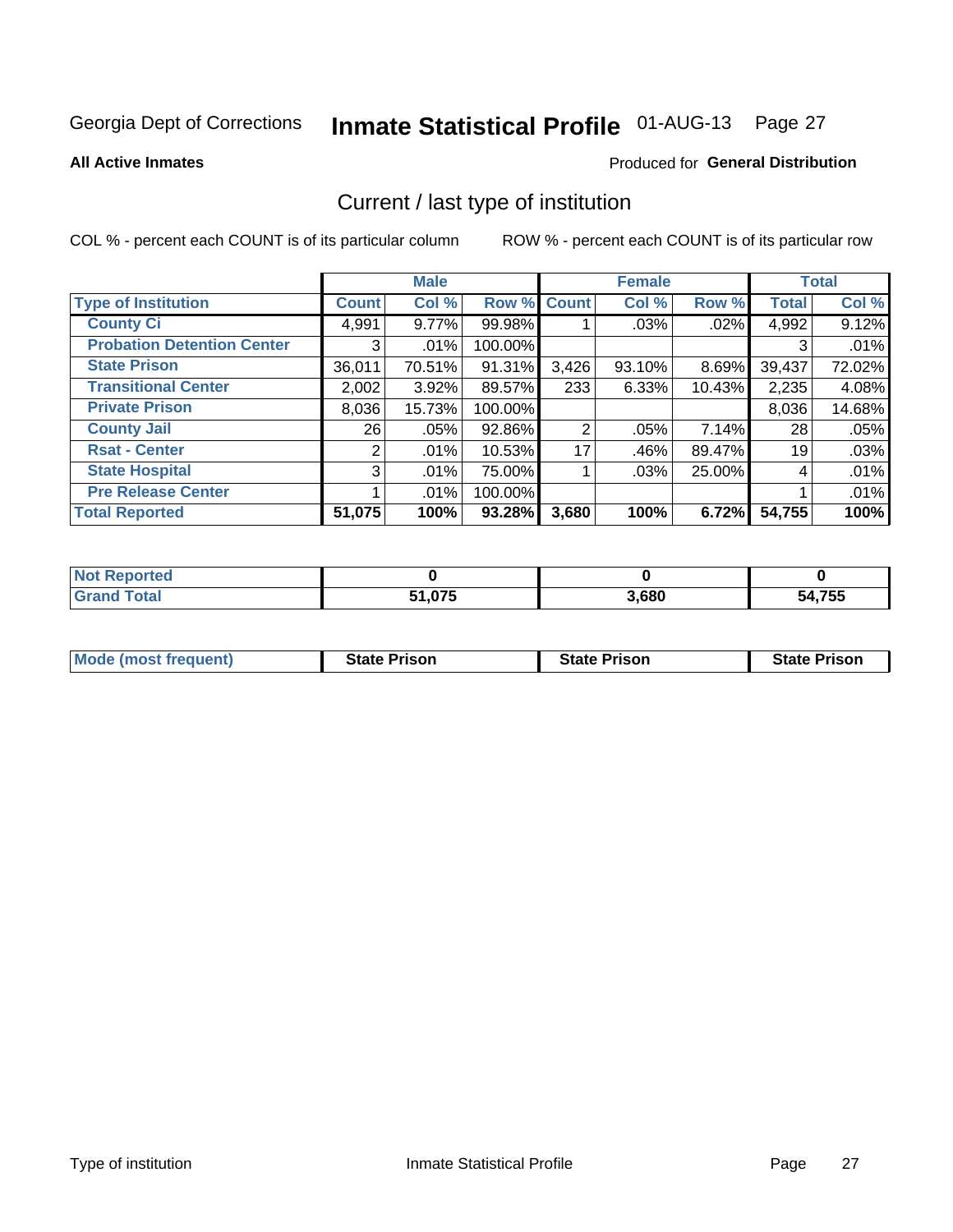# Inmate Statistical Profile 01-AUG-13 Page 28

#### **All Active Inmates**

### **Produced for General Distribution**

### Institution type - transitional centers

COL % - percent each COUNT is of its particular column

|                                          |              | <b>Male</b> |         |              | <b>Female</b> |         |              | <b>Total</b> |
|------------------------------------------|--------------|-------------|---------|--------------|---------------|---------|--------------|--------------|
| <b>Institution Type - Trans. Centers</b> | <b>Count</b> | Col %       | Row %   | <b>Count</b> | Col %         | Row %   | <b>Total</b> | Col %        |
| <b>Albany Transitional Ct</b>            | 148          | 6.43%       | 100.00% |              |               |         | 148          | 5.62%        |
| <b>Arrendale State Prison</b>            |              |             |         | 102          | 30.45%        | 100.00% | 102          | 3.87%        |
| <b>Atl. Transitional Ctr (M)</b>         | 242          | 10.52%      | 100.00% |              |               |         | 242          | 9.18%        |
| <b>Augusta Tc</b>                        | 200          | 8.70%       | 100.00% |              |               |         | 200          | 7.59%        |
| <b>Clayton Tc</b>                        | 348          | 15.13%      | 100.00% |              |               |         | 348          | 13.21%       |
| <b>Coastal Tc</b>                        | 258          | 11.22%      | 100.00% |              |               |         | 258          | 9.79%        |
| <b>Columbus Tc</b>                       | 139          | 6.04%       | 100.00% |              |               |         | 139          | 5.28%        |
| <b>Lagrange Tc</b>                       | 149          | 6.48%       | 100.00% |              |               |         | 149          | 5.65%        |
| <b>Macon Transitional Ctr (M)</b>        | 153          | 6.65%       | 100.00% |              |               |         | 153          | 5.81%        |
| <b>Macon Womens Transit Ctr</b>          |              |             |         | 3            | .90%          | 100.00% | 3            | .11%         |
| <b>Metro Transitional Ctr</b>            |              |             |         | 230          | 68.66%        | 100.00% | 230          | 8.73%        |
| <b>Phillips State Prison</b>             | 298          | 12.96%      | 100.00% |              |               |         | 298          | 11.31%       |
| Smith T.C                                | 210          | 9.13%       | 100.00% |              |               |         | 210          | 7.97%        |
| <b>Valdosta Tc</b>                       | 155          | 6.74%       | 100.00% |              |               |         | 155          | 5.88%        |
| <b>Total Reported</b>                    | 2,300        | 100%        | 87.29%  | 335          | 100%          | 12.71%  | 2,635        | 100%         |

| <b>orted</b><br>. |       |                   |       |
|-------------------|-------|-------------------|-------|
| <b>ota</b>        | 2,300 | <b>OOE</b><br>ാാം | .,635 |

| Mode (most frequent) | <b>Phillips State Prison</b> | Arrendale State Prison | <b>Phillips State</b><br><b>Prison</b> |
|----------------------|------------------------------|------------------------|----------------------------------------|
|                      |                              |                        |                                        |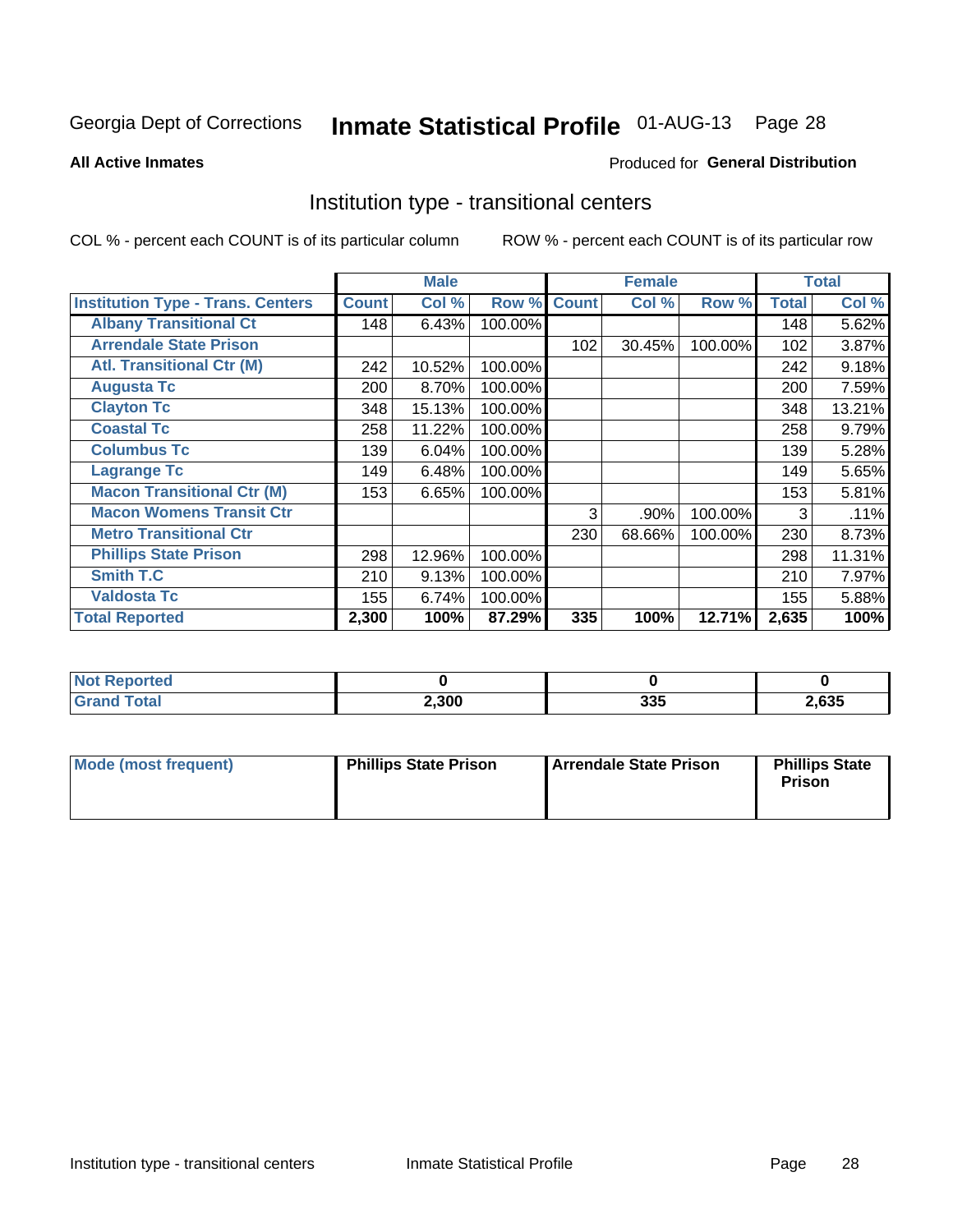# Inmate Statistical Profile 01-AUG-13 Page 29

#### **All Active Inmates**

#### Produced for General Distribution

### Institution type - county prisons

COL % - percent each COUNT is of its particular column

|                                          |                | <b>Male</b> |         |              | <b>Female</b> |       |                | <b>Total</b> |
|------------------------------------------|----------------|-------------|---------|--------------|---------------|-------|----------------|--------------|
| <b>Institution Type - County Prisons</b> | <b>Count</b>   | Col %       | Row %   | <b>Count</b> | Col %         | Row % | <b>Total</b>   | Col %        |
| <b>Baldwin County Ci</b>                 | $\overline{2}$ | .04%        | 100.00% |              |               |       | $\overline{2}$ | .04%         |
| <b>Bulloch County Ci</b>                 | 134            | 2.68%       | 100.00% |              |               |       | 134            | 2.68%        |
| <b>Carroll County Ci</b>                 | 236            | 4.73%       | 100.00% |              |               |       | 236            | 4.73%        |
| <b>Clarke County Ci</b>                  | 104            | 2.08%       | 100.00% |              |               |       | 104            | 2.08%        |
| <b>Clayton County Ci</b>                 | 234            | 4.69%       | 100.00% |              |               |       | 234            | 4.69%        |
| <b>Colquitt County Ci</b>                | 184            | 3.69%       | 100.00% |              |               |       | 184            | 3.69%        |
| <b>Cook County Ci</b>                    | 1              | .02%        | 100.00% |              |               |       | 1              | .02%         |
| <b>Coweta County Ci</b>                  | 199            | 3.99%       | 100.00% |              |               |       | 199            | 3.99%        |
| <b>Decatur County Ci</b>                 | 217            | 4.35%       | 100.00% |              |               |       | 217            | 4.35%        |
| <b>Dougherty County Ci</b>               | 1              | .02%        | 100.00% |              |               |       | 1              | .02%         |
| <b>Effingham County Ci</b>               | 184            | 3.69%       | 100.00% |              |               |       | 184            | 3.69%        |
| <b>Fayette County Ci</b>                 | 1              | .02%        | 100.00% |              |               |       | 1              | .02%         |
| <b>Floyd County Ci</b>                   | 422            | 8.46%       | 100.00% |              |               |       | 422            | 8.45%        |
| <b>Fulton County Ci</b>                  | 9              | .18%        | 100.00% |              |               |       | 9              | .18%         |
| <b>Gilmer County Ci</b>                  | 5              | .10%        | 100.00% |              |               |       | 5              | .10%         |
| <b>Grady County Ci</b>                   | $\overline{2}$ | .04%        | 100.00% |              |               |       | $\overline{2}$ | .04%         |
| <b>Gwinnett County Ci</b>                | 120            | 2.40%       | 100.00% |              |               |       | 120            | 2.40%        |
| <b>Hall County Ci</b>                    | 202            | 4.05%       | 100.00% |              |               |       | 202            | 4.05%        |
| <b>Hancock County Ci</b>                 | 1              | .02%        | 100.00% |              |               |       | 1              | .02%         |
| <b>Harris County Ci</b>                  | 115            | 2.30%       | 100.00% |              |               |       | 115            | 2.30%        |
| <b>Hart County Ci</b>                    | 5              | .10%        | 100.00% |              |               |       | 5              | .10%         |
| <b>Henry County Ci</b>                   | 1              | .02%        | 100.00% |              |               |       | 1              | .02%         |
| <b>Jackson County Ci</b>                 | 148            | 2.97%       | 100.00% |              |               |       | 148            | 2.96%        |
| <b>Jefferson County Ci</b>               | 182            | 3.65%       | 100.00% |              |               |       | 182            | 3.65%        |
| <b>Meriwether County Ci</b>              | 3              | .06%        | 100.00% |              |               |       | 3              | .06%         |
| <b>Miller County Ci</b>                  | $\overline{2}$ | .04%        | 100.00% |              |               |       | $\overline{2}$ | .04%         |
| <b>Mitchell County Ci</b>                | 91             | 1.82%       | 100.00% |              |               |       | 91             | 1.82%        |
| <b>Morgan County Ci</b>                  | 1              | .02%        | 100.00% |              |               |       | 1              | .02%         |
| <b>Muscogee County Ci</b>                | 519            | 10.40%      | 100.00% |              |               |       | 519            | 10.40%       |
| <b>Richmond County Ci</b>                | 213            | 4.27%       | 100.00% |              |               |       | 213            | 4.27%        |
| <b>Screven County Ci</b>                 | 135            | 2.70%       | 100.00% |              |               |       | 135            | 2.70%        |
| <b>Spalding County Ci</b>                | 382            | 7.65%       | 100.00% |              |               |       | 382            | 7.65%        |
| <b>Stewart County Ci</b>                 | $\overline{2}$ | .04%        | 100.00% |              |               |       | $\overline{2}$ | .04%         |
| <b>Sumter County Ci</b>                  | 350            | 7.01%       | 100.00% |              |               |       | 350            | 7.01%        |
| <b>Terrell County Ci</b>                 | 132            | 2.64%       | 100.00% |              |               |       | 132            | 2.64%        |
| <b>Thomas County Ci</b>                  | 177            | 3.55%       | 100.00% |              |               |       | 177            | 3.55%        |
| <b>Tift County Ci</b>                    | 1.             | .02%        | 100.00% |              |               |       | 1              | .02%         |
| <b>Troup County Ci</b>                   | 263            | 5.27%       | 100.00% |              |               |       | 263            | 5.27%        |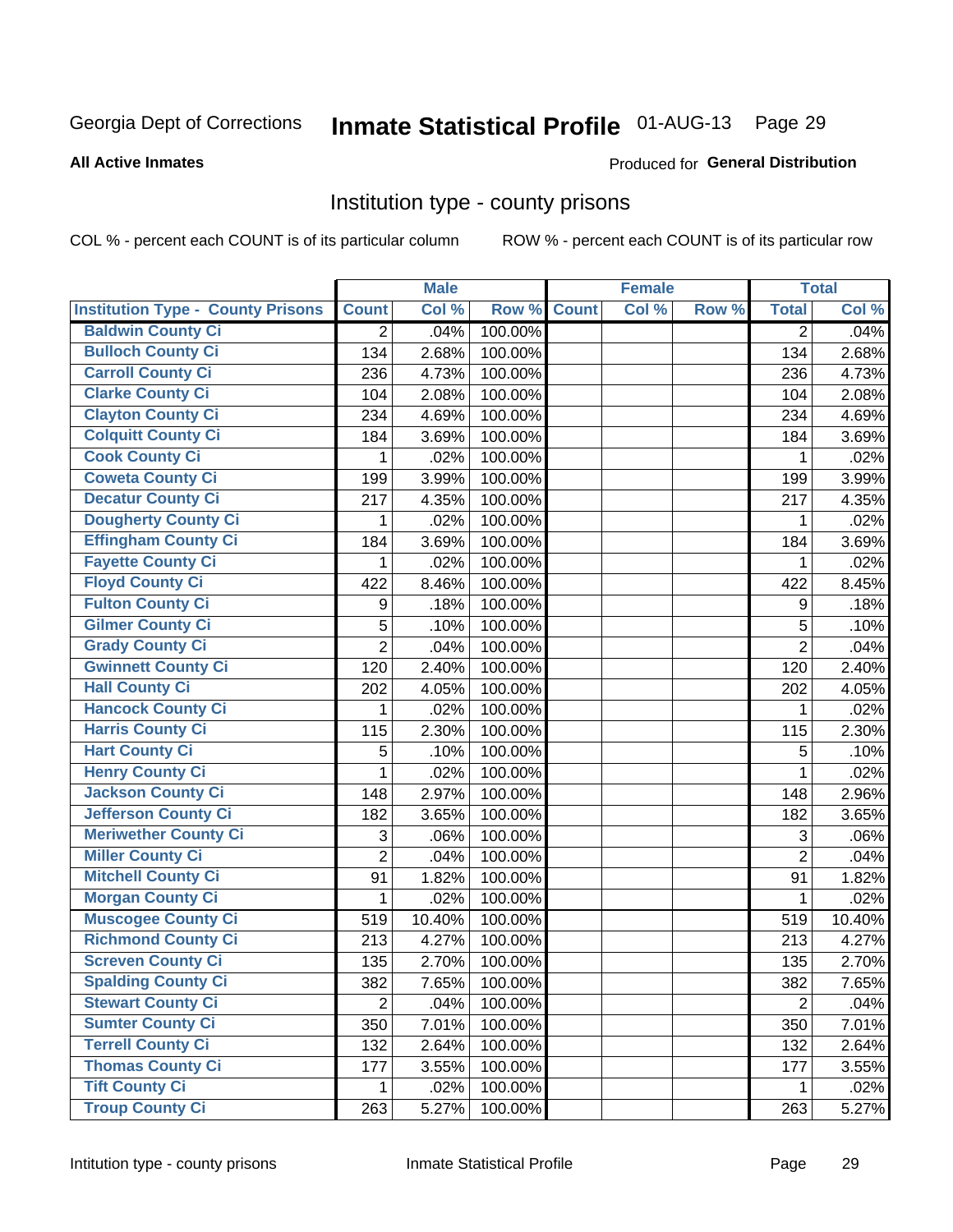# Inmate Statistical Profile 01-AUG-13 Page 30

**All Active Inmates** 

#### Produced for General Distribution

### Institution type - county prisons

COL % - percent each COUNT is of its particular column

|                                          |              | <b>Male</b> |             | <b>Total</b><br><b>Female</b> |         |         |              |       |
|------------------------------------------|--------------|-------------|-------------|-------------------------------|---------|---------|--------------|-------|
| <b>Institution Type - County Prisons</b> | <b>Count</b> | Col %       | Row % Count |                               | Col %   | Row %   | <b>Total</b> | Col % |
| <b>Turner County Ci</b>                  |              | $.02\%$     | 100.00%     |                               |         |         |              | .02%  |
| <b>Upson County Ci</b>                   | 2            | .04%        | 100.00%     |                               |         |         | റ            | .04%  |
| <b>Walker County Ci</b>                  | 3            | $.06\%$     | 100.00%     |                               |         |         | 3            | .06%  |
| <b>Walton County Ci</b>                  | 3            | $.06\%$     | 100.00%     |                               |         |         |              | .06%  |
| <b>Wilkes County Ci</b>                  |              | $.02\%$     | 100.00%     |                               |         |         |              | .02%  |
| <b>Womens Ci</b>                         |              |             |             |                               | 100.00% | 100.00% |              | .02%  |
| <b>Worth County Ci</b>                   |              | $.02\%$     | 100.00%     |                               |         |         |              | .02%  |
| <b>Total Reported</b>                    | 4,991        | 100%        | 99.98%      |                               | 100%    | $.02\%$ | 4,992        | 100%  |

| <b>Reported</b><br>NOT |       |       |
|------------------------|-------|-------|
| <b>Total</b>           | 4,991 | 4,992 |

| <b>Mode (most frequent)</b> | Muscogee County Ci | <b>Womens Ci</b> | Muscogee County |
|-----------------------------|--------------------|------------------|-----------------|
|-----------------------------|--------------------|------------------|-----------------|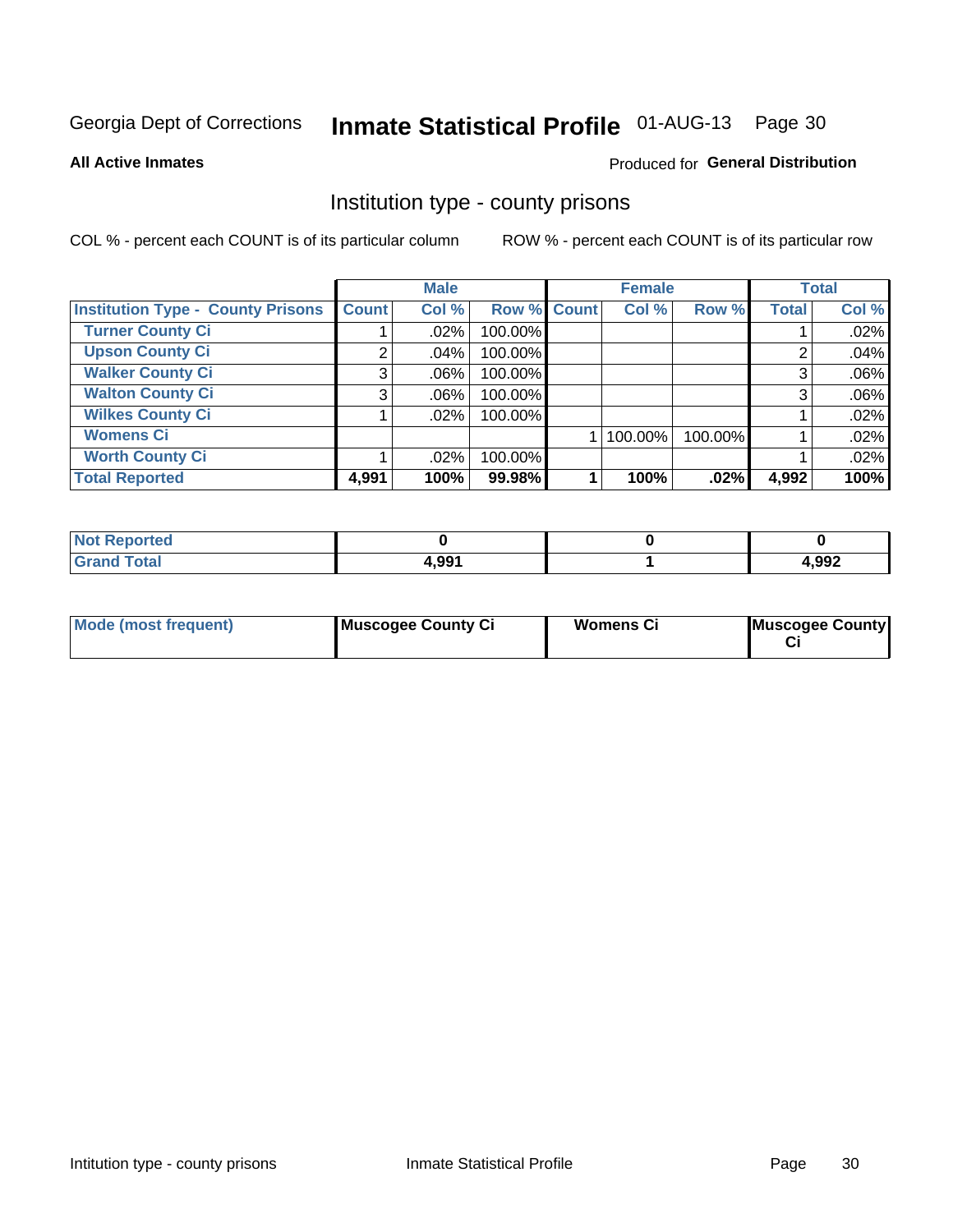# Inmate Statistical Profile 01-AUG-13 Page 31

#### **All Active Inmates**

### **Produced for General Distribution**

### Institution type - state prisons

COL % - percent each COUNT is of its particular column

|                                         |                | <b>Male</b> |         |              | <b>Female</b> |         | <b>Total</b>   |       |
|-----------------------------------------|----------------|-------------|---------|--------------|---------------|---------|----------------|-------|
| <b>Institution Type - State Prisons</b> | <b>Count</b>   | Col %       | Row %   | <b>Count</b> | Col %         | Row %   | <b>Total</b>   | Col % |
| <b>Arrendale State Prison</b>           |                |             |         | 1,430        | 41.74%        | 100.00% | 1,430          | 3.63% |
| <b>Augusta State Med. Prison</b>        | 1,323          | 3.67%       | 99.62%  | 5            | .15%          | .38%    | 1,328          | 3.37% |
| <b>Autry State Prison</b>               | 1,693          | 4.70%       | 100.00% |              |               |         | 1,693          | 4.29% |
| <b>Baldwin State Prison</b>             | 900            | 2.50%       | 100.00% |              |               |         | 900            | 2.28% |
| <b>Burrus Corr Trn Cntr</b>             | 665            | 1.85%       | 100.00% |              |               |         | 665            | 1.69% |
| <b>Calhoun State Prison</b>             | 1,675          | 4.65%       | 100.00% |              |               |         | 1,675          | 4.25% |
| <b>Central State Prison</b>             | 1,098          | 3.05%       | 100.00% |              |               |         | 1,098          | 2.78% |
| <b>Chatham State Prison</b>             | 7              | .02%        | 100.00% |              |               |         | 7              | .02%  |
| <b>Coastal State Prison</b>             | 1,603          | 4.45%       | 100.00% |              |               |         | 1,603          | 4.06% |
| <b>Dodge State Prison</b>               | 1,232          | 3.42%       | 100.00% |              |               |         | 1,232          | 3.12% |
| <b>Dooly State Prison</b>               | 1,694          | 4.70%       | 100.00% |              |               |         | 1,694          | 4.30% |
| <b>Emanuel - Swainsboro</b>             |                |             |         | 342          | 9.98%         | 100.00% | 342            | .87%  |
| <b>Ga Diag Class Prison</b>             | 2,868          | 7.96%       | 100.00% |              |               |         | 2,868          | 7.27% |
| <b>Ga State Prison</b>                  | 1,525          | 4.23%       | 100.00% |              |               |         | 1,525          | 3.87% |
| <b>Hancock State Prison</b>             | 1,160          | 3.22%       | 100.00% |              |               |         | 1,160          | 2.94% |
| <b>Hays State Prison</b>                | 1,426          | 3.96%       | 100.00% |              |               |         | 1,426          | 3.62% |
| <b>Helms Facility</b>                   | 18             | .05%        | 52.94%  | 16           | .47%          | 47.06%  | 34             | .09%  |
| <b>Johnson State Prison</b>             | 1,575          | 4.37%       | 100.00% |              |               |         | 1,575          | 3.99% |
| <b>Lee State Prison</b>                 | 752            | 2.09%       | 100.00% |              |               |         | 752            | 1.91% |
| Long                                    | 228            | .63%        | 100.00% |              |               |         | 228            | .58%  |
| <b>Lowndes Unit</b>                     | $\,6$          | .02%        | 100.00% |              |               |         | 6              | .02%  |
| <b>Macon State Prison</b>               | 1,663          | 4.62%       | 100.00% |              |               |         | 1,663          | 4.22% |
| <b>Metro State Prison (W)</b>           |                |             |         | 1            | .03%          | 100.00% | 1              | .01%  |
| <b>Montgomery State Prison</b>          | 407            | 1.13%       | 100.00% |              |               |         | 407            | 1.03% |
| <b>Phillips State Prison</b>            | 1,156          | 3.21%       | 100.00% |              |               |         | 1,156          | 2.93% |
| <b>Pulaski State Prison</b>             |                |             |         | 1,200        | 35.03%        | 100.00% | 1,200          | 3.04% |
| <b>Putnam State Prison</b>              | 3              | .01%        | 100.00% |              |               |         | 3              | .01%  |
| <b>Rivers State Prison</b>              | 1              | .01%        | 100.00% |              |               |         | 1              | .01%  |
| <b>Rogers State Prison</b>              | 1,487          | 4.13%       | 100.00% |              |               |         | 1,487          | 3.77% |
| <b>Rutledge State Prison</b>            | 616            | 1.71%       | 100.00% |              |               |         | 616            | 1.56% |
| <b>Smith State Prison</b>               | 1,528          | 4.24%       | 100.00% |              |               |         | 1,528          | 3.87% |
| <b>Telfair State Prison</b>             | 1,350          | 3.75%       | 100.00% |              |               |         | 1,350          | 3.42% |
| <b>Valdosta Sp</b>                      | 1,249          | 3.47%       | 100.00% |              |               |         | 1,249          | 3.17% |
| <b>Walker State Prison</b>              | 402            | 1.12%       | 100.00% |              |               |         | 402            | 1.02% |
| <b>Ware State Prison</b>                | 1,483          | 4.12%       | 100.00% |              |               |         | 1,483          | 3.76% |
| <b>Washington State Prison</b>          | 1,334          | 3.70%       | 100.00% |              |               |         | 1,334          | 3.38% |
| <b>Wayne State Prison</b>               | $\overline{2}$ | .01%        | 100.00% |              |               |         | $\overline{2}$ | .01%  |
| <b>Whitworth Facility</b>               |                |             |         | 432          | 12.61%        | 100.00% | 432            | 1.10% |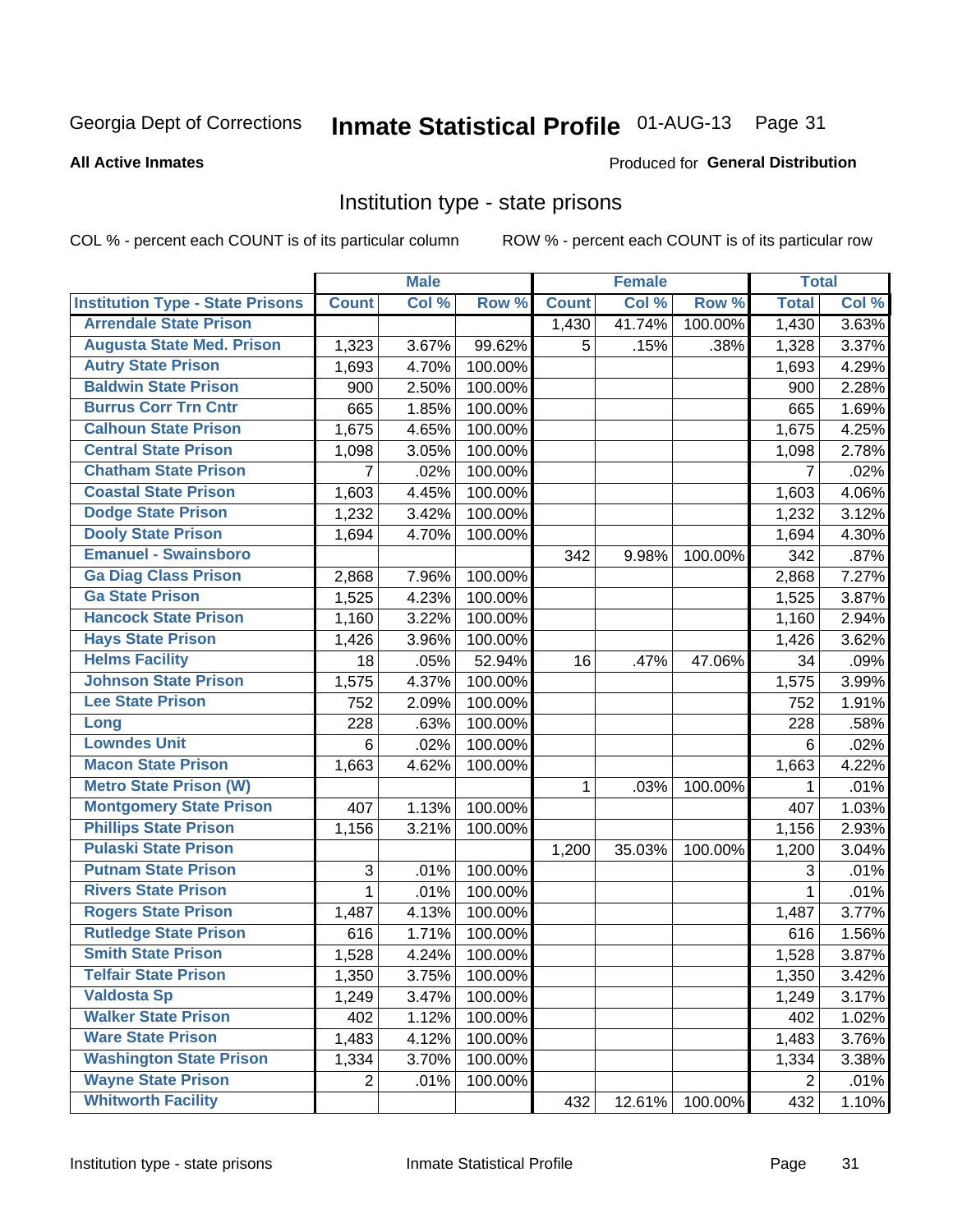# Inmate Statistical Profile 01-AUG-13 Page 32

**All Active Inmates** 

Produced for General Distribution

# Institution type - state prisons

COL % - percent each COUNT is of its particular column

|                                         |              | <b>Male</b>                 |           |                               | <b>Female</b> |       | <b>Total</b>                          |       |  |  |
|-----------------------------------------|--------------|-----------------------------|-----------|-------------------------------|---------------|-------|---------------------------------------|-------|--|--|
| <b>Institution Type - State Prisons</b> | <b>Count</b> | Col %                       | Row %     | <b>Count</b>                  | Col %         | Row % | <b>Total</b>                          | Col % |  |  |
| <b>Wilcox State Prison</b>              | .882         | 5.23%                       | 100.00%   |                               |               |       | 1,882                                 | 4.77% |  |  |
| <b>Total Reported</b>                   | 36,011       | 100%                        | $91.31\%$ | 3,426                         | 100%          | 8.69% | 39,437                                | 100%  |  |  |
|                                         |              |                             |           |                               |               |       |                                       |       |  |  |
| <b>Not Reported</b>                     |              |                             |           |                               |               |       |                                       |       |  |  |
| <b>Grand Total</b>                      |              | 36,011                      |           |                               | 3.426         |       | 39,437                                |       |  |  |
| <b>Mode (most frequent)</b>             |              | <b>Ga Diag Class Prison</b> |           | <b>Arrendale State Prison</b> |               |       | <b>Ga Diag Class</b><br><b>Prison</b> |       |  |  |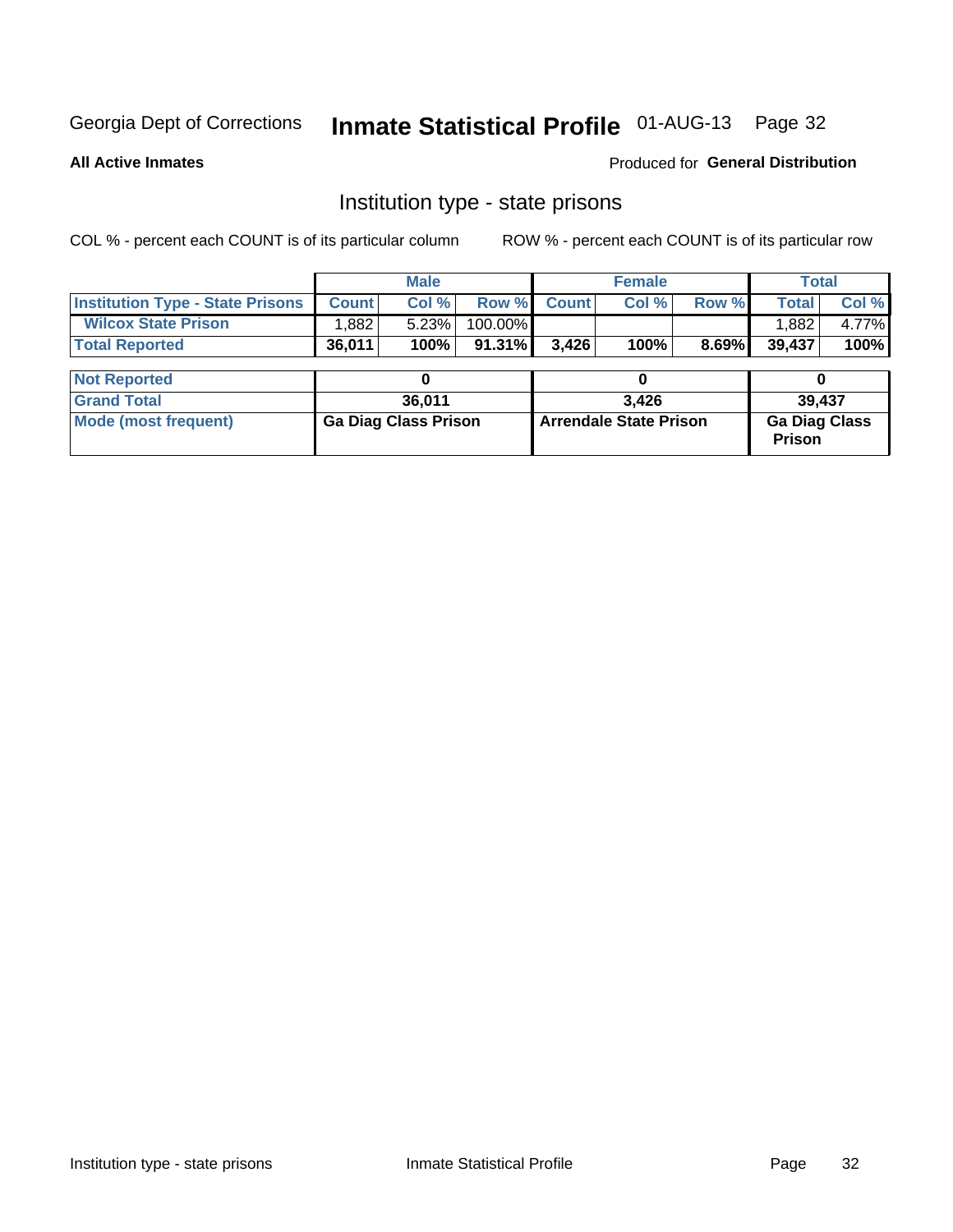# Inmate Statistical Profile 01-AUG-13 Page 33

**All Active Inmates** 

### Produced for General Distribution

# Institution type - private prisons

COL % - percent each COUNT is of its particular column

|                                           | <b>Male</b>  |           | <b>Female</b>      |  |       | <b>Total</b> |              |        |
|-------------------------------------------|--------------|-----------|--------------------|--|-------|--------------|--------------|--------|
| <b>Institution Type - Private Prisons</b> | <b>Count</b> | Col %     | <b>Row % Count</b> |  | Col % | Row %        | <b>Total</b> | Col %  |
| <b>Coffee Corr Facility</b>               | 2,639        | 32.84%    | 100.00%            |  |       |              | 2,639        | 32.84% |
| <b>Jenkins Corr Facility</b>              | 1.161        | 14.45%    | 100.00%            |  |       |              | 1,161        | 14.45% |
| <b>Riverbend Corr Facility</b>            | .509         | 18.78%    | 100.00%            |  |       |              | 1,509        | 18.78% |
| <b>Wheeler Corr Facility</b>              | 2.727        | $33.93\%$ | 100.00%            |  |       |              | 2.727        | 33.93% |
| <b>Total Reported</b>                     | 8,036        | 100%      | $100\%$            |  |       | %Ⅰ           | 8,036        | 100%   |

| 'Noi<br><b>Reported</b> |       |       |
|-------------------------|-------|-------|
| <b>Total</b>            | 8,036 | 3,036 |

| <b>Mode (most frequent)</b> | <b>Wheeler Corr Facility</b> | Null | <b>Wheeler Corr</b><br>Facility |
|-----------------------------|------------------------------|------|---------------------------------|
|-----------------------------|------------------------------|------|---------------------------------|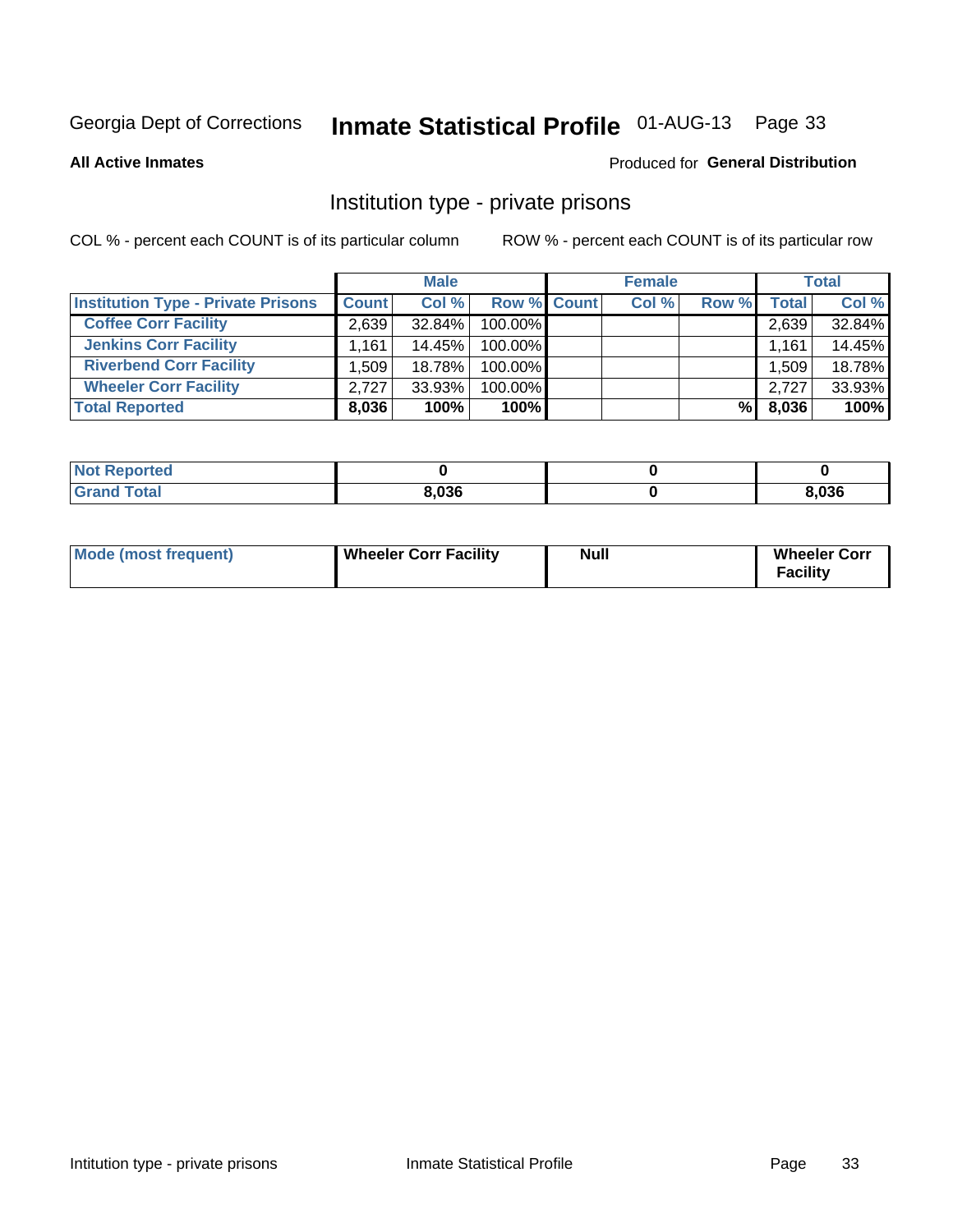# Inmate Statistical Profile 01-AUG-13 Page 34

**All Active Inmates** 

Produced for General Distribution

# Institution type - pre-release centers

COL % - percent each COUNT is of its particular column

|                                                   | <b>Male</b> |         |         |              | <b>Female</b> |       | Total        |         |
|---------------------------------------------------|-------------|---------|---------|--------------|---------------|-------|--------------|---------|
| <b>Institution Type - Prison Annexe   Count  </b> |             | Col %   | Row %I  | <b>Count</b> | Col %         | Row % | <b>Total</b> | Col %   |
| <b>Lamar Prc</b>                                  |             | 100.00% | 100.00% |              |               |       |              | 100.00% |
| <b>Total Reported</b>                             |             | $100\%$ | $100\%$ |              |               | %     |              | 100%    |

| <b>Not Reported</b> |  |  |
|---------------------|--|--|
| <b>Grand Total</b>  |  |  |

| <b>Mode (most frequent)</b> | ∟amar Prc | <b>Null</b> | Lamar Prc |
|-----------------------------|-----------|-------------|-----------|
|                             |           |             |           |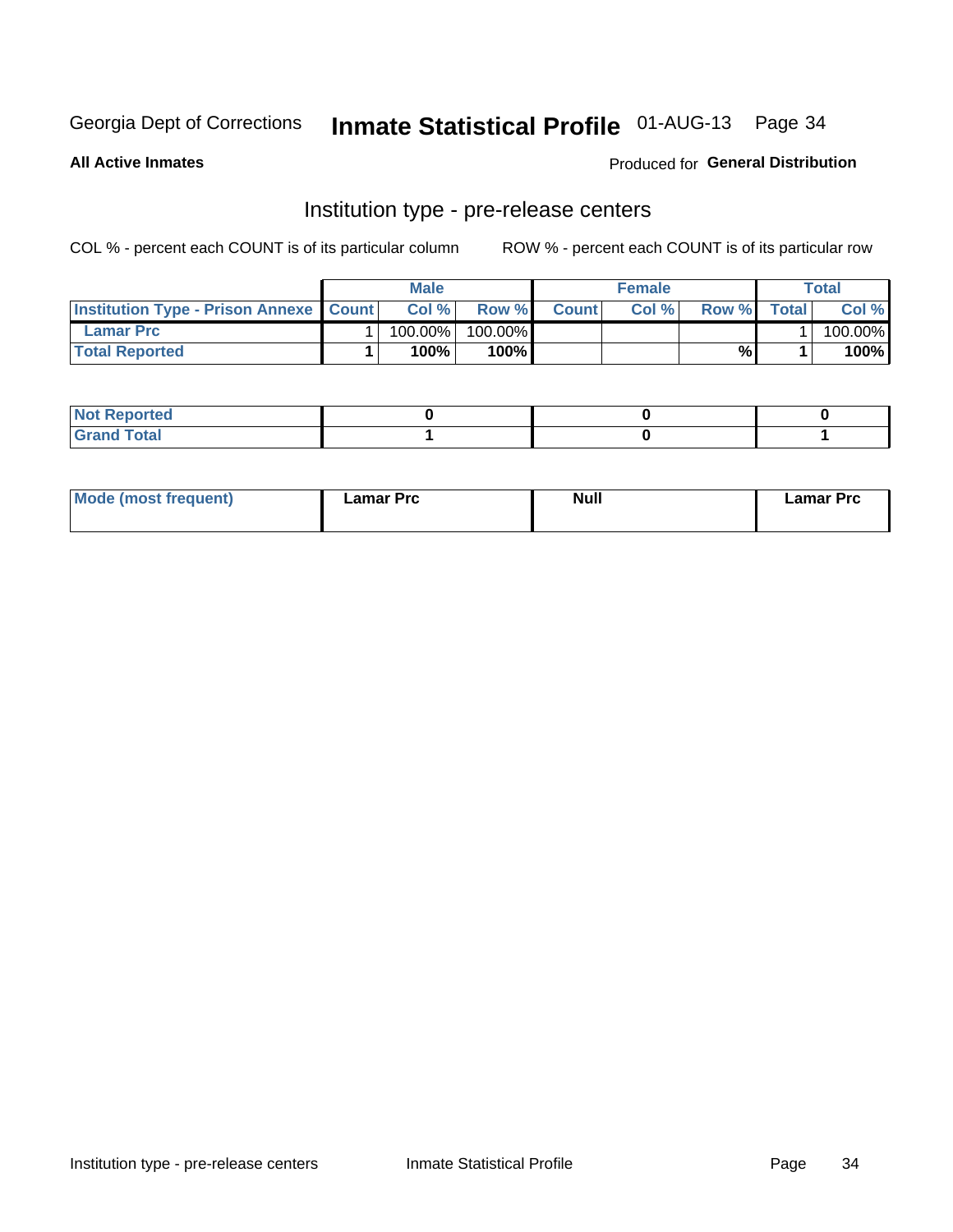# Inmate Statistical Profile 01-AUG-13 Page 35

**All Active Inmates** 

### Produced for General Distribution

# Institution type - inmate boot camp

COL % - percent each COUNT is of its particular column

|                                      |              | <b>Male</b> |               |              | <b>Female</b> |             | <b>Total</b> |
|--------------------------------------|--------------|-------------|---------------|--------------|---------------|-------------|--------------|
| <b>Institution Type - Boot Camps</b> | <b>Count</b> | Col %       | <b>Row %I</b> | <b>Count</b> | Col %         | Row % Total | Col %        |
| <b>Total Rported</b>                 |              |             |               |              |               |             |              |

| <b>Not Reported</b>            |  |  |
|--------------------------------|--|--|
| <b>Total</b><br>C <sub>r</sub> |  |  |

| <b>I Mode (most frequent)</b> | <b>Null</b> | <b>Null</b> | <b>Null</b> |
|-------------------------------|-------------|-------------|-------------|
|                               |             |             |             |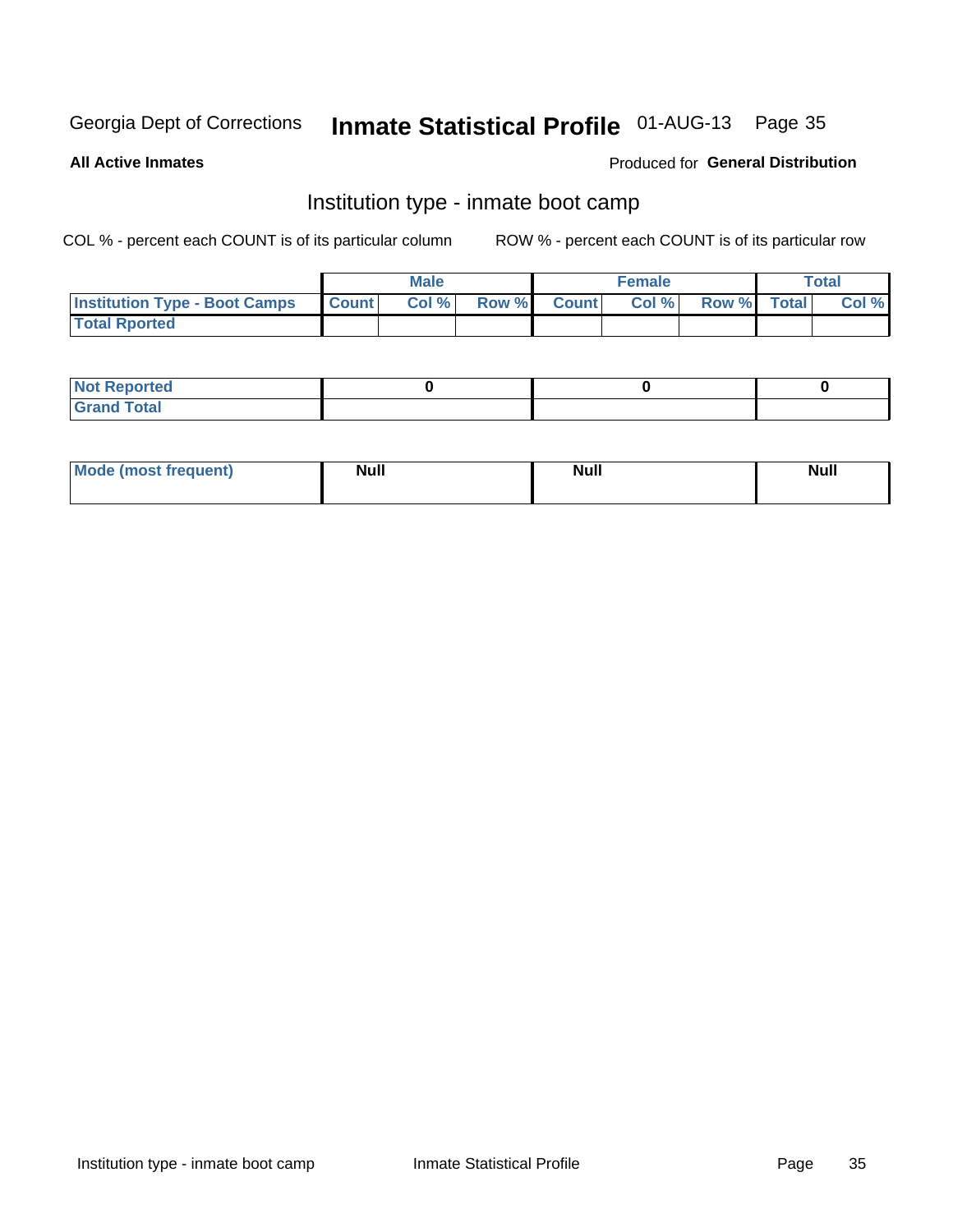# Inmate Statistical Profile 01-AUG-13 Page 36

#### **All Active Inmates**

#### Produced for General Distribution

# Number of disciplinary reports

COL % - percent each COUNT is of its particular column

|                                       |              | <b>Male</b> |        |       | <b>Female</b> |          |              | <b>Total</b> |
|---------------------------------------|--------------|-------------|--------|-------|---------------|----------|--------------|--------------|
| <b>Number of Disciplinary Reports</b> | <b>Count</b> | Col %       | Row %  | Count | Col %         | Row %    | <b>Total</b> | Col %        |
| $\bf{0}$                              | 22,450       | 43.79%      | 91.20% | 2,167 | 58.89%        | $8.80\%$ | 24,617       | 44.80%       |
|                                       | 6,522        | 12.72%      | 92.59% | 522   | 14.18%        | 7.41%    | 7,044        | 12.82%       |
| $\overline{2}$                        | 4,065        | 7.93%       | 94.67% | 229   | 6.22%         | 5.33%    | 4,294        | 7.81%        |
| 3                                     | 2,654        | 5.18%       | 94.85% | 144   | 3.91%         | 5.15%    | 2,798        | 5.09%        |
| 4                                     | 1,952        | 3.81%       | 94.94% | 104   | 2.83%         | 5.06%    | 2,056        | 3.74%        |
| 5                                     | 1,648        | 3.21%       | 95.32% | 81    | 2.20%         | 4.68%    | 1,729        | 3.15%        |
| <b>More Than 5</b>                    | 11,978       | 23.36%      | 96.51% | 433   | 11.77%        | 3.49%    | 12,411       | 22.59%       |
| <b>Total Reported</b>                 | 51,269       | 100%        | 93.30% | 3,680 | 100%          | 6.70%    | 54,949       | 100%         |

| orted<br>Not <b>I</b> |       |       |        |
|-----------------------|-------|-------|--------|
| Total                 | 1,269 | 3,680 | 54,949 |

| Mean (average)       | 5.37 | 2.76 | 5.19 |
|----------------------|------|------|------|
| Median (middle)      |      |      |      |
| Mode (most frequent) |      |      |      |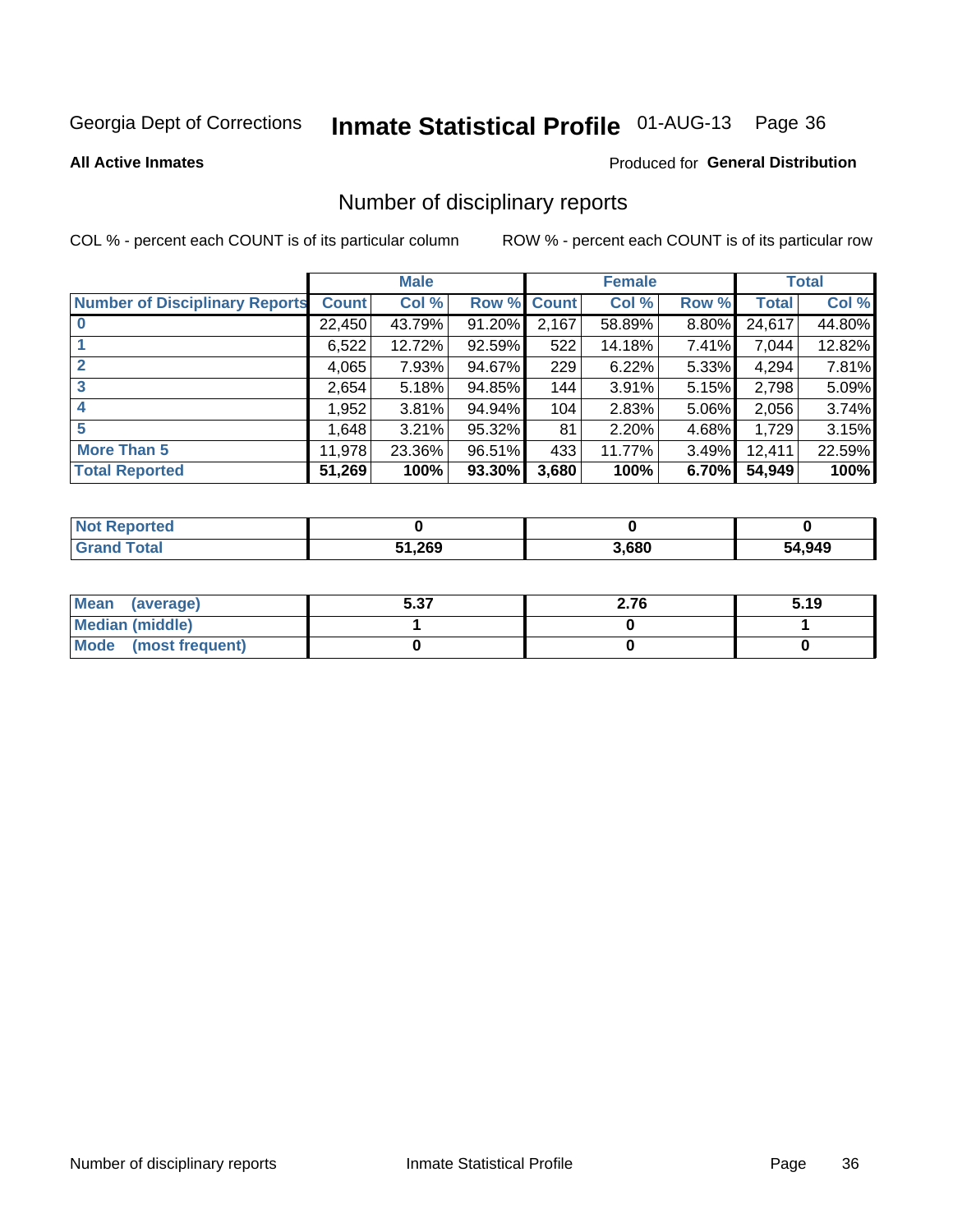# Inmate Statistical Profile 01-AUG-13 Page 37

#### **All Active Inmates**

#### Produced for General Distribution

## Number of transfers

COL % - percent each COUNT is of its particular column

|                            |         | <b>Male</b> |        |              | <b>Female</b> |          |              | <b>Total</b> |
|----------------------------|---------|-------------|--------|--------------|---------------|----------|--------------|--------------|
| <b>Number of Transfers</b> | Count l | Col %       | Row %  | <b>Count</b> | Col %         | Row %    | <b>Total</b> | Col %        |
|                            | 3,889   | 7.59%       | 83.63% | 761          | 20.68%        | 16.37%   | 4,650        | 8.46%        |
|                            | 522     | 1.02%       | 86.42% | 82           | 2.23%         | 13.58%   | 604          | 1.10%        |
| $\mathbf{2}$               | 16, 116 | 31.43%      | 91.76% | 1,447        | 39.32%        | 8.24%    | 17,563       | 31.96%       |
| 3                          | 2,101   | 4.10%       | 91.47% | 196          | 5.33%         | 8.53%    | 2,297        | 4.18%        |
| 4                          | 6,829   | 13.32%      | 93.96% | 439          | 11.93%        | 6.04%    | 7,268        | 13.23%       |
| 5                          | 2,491   | 4.86%       | 94.86% | 135          | 3.67%         | 5.14%    | 2,626        | 4.78%        |
| <b>More Than 5</b>         | 19,321  | 37.69%      | 96.89% | 620          | 16.85%        | $3.11\%$ | 19,941       | 36.29%       |
| <b>Total Reported</b>      | 51,269  | 100%        | 93.30% | 3,680        | 100.0%        | 6.70%    | 54,949       | 100%         |

| <b>Not Reported</b> |       |       |        |
|---------------------|-------|-------|--------|
| <b>Total</b>        | 1,269 | 3,680 | 54,949 |

| Mean (average)       | 5.98 | 3.05 | 5.79 |
|----------------------|------|------|------|
| Median (middle)      |      |      |      |
| Mode (most frequent) |      |      |      |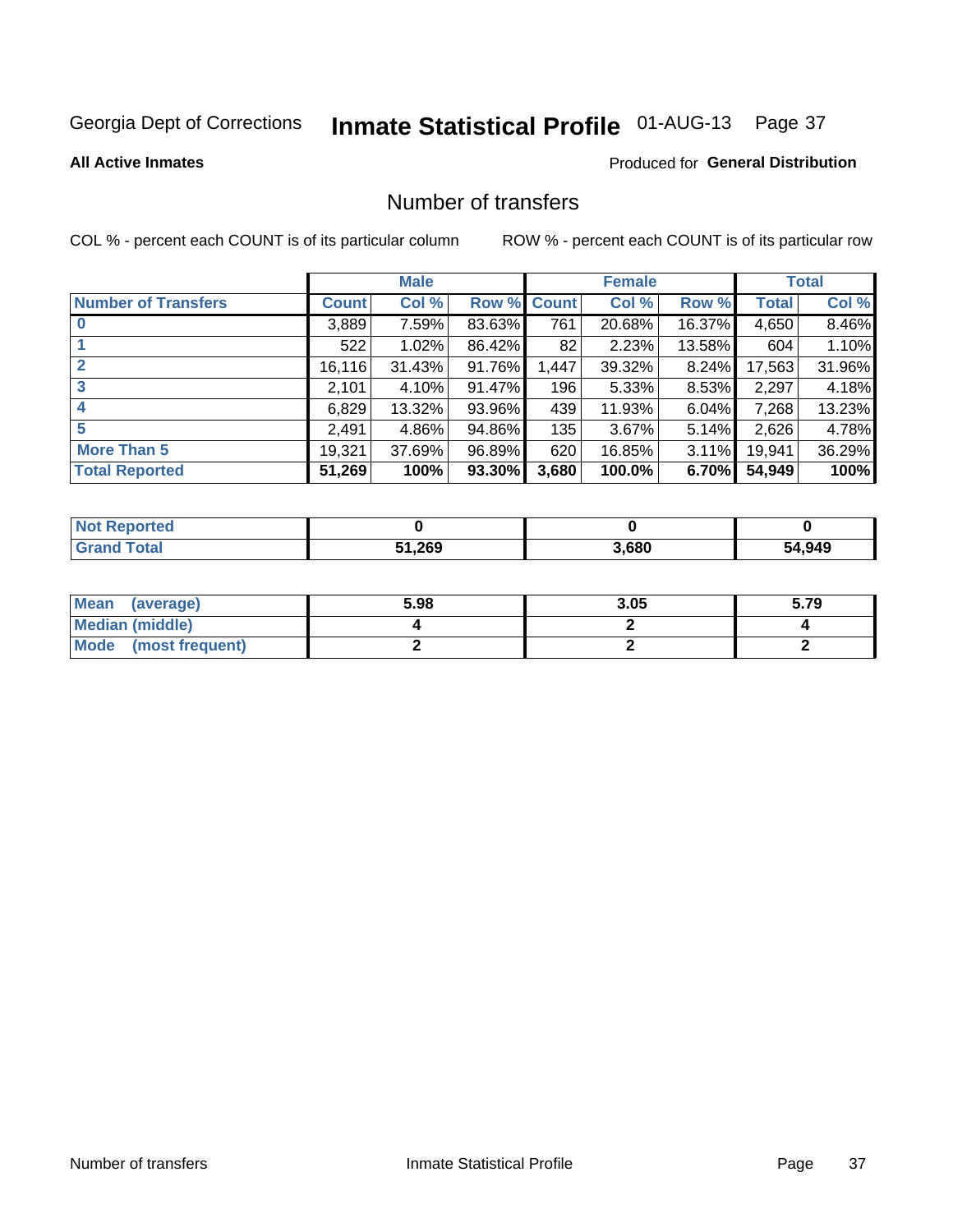# Inmate Statistical Profile 01-AUG-13 Page 38

**All Active Inmates** 

#### Produced for General Distribution

# Number of escapes

COL % - percent each COUNT is of its particular column

|                          |                 | <b>Male</b> |             |       | <b>Female</b> |          |        | <b>Total</b> |
|--------------------------|-----------------|-------------|-------------|-------|---------------|----------|--------|--------------|
| <b>Number of Escapes</b> | <b>Count</b>    | Col %       | Row % Count |       | Col %         | Row %    | Total  | Col %        |
|                          | 50,658          | 98.81%      | 93.25%      | 3,667 | 99.65%        | $6.75\%$ | 54,325 | 98.86%       |
|                          | 548             | $1.07\%$    | $97.68\%$   | 13    | 0.35%         | 2.32%    | 561    | 1.02%        |
|                          | 56 <sub>1</sub> | 0.11%       | 100.00%     |       |               |          | 56     | 0.10%        |
|                          | 6               | 0.01%       | 100.00%     |       |               |          | 6      | 0.01%        |
|                          |                 | 0.01%       | 100.00%     |       |               |          |        | 0.01%        |
| <b>Total Reported</b>    | 51,269          | 100%        | 93.30%      | 3,680 | 100%          | $6.70\%$ | 54,949 | 100%         |

| <b>Not Reported</b> |        |       |        |
|---------------------|--------|-------|--------|
| <b>Total</b>        | 51,269 | 3,680 | 64,949 |

| Mean<br>(average)    |  | .0 |
|----------------------|--|----|
| Median (middle)      |  |    |
| Mode (most frequent) |  |    |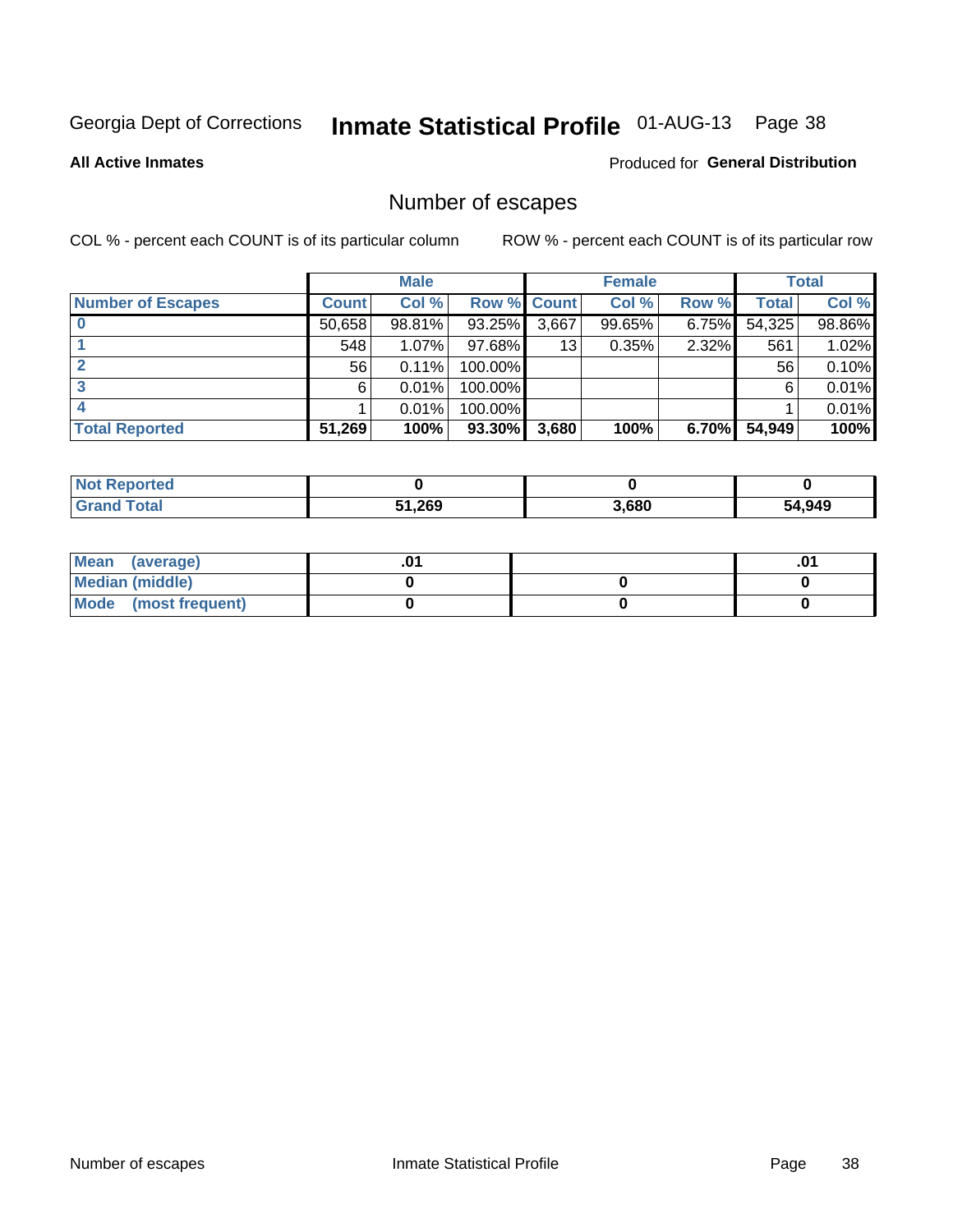# Inmate Statistical Profile 01-AUG-13 Page 39

**All Active Inmates** 

#### Produced for General Distribution

# Split sentences - Probation to follow

COL % - percent each COUNT is of its particular column

|                            |              | <b>Male</b> |                 |     | <b>Female</b> |          |              | <b>Total</b> |
|----------------------------|--------------|-------------|-----------------|-----|---------------|----------|--------------|--------------|
| <b>Probation to follow</b> | <b>Count</b> | Col%        | Row % Count     |     | Col %         | Row %    | Totall       | Col %        |
| <b>Yes</b>                 | 33,888       | 66.10%      | $92.59\%$ 2.714 |     | 73.75%        |          | 7.41% 36,602 | 66.61%       |
| <b>No</b>                  | 17.381       | 33.90%      | 94.73%          | 966 | 26.25%        |          | 5.27% 18,347 | 33.39%       |
| <b>Total Reported</b>      | 51,269       | 100%        | 93.30% 3,680    |     | 100%          | $6.70\%$ | 54,949       | 100%         |

| _______ | 51.269 | .680 | 54.949 |
|---------|--------|------|--------|
|         |        |      |        |

| reauent)<br>Yes<br>v^c<br>0٥<br>.<br>. .<br>$\sim$ |  | <b>Mode</b> |  |  |  |
|----------------------------------------------------|--|-------------|--|--|--|
|----------------------------------------------------|--|-------------|--|--|--|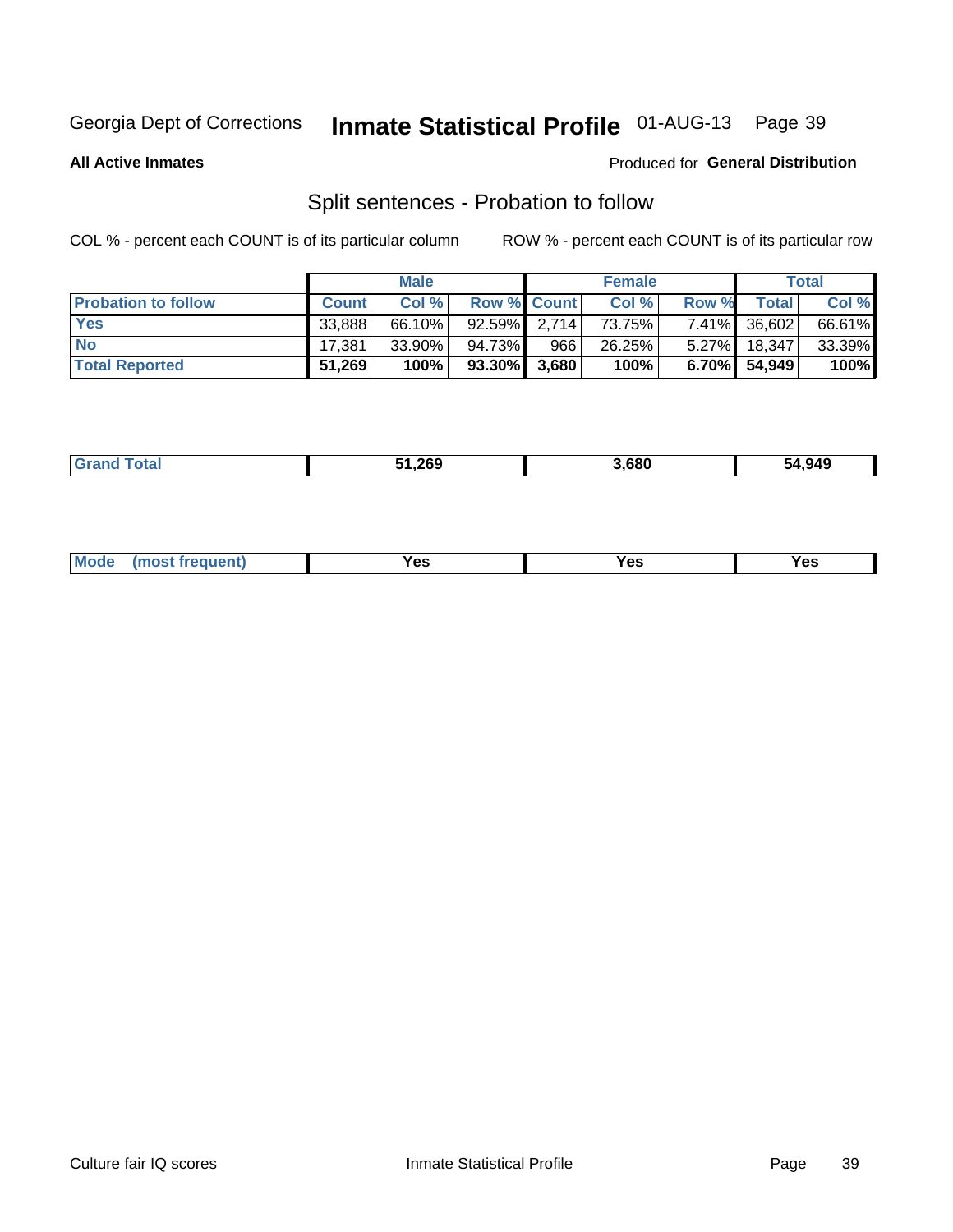# Inmate Statistical Profile 01-AUG-13 Page 40

**All Active Inmates** 

### **Produced for General Distribution**

# Probable future release type of still active inmates

COL % - percent each COUNT is of its particular column

|                                         |              | <b>Male</b> |                    |     | <b>Female</b> |       | <b>Total</b> |        |
|-----------------------------------------|--------------|-------------|--------------------|-----|---------------|-------|--------------|--------|
| <b>Probable Future Release Type</b>     | <b>Count</b> | Col %       | <b>Row % Count</b> |     | Col %         | Row % | <b>Total</b> | Col %  |
| <b>Paroled with probation to follow</b> | 9,969        | 19.82%      | 91.97%             | 870 | 24.23%        | 8.03% | 10,839       | 20.11% |
| Paroled w/o probation to follow         | 3.012        | 5.99%       | 94.01%             | 192 | 5.35%         | 5.99% | 3,204        | 5.94%  |
| <b>Maxout with probation to follow</b>  | 22,338       | 44.41%      | 92.70% 1.758       |     | 48.96%        | 7.30% | 24,096       | 44.71% |
| <b>Maxout w/o probation to follow</b>   | 7,161        | 14.24%      | 94.45%             | 421 | 11.72%        | 5.55% | 7,582        | 14.07% |
| Life, LWOP or death sentence            | 7,824        | 15.55%      | 95.72%             | 350 | 9.75%         | 4.28% | 8,174        | 15.17% |
| <b>Total Reported</b>                   | 50,304       | 100%        | 93.34% 3,591       |     | 100%          | 6.66% | 53,895       | 100%   |

| 'eleased    |        |              |        |
|-------------|--------|--------------|--------|
| <b>otal</b> | 50.304 | -501<br>- Ja | 53,895 |

| Mode (most frequent) | Maxout with PROB follow   Maxout with PROB follow   Maxout with PROB |        |
|----------------------|----------------------------------------------------------------------|--------|
|                      |                                                                      | follow |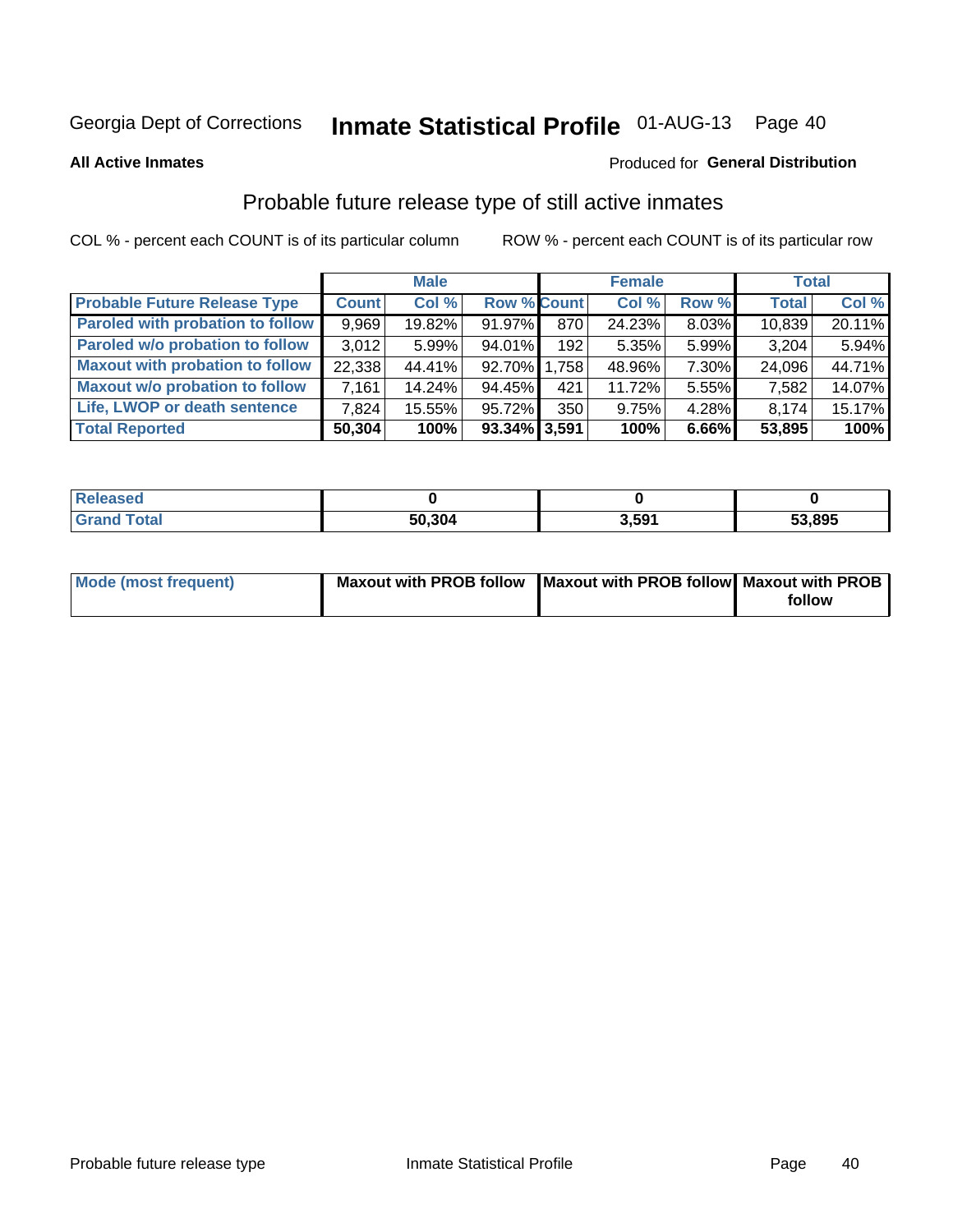#### **All Active Inmates**

### **Produced for General Distribution**

# Time served in current (or last) institution

COL % - percent each COUNT is of its particular column

|                            |              | <b>Male</b> |        |              | <b>Female</b> |        |              | <b>Total</b> |
|----------------------------|--------------|-------------|--------|--------------|---------------|--------|--------------|--------------|
| <b>Time In Institution</b> | <b>Count</b> | Col %       | Row %  | <b>Count</b> | Col %         | Row %  | <b>Total</b> | Col $%$      |
| 0 to 3 months              | 12,675       | 24.72%      | 93.11% | 938          | 25.49%        | 6.89%  | 13,613       | 24.77%       |
| <b>3.01 to 6 months</b>    | 7,785        | 15.18%      | 89.26% | 937          | 25.46%        | 10.74% | 8,722        | 15.87%       |
| 6.01 to 9 months           | 5,414        | 10.56%      | 94.03% | 344          | 9.35%         | 5.97%  | 5,758        | 10.48%       |
| 9.01 to 12 months          | 4,238        | 8.27%       | 94.68% | 238          | 6.47%         | 5.32%  | 4,476        | 8.15%        |
| <b>12.01 to 18 months</b>  | 6,945        | 13.55%      | 95.53% | 325          | 8.83%         | 4.47%  | 7,270        | 13.23%       |
| <b>18.01 to 24 months</b>  | 3,855        | 7.52%       | 95.82% | 168          | 4.57%         | 4.18%  | 4,023        | 7.32%        |
| $2.01$ to 3 years          | 4,265        | 8.32%       | 91.45% | 399          | 10.84%        | 8.55%  | 4,664        | 8.49%        |
| $3.01$ to 4 years          | 2,220        | 4.33%       | 94.99% | 117          | 3.18%         | 5.01%  | 2,337        | 4.25%        |
| 4.01 to 5 years            | 1,401        | 2.73%       | 95.37% | 68           | 1.85%         | 4.63%  | 1,469        | 2.67%        |
| 5.01 to 6 years            | 662          | 1.29%       | 95.39% | 32           | 0.87%         | 4.61%  | 694          | 1.26%        |
| $6.01$ to 7 years          | 382          | 0.75%       | 94.32% | 23           | 0.63%         | 5.68%  | 405          | 0.74%        |
| $7.01$ to 8 years          | 307          | 0.60%       | 93.60% | 21           | 0.57%         | 6.40%  | 328          | 0.60%        |
| $8.01$ to 9 years          | 186          | 0.36%       | 84.16% | 35           | 0.95%         | 15.84% | 221          | 0.40%        |
| 9.01 to 10 years           | 143          | 0.28%       | 96.62% | 5            | 0.14%         | 3.38%  | 148          | 0.27%        |
| Over 10 years              | 791          | 1.54%       | 96.35% | 30           | 0.82%         | 3.65%  | 821          | 1.49%        |
| <b>Total Reported</b>      | 51,269       | 100%        | 93.30% | 3,680        | 100%          | 6.70%  | 54,949       | 100%         |

| <b>nrteo</b><br>I NOT F |        |      |        |
|-------------------------|--------|------|--------|
|                         | 51,269 | .680 | 54,949 |

| <b>Mean</b><br>(average) | 21 months | 15 months | 21 months |
|--------------------------|-----------|-----------|-----------|
| Median (middle)          | 9 months  | 6 months  | 9 months  |
| Mode (most frequent)     | 0 months  | months    | 1 months  |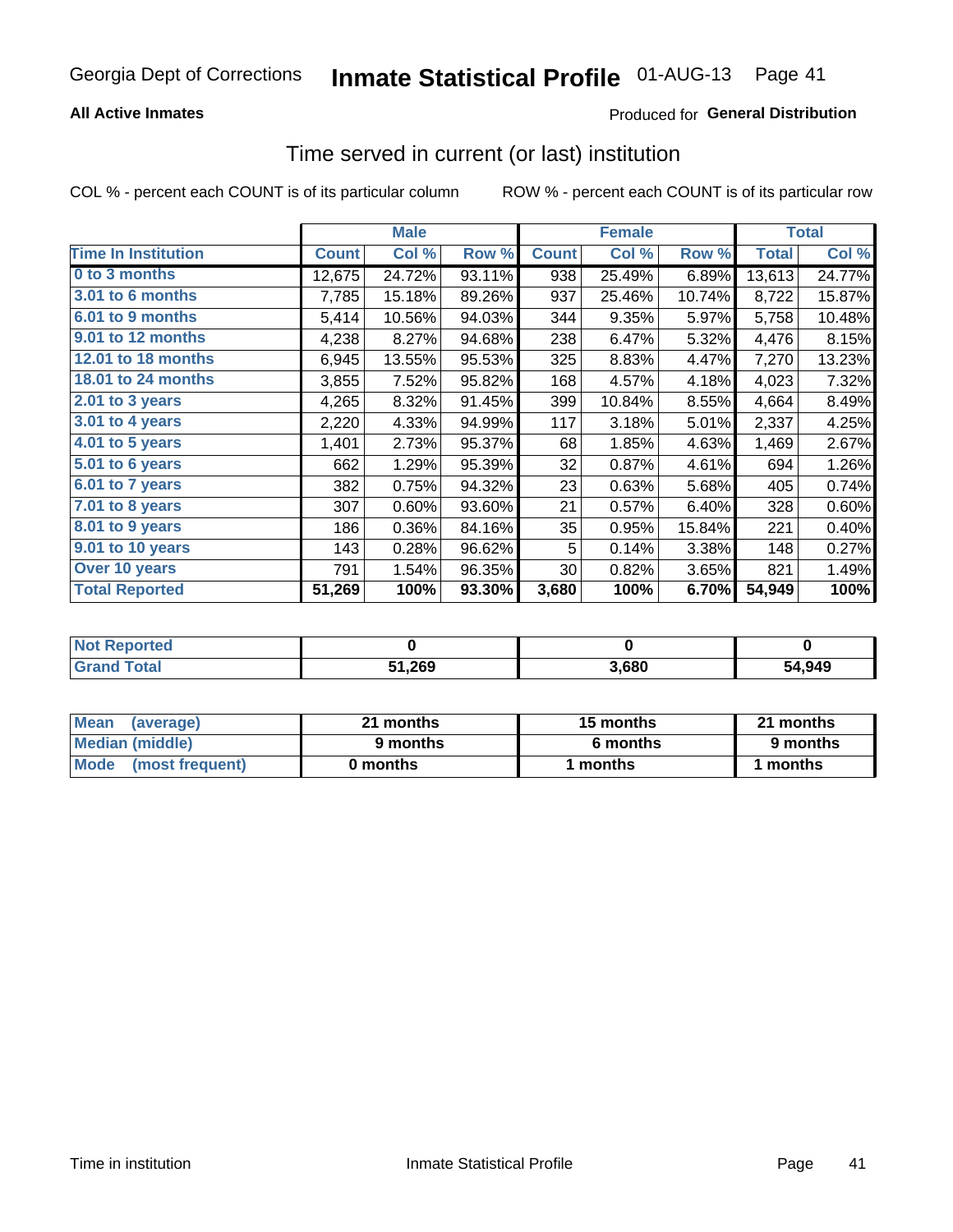# Inmate Statistical Profile 01-AUG-13 Page 42

#### **All Active Inmates**

#### Produced for General Distribution

## Highest grade level attained

COL % - percent each COUNT is of its particular column

|                              |              | <b>Male</b>                |         |                | <b>Female</b> |        |              | <b>Total</b> |
|------------------------------|--------------|----------------------------|---------|----------------|---------------|--------|--------------|--------------|
| <b>Grade Level</b>           | <b>Count</b> | $\overline{\text{Col }\%}$ | Row %   | <b>Count</b>   | Col %         | Row %  | <b>Total</b> | Col %        |
| No school at all             | 19           | 0.04%                      | 95.00%  | 1              | 0.03%         | 5.00%  | 20           | 0.04%        |
| Grade 1                      | 37           | 0.08%                      | 97.37%  | 1              | 0.03%         | 2.63%  | 38           | 0.07%        |
| <b>Grade 2</b>               | 82           | 0.17%                      | 96.47%  | 3              | 0.08%         | 3.53%  | 85           | 0.16%        |
| <b>Grade 3</b>               | 119          | 0.24%                      | 94.44%  | $\overline{7}$ | 0.19%         | 5.56%  | 126          | 0.24%        |
| Grade 4                      | 137          | 0.28%                      | 97.86%  | $\mathsf 3$    | 0.08%         | 2.14%  | 140          | 0.27%        |
| Grade 5                      | 178          | 0.37%                      | 94.68%  | 10             | 0.28%         | 5.32%  | 188          | 0.36%        |
| Grade 6                      | 652          | 1.34%                      | 95.04%  | 34             | 0.94%         | 4.96%  | 686          | 1.31%        |
| <b>Grade 7</b>               | 872          | 1.79%                      | 92.67%  | 69             | 1.91%         | 7.33%  | 941          | 1.80%        |
| <b>Grade 8</b>               | 3,281        | 6.73%                      | 92.24%  | 276            | 7.65%         | 7.76%  | 3,557        | 6.80%        |
| Grade 9                      | 5,937        | 12.18%                     | 94.45%  | 349            | 9.68%         | 5.55%  | 6,286        | 12.01%       |
| Grade 10                     | 7,870        | 16.15%                     | 95.37%  | 382            | 10.59%        | 4.63%  | 8,252        | 15.76%       |
| Grade 11                     | 7,912        | 16.23%                     | 95.51%  | 372            | 10.32%        | 4.49%  | 8,284        | 15.83%       |
| Grade 12 or GED              | 16,443       | 33.74%                     | 93.43%  | 1,157          | 32.09%        | 6.57%  | 17,600       | 33.62%       |
| Some tech school             | 277          | 0.57%                      | 68.23%  | 129            | 3.58%         | 31.77% | 406          | 0.78%        |
| <b>Completed tech school</b> | 298          | 0.61%                      | 66.37%  | 151            | 4.19%         | 33.63% | 449          | 0.86%        |
| College, 1 year              | 1,464        | 3.00%                      | 88.19%  | 196            | 5.44%         | 11.81% | 1,660        | 3.17%        |
| College, 2 year              | 1,887        | 3.87%                      | 87.48%  | 270            | 7.49%         | 12.52% | 2,157        | 4.12%        |
| College, 3 year              | 481          | 0.99%                      | 87.77%  | 67             | 1.86%         | 12.23% | 548          | 1.05%        |
| <b>Bachelor's degree</b>     | 626          | 1.28%                      | 85.87%  | 103            | 2.86%         | 14.13% | 729          | 1.39%        |
| <b>Master's degree</b>       | 118          | 0.24%                      | 84.89%  | 21             | 0.58%         | 15.11% | 139          | 0.27%        |
| Ph.D. degree                 | 19           | 0.04%                      | 100.00% |                |               |        | 19           | 0.04%        |
| Law degree                   | 20           | 0.04%                      | 86.96%  | 3              | 0.08%         | 13.04% | 23           | 0.04%        |
| <b>Some medical school</b>   | 1            | 0.01%                      | 100.00% |                |               |        | 1            | 0.01%        |
| <b>Medical degree</b>        | 9            | 0.02%                      | 81.82%  | $\overline{2}$ | 0.06%         | 18.18% | 11           | 0.02%        |
| <b>Total Reported</b>        | 48,739       | 100%                       | 93.11%  | 3,606          | 100.0%        | 6.89%  | 52,345       | 100.0%       |

| 2,530  | $\rightarrow$<br>74 | 2.604        |
|--------|---------------------|--------------|
| 51.269 | 3.680               | 4.949<br>. . |

| <b>Mean</b><br>(average)       | 10.84           | 11.42           | 10.88           |
|--------------------------------|-----------------|-----------------|-----------------|
| Median (middle)                | Grade 11        | Grade 12 or GED | Grade 11        |
| <b>Mode</b><br>(most frequent) | Grade 12 or GED | Grade 12 or GED | Grade 12 or GED |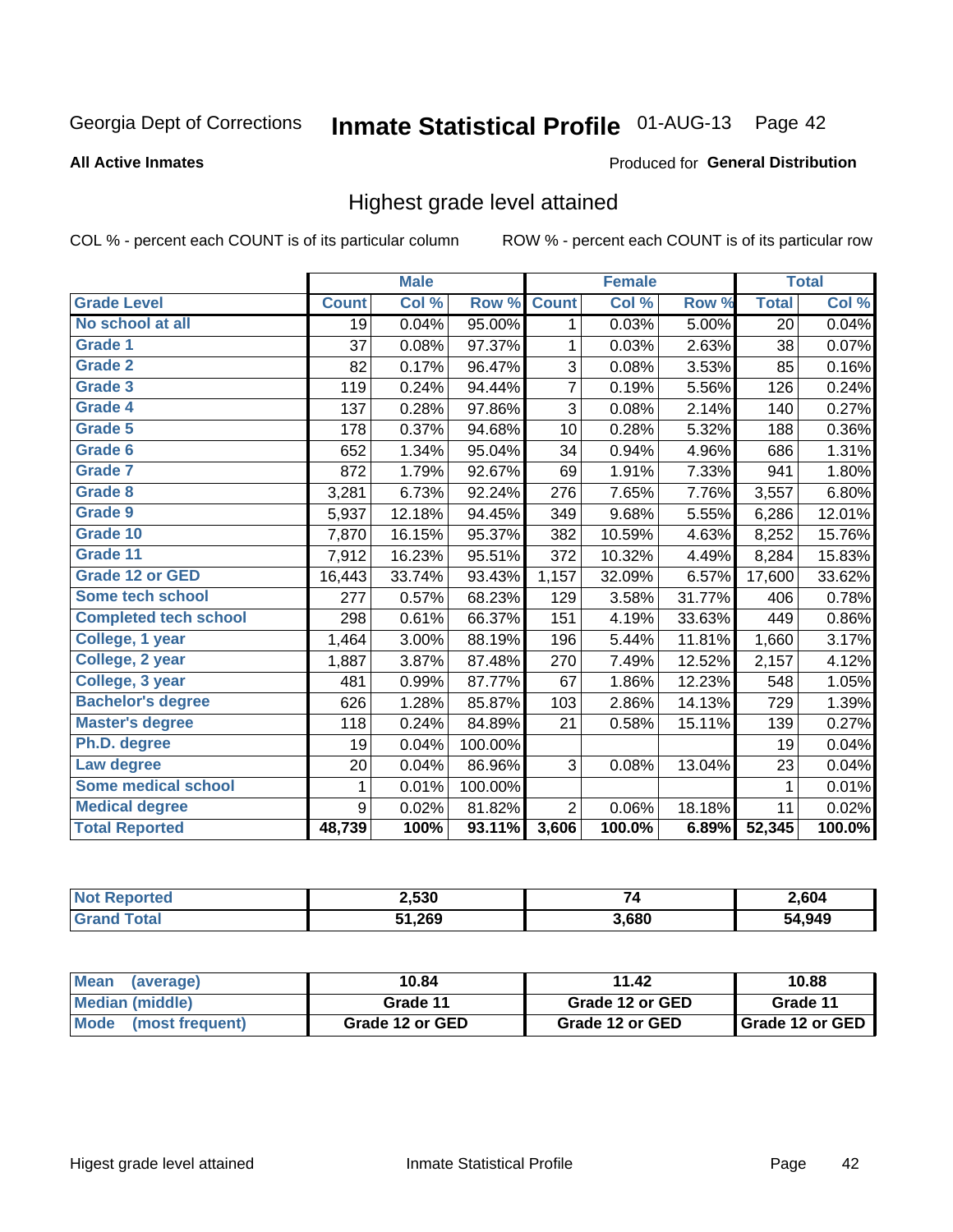# Inmate Statistical Profile 01-AUG-13 Page 43

#### **All Active Inmates**

#### **Produced for General Distribution**

## Culture fair IQ scores

COL % - percent each COUNT is of its particular column

|                       |                 | <b>Male</b> |        |              | <b>Female</b> |           |              | <b>Total</b> |
|-----------------------|-----------------|-------------|--------|--------------|---------------|-----------|--------------|--------------|
| <b>IQ Scores</b>      | <b>Count</b>    | Col %       | Row %  | <b>Count</b> | Col %         | Row %     | <b>Total</b> | Col %        |
| $60 - 69$             | 1,223           | 2.64%       | 94.88% | 66           | 2.02%         | 5.12%     | 1,289        | 2.60%        |
| $70 - 79$             | 3,425           | 7.38%       | 92.59% | 274          | 8.40%         | 7.41%     | 3,699        | 7.45%        |
| $80 - 89$             | 7,049           | 15.19%      | 89.49% | 828          | 25.38%        | $10.51\%$ | 7,877        | 15.86%       |
| $90 - 99$             | 12,973          | 27.96%      | 91.59% | 1,191        | 36.50%        | 8.41%     | 14,164       | 28.53%       |
| $100 - 109$           | 12,347          | 26.62%      | 96.24% | 483          | 14.80%        | 3.76%     | 12,830       | 25.84%       |
| $110 - 119$           | 7,912           | 17.06%      | 97.19% | 229          | 7.02%         | 2.81%     | 8,141        | 16.40%       |
| $120 - 129$           | 1,395           | $3.01\%$    | 92.20% | 118          | 3.62%         | 7.80%     | 1,513        | 3.05%        |
| $130 - 139$           | 55              | 0.12%       | 51.40% | 52           | 1.59%         | 48.60%    | 107          | 0.22%        |
| 140 & Up              | 12 <sub>1</sub> | 0.03%       | 35.29% | 22           | 0.67%         | 64.71%    | 34           | 0.07%        |
| <b>Total Reported</b> | 46,391          | 100%        | 93.43% | 3,263        | 100%          | 6.57%     | 49,654       | 100.0%       |

| <b>Not Reported</b>  | 4,010  | 224   | 4,234  |
|----------------------|--------|-------|--------|
| Not Valid (under 60) | 868    | 193   | 1,061  |
| <b>Grand Total</b>   | 51,269 | 3,680 | 54,949 |

| <b>Mean</b><br>(average) | 98 | 95 | 98 |
|--------------------------|----|----|----|
| <b>Median (middle)</b>   | 99 | 94 | 99 |
| Mode<br>(most frequent)  | 99 | 99 | 99 |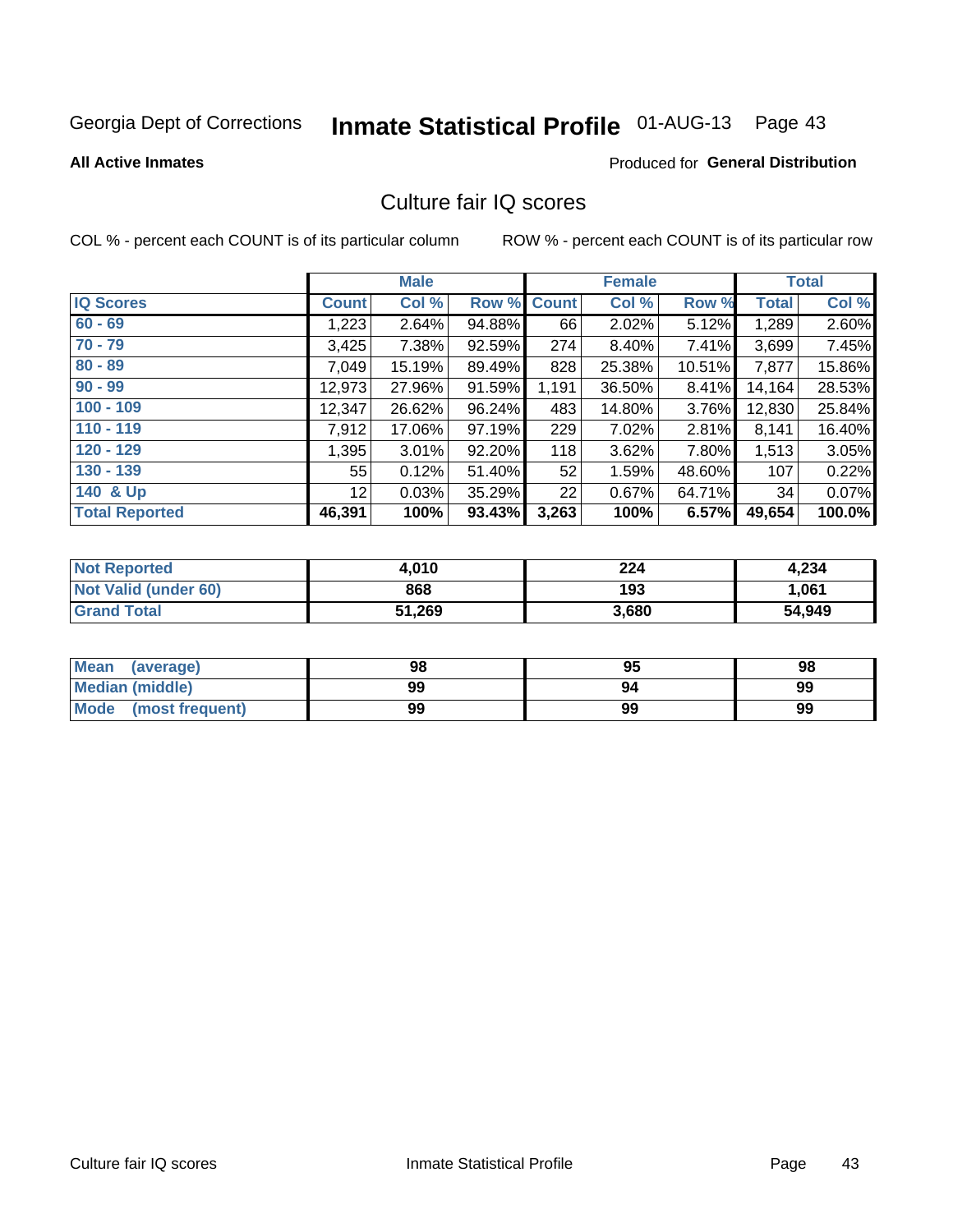# Inmate Statistical Profile 01-AUG-13 Page 44

#### **All Active Inmates**

#### Produced for General Distribution

# Wide Range Achievement Test (WRAT) reading score

COL % - percent each COUNT is of its particular column

|                           |              | <b>Male</b> |        |              | <b>Female</b> |        |              | <b>Total</b> |
|---------------------------|--------------|-------------|--------|--------------|---------------|--------|--------------|--------------|
| <b>WRAT Reading Score</b> | <b>Count</b> | Col %       | Row %  | <b>Count</b> | Col %         | Row %  | <b>Total</b> | Col %        |
| $0.1$ to $0.9$            | 486          | 2.05%       | 98.78% | 6            | 0.62%         | 1.22%  | 492          | 1.99%        |
| 1.0 to 1.9                | 561          | 2.36%       | 98.42% | 9            | 0.93%         | 1.58%  | 570          | 2.31%        |
| 2.0 to 2.9                | 1,067        | 4.49%       | 97.44% | 28           | 2.89%         | 2.56%  | 1,095        | 4.43%        |
| 3.0 to 3.9                | 1,987        | 8.36%       | 97.69% | 47           | 4.85%         | 2.31%  | 2,034        | 8.23%        |
| 4.0 to 4.9                | 2,306        | 9.71%       | 96.93% | 73           | 7.53%         | 3.07%  | 2,379        | 9.62%        |
| 5.0 to 5.9                | 2,007        | 8.45%       | 97.57% | 50           | 5.16%         | 2.43%  | 2,057        | 8.32%        |
| 6.0 to 6.9                | 2,005        | 8.44%       | 96.67% | 69           | 7.12%         | 3.33%  | 2,074        | 8.39%        |
| 7.0 to 7.9                | 988          | 4.16%       | 95.83% | 43           | 4.44%         | 4.17%  | 1,031        | 4.17%        |
| 8.0 to 8.9                | 1,958        | 8.24%       | 96.45% | 72           | 7.43%         | 3.55%  | 2,030        | 8.21%        |
| 9.0 to 9.9                | 1,580        | 6.65%       | 97.17% | 46           | 4.75%         | 2.83%  | 1,626        | 6.58%        |
| 10.0 to 10.9              | 1,274        | 5.36%       | 95.79% | 56           | 5.78%         | 4.21%  | 1,330        | 5.38%        |
| 11.0 to 11.9              | 1,617        | 6.81%       | 95.51% | 76           | 7.84%         | 4.49%  | 1,693        | 6.85%        |
| 12.0 to 12.9              | 4,768        | 20.07%      | 94.77% | 263          | 27.14%        | 5.23%  | 5,031        | 20.35%       |
| 13                        | 1,155        | 4.86%       | 89.81% | 131          | 13.52%        | 10.19% | 1,286        | 5.20%        |
| <b>Total Reported</b>     | 23,759       | 100%        | 96.08% | 969          | 100%          | 3.92%  | 24,728       | 100.0%       |
|                           |              |             |        |              |               |        |              |              |

| <b>Not Reported</b> | 27,510 | ) 744<br><u>.</u> | 30,221 |
|---------------------|--------|-------------------|--------|
| Total               | 51,269 | 3,680             | 54,949 |

| Mean (average)         | 8.04       | 9.46 | 8.09 |
|------------------------|------------|------|------|
| <b>Median (middle)</b> | י ה<br>o.z | 10.5 | 0.Z  |
| Mode (most frequent)   | 12.8       | 12.9 | 12.8 |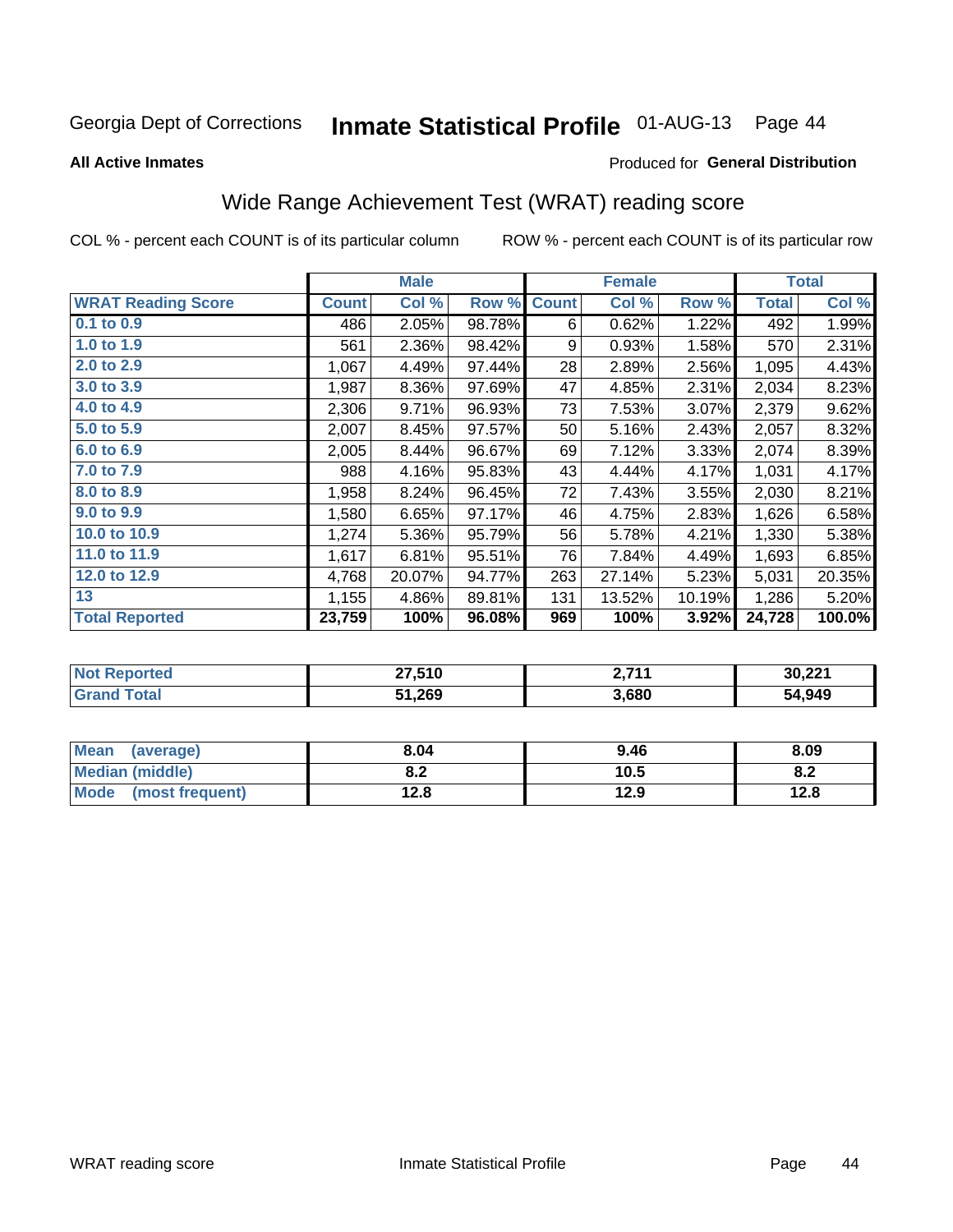#### **Inmate Statistical Profile 01-AUG-13** Page 45

**All Active Inmates** 

#### Produced for General Distribution

# Wide Range Achievement Test (WRAT) math score

COL % - percent each COUNT is of its particular column

|                              |              | <b>Male</b> |        |              | <b>Female</b> |        |              | <b>Total</b> |
|------------------------------|--------------|-------------|--------|--------------|---------------|--------|--------------|--------------|
| <b>WRAT Mathematic Score</b> | <b>Count</b> | Col %       | Row %  | <b>Count</b> | Col %         | Row %  | <b>Total</b> | Col %        |
| $0.1$ to $0.9$               | 73           | 0.31%       | 98.65% | 1            | 0.10%         | 1.35%  | 74           | 0.30%        |
| 1.0 to 1.9                   | 159          | 0.67%       | 98.15% | 3            | 0.31%         | 1.85%  | 162          | 0.66%        |
| 2.0 to 2.9                   | 572          | 2.41%       | 96.95% | 18           | 1.86%         | 3.05%  | 590          | 2.39%        |
| 3.0 to 3.9                   | 1,426        | 6.01%       | 97.34% | 39           | 4.02%         | 2.66%  | 1,465        | 5.94%        |
| 4.0 to 4.9                   | 2,786        | 11.75%      | 97.21% | 80           | 8.26%         | 2.79%  | 2,866        | 11.61%       |
| 5.0 to 5.9                   | 3,450        | 14.55%      | 96.96% | 108          | 11.15%        | 3.04%  | 3,558        | 14.41%       |
| 6.0 to 6.9                   | 5,393        | 22.74%      | 96.61% | 189          | 19.50%        | 3.39%  | 5,582        | 22.61%       |
| 7.0 to 7.9                   | 2,775        | 11.70%      | 96.32% | 106          | 10.94%        | 3.68%  | 2,881        | 11.67%       |
| 8.0 to 8.9                   | 1,981        | 8.35%       | 95.15% | 101          | 10.42%        | 4.85%  | 2,082        | 8.43%        |
| 9.0 to 9.9                   | 1,626        | 6.86%       | 95.76% | 72           | 7.43%         | 4.24%  | 1,698        | 6.88%        |
| 10.0 to 10.9                 | 799          | 3.37%       | 96.61% | 28           | 2.89%         | 3.39%  | 827          | 3.35%        |
| 11.0 to 11.9                 | 836          | 3.53%       | 93.72% | 56           | 5.78%         | 6.28%  | 892          | 3.61%        |
| 12.0 to 12.9                 | 1,697        | 7.16%       | 92.28% | 142          | 14.65%        | 7.72%  | 1,839        | 7.45%        |
| 13                           | 142          | 0.60%       | 84.52% | 26           | 2.68%         | 15.48% | 168          | 0.68%        |
| <b>Total Reported</b>        | 23,715       | 100%        | 96.07% | 969          | 100%          | 3.93%  | 24,684       | 100%         |
|                              |              |             |        |              |               |        |              |              |
| <b>Not Reported</b>          |              | 27,554      |        |              | 2,711         |        |              | 30,265       |
| <b>Grand Total</b>           |              | 51,269      |        |              | 3,680         |        |              | 54,949       |

| <b>Mean</b><br>(average)       | ״ ⊿״<br>,ט | 8.03 | 711<br>. |
|--------------------------------|------------|------|----------|
| Median (middle)                | ხ.ე        |      | o.o      |
| <b>Mode</b><br>(most frequent) | 6.5        | 12.9 | ს.ე      |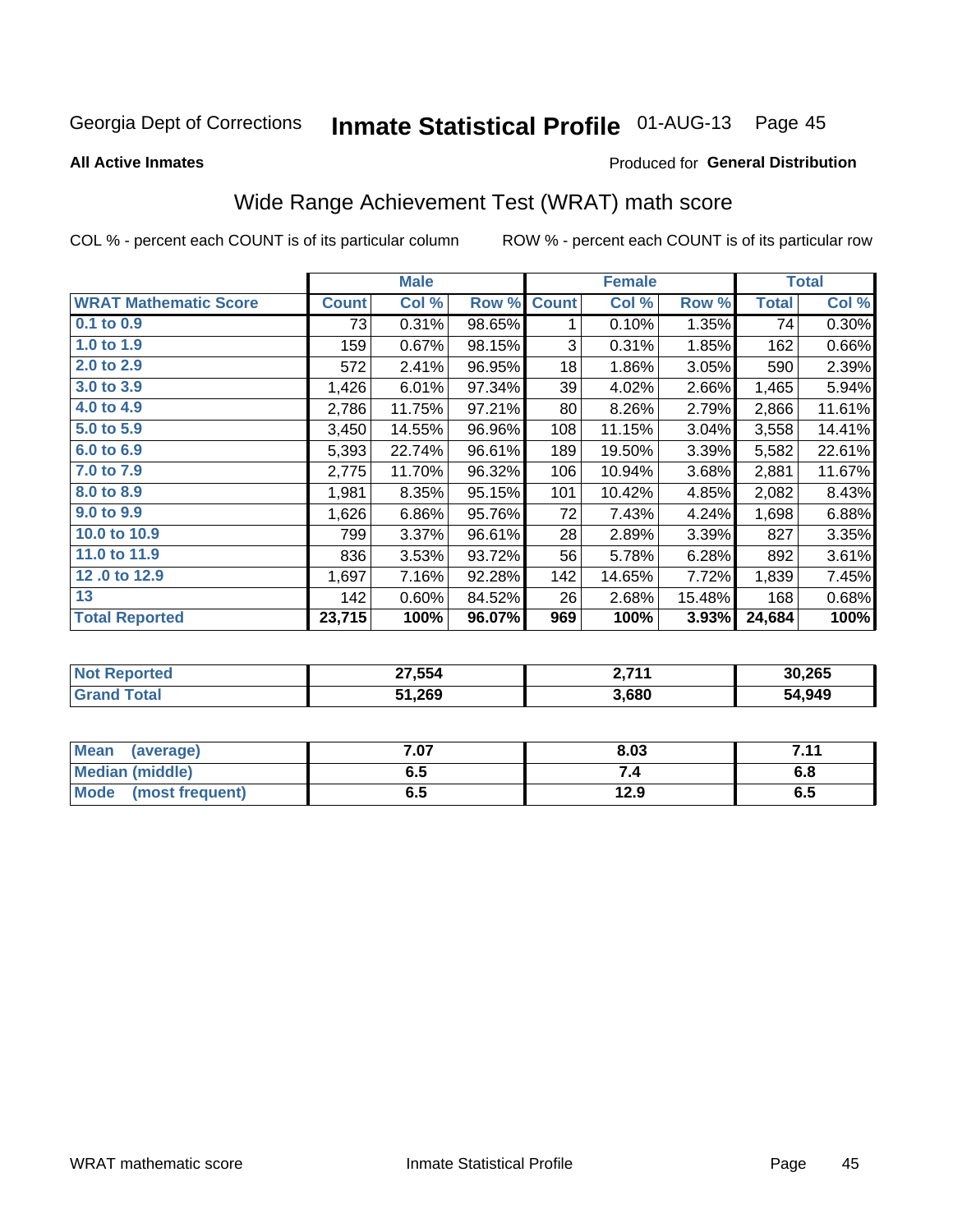#### **Inmate Statistical Profile 01-AUG-13** Page 46

#### **All Active Inmates**

### Produced for General Distribution

## Wide Range Achievement Test (WRAT) spelling score

COL % - percent each COUNT is of its particular column

|                            |              | <b>Male</b> |        |              | <b>Female</b> |        |              | <b>Total</b> |
|----------------------------|--------------|-------------|--------|--------------|---------------|--------|--------------|--------------|
| <b>WRAT Spelling Score</b> | <b>Count</b> | Col %       | Row %  | <b>Count</b> | Col %         | Row %  | <b>Total</b> | Col %        |
| $0.1$ to $0.9$             | 506          | 2.12%       | 99.41% | 3            | 0.31%         | 0.59%  | 509          | 2.05%        |
| 1.0 to 1.9                 | 895          | 3.76%       | 98.79% | 11           | 1.13%         | 1.21%  | 906          | 3.65%        |
| 2.0 to 2.9                 | 1,538        | 6.46%       | 98.46% | 24           | 2.46%         | 1.54%  | 1,562        | 6.30%        |
| 3.0 to 3.9                 | 1,996        | 8.38%       | 98.47% | 31           | 3.18%         | 1.53%  | 2,027        | 8.17%        |
| 4.0 to 4.9                 | 2,034        | 8.54%       | 97.74% | 47           | 4.82%         | 2.26%  | 2,081        | 8.39%        |
| 5.0 to 5.9                 | 2,818        | 11.83%      | 97.21% | 81           | 8.31%         | 2.79%  | 2,899        | 11.69%       |
| 6.0 to 6.9                 | 2,563        | 10.76%      | 96.94% | 81           | 8.31%         | 3.06%  | 2,644        | 10.66%       |
| 7.0 to 7.9                 | 1,987        | 8.34%       | 95.90% | 85           | 8.72%         | 4.10%  | 2,072        | 8.36%        |
| 8.0 to 8.9                 | 1,851        | 7.77%       | 95.76% | 82           | 8.41%         | 4.24%  | 1,933        | 7.79%        |
| 9.0 to 9.9                 | 1,491        | 6.26%       | 95.88% | 64           | 6.56%         | 4.12%  | 1,555        | 6.27%        |
| 10.0 to 10.9               | 1,356        | 5.69%       | 95.76% | 60           | 6.15%         | 4.24%  | 1,416        | 5.71%        |
| 11.0 to 11.9               | 1,251        | 5.25%       | 94.84% | 68           | 6.97%         | 5.16%  | 1,319        | 5.32%        |
| 12.0 to 12.9               | 3,006        | 12.62%      | 91.87% | 266          | 27.28%        | 8.13%  | 3,272        | 13.19%       |
| 13                         | 531          | 2.23%       | 88.06% | 72           | 7.38%         | 11.94% | 603          | 2.43%        |
| <b>Total Reported</b>      | 23,823       | 100%        | 96.07% | 975          | 100%          | 3.93%  | 24,798       | 100%         |

| Reported<br><b>Not</b> | 27,446 | 2,705 | 30,151 |
|------------------------|--------|-------|--------|
| <b>otal</b>            | 51,269 | 3,680 | 54,949 |

| <b>Mean</b><br>(average) | 7.04<br>.Z I | 9.26 | 7.29 |
|--------------------------|--------------|------|------|
| Median (middle)          |              | 9.6  | ν.,  |
| Mode<br>(most frequent)  | 12.9         | 12.9 | 12.9 |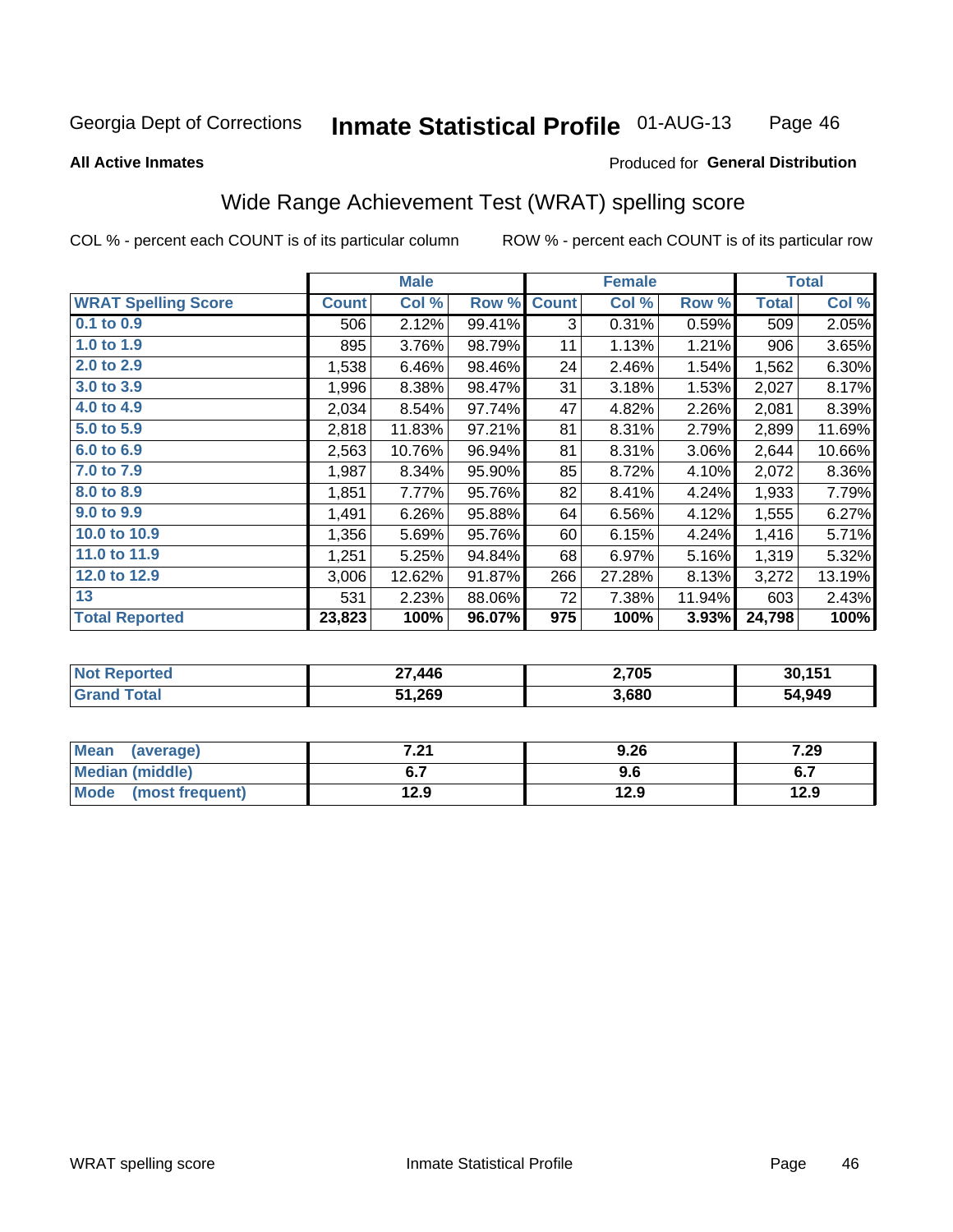#### **All Active Inmates**

#### Produced for General Distribution

## Scope of substance abuse - summary

COL % - percent each COUNT is of its particular column

|                        |              | <b>Male</b> |        |              | <b>Female</b> |       |              | <b>Total</b> |
|------------------------|--------------|-------------|--------|--------------|---------------|-------|--------------|--------------|
| <b>Substance Abuse</b> | <b>Count</b> | Col %       | Row %  | <b>Count</b> | Col %         | Row % | <b>Total</b> | Col %        |
| <b>None</b>            | 38,960       | 75.99%      | 92.29% | 3,256        | 88.48%        | 7.71% | 42,216       | 76.83%       |
| <b>Drugs only</b>      | 6,588        | 12.85%      | 95.48% | 312          | 8.48%         | 4.52% | 6,900        | 12.56%       |
| <b>Alcohol only</b>    | .436         | $2.80\%$    | 98.09% | 28           | 0.76%         | 1.91% | 1,464        | 2.66%        |
| Drugs and alcohol      | 4,285        | 8.36%       | 98.08% | 84           | 2.28%         | 1.92% | 4,369        | 7.95%        |
| <b>Total Reported</b>  | 51,269       | 100%        | 93.30% | 3,680        | 100%          | 6.70% | 54,949       | 100%         |

| <b>Not Reported</b> |        |       |        |
|---------------------|--------|-------|--------|
| <b>Grand Total</b>  | 51,269 | 3,680 | 54,949 |

|  | Mode<br>auenu | None | None | None |
|--|---------------|------|------|------|
|--|---------------|------|------|------|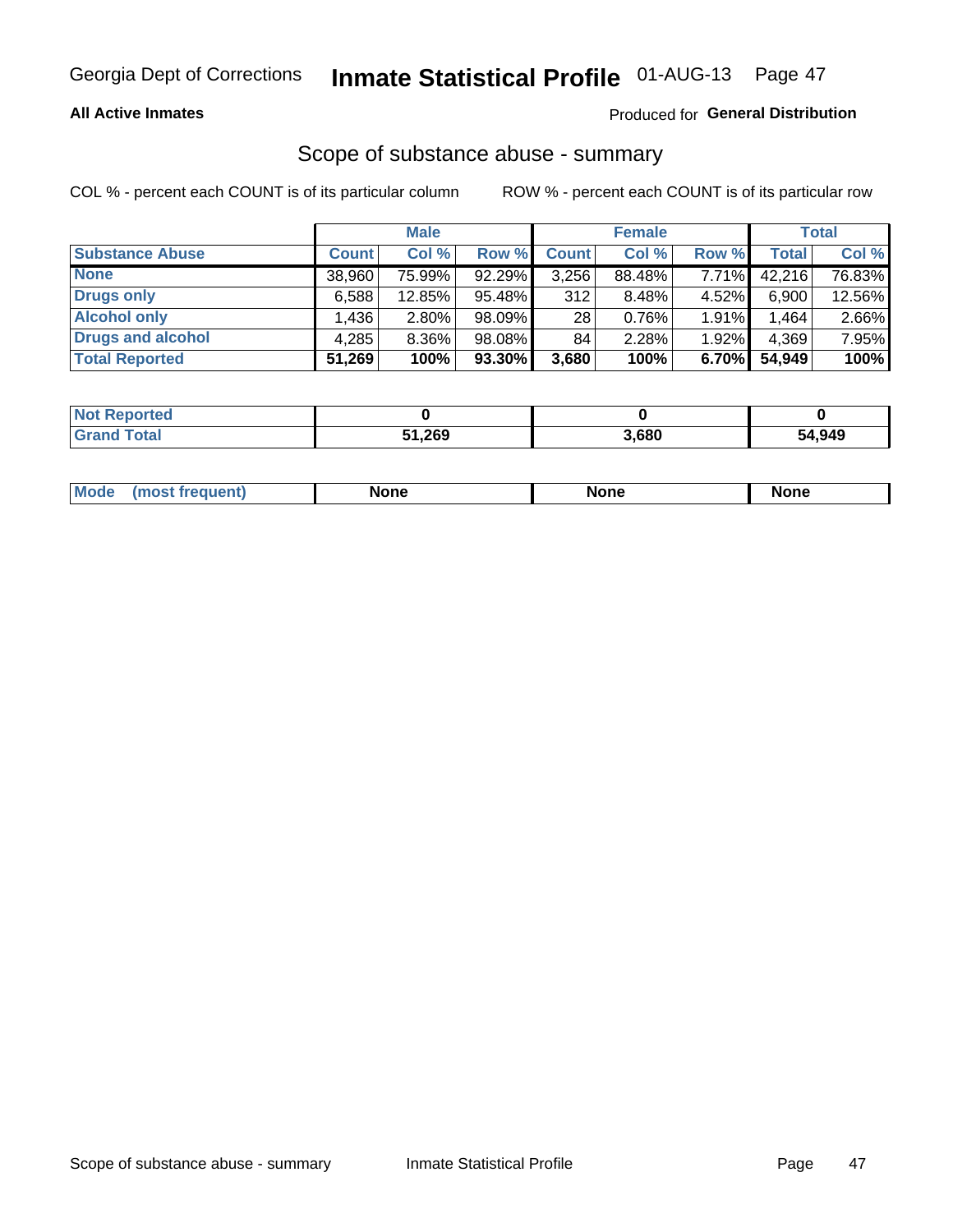#### **All Active Inmates**

### **Produced for General Distribution**

### Scope of substance abuse - detail

COL % - percent each COUNT is of its particular column

|                                      |              | <b>Male</b> |        |              | <b>Female</b> |          |              | <b>Total</b> |
|--------------------------------------|--------------|-------------|--------|--------------|---------------|----------|--------------|--------------|
| <b>Substance Abuse</b>               | <b>Count</b> | Col %       | Row %  | <b>Count</b> | Col %         | Row %    | <b>Total</b> | Col%         |
| No drug or alcohol problems          | 38,960       | 75.99%      | 92.29% | 3,256        | 88.48%        | 7.71%    | 42,216       | 76.83%       |
| <b>Drug addiction but no alcohol</b> | 120          | 0.23%       | 93.02% | 9            | 0.24%         | 6.98%    | 129          | 0.23%        |
| <b>Drug addiction and alcohol</b>    | 67           | 0.13%       | 98.53% |              | 0.03%         | 1.47%    | 68           | 0.12%        |
| abuse                                |              |             |        |              |               |          |              |              |
| <b>Drug addiction and alcoholism</b> | 46           | 0.09%       | 97.87% |              | 0.03%         | 2.13%    | 47           | 0.09%        |
| No drug problem but alcohol          | 1,187        | 2.32%       | 99.08% | 11           | $0.30\%$      | 0.92%    | 1,198        | 2.18%        |
| <b>labuse</b>                        |              |             |        |              |               |          |              |              |
| No drug problem but alcoholism       | 249          | 0.49%       | 93.61% | 17           | 0.46%         | 6.39%    | 266          | 0.48%        |
| Drug experiment but no alcohol       | 3,389        | 6.61%       | 97.55% | 85           | 2.31%         | 2.45%    | 3,474        | 6.32%        |
| <b>Drug experiment &amp; alcohol</b> | 684          | 1.33%       | 98.70% | 9            | 0.24%         | $1.30\%$ | 693          | 1.26%        |
| <b>labuse</b>                        |              |             |        |              |               |          |              |              |
| Drug experiment & alcoholism         | 227          | 0.44%       | 95.78% | 10           | 0.27%         | 4.22%    | 237          | 0.43%        |
| Drug abuse but no alcohol            | 3,079        | 6.01%       | 93.39% | 218          | 5.92%         | 6.61%    | 3,297        | 6.00%        |
| Drug abuse and alcohol abuse         | 2,754        | 5.37%       | 98.89% | 31           | 0.84%         | 1.11%    | 2,785        | 5.07%        |
| <b>Drug abuse and alcoholism</b>     | 507          | 0.99%       | 94.06% | 32           | 0.87%         | 5.94%    | 539          | 0.98%        |
| <b>Total Reported</b>                | 51,269       | 100%        | 93.30% | 3,680        | 100%          | 6.70%    | 54,949       | 100%         |

| Reported<br>NOT |        |       |        |
|-----------------|--------|-------|--------|
| <b>Total</b>    | 51,269 | 3,680 | 54,949 |

| Mode (most frequent) | No drug or alcohol problems No drug or alcohol problems No drug or alcohol |          |
|----------------------|----------------------------------------------------------------------------|----------|
|                      |                                                                            | problems |
|                      |                                                                            |          |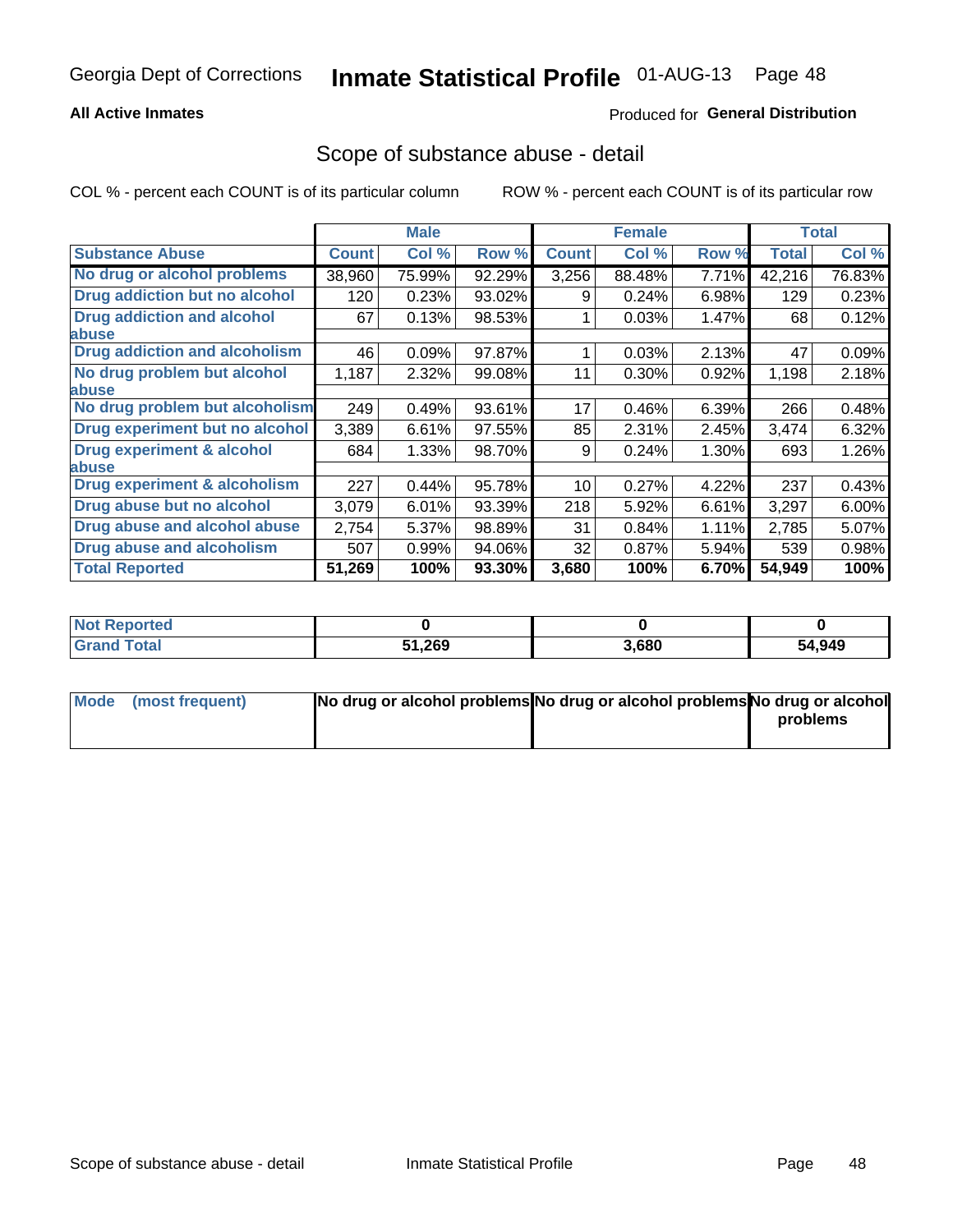# Inmate Statistical Profile 01-AUG-13 Page 49

#### **All Active Inmates**

#### **Produced for General Distribution**

# Current / last mental health treatment level

COL % - percent each COUNT is of its particular column

|                                    |              | <b>Male</b> |         |              | <b>Female</b> |        |              | <b>Total</b> |
|------------------------------------|--------------|-------------|---------|--------------|---------------|--------|--------------|--------------|
| <b>Mental Health Treatment Lev</b> | <b>Count</b> | Col %       | Row %   | <b>Count</b> | Col%          | Row %  | <b>Total</b> | Col %        |
| 1 No problem at current time       | 7,842        | 51.46%      | 91.96%  | 686          | 27.61%        | 8.04%  | 8,528        | 48.12%       |
| 2 Receiving outpatient             | 5,379        | 35.30%      | 75.41%  | 1,754        | 70.58%        | 24.59% | 7,133        | 40.25%       |
| <b>Treatment</b>                   |              |             |         |              |               |        |              |              |
| 3 Inpatient, moderate              | 1,627        | 10.68%      | 98.13%  | 31           | 1.25%         | 1.87%  | 1,658        | $9.36\%$     |
| <b>Treatment</b>                   |              |             |         |              |               |        |              |              |
| 4 Inpatient, intensive             | 365          | 2.40%       | 96.31%  | 14           | 0.56%         | 3.69%  | 379          | 2.14%        |
| <b>Treatment</b>                   |              |             |         |              |               |        |              |              |
| <b>5 Undergoing crisis</b>         | 21           | 0.14%       | 100.00% |              |               |        | 21           | 0.12%        |
| <b>stabilization</b>               |              |             |         |              |               |        |              |              |
| <b>6 Hospital for criminally</b>   | 4            | 0.03%       | 100.00% |              |               |        | 4            | 0.02%        |
| <b>Tinsane</b>                     |              |             |         |              |               |        |              |              |
| <b>Total Evaluated</b>             | 15,238       | 100%        | 85.98%  | 2,485        | 100%          | 14.02% | 17,723       | 100.0%       |

| Never had MH evaluation | 36,031 | 195.، | 37,226 |
|-------------------------|--------|-------|--------|
| <b>Grand Total</b>      | 51,269 | 3,680 | 54,949 |

| Median (middle) | No problem at current time | <b>Receiving outpatient</b><br>treatment | <b>Receiving</b><br>outpatient<br>treatment |  |  |
|-----------------|----------------------------|------------------------------------------|---------------------------------------------|--|--|
| <b>Mode</b>     | No problem at current time | <b>Receiving outpatient</b>              | No problem at                               |  |  |
| (most frequent) |                            | treatment                                | current time                                |  |  |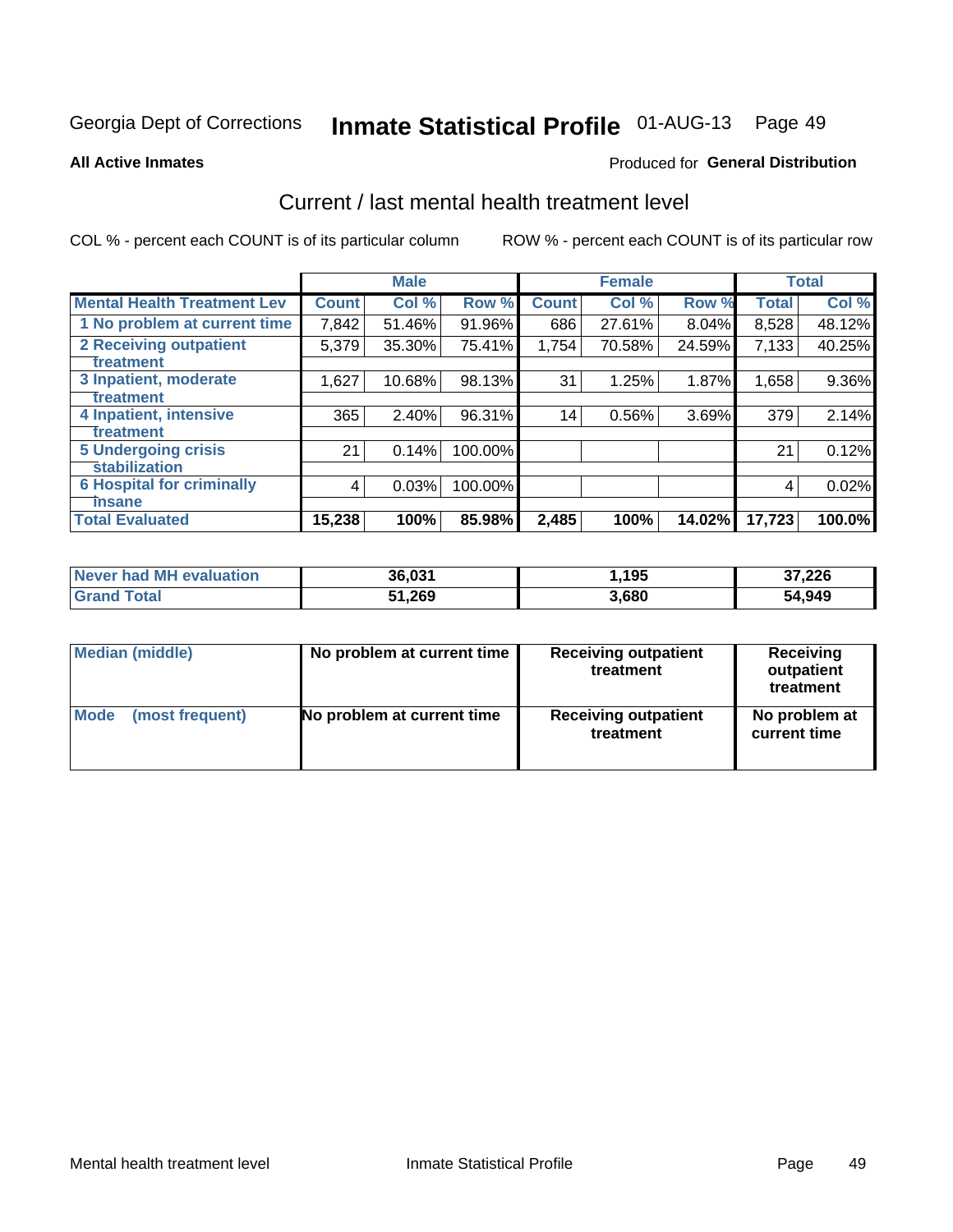#### **All Active Inmates**

### Produced for General Distribution

# PULHESDWIT medical scale - 'P' overall condition ('P'hysical)

COL % - percent each COUNT is of its particular column

|                                  |              | <b>Male</b> |         |                 | <b>Female</b> |         |              | <b>Total</b> |
|----------------------------------|--------------|-------------|---------|-----------------|---------------|---------|--------------|--------------|
| 'P' Overall Condition            | <b>Count</b> | Col %       | Row %   | <b>Count</b>    | Col %         | Row %   | <b>Total</b> | Col %        |
| 1 No medical illness             | 34,540       | 73.71%      | 94.12%  | 2,157           | 61.45%        | 5.88%   | 36,697       | 72.85%       |
| 2 Well-controlled chronic        | 11,118       | 23.73%      | 89.96%  | 1,241           | 35.36%        | 10.04%  | 12,359       | 24.54%       |
| <b>illness</b>                   |              |             |         |                 |               |         |              |              |
| 3 Poorly-controlled chronic      | 1,103        | 2.35%       | 95.09%  | 57              | 1.62%         | 4.91%   | 1,160        | 2.30%        |
| <b>illness</b>                   |              |             |         |                 |               |         |              |              |
| 4 Significant problems requiring | 83           | 0.18%       | 89.25%  | 10 <sup>1</sup> | 0.28%         | 10.75%  | 93           | 0.18%        |
| special housing                  |              |             |         |                 |               |         |              |              |
| 5 Terminal illness, < 6 months   | 16           | 0.03%       | 100.00% |                 |               |         | 16           | 0.03%        |
| to live                          |              |             |         |                 |               |         |              |              |
| 6 Inmate is pregnant             |              |             |         | 45              | 1.28%         | 100.00% | 45           | 0.09%        |
| <b>Total Reported</b>            | 46,860       | 100%        | 93.03%  | 3,510           | 100%          | 6.97%   | 50,370       | 100%         |

| orted ( | ,409        | 170  | <b>570</b> |
|---------|-------------|------|------------|
|         | - 200<br>ש∠ | .680 | 54,949     |

| Mode | (most frequent) | 1 No medical illness | 1 No medical illness | 1 No medical<br>illness |
|------|-----------------|----------------------|----------------------|-------------------------|
|------|-----------------|----------------------|----------------------|-------------------------|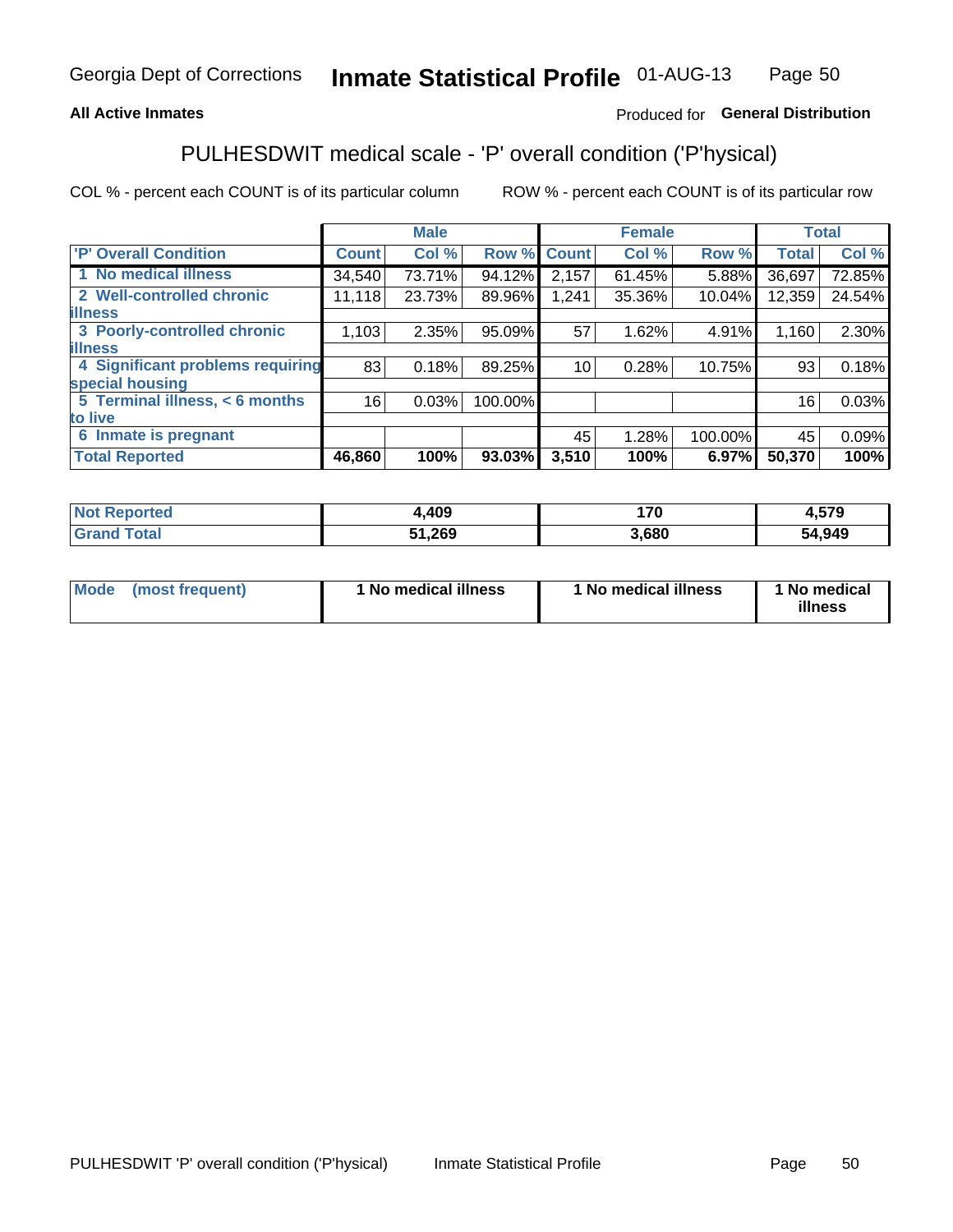#### **All Active Inmates**

### Produced for General Distribution

# PULHESDWIT medical scale - 'U' upper body

COL % - percent each COUNT is of its particular column

|                              |              | <b>Male</b> |         |                 | <b>Female</b> |       |              | <b>Total</b> |
|------------------------------|--------------|-------------|---------|-----------------|---------------|-------|--------------|--------------|
| <b>U' Upper Body</b>         | <b>Count</b> | Col %       | Row %   | <b>Count</b>    | Col %         | Row % | <b>Total</b> | Col %        |
| 1 Upper bones, joints,       | 44,605       | 95.35%      | 93.03%  | 3,343           | 95.22%        | 6.97% | 47,948       | 95.34%       |
| muscles all OK               |              |             |         |                 |               |       |              |              |
| 2 One or both arms minimally | 1,851        | 3.96%       | 92.41%  | 152             | 4.33%         | 7.59% | 2,003        | 3.98%        |
| limited                      |              |             |         |                 |               |       |              |              |
| 3 One or both arms           | 280          | 0.60%       | 95.24%  | 14 <sub>1</sub> | 0.40%         | 4.76% | 294          | 0.58%        |
| <b>moderately limited</b>    |              |             |         |                 |               |       |              |              |
| 4 One arm disabled,          | 41           | 0.09%       | 95.35%  | 2               | 0.06%         | 4.65% | 43           | 0.09%        |
| paralyzed, or amputated      |              |             |         |                 |               |       |              |              |
| 5 Both arms disabled,        | 3            | 0.01%       | 100.00% |                 |               |       | 3            | 0.01%        |
| paralyzed, or amputated      |              |             |         |                 |               |       |              |              |
| <b>Total Reported</b>        | 46,780       | 100%        | 93.02%  | 3,511           | 100%          | 6.98% | 50,291       | 100%         |

| <b>Reported</b><br><b>Not</b> | +,489  | 169   | 1,658  |
|-------------------------------|--------|-------|--------|
| Total                         | 51,269 | 3,680 | 54,949 |

|  | Mode (most frequent) | 1 Upper bones, joints,<br>muscles all OK | 1 Upper bones, joints,<br>muscles all OK | 1 Upper bones,<br>ljoints, muscles all<br>ΟK |
|--|----------------------|------------------------------------------|------------------------------------------|----------------------------------------------|
|--|----------------------|------------------------------------------|------------------------------------------|----------------------------------------------|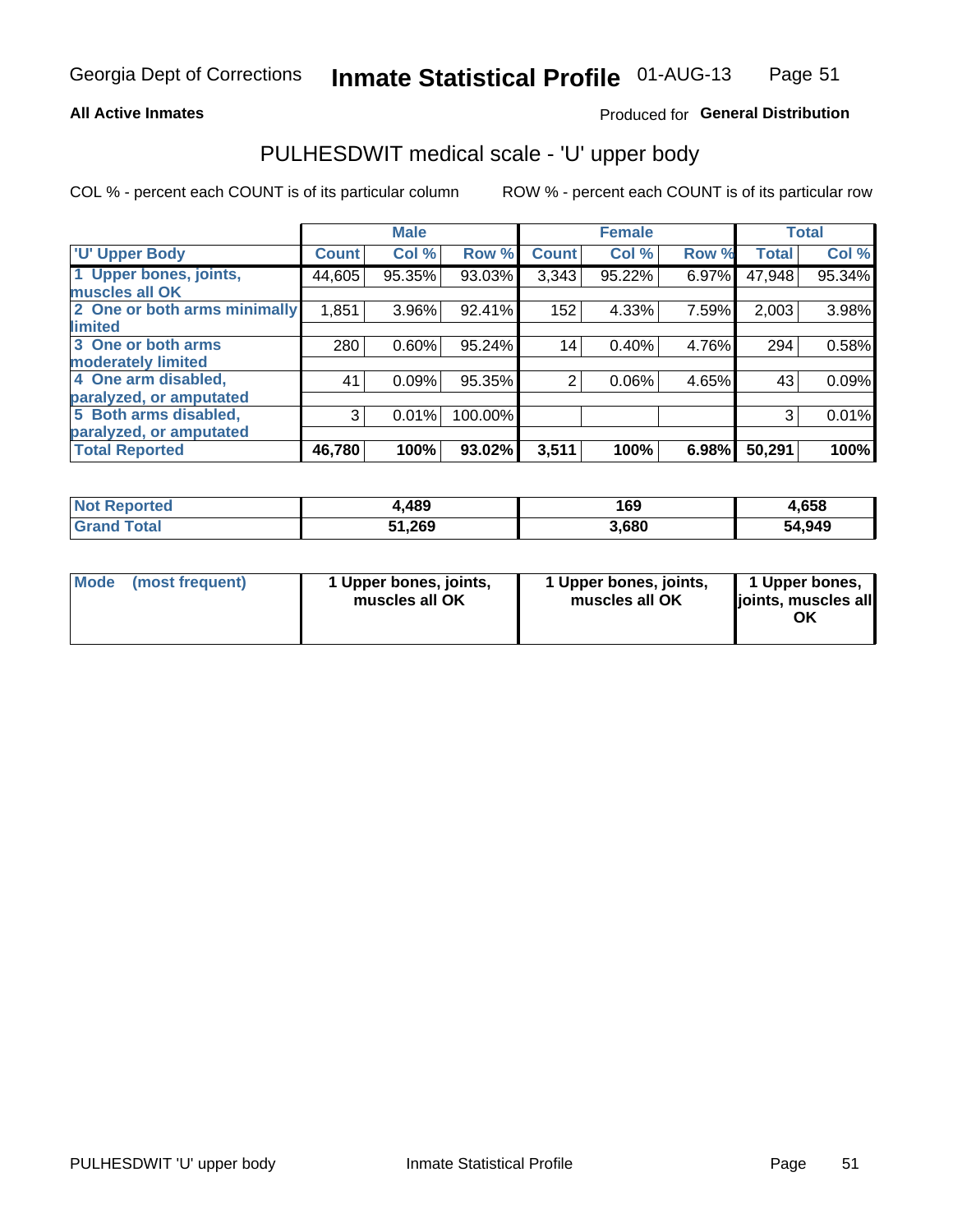#### **All Active Inmates**

### Produced for General Distribution

## PULHESDWIT medical scale - 'L' lower body

COL % - percent each COUNT is of its particular column

|                                |              | <b>Male</b> |           |              | <b>Female</b> |       |              | <b>Total</b> |
|--------------------------------|--------------|-------------|-----------|--------------|---------------|-------|--------------|--------------|
| 'L' Lower Body                 | <b>Count</b> | Col %       | Row %     | <b>Count</b> | Col %         | Row % | <b>Total</b> | Col %        |
| 1 Lower bones, joints,         | 41,306       | 88.29%      | 93.00%    | 3,110        | 88.60%        | 7.00% | 44,416       | 88.32%       |
| muscles all OK                 |              |             |           |              |               |       |              |              |
| 2 One or both legs minimally   | 4,670        | 9.98%       | 92.57%    | 375          | 10.68%        | 7.43% | 5,045        | 10.03%       |
| limited                        |              |             |           |              |               |       |              |              |
| 3 One or both legs             | 686          | 1.47%       | $97.17\%$ | 20           | 0.57%         | 2.83% | 706          | 1.40%        |
| moderately limited             |              |             |           |              |               |       |              |              |
| 4 One leg disabled, paralyzed, | 116          | 0.25%       | 95.87%    | 5            | 0.14%         | 4.13% | 121          | 0.24%        |
| or amputated                   |              |             |           |              |               |       |              |              |
| 5 Both legs disabled,          | 4            | 0.01%       | 100.00%   |              |               |       | 4            | 0.01%        |
| paralyzed, or amputated        |              |             |           |              |               |       |              |              |
| <b>Total Reported</b>          | 46,782       | 100%        | 93.02%    | 3,510        | 100%          | 6.98% | 50,292       | 100%         |

| <b>Not Reported</b> | 1,487  | 170   | 4,657  |
|---------------------|--------|-------|--------|
| <b>Total</b>        | 51,269 | 3,680 | 54,949 |

|  | Mode (most frequent) | 1 Lower bones, joints,<br>muscles all OK | 1 Lower bones, joints,<br>muscles all OK | 1 Lower bones,<br>joints, muscles all<br>ΟK |
|--|----------------------|------------------------------------------|------------------------------------------|---------------------------------------------|
|--|----------------------|------------------------------------------|------------------------------------------|---------------------------------------------|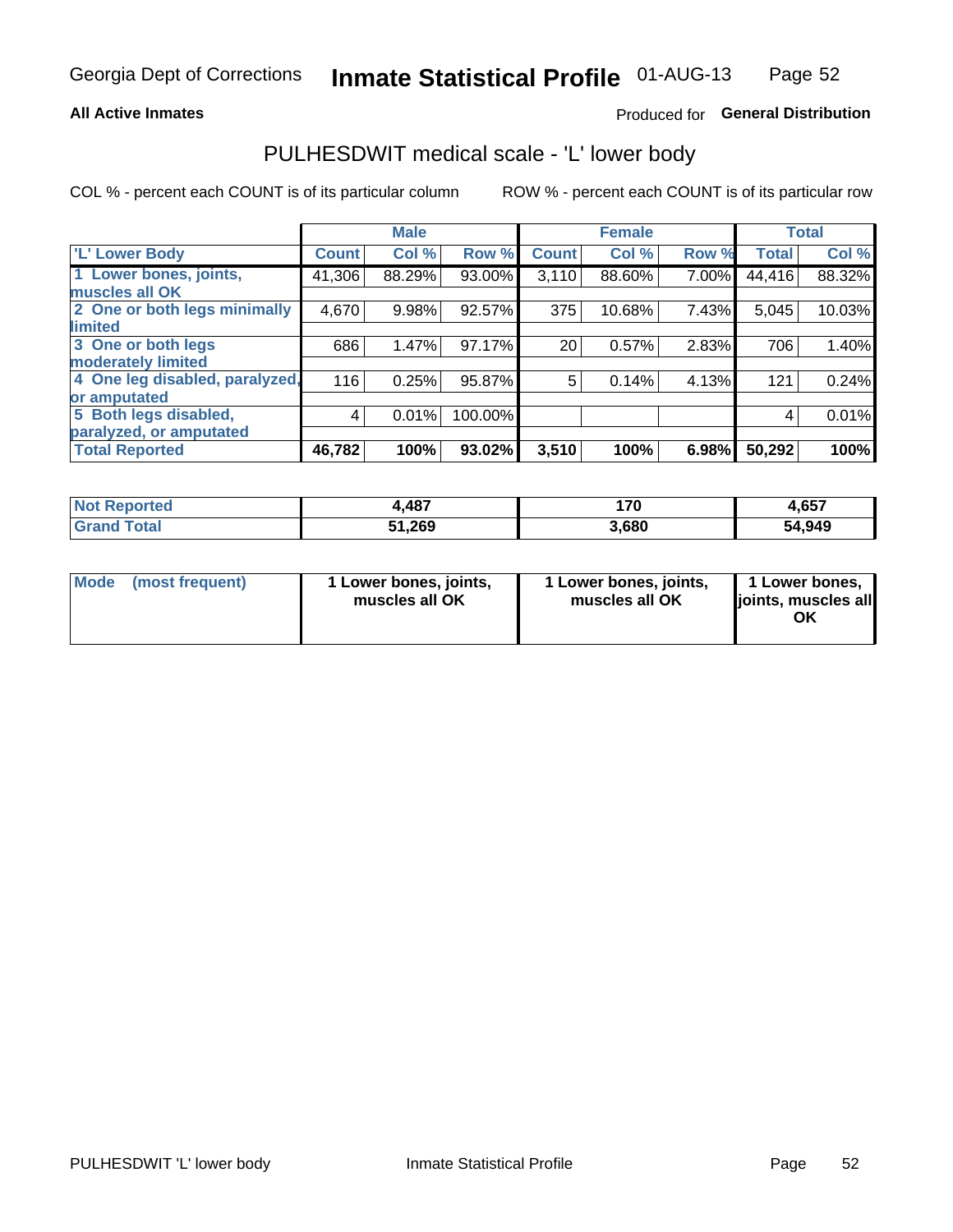#### **All Active Inmates**

### Produced for General Distribution

## PULHESDWIT medical scale - 'H' hearing

COL % - percent each COUNT is of its particular column

|                                |              | <b>Male</b> |             |       | <b>Female</b> |       | <b>Total</b> |        |
|--------------------------------|--------------|-------------|-------------|-------|---------------|-------|--------------|--------|
| <b>'H' Hearing</b>             | <b>Count</b> | Col %       | Row % Count |       | Col %         | Row % | <b>Total</b> | Col %  |
| 1 Normal hearing both ears     | 46,182       | 98.75%      | 93.01%      | 3,472 | 99.00%        | 6.99% | 49,654       | 98.77% |
| 2 Some loss in one ear with    | 443          | 0.95%       | 93.46%      | 31    | 0.88%         | 6.54% | 474          | 0.94%  |
| other OK, or mild loss in both |              |             |             |       |               |       |              |        |
| 3 Total loss in one ear with   | 103          | 0.22%       | 97.17%      | 3     | 0.09%         | 2.83% | 106          | 0.21%  |
| mild loss in other             |              |             |             |       |               |       |              |        |
| 4 Severe loss in both ears     | 26           | 0.06%       | 100.00%     |       |               |       | 26           | 0.05%  |
| 5 Total loss in both ears,     | 11           | 0.02%       | 91.67%      |       | 0.03%         | 8.33% | 12           | 0.02%  |
| requiring special housing      |              |             |             |       |               |       |              |        |
| <b>Total Reported</b>          | 46,765       | 100%        | 93.02%      | 3,507 | 100%          | 6.98% | 50,272       | 100%   |

| Teo | . 504  | $\rightarrow$<br>. ט | .677   |
|-----|--------|----------------------|--------|
|     | 51,269 | 3,680                | 54,949 |

| Mode (most frequent) | 1 Normal hearing both ears 11 Normal hearing both ears 1 Normal hearing | both ears |
|----------------------|-------------------------------------------------------------------------|-----------|
|                      |                                                                         |           |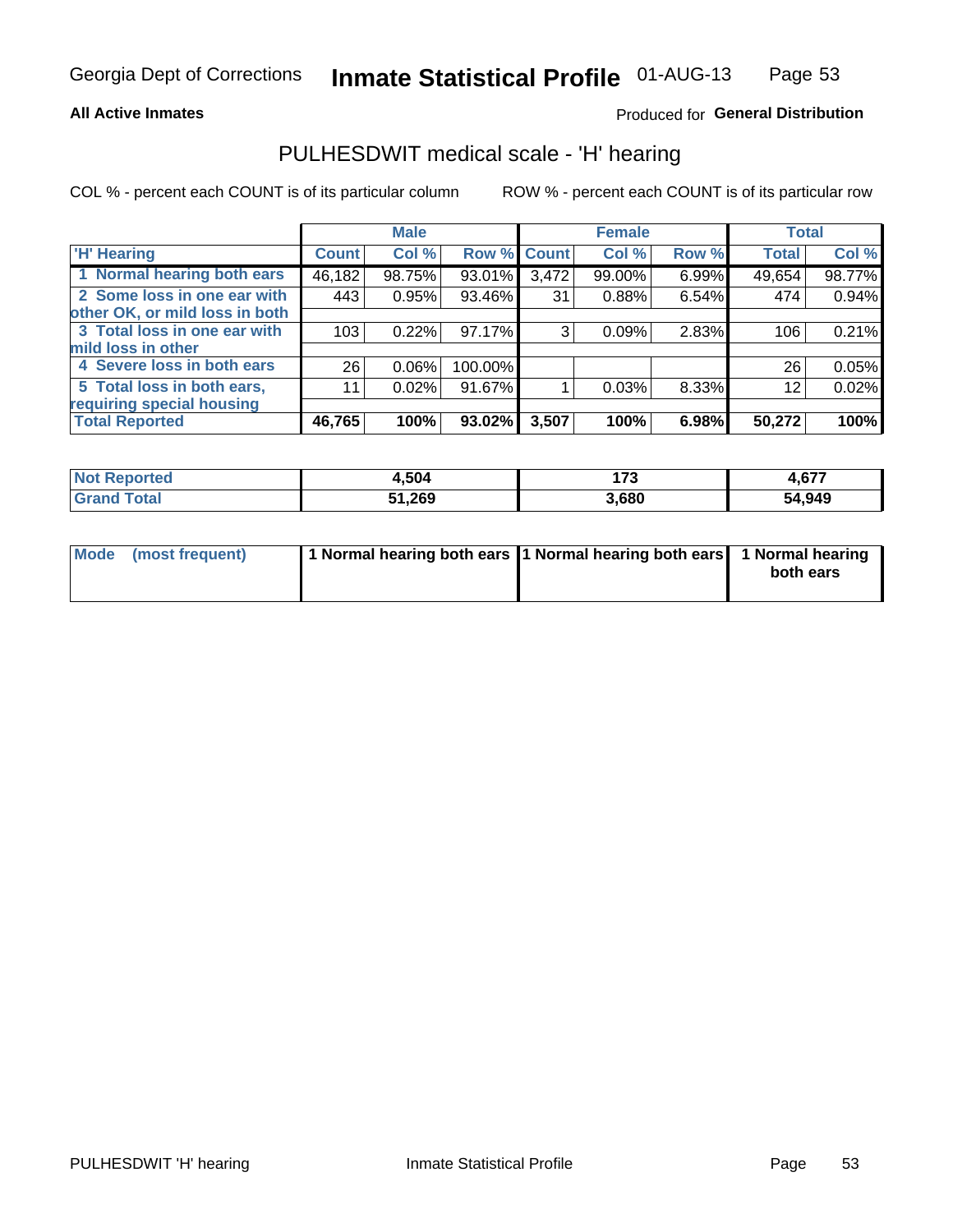#### **All Active Inmates**

### Produced for General Distribution

## PULHESDWIT medical scale - 'E' vision

COL % - percent each COUNT is of its particular column

|                                 |              | <b>Male</b> |        |              | <b>Female</b> |        |              | <b>Total</b> |
|---------------------------------|--------------|-------------|--------|--------------|---------------|--------|--------------|--------------|
| 'E' Vision                      | <b>Count</b> | Col %       | Row %  | <b>Count</b> | Col %         | Row %  | <b>Total</b> | Col %        |
| 1 Correctable to 20/40 in both  | 36,260       | 78.91%      | 95.70% | .630         | 46.64%        | 4.30%  | 37,890       | 76.63%       |
| eyes                            |              |             |        |              |               |        |              |              |
| 2 Correctable to 20/70 in one   | 8,758        | 19.06%      | 84.58% | 1,597        | 45.69%        | 15.42% | 10,355       | 20.94%       |
| eye, may be blind in other      |              |             |        |              |               |        |              |              |
| 3 Correctable to 20/200 in one  | 803          | 1.75%       | 78.96% | 214          | 6.12%         | 21.04% | 1,017        | 2.06%        |
| eye, may be blind in other      |              |             |        |              |               |        |              |              |
| 4 One eye not correctable to    | 115          | 0.25%       | 68.86% | 52           | 1.49%         | 31.14% | 167          | 0.34%        |
| 20/200, other may be blind      |              |             |        |              |               |        |              |              |
| 5 Blind in both eyes, requiring | 13           | 0.03%       | 86.67% | 2            | 0.06%         | 13.33% | 15           | 0.03%        |
| special housing                 |              |             |        |              |               |        |              |              |
| <b>Total Reported</b>           | 45,949       | 100%        | 92.93% | 3,495        | 100%          | 7.07%  | 49,444       | 100%         |

| <b>Not Reported</b> | 5,320  | 185   | 5,505  |
|---------------------|--------|-------|--------|
| <b>Total</b>        | 51,269 | 3,680 | 54,949 |

| Mode (most frequent) | 1 Correctable to 20/40 in both<br>eves | 1 Correctable to 20/40 in   1 Correctable to  <br>both eves | 20/40 in both eyes |  |
|----------------------|----------------------------------------|-------------------------------------------------------------|--------------------|--|
|                      |                                        |                                                             |                    |  |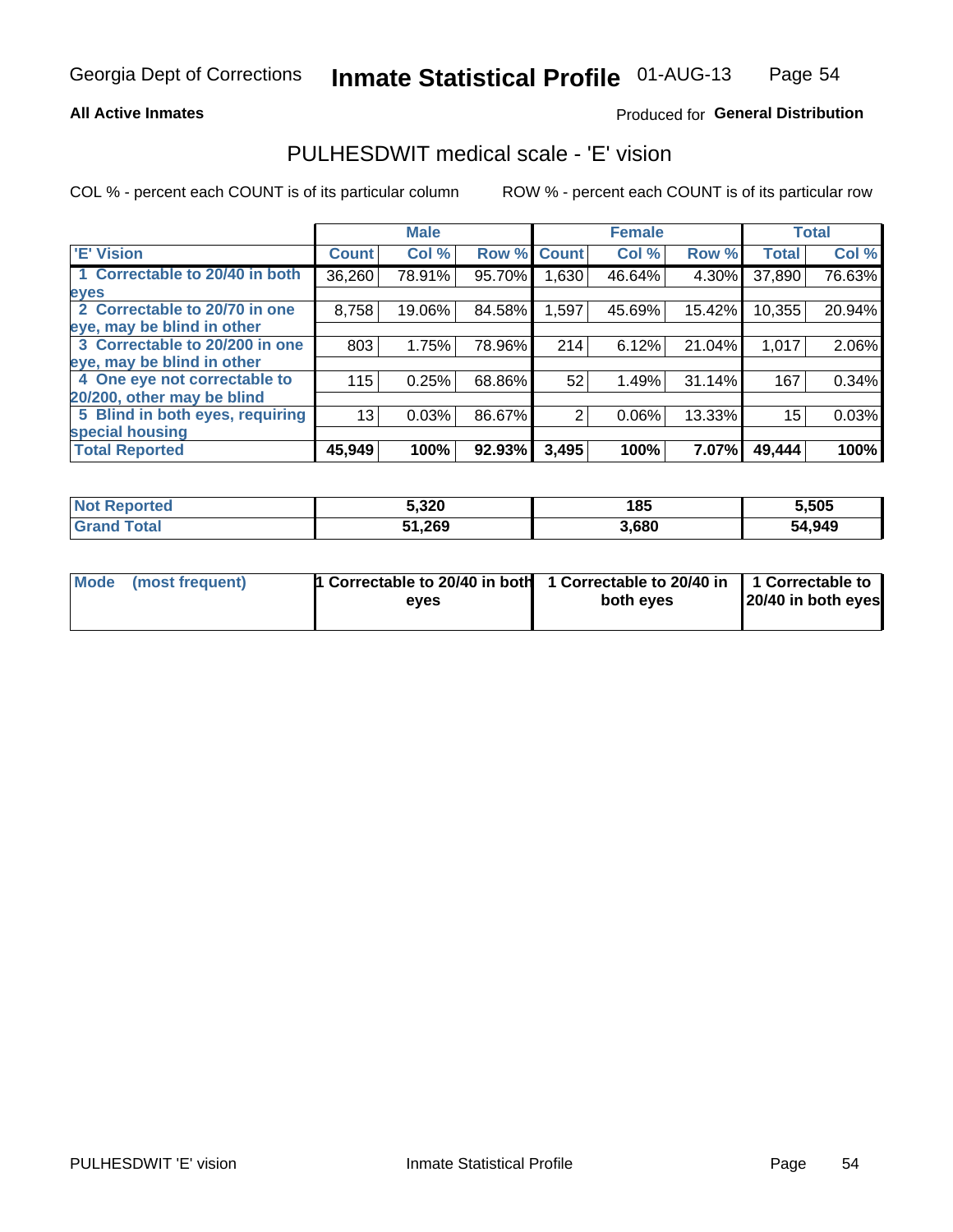#### **All Active Inmates**

### Produced for General Distribution

# PULHESDWIT medical scale - 'S' pSychiatric

COL % - percent each COUNT is of its particular column

|                                        |                 | <b>Male</b> |        |              | <b>Female</b> |        |              | <b>Total</b> |
|----------------------------------------|-----------------|-------------|--------|--------------|---------------|--------|--------------|--------------|
| 'S' pSychiatric                        | <b>Count</b>    | Col %       | Row %  | <b>Count</b> | Col %         | Row %  | <b>Total</b> | Col %        |
| 1 No impairment or disorders           | 39,380          | 86.29%      | 95.59% | 1,816        | 54.78%        | 4.41%  | 41,196       | 84.15%       |
| 2 Stable, or in remission, or          | 4,926           | 10.79%      | 76.90% | 1,480        | 44.65%        | 23.10% | 6,406        | 13.09%       |
| mild impairment or retardation         |                 |             |        |              |               |        |              |              |
| 3 Requires moderate inpatient          | 1,128           | 2.47%       | 98.86% | 13           | 0.39%         | 1.14%  | 1,141        | 2.33%        |
| treatment                              |                 |             |        |              |               |        |              |              |
| 4 Requires intensive inpatient         | 184             | 0.40%       | 97.35% | 5.           | 0.15%         | 2.65%  | 189          | 0.39%        |
| treatment                              |                 |             |        |              |               |        |              |              |
| <b>5 Requires Crisis Stabilization</b> | 20 <sub>1</sub> | 0.04%       | 95.24% |              | 0.03%         | 4.76%  | 21           | 0.04%        |
| Unit (CSU) inpatient care              |                 |             |        |              |               |        |              |              |
| <b>Total Reported</b>                  | 45,638          | 100%        | 93.23% | 3,315        | 100%          | 6.77%  | 48,953       | 100%         |

| <b>Not Reported</b>     | 5.631  | 365   | 5,996  |
|-------------------------|--------|-------|--------|
| <b>Total</b><br>' Grand | 51,269 | 3,680 | 54,949 |

| Mode<br>1 No impairment or disorders<br>(most frequent) | 1 No impairment or<br>disorders | 1 No impairment or<br>disorders |
|---------------------------------------------------------|---------------------------------|---------------------------------|
|---------------------------------------------------------|---------------------------------|---------------------------------|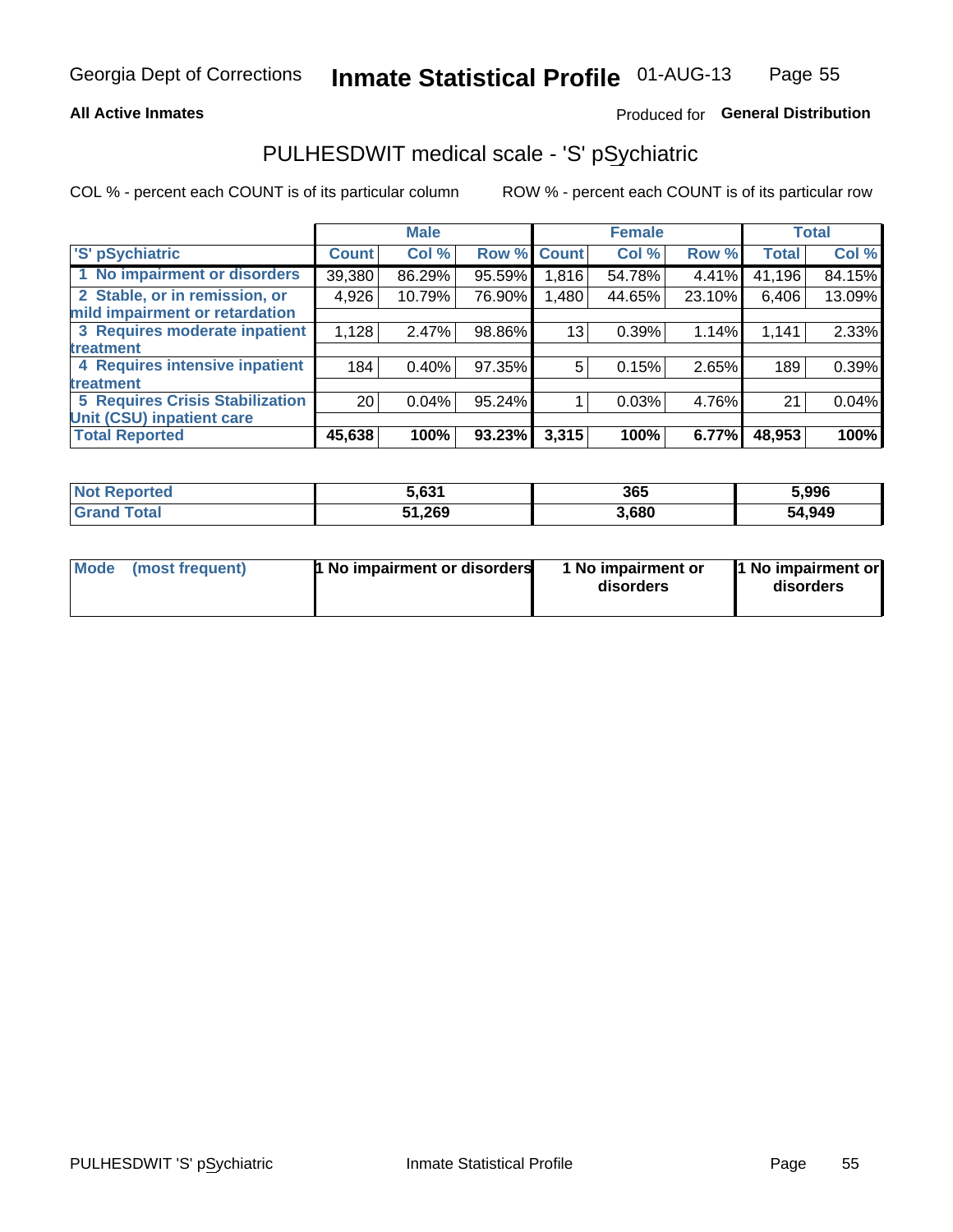#### **All Active Inmates**

### Produced for General Distribution

# PULHESDWIT medical scale - 'D' dental

COL % - percent each COUNT is of its particular column

|                                 |                 | <b>Male</b> |         |              | <b>Female</b> |       |              | <b>Total</b> |
|---------------------------------|-----------------|-------------|---------|--------------|---------------|-------|--------------|--------------|
| <b>D'</b> Dental                | <b>Count</b>    | Col %       | Row %   | <b>Count</b> | Col %         | Row % | <b>Total</b> | Col %        |
| 1 Minimal routine dental health | 24,118          | 55.31%      | 92.19%  | 2,044        | 60.94%        | 7.81% | 26,162       | 55.71%       |
| <b>needs</b>                    |                 |             |         |              |               |       |              |              |
| 2 Moderate cavities and/or gum  | 15,221          | 34.91%      | 93.42%  | 1,072        | 31.96%        | 6.58% | 16,293       | 34.70%       |
| disease                         |                 |             |         |              |               |       |              |              |
| 3 Extensive gum disease         | 4,249           | 9.74%       | 94.72%  | 237          | 7.07%         | 5.28% | 4,486        | 9.55%        |
| and/or widespread decay         |                 |             |         |              |               |       |              |              |
| 4 Urgent need for dental        | 16 <sub>1</sub> | 0.04%       | 94.12%  |              | 0.03%         | 5.88% | 17           | 0.04%        |
| <b>services</b>                 |                 |             |         |              |               |       |              |              |
| 5 Life-threatening disease or   |                 | 0.01%       | 100.00% |              |               |       |              | 0.01%        |
| extreme pain or infection       |                 |             |         |              |               |       |              |              |
| <b>Total Reported</b>           | 43,605          | 100%        | 92.86%  | 3,354        | 100%          | 7.14% | 46,959       | 100.0%       |

| <b>Not Reported</b> | 7,664  | 326   | 7,990  |
|---------------------|--------|-------|--------|
| <b>Total</b>        | 51,269 | 3,680 | 54,949 |

| 1 Minimal routine dental<br>Mode<br>(most frequent)<br>health needs | 1 Minimal routine dental 1 Minimal routine<br>health needs | dental health<br>needs |
|---------------------------------------------------------------------|------------------------------------------------------------|------------------------|
|---------------------------------------------------------------------|------------------------------------------------------------|------------------------|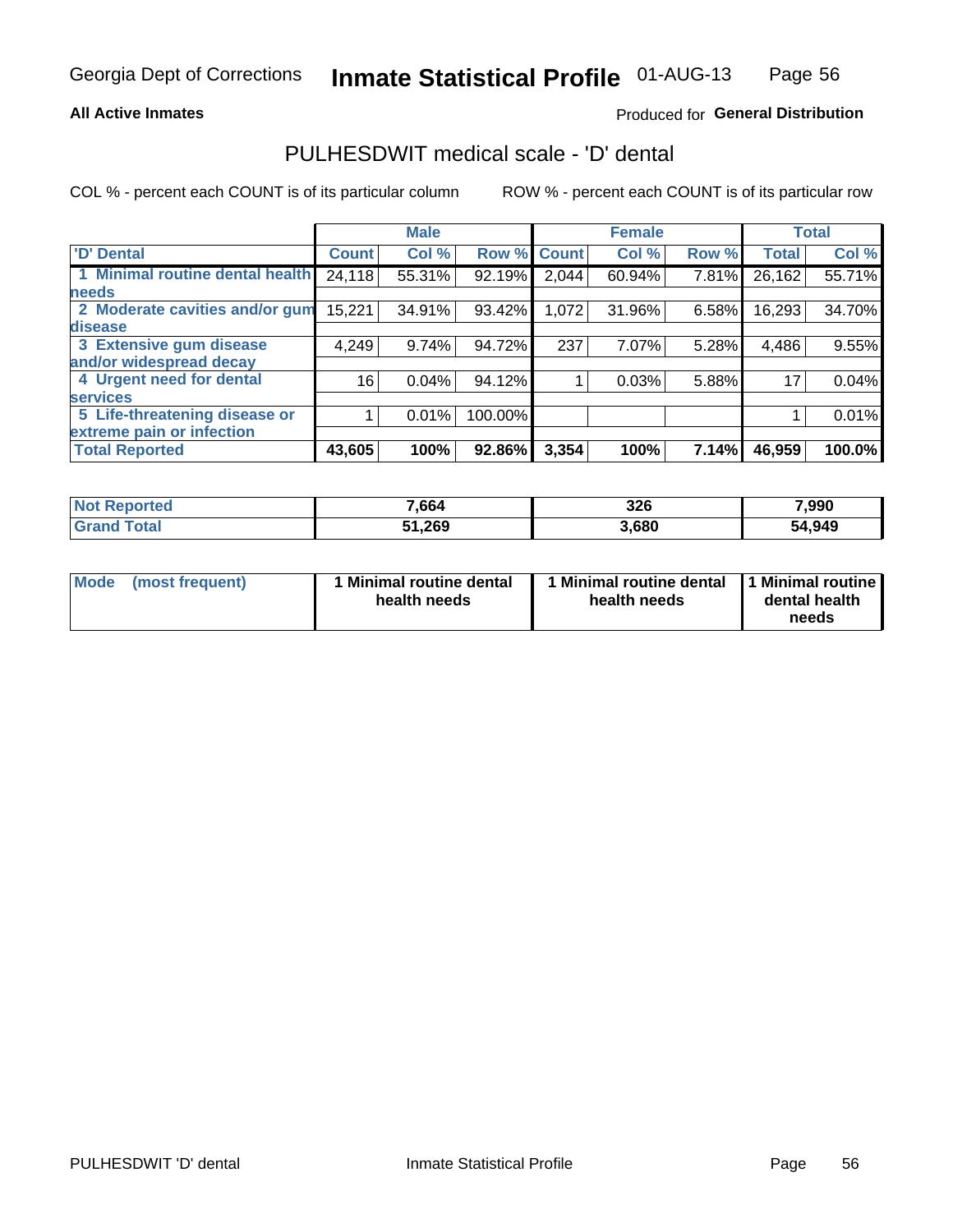#### **All Active Inmates**

### Produced for General Distribution

## PULHESDWIT medical scale - 'W' work ability

COL % - percent each COUNT is of its particular column

|                                 |              | <b>Male</b> |        | <b>Female</b> |        |        | <b>Total</b> |        |
|---------------------------------|--------------|-------------|--------|---------------|--------|--------|--------------|--------|
| <b>W' work ability</b>          | <b>Count</b> | Col %       | Row %  | <b>Count</b>  | Col %  | Row %  | <b>Total</b> | Col %  |
| 1 Unrestricted work or activity | 38,827       | 83.00%      | 92.75% | 3,033         | 86.39% | 7.25%  | 41,860       | 83.23% |
| 2 Minor restrictions on type of | 6,318        | 13.51%      | 94.98% | 334           | 9.51%  | 5.02%  | 6,652        | 13.23% |
| <b>work</b>                     |              |             |        |               |        |        |              |        |
| 3 Moderate restrictions on type | 1,105        | 2.36%       | 94.36% | 66            | 1.88%  | 5.64%  | 1,171        | 2.33%  |
| lof work                        |              |             |        |               |        |        |              |        |
| 4 Major restrictions on type of | 384          | 0.82%       | 87.07% | 57            | 1.62%  | 12.93% | 441          | 0.88%  |
| <b>work</b>                     |              |             |        |               |        |        |              |        |
| 5 Cannot work under any         | 147          | 0.31%       | 87.50% | 21            | 0.60%  | 12.50% | 168          | 0.33%  |
| <b>circumstances</b>            |              |             |        |               |        |        |              |        |
| <b>Total Reported</b>           | 46,781       | 100%        | 93.02% | 3,511         | 100%   | 6.98%  | 50,292       | 100%   |

| <b>Not Reported</b> | .488   | 169   | $\sim$ $-$<br>4,65/ |
|---------------------|--------|-------|---------------------|
| Total<br>' Grand    | 51,269 | 3,680 | 54,949              |

| Mode            | 1 Unrestricted work or | 1 Unrestricted work or | 1 Unrestricted   |
|-----------------|------------------------|------------------------|------------------|
| (most frequent) | activity               | activity               | work or activity |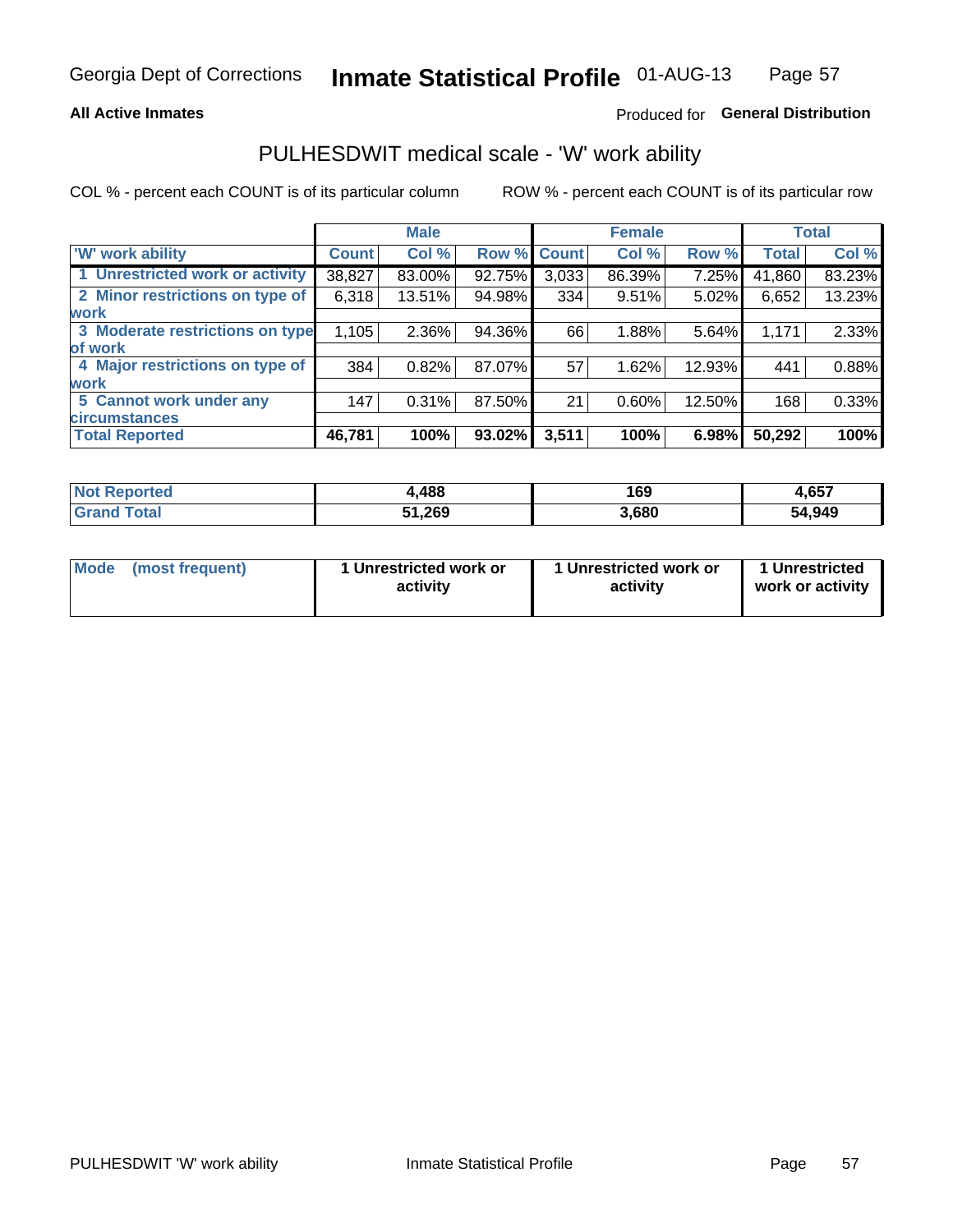#### **All Active Inmates**

### Produced for General Distribution

# PULHESDWIT medical scale - 'I' impairment

COL % - percent each COUNT is of its particular column

|                                   |              | <b>Male</b> |             |       | <b>Female</b> |        | <b>Total</b> |        |
|-----------------------------------|--------------|-------------|-------------|-------|---------------|--------|--------------|--------|
| <b>T' Impairment</b>              | <b>Count</b> | Col %       | Row % Count |       | Col %         | Row %  | <b>Total</b> | Col %  |
| 1 No impairments or               | 46,442       | 99.31%      | 93.03%      | 3,480 | 99.20%        | 6.97%  | 49,922       | 99.30% |
| disabilities                      |              |             |             |       |               |        |              |        |
| 2 Wheelchair-bound but            | 223          | 0.48%       | 90.65%      | 23    | 0.66%         | 9.35%  | 246          | 0.49%  |
| otherwise OK                      |              |             |             |       |               |        |              |        |
| <b>3 Needs low-level Assisted</b> | 33           | 0.07%       | 94.29%      | 2     | 0.06%         | 5.71%  | 35           | 0.07%  |
| Living (level I)                  |              |             |             |       |               |        |              |        |
| 4 Needs moderate Assisted         | 9            | 0.02%       | 90.00%      |       | 0.03%         | 10.00% | 10           | 0.02%  |
| <b>Living (level II)</b>          |              |             |             |       |               |        |              |        |
| <b>5 Needs maximal Assisted</b>   | 58           | 0.12%       | 96.67%      | 2     | 0.06%         | 3.33%  | 60           | 0.12%  |
| <b>Living (level III)</b>         |              |             |             |       |               |        |              |        |
| <b>Total Reported</b>             | 46,765       | 100%        | 93.02%      | 3,508 | 100%          | 6.98%  | 50,273       | 100%   |

| Not <b>K</b><br>Reported     | 4,504  | ・フヘ   | 4,676  |
|------------------------------|--------|-------|--------|
| <b>Total</b><br><b>Grand</b> | 51,269 | 3,680 | 54,949 |

| Mode | (most frequent) | 1 No impairments or<br>disabilities | 1 No impairments or<br>disabilities | 1 No impairments<br>or disabilities |
|------|-----------------|-------------------------------------|-------------------------------------|-------------------------------------|
|------|-----------------|-------------------------------------|-------------------------------------|-------------------------------------|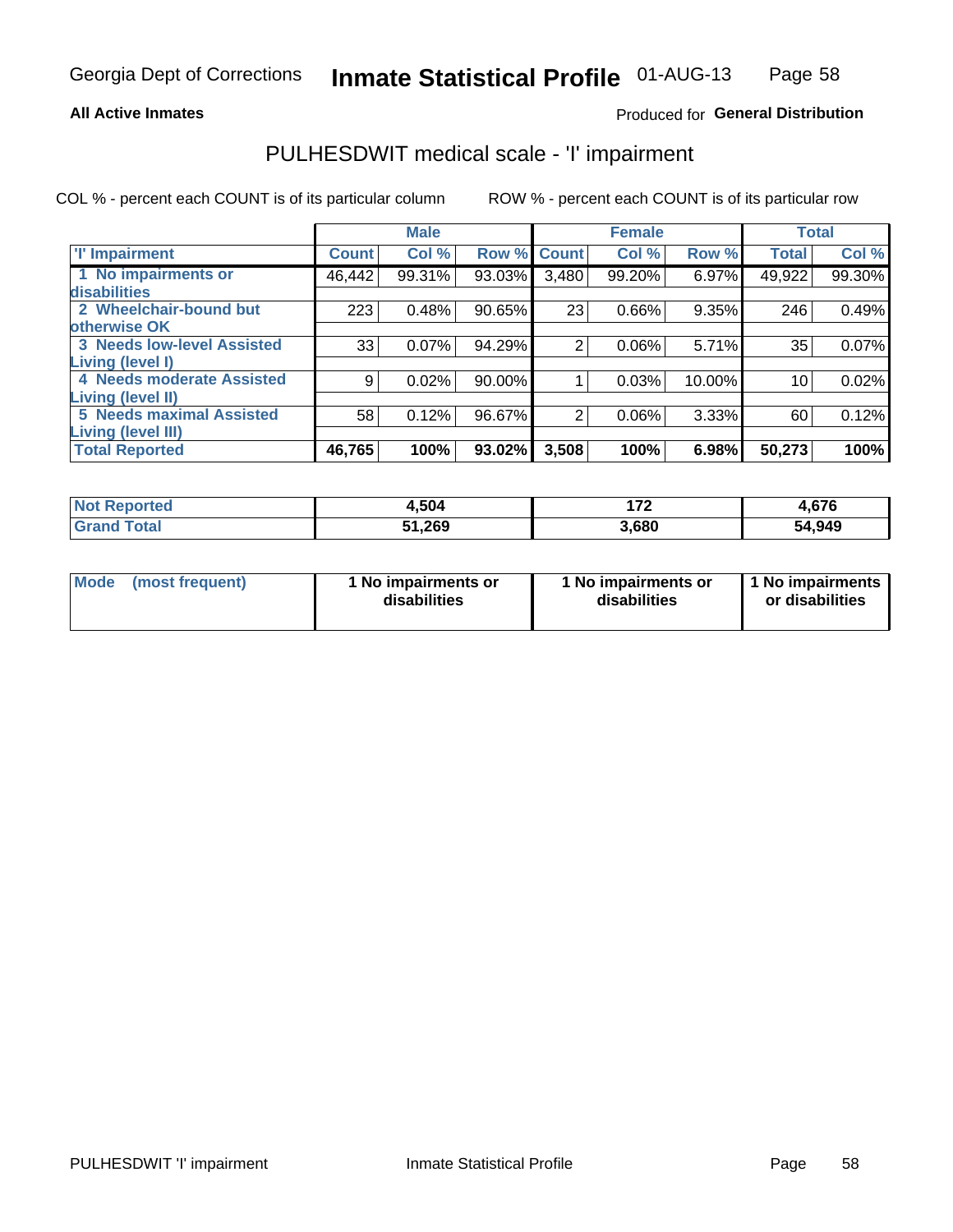#### **All Active Inmates**

### Produced fo General Distribution

# PULHESDWIT medical scale - 'T' transportability

COL % - percent each COUNT is of its particular column

|                              |              | <b>Male</b> |         |              | <b>Female</b> |       |              | <b>Total</b> |
|------------------------------|--------------|-------------|---------|--------------|---------------|-------|--------------|--------------|
| <b>T' Transportability</b>   | <b>Count</b> | Col %       | Row %   | <b>Count</b> | Col %         | Row % | <b>Total</b> | Col %        |
| 1 Can be transported in any  | 46,533       | 99.47%      | 93.04%  | 3,482        | 99.54%        | 6.96% | 50,015       | 99.48%       |
| ordinary approved vehicle    |              |             |         |              |               |       |              |              |
| 2 Wheelchair-bound, not      | 80           | 0.17%       | 90.91%  | 8            | 0.23%         | 9.09% | 88           | 0.18%        |
| needing special vehicle      |              |             |         |              |               |       |              |              |
| 3 Wheelchair-bound, requires | 14           | 0.03%       | 93.33%  |              | 0.03%         | 6.67% | 15           | 0.03%        |
| special vehicle              |              |             |         |              |               |       |              |              |
| 4 Needs specially-equipped   | 9            | 0.02%       | 100.00% |              |               |       | 9            | 0.02%        |
| medical vehicle              |              |             |         |              |               |       |              |              |
| <b>5 Requires ambulance</b>  | 144          | 0.31%       | 95.36%  | 7            | 0.20%         | 4.64% | 151          | 0.30%        |
| transport                    |              |             |         |              |               |       |              |              |
| <b>Total Reported</b>        | 46,780       | 100%        | 93.04%  | 3,498        | 100%          | 6.96% | 50,278       | 100.0%       |

| <b>Not</b> | ,489   | 182   | <b>671</b> |
|------------|--------|-------|------------|
| Reported   |        | ___   | 4,07 L     |
| Total      | 51,269 | 3,680 | 54,949     |

|  | Mode (most frequent) | 1 Can be transported in any 1 Can be transported in any<br>ordinary approved vehicle   ordinary approved vehicle   transported in any |  | 1 Can be<br>  ordinary approved  <br>vehicle |
|--|----------------------|---------------------------------------------------------------------------------------------------------------------------------------|--|----------------------------------------------|
|--|----------------------|---------------------------------------------------------------------------------------------------------------------------------------|--|----------------------------------------------|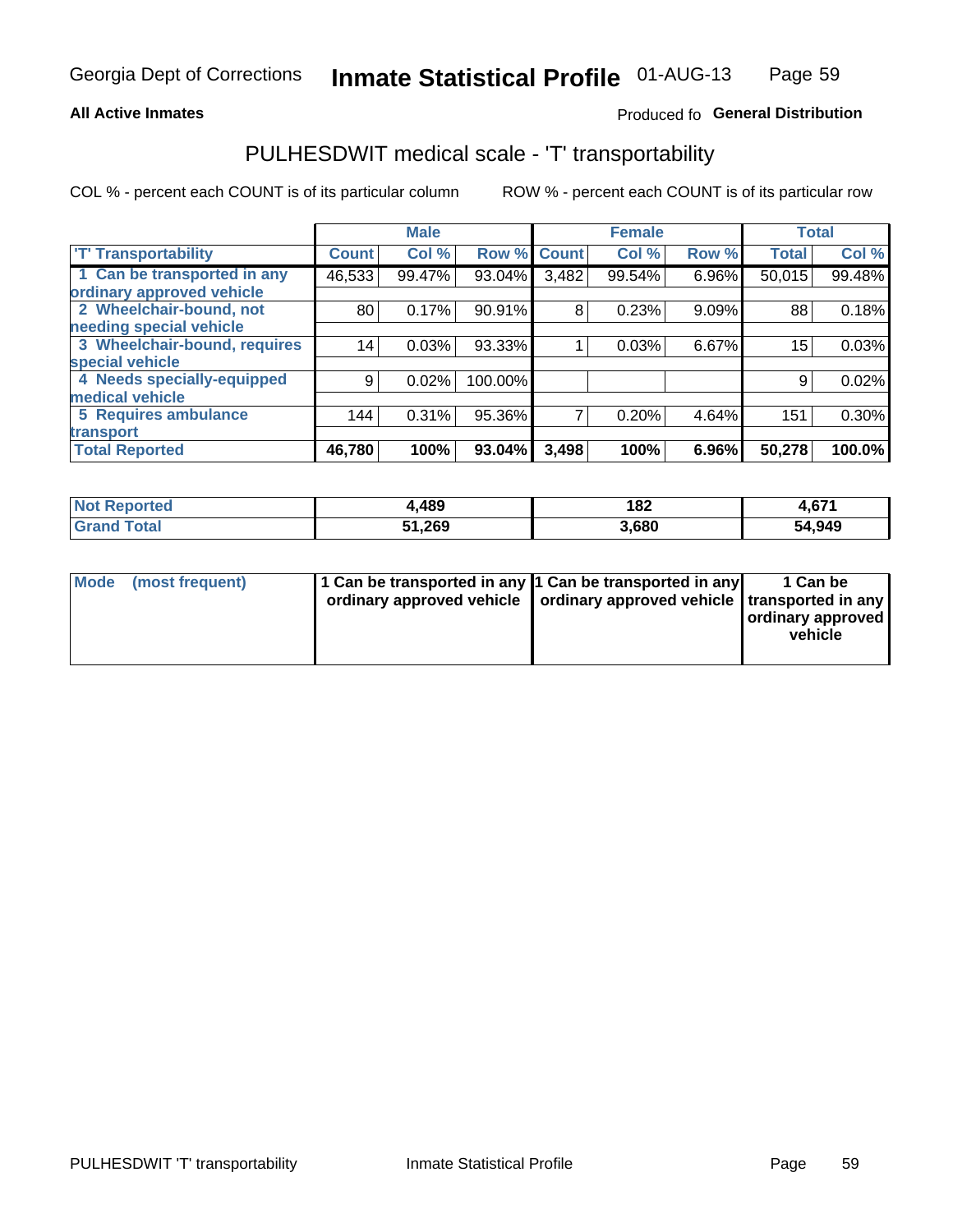#### **All Active Inmates**

### Produced for General Distribution

## Criminality in family, self-reported

COL % - percent each COUNT is of its particular column

|                              | <b>Male</b>  |        | <b>Female</b> |              |        | Total    |                 |        |
|------------------------------|--------------|--------|---------------|--------------|--------|----------|-----------------|--------|
| <b>Criminality In Family</b> | <b>Count</b> | Col%   | Row %         | <b>Count</b> | Col %  | Row %    | Total           | Col %  |
| Yes, criminality in family   | 4.671        | 23.64% | 94.31%        | 282          | 38.37% | $5.69\%$ | 4,953           | 24.17% |
| No criminality in family     | 15,090       | 76.36% | 97.09%        | 453          | 61.63% | $2.91\%$ | 15.543          | 75.83% |
| <b>Total Reported</b>        | 19,761       | 100%   | $96.41\%$     | 735          | 100%   |          | $3.59\%$ 20,496 | 100%   |

| <b>Not Reported</b> | 31,508 | 2,945 | 34,453 |
|---------------------|--------|-------|--------|
| <b>Grand Total</b>  | 51,269 | 3,680 | 54,949 |

|  | Mode (most frequent) | No criminality in family | No criminality in family | No criminality in<br>family |
|--|----------------------|--------------------------|--------------------------|-----------------------------|
|--|----------------------|--------------------------|--------------------------|-----------------------------|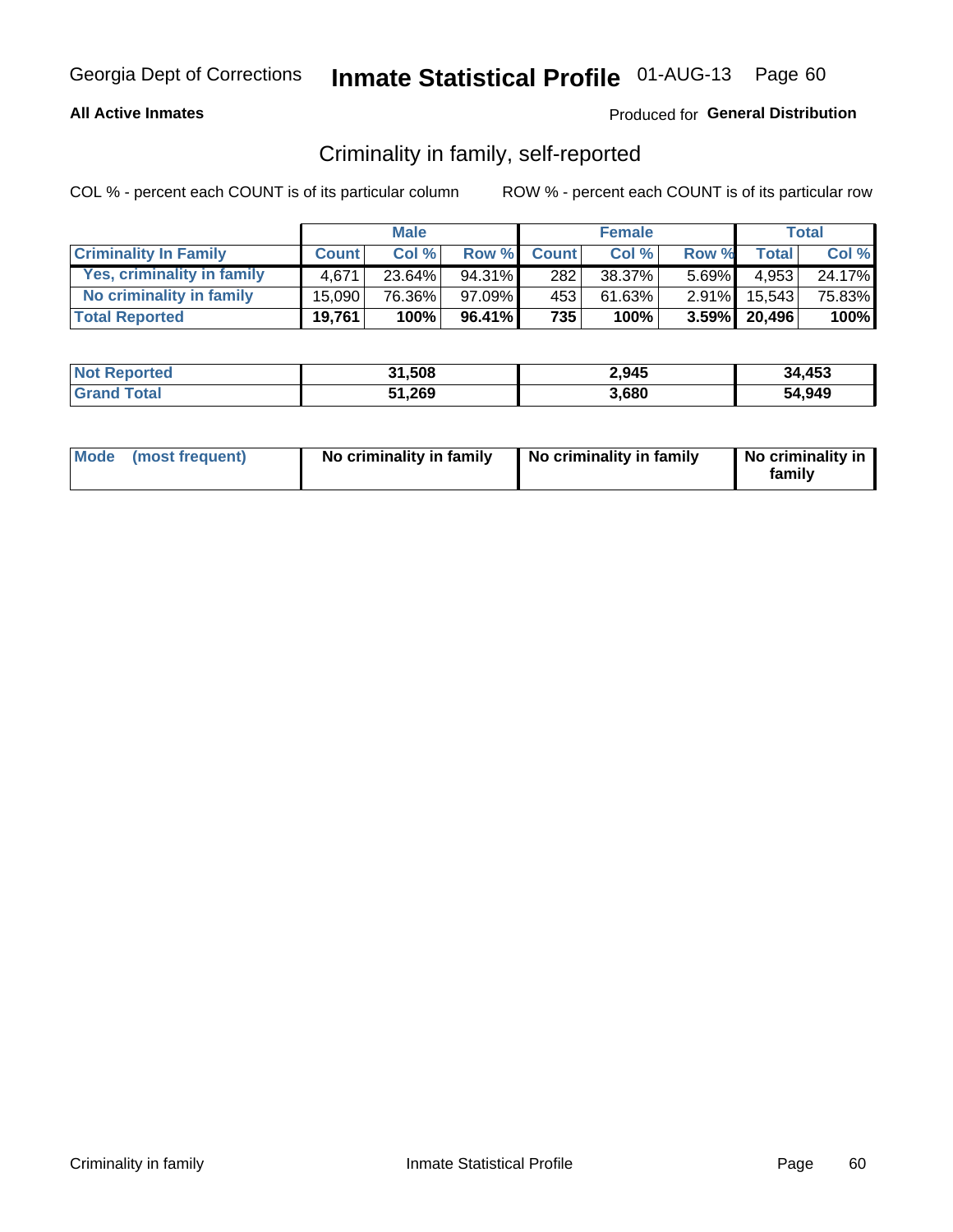#### **All Active Inmates**

### Produced for General Distribution

## Alcoholism in family, self-reported

COL % - percent each COUNT is of its particular column

|                             | <b>Male</b>  |        | <b>Female</b> |              |        | Total    |                 |         |
|-----------------------------|--------------|--------|---------------|--------------|--------|----------|-----------------|---------|
| <b>Alcoholism In Family</b> | <b>Count</b> | Col %  | Row %         | <b>Count</b> | Col %  | Row %    | <b>Total</b>    | Col %   |
| Yes, alcoholism in family   | 2.918        | 14.77% | 94.16%        | 181          | 24.63% | $5.84\%$ | 3,099           | 15.12%  |
| No alcoholism in family     | 16.843       | 85.23% | 96.82%        | 554          | 75.37% | $3.18\%$ | 17,397          | 84.88%  |
| <b>Total Reported</b>       | 19,761       | 100%   | 96.41%        | 735          | 100%   |          | $3.59\%$ 20,496 | $100\%$ |

| <b>Not Reported</b> | 31,508 | 2,945 | 34,453 |
|---------------------|--------|-------|--------|
| <b>Grand Total</b>  | 51,269 | 3,680 | 54,949 |

|  | Mode (most frequent) | No alcoholism in family | No alcoholism in family | No alcoholism in<br>family |
|--|----------------------|-------------------------|-------------------------|----------------------------|
|--|----------------------|-------------------------|-------------------------|----------------------------|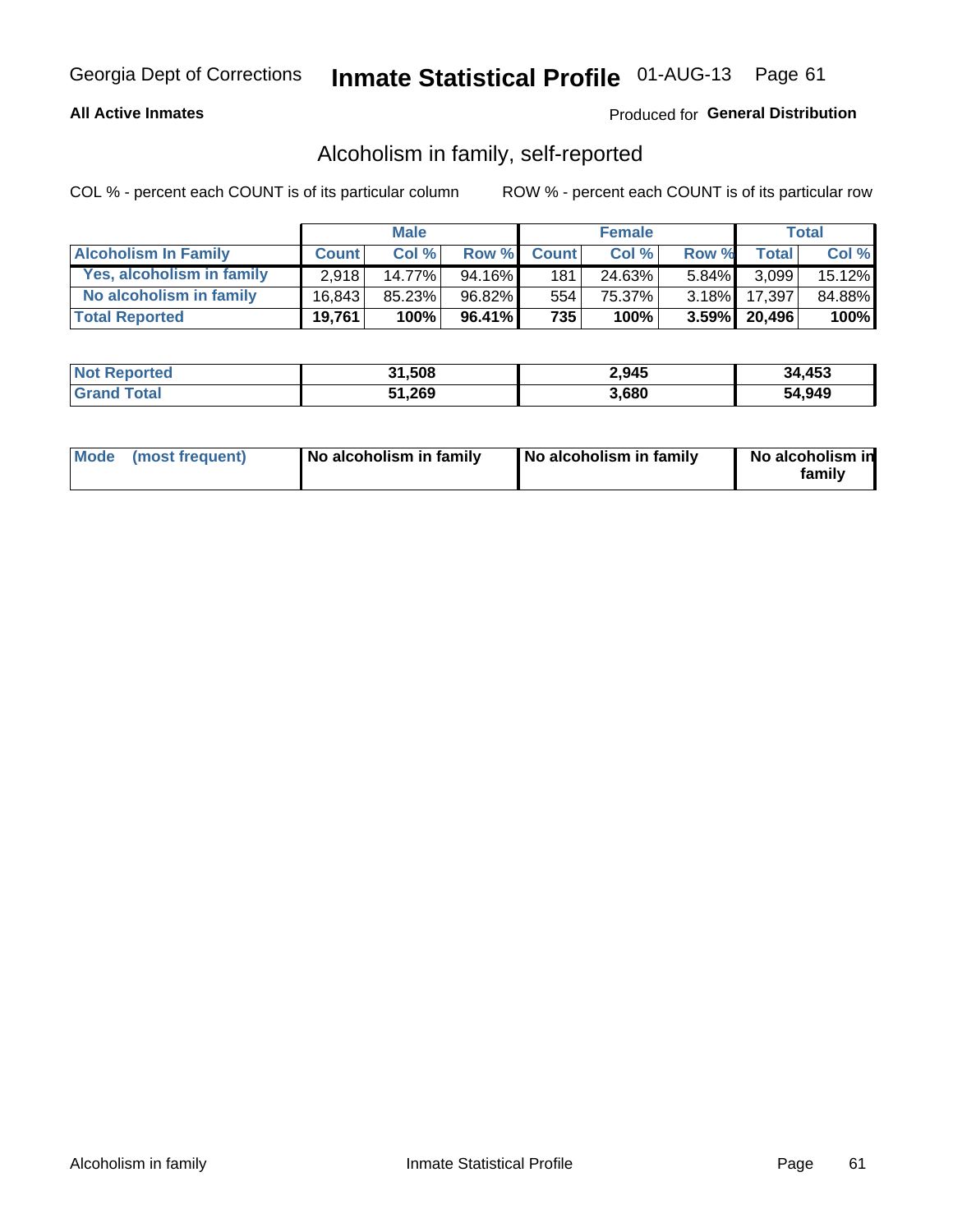#### **All Active Inmates**

### Produced for General Distribution

## Drug abuse in family, self-reported

COL % - percent each COUNT is of its particular column

|                           | <b>Male</b>  |          | <b>Female</b> |              |        | Total    |                 |           |
|---------------------------|--------------|----------|---------------|--------------|--------|----------|-----------------|-----------|
| Drug Abuse In Family      | <b>Count</b> | Col%     | Row %         | <b>Count</b> | Col%   | Row %    | <b>Total</b>    | Col %     |
| Yes, drug abuse in family | 1.644        | $8.32\%$ | 91.33%        | 156          | 21.22% | $8.67\%$ | .800            | 8.78%     |
| No drug abuse in family   | 18.117       | 91.68%   | 96.90%        | 579          | 78.78% | $3.10\%$ | 18.696          | $91.22\%$ |
| <b>Total Reported</b>     | 19,761       | 100%     | $96.41\%$     | 735          | 100%   |          | $3.59\%$ 20,496 | $100\%$   |

| <b>Not Reported</b> | 31,508 | 2,945 | 34,453 |
|---------------------|--------|-------|--------|
| <b>Grand Total</b>  | 51,269 | 3,680 | 54.949 |

|  | Mode (most frequent) | No drug abuse in family | No drug abuse in family | No drug abuse in<br>familv |
|--|----------------------|-------------------------|-------------------------|----------------------------|
|--|----------------------|-------------------------|-------------------------|----------------------------|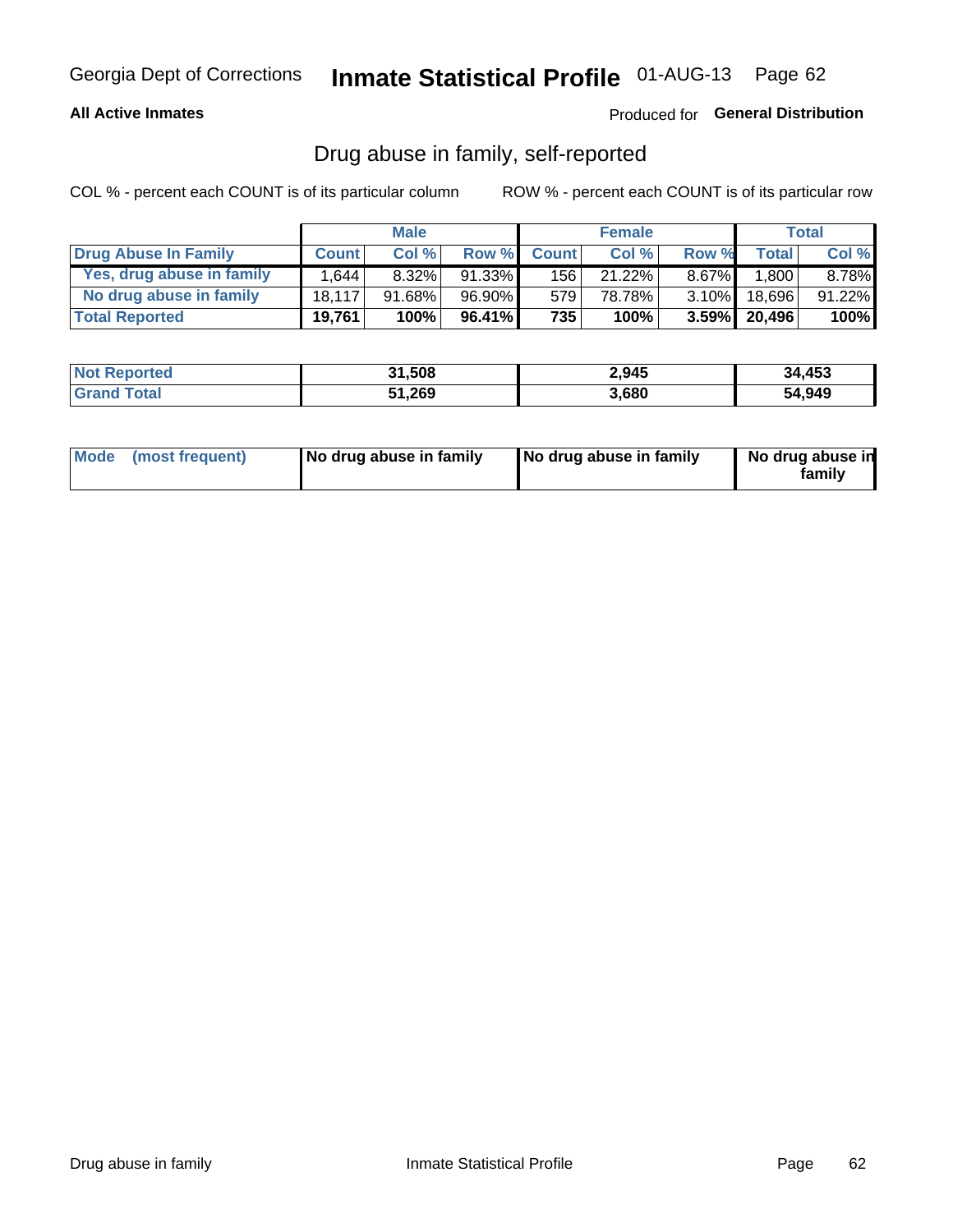#### **All Active Inmates**

### Produced for General Distribution

## Subjected to frequent beatings, self-reported

COL % - percent each COUNT is of its particular column

|                            | <b>Male</b>  |           | <b>Female</b> |              |        | Total     |              |        |
|----------------------------|--------------|-----------|---------------|--------------|--------|-----------|--------------|--------|
| <b>Frequent beatings</b>   | <b>Count</b> | Col %     | Row %         | <b>Count</b> | Col %  | Row %     | <b>Total</b> | Col%   |
| Yes, subjected to frequent | 946          | 4.79%     | 87.84%        | 131          | 17.82% | $12.16\%$ | 1,077        | 5.25%  |
| beatings                   |              |           |               |              |        |           |              |        |
| Not subjected to frequent  | 18.815       | $95.21\%$ | 96.89%        | 604          | 82.18% | $3.11\%$  | 19.419       | 94.75% |
| beatings                   |              |           |               |              |        |           |              |        |
| <b>Total Reported</b>      | 19,761       | 100%      | 96.41%        | 735          | 100%   | 3.59%     | 20,496       | 100%   |

| <b>Not Reported</b> | 31,508 | 2,945 | 34,453 |
|---------------------|--------|-------|--------|
| 'Grand Total        | 51,269 | 3,680 | 54,949 |

| Mode (most frequent) | Not subjected to frequent<br>beatings | Not subjected to frequent<br>beatings | Not subjected to<br><b>frequent beatings</b> |
|----------------------|---------------------------------------|---------------------------------------|----------------------------------------------|
|                      |                                       |                                       |                                              |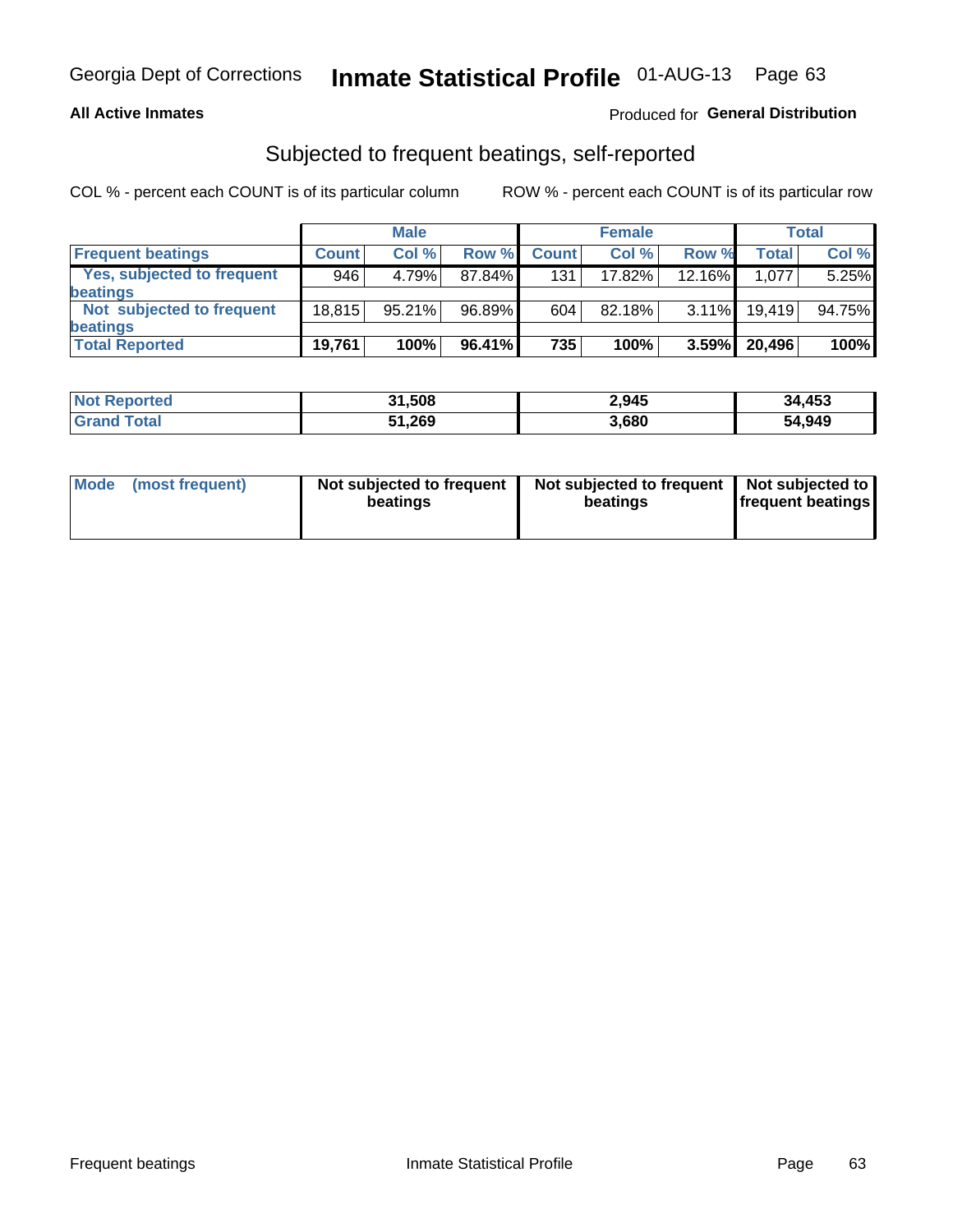#### **All Active Inmates**

### Produced for General Distribution

## Father absent during inmate's childhood

COL % - percent each COUNT is of its particular column

|                           | <b>Male</b>  |        | <b>Female</b> |              |           | Total    |                   |        |
|---------------------------|--------------|--------|---------------|--------------|-----------|----------|-------------------|--------|
| <b>Father Absent</b>      | <b>Count</b> | Col%   | Row %         | <b>Count</b> | Col %     | Row %    | <b>Total</b>      | Col %  |
| Yes, father was absent    | 9.607        | 48.62% | $97.24\%$     | 273          | $37.14\%$ | $2.76\%$ | 9,880             | 48.20% |
| No, father was not absent | 10.154       | 51.38% | $95.65\%$     | 462          | 62.86%    | $4.35\%$ | 10.616            | 51.80% |
| <b>Total Reported</b>     | 19,761       | 100%   | 96.41%        | 735          | 100%      |          | $3.59\%$   20,496 | 100%   |

| <b>Not Reported</b> | 31,508 | 2,945 | 34,453 |
|---------------------|--------|-------|--------|
| <b>Grand Total</b>  | 51,269 | 3,680 | 54,949 |

|  | Mode (most frequent) | No, father was not absent No, father was not absent |  | No, father was not<br>absent |
|--|----------------------|-----------------------------------------------------|--|------------------------------|
|--|----------------------|-----------------------------------------------------|--|------------------------------|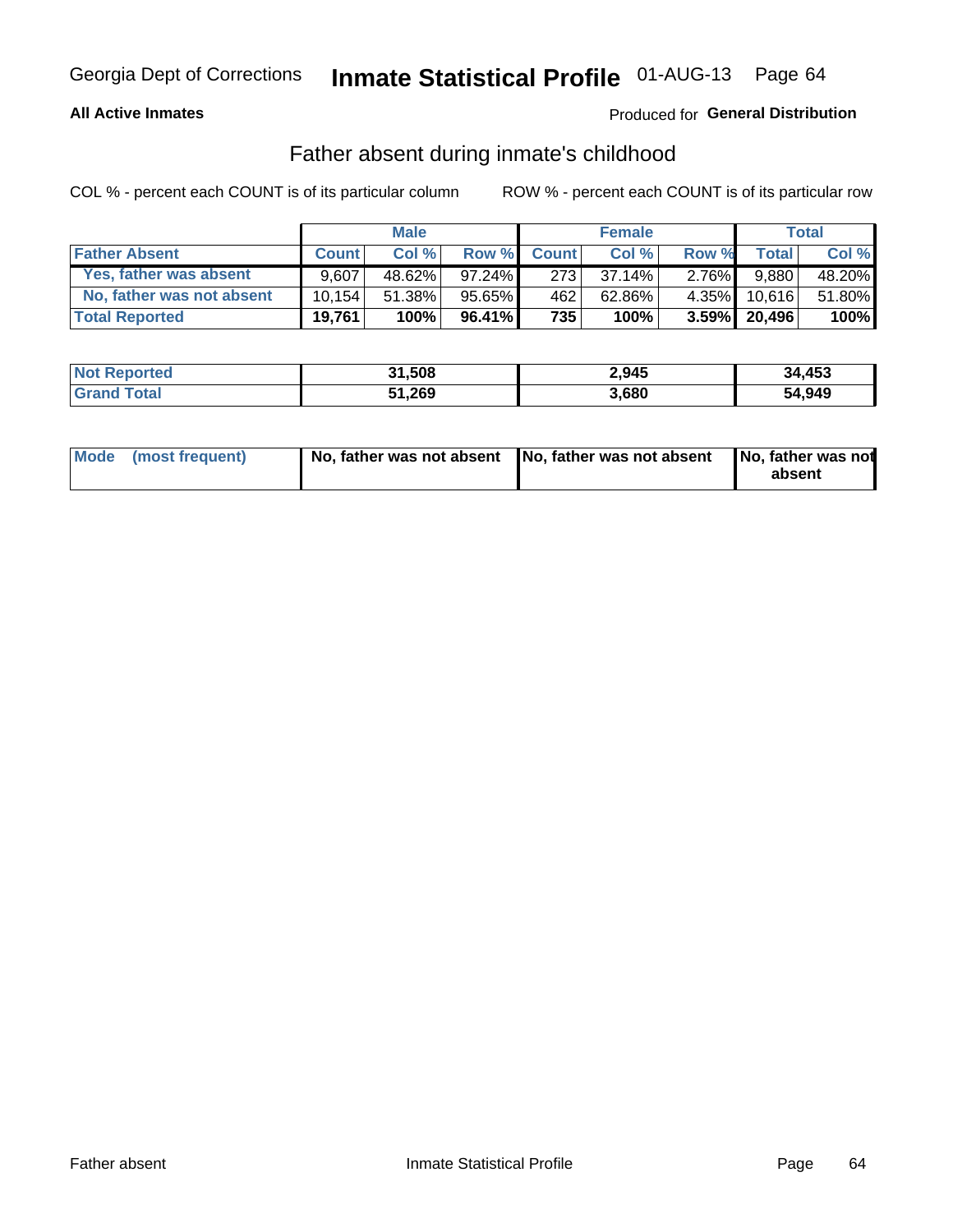#### **All Active Inmates**

### Produced for General Distribution

## Mother absent during inmate's childhood

COL % - percent each COUNT is of its particular column

|                           | <b>Male</b>  |        | <b>Female</b> |              |        | Total    |                   |        |
|---------------------------|--------------|--------|---------------|--------------|--------|----------|-------------------|--------|
| <b>Mother Absent</b>      | <b>Count</b> | Col%   | Row %         | <b>Count</b> | Col %  | Row %    | <b>Total</b>      | Col %  |
| Yes, mother was absent    | 2.541        | 12.86% | $96.29\%$     | 98           | 13.33% | $3.71\%$ | 2,639             | 12.88% |
| No, mother was not absent | 17.220       | 87.14% | 96.43%        | 637          | 86.67% | $3.57\%$ | 17.857            | 87.12% |
| <b>Total Reported</b>     | 19,761       | 100%   | $96.41\%$     | 735          | 100%   |          | $3.59\%$   20,496 | 100%   |

| <b>Not Reported</b> | 31,508 | 2,945 | 34,453 |
|---------------------|--------|-------|--------|
| <b>Grand Total</b>  | 51,269 | 3,680 | 54,949 |

| Mode (most frequent) | No, mother was not absent   No, mother was not absent   No, mother was | not absent |
|----------------------|------------------------------------------------------------------------|------------|
|                      |                                                                        |            |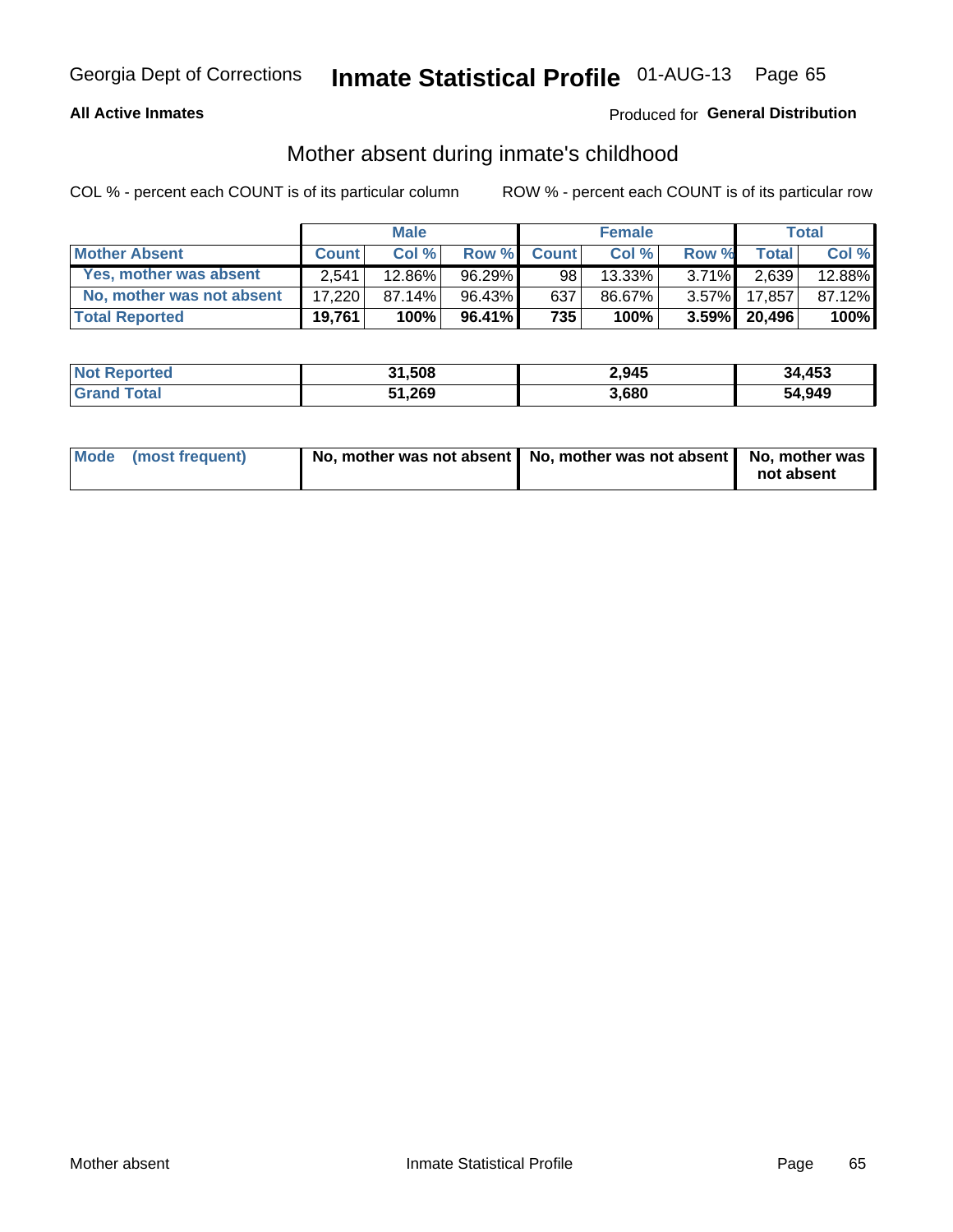#### **All Active Inmates**

### Produced for General Distribution

## Inmate diagnosed as manipulative

COL % - percent each COUNT is of its particular column

|                          | <b>Male</b>  |           |           | <b>Female</b>    |        |          | Total  |        |
|--------------------------|--------------|-----------|-----------|------------------|--------|----------|--------|--------|
| <b>Manipulative</b>      | <b>Count</b> | Col %     | Row %     | <b>Count</b>     | Col%   | Row %    | Total  | Col %  |
| <b>Yes, manipulative</b> | 3.873        | $20.41\%$ | $99.61\%$ | 15 <sup>1</sup>  | 2.04%  | $0.39\%$ | 3.888  | 19.73% |
| No, not manipulative     | 15.102       | 79.59%    | 95.46%    | 719              | 97.96% | $4.54\%$ | 15.821 | 80.27% |
| <b>Total Reported</b>    | 18,975       | 100%      | $96.28\%$ | 734 <sub>1</sub> | 100%   | $3.72\%$ | 19.709 | 100%   |

| <b>Not Reported</b> | 32,294 | 2,946 | 35,240 |
|---------------------|--------|-------|--------|
| . otal              | 51,269 | 3,680 | 54,949 |

| Mode | (most frequent) | No, not manipulative | No, not manipulative | No. not<br><b>I</b> manipulative |
|------|-----------------|----------------------|----------------------|----------------------------------|
|------|-----------------|----------------------|----------------------|----------------------------------|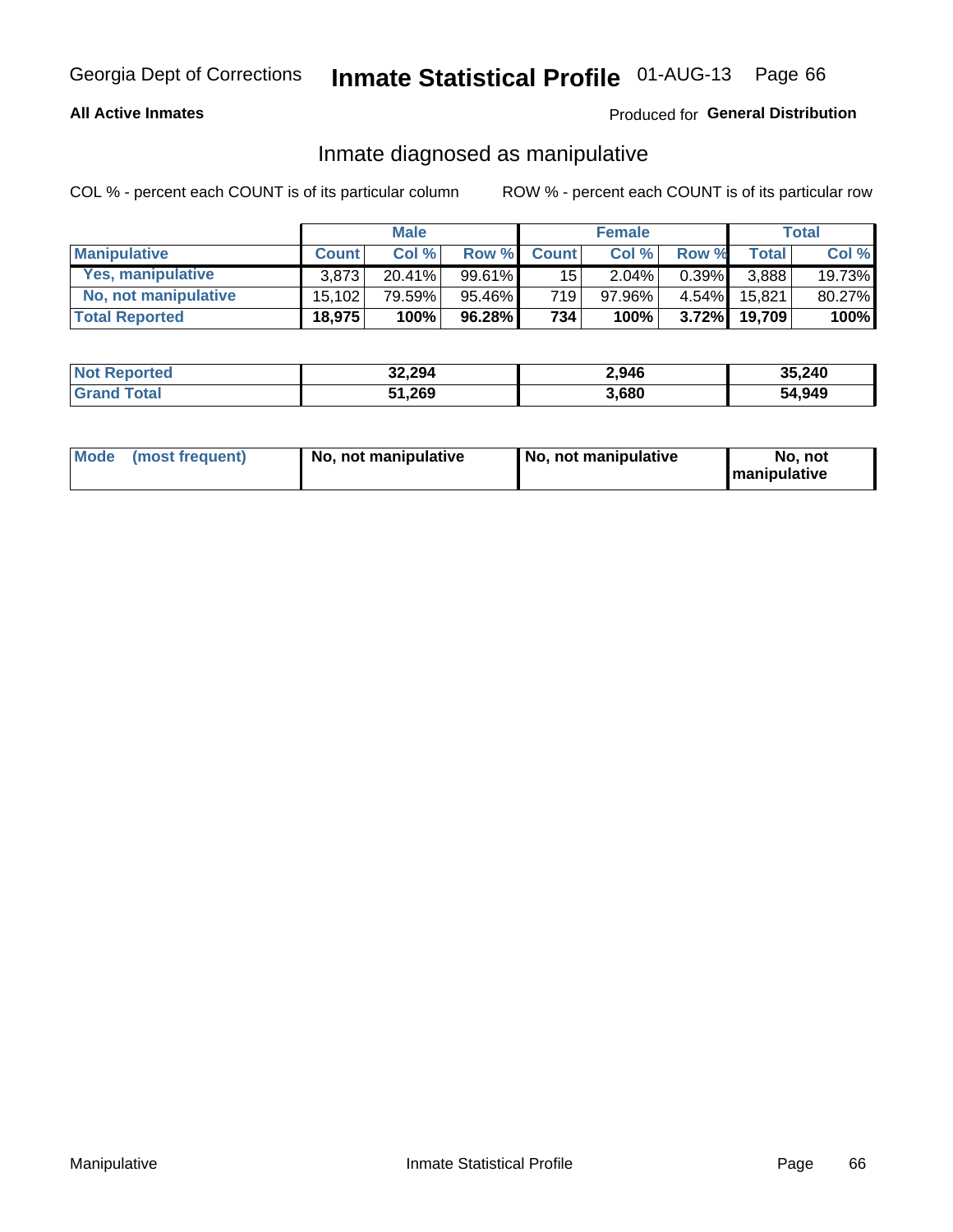#### **All Active Inmates**

#### Produced for General Distribution

## Inmate diagnosed as assaultive

COL % - percent each COUNT is of its particular column

|                       | <b>Male</b>  |        |        | <b>Female</b> |           |          | Total        |        |
|-----------------------|--------------|--------|--------|---------------|-----------|----------|--------------|--------|
| <b>Assaultive</b>     | <b>Count</b> | Col%   | Row %  | <b>Count</b>  | Col %     | Row %    | <b>Total</b> | Col %  |
| Yes, assaultive       | 11.138       | 58.70% | 95.96% | 469           | $63.90\%$ | $4.04\%$ | 11.607       | 58.89% |
| No, not assaultive    | 7.837        | 41.30% | 96.73% | 265           | 36.10%    | $3.27\%$ | 8,102        | 41.11% |
| <b>Total Reported</b> | 18,975       | 100%   | 96.28% | 734           | 100%      | $3.72\%$ | 19,709       | 100%   |

| <b>Not Reported</b> | 32,294 | 2,946 | 35,240 |
|---------------------|--------|-------|--------|
| <b>Grand Total</b>  | 51,269 | 3,680 | 54,949 |

| Mode (most frequent)<br>Yes, assaultive | Yes, assaultive | <b>Yes, assaultive</b> |
|-----------------------------------------|-----------------|------------------------|
|-----------------------------------------|-----------------|------------------------|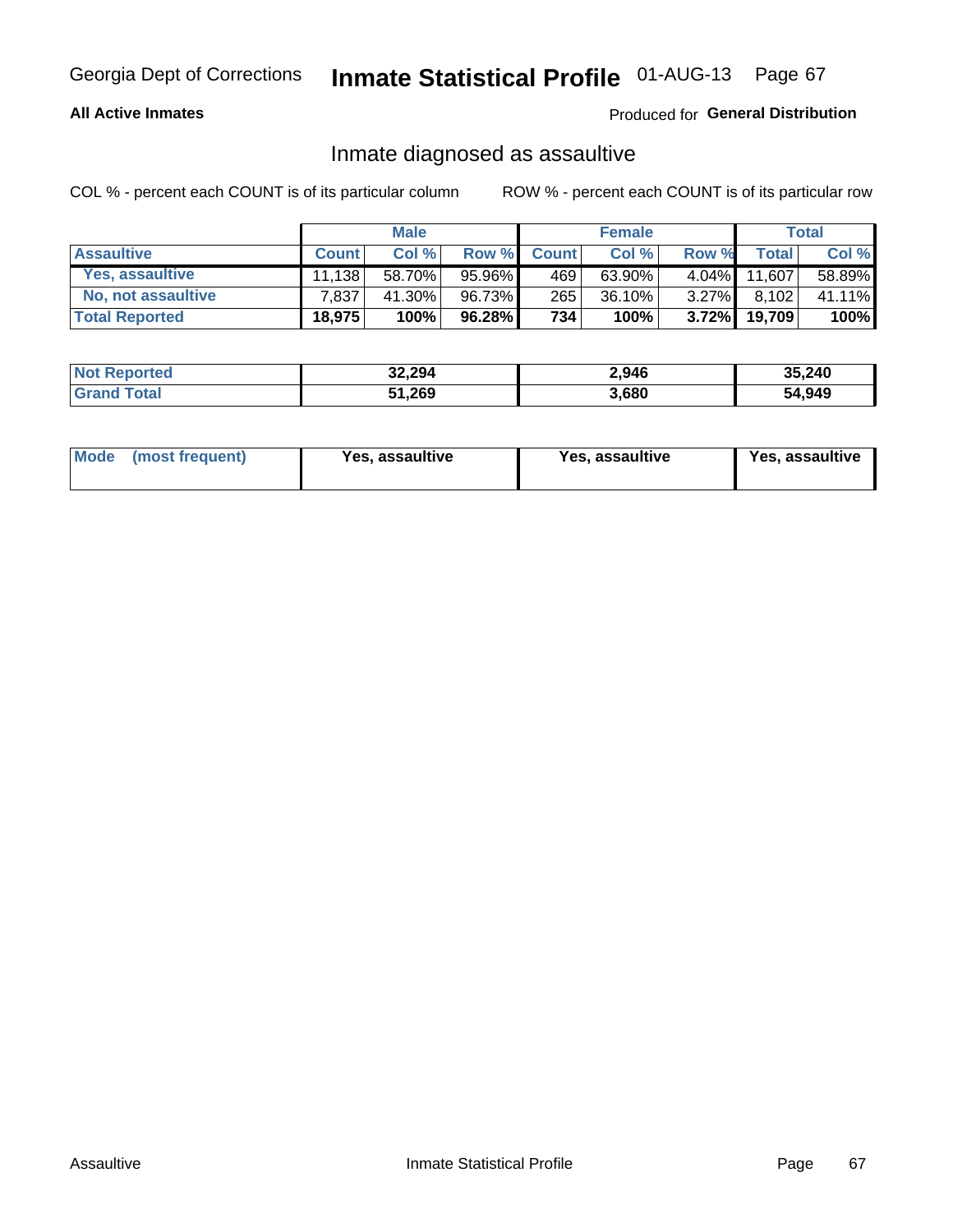# Inmate Statistical Profile 01-AUG-13 Page 68

#### **All Active Inmates**

#### Produced for General Distribution

## Number of prior Georgia incarcerations

COL % - percent each COUNT is of its particular column

|                                       | <b>Male</b>  |        |                    | <b>Female</b> |        |       | <b>Total</b> |        |
|---------------------------------------|--------------|--------|--------------------|---------------|--------|-------|--------------|--------|
| <b>Num of Prior GA Incarcerations</b> | <b>Count</b> | Col %  | <b>Row % Count</b> |               | Col %  | Row % | Total        | Col %  |
|                                       | 29,629       | 57.79% | 91.73%             | 2,672         | 72.61% | 8.27% | 32,301       | 58.78% |
|                                       | 9,141        | 17.83% | 95.26%             | 455           | 12.36% | 4.74% | 9,596        | 17.46% |
| $\overline{2}$                        | 5,132        | 10.01% | 95.64%             | 234           | 6.36%  | 4.36% | 5,366        | 9.77%  |
| 3                                     | 2,917        | 5.69%  | 94.83%             | 159           | 4.32%  | 5.17% | 3,076        | 5.60%  |
| 4                                     | 1,804        | 3.52%  | 96.73%             | 61            | 1.66%  | 3.27% | 1,865        | 3.39%  |
| 5                                     | 1,091        | 2.13%  | 96.89%             | 35            | 0.95%  | 3.11% | 1,126        | 2.05%  |
| <b>More Than 5</b>                    | 1,555        | 3.03%  | $96.05\%$          | 64            | 1.74%  | 3.95% | 1,619        | 2.95%  |
| <b>Total Reported</b>                 | 51,269       | 100%   | 93.30%             | 3,680         | 100%   | 6.70% | 54,949       | 100%   |

| <b>Not Reported</b>   |        |       |        |  |
|-----------------------|--------|-------|--------|--|
| <b>Total</b><br>Grand | 51,269 | 3,680 | 54,949 |  |

| Mean (average)       | 1.01 | ט. | .99 |
|----------------------|------|----|-----|
| Median (middle)      |      |    |     |
| Mode (most frequent) |      |    |     |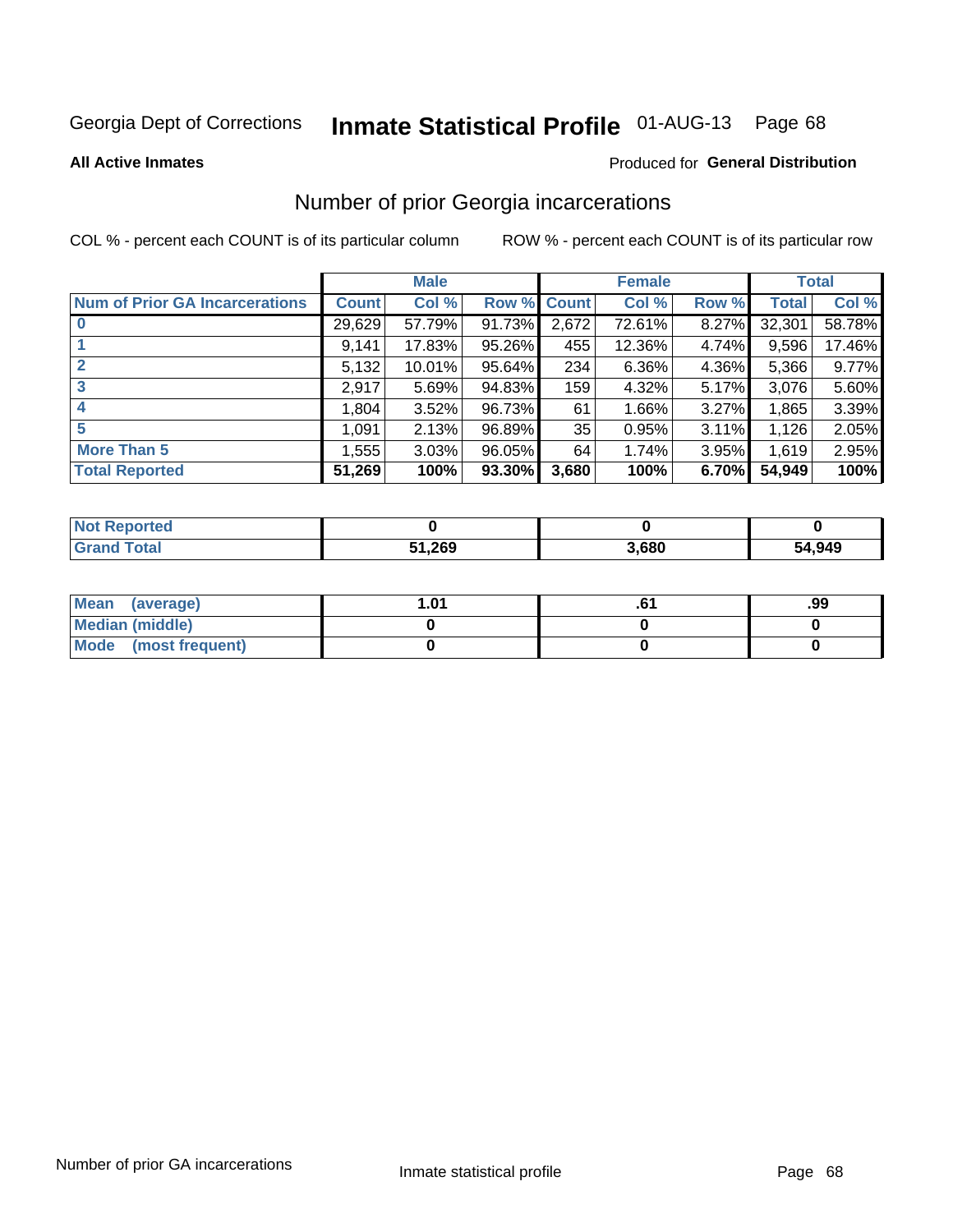#### **Inmate Statistical Profile 01-AUG-13** Page 69

#### **All Active Inmates**

#### Produced for General Distribution

### Prison sentence in years

COL % - percent each COUNT is of its particular column

ROW % - percent each COUNT is of its particular row

|                                 |              | <b>Male</b> |         |              | <b>Female</b> |          |                | <b>Total</b> |  |
|---------------------------------|--------------|-------------|---------|--------------|---------------|----------|----------------|--------------|--|
| <b>Prison Sentence In Years</b> | <b>Count</b> | Col %       | Row %   | <b>Count</b> | Col %         | Row %    | <b>Total</b>   | Col %        |  |
| $0 - 1$                         | 1,452        | 2.83%       | 90.24%  | 157          | 4.27%         | 9.76%    | 1,609          | 2.93%        |  |
| $1.1 - 2$                       | 2,983        | 5.82%       | 89.88%  | 336          | 9.13%         | 10.12%   | 3,319          | 6.04%        |  |
| $2.1 - 3$                       | 3,663        | 7.14%       | 89.91%  | 411          | 11.17%        | 10.09%   | 4,074          | 7.41%        |  |
| $3.1 - 4$                       | 2,964        | 5.78%       | 91.00%  | 293          | 7.96%         | $9.00\%$ | 3,257          | 5.93%        |  |
| $4.1 - 5$                       | 4,760        | 9.28%       | 91.49%  | 443          | 12.04%        | 8.51%    | 5,203          | 9.47%        |  |
| $5.1 - 6$                       | 2,223        | 4.34%       | 90.18%  | 242          | 6.58%         | 9.82%    | 2,465          | 4.49%        |  |
| $6.1 - 7$                       | 2,175        | 4.24%       | 92.36%  | 180          | 4.89%         | 7.64%    | 2,355          | 4.29%        |  |
| $7.1 - 8$                       | 1,994        | 3.89%       | 92.66%  | 158          | 4.29%         | 7.34%    | 2,152          | 3.92%        |  |
| $8.1 - 9$                       | 1,504        | 2.93%       | 92.67%  | 119          | 3.23%         | 7.33%    | 1,623          | 2.95%        |  |
| $9.1 - 10$                      | 5,542        | 10.81%      | 93.58%  | 380          | 10.33%        | 6.42%    | 5,922          | 10.78%       |  |
| $10.1 - 12$                     | 2,746        | 5.36%       | 94.56%  | 158          | 4.29%         | 5.44%    | 2,904          | 5.28%        |  |
| $12.1 - 15$                     | 3,960        | 7.72%       | 95.47%  | 188          | 5.11%         | 4.53%    | 4,148          | 7.55%        |  |
| $15.1 - 20$                     | 3,989        | 7.78%       | 96.03%  | 165          | 4.48%         | 3.97%    | 4,154          | 7.56%        |  |
| 20.1 - Over                     | 3,458        | 6.74%       | 97.24%  | 98           | 2.66%         | 2.76%    | 3,556          | 6.47%        |  |
| <b>Life</b>                     | 6,932        | 13.52%      | 95.48%  | 328          | 8.91%         | 4.52%    | 7,260          | 13.21%       |  |
| <b>Life Without Parole</b>      | 832          | 1.62%       | 97.31%  | 23           | 0.63%         | 2.69%    | 855            | 1.56%        |  |
| <b>Death</b>                    | 90           | 0.18%       | 98.90%  |              | 0.03%         | 1.10%    | 91             | 0.17%        |  |
| <b>Youthful Offenders</b>       | 2            | 0.01%       | 100.00% |              |               |          | $\overline{2}$ | 0.01%        |  |
| <b>Total Reported</b>           | 51,269       | 100%        | 93.30%  | 3,680        | 100%          | 6.70%    | 54,949         | 100.0%       |  |

| <b>Not Reported</b> |        |       |        |
|---------------------|--------|-------|--------|
| 'otal<br>.C.        | 51,269 | 3,680 | 54,949 |

#### **Determinate (numeric) sentences only**

| <b>Mean</b> | ממו | 5.44 | 13.49 | 15.38 |
|-------------|-----|------|-------|-------|
|             |     |      |       |       |

All sentences (including determinate), with life, life without parole, and death sentences figured at 45 years

| Me | $\sim$<br>--<br>. .<br>20.UZ<br>____ | $\sim$ $\sim$<br>'л<br>___ | 25.01<br>____ |
|----|--------------------------------------|----------------------------|---------------|
|    |                                      |                            |               |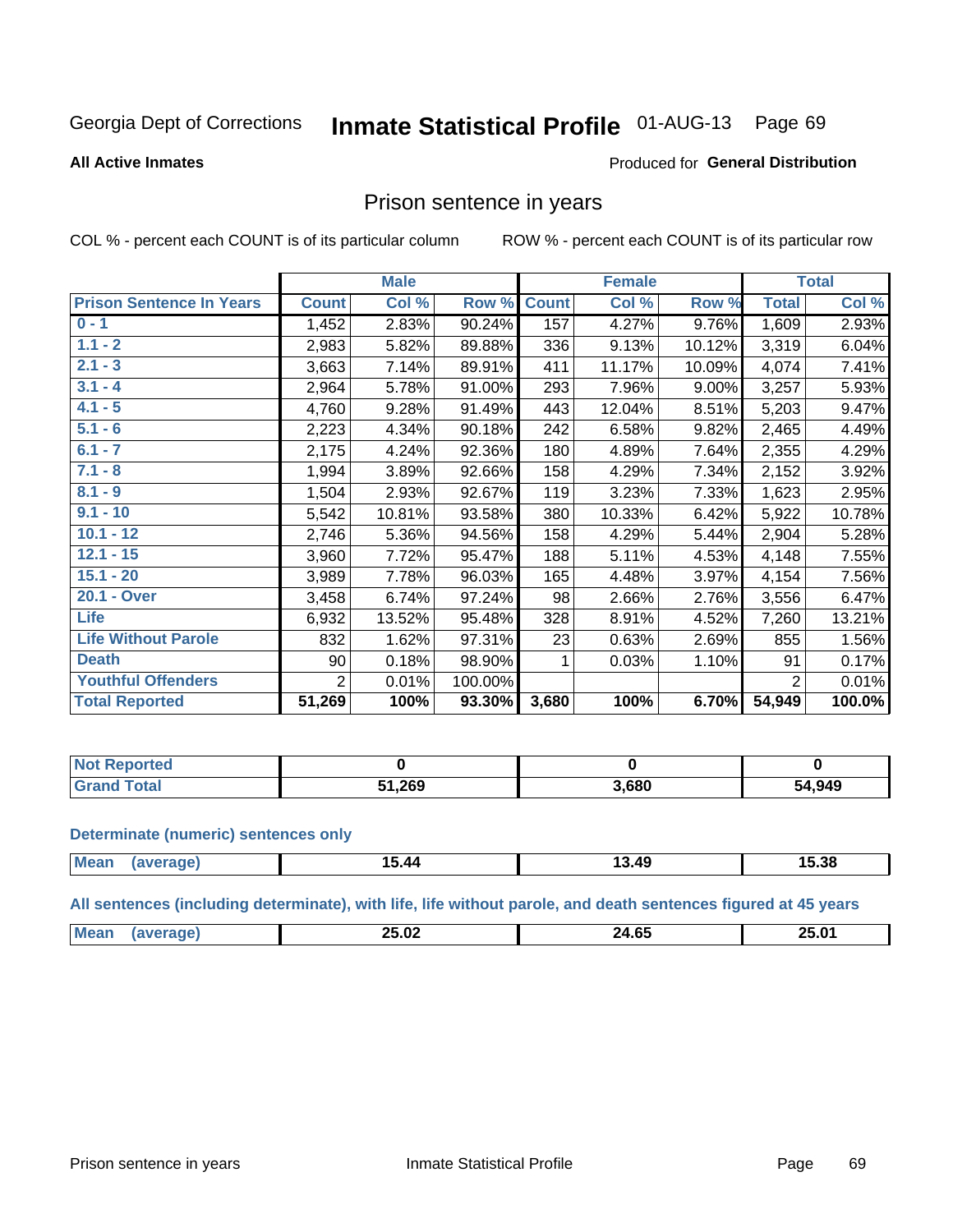# Inmate Statistical Profile 01-AUG-13 Page 70

#### **All Active Inmates**

#### Produced for General Distribution

## Primary offense, broken out into felonies vs misdemeanors

COL % - percent each COUNT is of its particular column

|                                  | <b>Male</b>  |        |           | <b>Female</b>      |        |       | Total        |        |
|----------------------------------|--------------|--------|-----------|--------------------|--------|-------|--------------|--------|
| <b>Felonies and Misdemeanors</b> | <b>Count</b> | Col%   |           | <b>Row % Count</b> | Col%   | Row % | <b>Total</b> | Col %  |
| <b>Felonies</b>                  | 51,079       | 99.78% | $93.29\%$ | 3.674              | 99.86% | 6.71% | 54,753       | 99.79% |
| <b>Misdemeanors</b>              | 112          | 22%    | 95.73%    |                    | .14% ' | 4.27% | 117          | .21%   |
| <b>Total Reported</b>            | 51,191       | 100%   | 93.3%     | 3,679              | 100%   | 6.7%  | 54,870       | 100%   |

| <b>Not Reported</b>   | $\overline{\phantom{a}}$ |               | 70     |
|-----------------------|--------------------------|---------------|--------|
| Total<br><b>Grand</b> | 51,269                   | -102<br>1 J 4 | 54,949 |

| Mo | ____ | 11 C.S<br>. | onies<br>. |
|----|------|-------------|------------|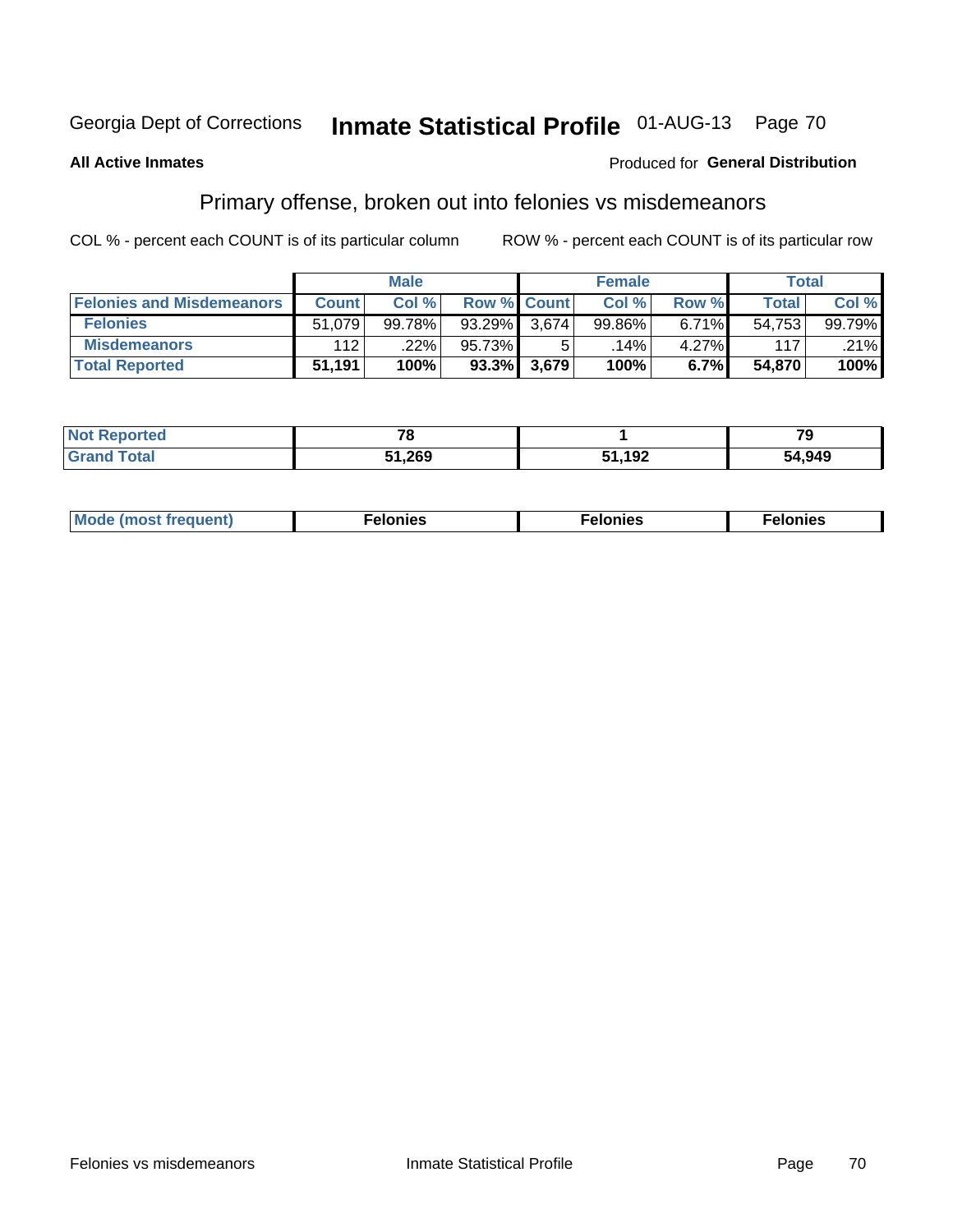# Georgia Dept of Corrections **Inmate Statistical Profile** 01-AUG-13 Page 71

#### **All Active Inmates**

#### Produced for **General Distribution**

## Primary offense, broken out into six broad crime categories

COL % - percent each COUNT is of its particular column ROW % - percent each COUNT is of its particular row

|                                 | <b>Male</b>  |         |        | <b>Female</b> |        |        | <b>Total</b> |        |
|---------------------------------|--------------|---------|--------|---------------|--------|--------|--------------|--------|
| <b>Crime Categories</b>         | <b>Count</b> | Col %   |        | Row % Count   | Col %  | Row %  | <b>Total</b> | Col %  |
| <b>Violent</b>                  | 24,817       | 48.68%  | 94.25% | 1,515         | 41.39% | 5.75%  | 26,332       | 48.19% |
| <b>Sex Crime</b><br>2           | 8,202        | 16.09%  | 98.51% | 124           | 3.39%  | 1.49%  | 8,326        | 15.24% |
| $\mathbf{3}$<br><b>Property</b> | 9,846        | 19.31%  | 89.48% | 1,157         | 31.61% | 10.52% | 11,003       | 20.14% |
| <b>Drug</b><br>4                | 6,032        | 11.83%  | 89.48% | 709           | 19.37% | 10.52% | 6,741        | 12.34% |
| <b>Habit/DUI</b><br>5           | 88           | $.17\%$ | 82.24% | 19            | .52%   | 17.76% | 107          | .20%   |
| <b>Other</b><br>6               | 1,992        | 3.91%   | 93.61% | 136           | 3.72%  | 6.39%  | 2,128        | 3.89%  |
| <b>Total Reported</b>           | 50,977       | 100%    | 93.3%  | 3,660         | 100%   | 6.7%   | 54,637       | 100%   |

| neo<br>NO | 292          | 20   | <b>212</b><br>JIZ |
|-----------|--------------|------|-------------------|
| $\sim$    | 51,269<br>E4 | .680 | 54,949            |

| Mc | .<br>$\cdots$ | VIOIEM |
|----|---------------|--------|
|    |               |        |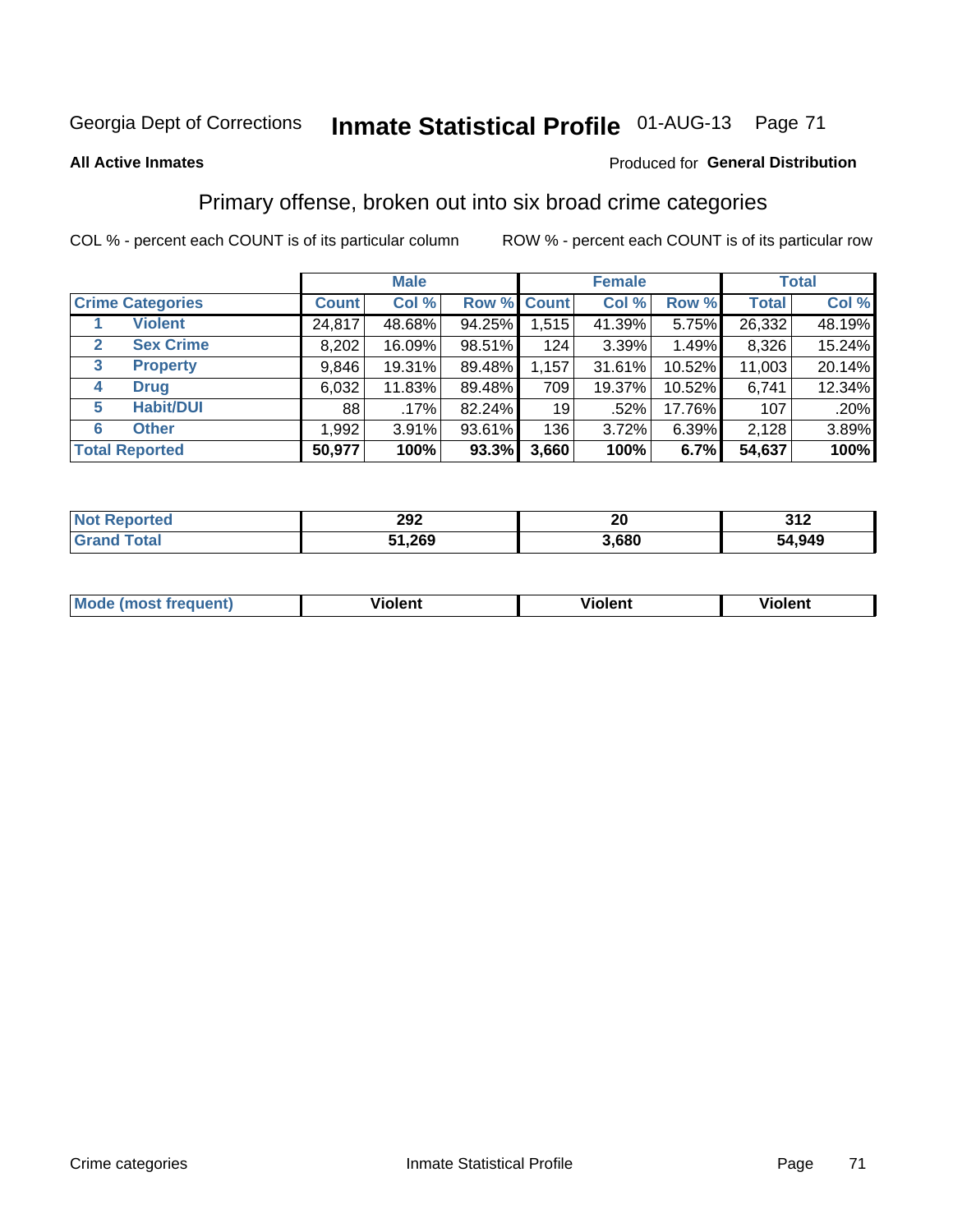# Georgia Dept of Corrections **Inmate Statistical Profile** 01-AUG-13 Page 72

#### **All Active Inmates**

#### Produced for **General Distribution**

# Primary offense, detailed offense code

COL % - percent each COUNT is of its particular column ROW % - percent each COUNT is of its particular row

|   |                                            |                         | <b>Male</b> |         |              | <b>Female</b> |         |                | <b>Total</b> |
|---|--------------------------------------------|-------------------------|-------------|---------|--------------|---------------|---------|----------------|--------------|
|   | <b>Primary Offense</b>                     | <b>Count</b>            | Col %       | Row %   | <b>Count</b> | Col %         | Row %   | <b>Total</b>   | Col %        |
| F | <b>Abuse, Neglect</b>                      |                         |             |         | 1.           | .03%          | 100.00% | 1              | .01%         |
|   | <b>Elder/Disab</b>                         |                         |             |         |              |               |         |                |              |
| F | <b>Agg Aslt W Intnt To Rape</b>            | 57                      | .11%        | 100.00% |              |               |         | 57             | .10%         |
| F | <b>Agg Sex Battery Atmpt</b>               | 1                       | .01%        | 100.00% |              |               |         | 1              | .01%         |
| F | <b>Aggrav Assault</b>                      | 4,966                   | 9.70%       | 94.90%  | 267          | 7.26%         | 5.10%   | 5,233          | 9.54%        |
| F | <b>Aggrav Assault Peace</b><br><b>Ofcr</b> | 281                     | .55%        | 96.56%  | 10           | .27%          | 3.44%   | 291            | .53%         |
| F | <b>Aggrav Battery</b>                      | 1,125                   | 2.20%       | 93.91%  | 73           | 1.98%         | 6.09%   | 1,198          | 2.18%        |
| F | <b>Aggrav Battery Peace</b><br><b>Ofcr</b> | 22                      | .04%        | 95.65%  | 1            | .03%          | 4.35%   | 23             | .04%         |
| F | <b>Aggrav Ch Molest, Atmpt</b>             | 4                       | .01%        | 100.00% |              |               |         | 4              | .01%         |
| F | <b>Aggrav Child Molestation</b>            | 1,259                   | 2.46%       | 98.36%  | 21           | .57%          | 1.64%   | 1,280          | 2.33%        |
| F | <b>Aggrav Cruelty To</b><br><b>Animals</b> | 8                       | .02%        | 100.00% |              |               |         | 8              | .01%         |
| F | <b>Aggrav Sexual Battery</b>               | 183                     | .36%        | 99.46%  | 1            | .03%          | .54%    | 184            | .34%         |
| F | <b>Aggrav Sodomy</b>                       | 208                     | .41%        | 99.05%  | 2            | .05%          | .95%    | 210            | .38%         |
| F | <b>Aggrav Stalking</b>                     | 273                     | .53%        | 97.15%  | 8            | .22%          | 2.85%   | 281            | .51%         |
| F | <b>Aggravated Assault On</b><br>$65+$      | 5                       | .01%        | 100.00% |              |               |         | 5              | .01%         |
| F | <b>Aiding Escape</b>                       | $\overline{2}$          | .01%        | 100.00% |              |               |         | $\overline{2}$ | .01%         |
| F | <b>Aircraft Hijacking</b>                  | 4                       | .01%        | 100.00% |              |               |         | 4              | .01%         |
| F | <b>Alter Id</b>                            | $\overline{2}$          | .01%        | 100.00% |              |               |         | $\overline{2}$ | .01%         |
| F | <b>Armed Robbery</b>                       | 5,536                   | 10.81%      | 96.77%  | 185          | 5.03%         | 3.23%   | 5,721          | 10.43%       |
| F | <b>Arson 1st Degree</b>                    | 74                      | .14%        | 85.06%  | 13           | .35%          | 14.94%  | 87             | .16%         |
| F | <b>Arson 2nd Degree</b>                    | 7                       | .01%        | 77.78%  | 2            | .05%          | 22.22%  | 9              | .02%         |
| F | <b>Arson 3rd Degree</b>                    | 1                       | .01%        | 50.00%  | 1            | .03%          | 50.00%  | $\overline{2}$ | .01%         |
| F | <b>Arson Misc</b>                          | $\overline{2}$          | .01%        | 100.00% |              |               |         | $\overline{c}$ | .01%         |
| F | <b>Atmpt Aggrav Assault</b>                | 8                       | .02%        | 88.89%  | 1            | .03%          | 11.11%  | 9              | .02%         |
| F | <b>Atmpt Aggrav Sodomy</b>                 | $\overline{\mathbf{4}}$ | .01%        | 100.00% |              |               |         | $\overline{4}$ | .01%         |
| F | <b>Atmpt Armed Robbery</b>                 | 103                     | .20%        | 97.17%  | 3            | .08%          | 2.83%   | 106            | .19%         |
| F | <b>Atmpt Burglary</b>                      | 34                      | .07%        | 97.14%  | 1            | .03%          | 2.86%   | 35             | .06%         |
| F | <b>Atmpt Child Molestation</b>             | 23                      | $.04\%$     | 100.00% |              |               |         | 23             | .04%         |
| F | <b>Atmpt Kidnap</b>                        | 4                       | .01%        | 100.00% |              |               |         | 4              | .01%         |
| F | <b>Atmpt Murder</b>                        | 45                      | .09%        | 91.84%  | 4            | .11%          | 8.16%   | 49             | .09%         |
| F | <b>Atmpt Rape</b>                          | 41                      | .08%        | 97.62%  | 1.           | .03%          | 2.38%   | 42             | .08%         |
| F | <b>Atmpt Robbery</b>                       | 57                      | .11%        | 93.44%  | 4            | .11%          | 6.56%   | 61             | .11%         |
| F | <b>Atmpt Sodomy</b>                        | 1                       | .01%        | 100.00% |              |               |         | 1              | .01%         |
| F | <b>Atmpt Theft By Taking</b>               | $\overline{2}$          | .01%        | 100.00% |              |               |         | $\overline{2}$ | .01%         |
| F | <b>Atmpt Viol Substance</b><br>Act         | 18                      | .04%        | 85.71%  | 3            | .08%          | 14.29%  | 21             | .04%         |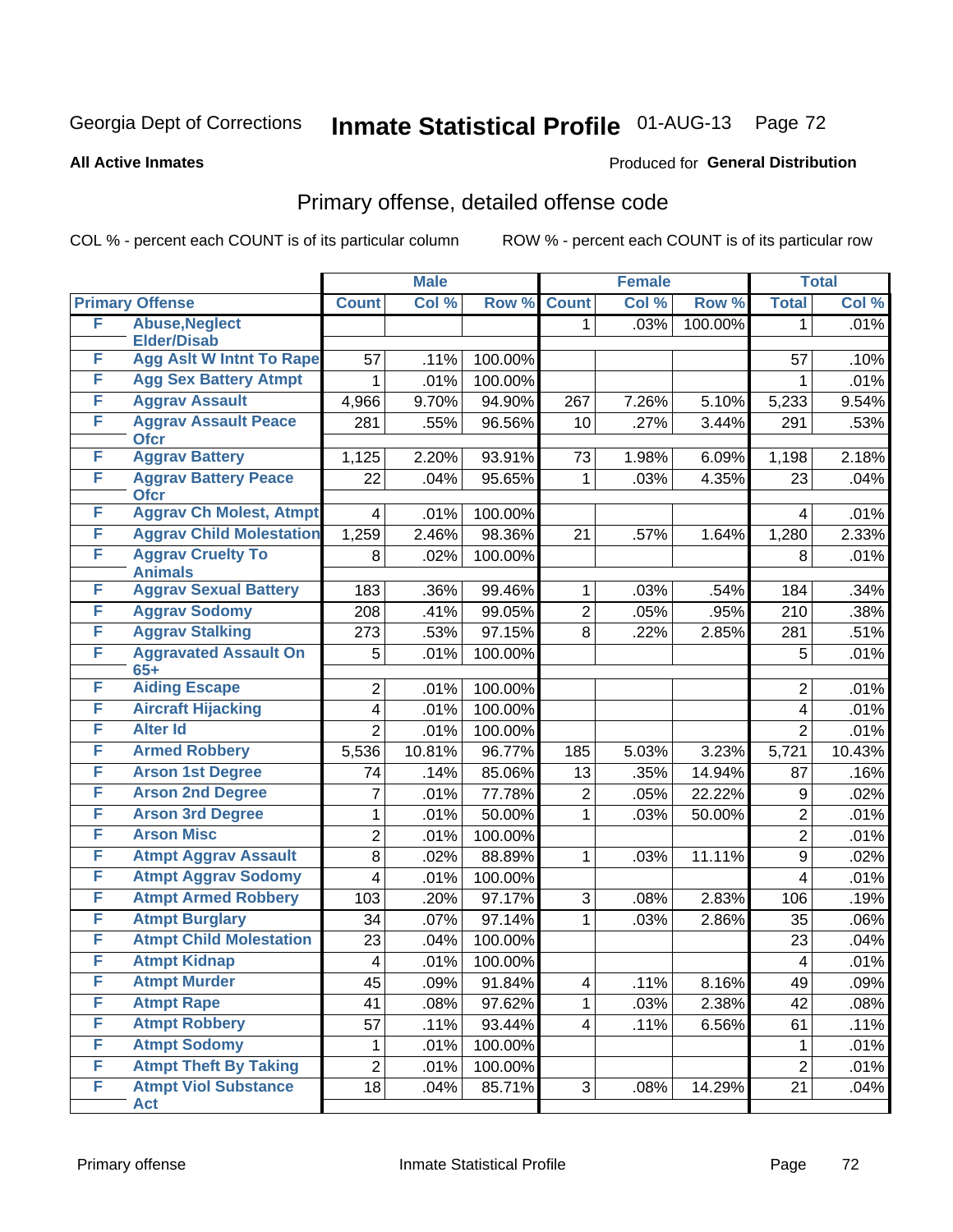#### **All Active Inmates**

#### Produced for **General Distribution**

### Primary offense, detailed offense code

| Col %<br><b>Primary Offense</b><br>Col %<br>Row %<br><b>Count</b><br>Row %<br><b>Total</b><br><b>Count</b><br>F<br><b>Att/Consprcy Commt</b><br>.11%<br>90.16%<br>.16%<br>$\overline{55}$<br>9.84%<br>6<br>61<br>C/S/Of<br><b>Bad Checks</b><br>F<br>3<br>.01%<br>42.86%<br>.11%<br>57.14%<br>.01%<br>7<br>4<br>F<br><b>Bail Jumping</b><br>80.00%<br>.01%<br>.03%<br>20.00%<br>.01%<br>4<br>5<br>1<br>F<br><b>Barratry</b><br>.01%<br>100.00%<br>.01%<br>1<br>$\mathbf{1}$<br>F<br><b>Bestiality</b><br>50.00%<br>.01%<br>$\overline{c}$<br>.01%<br>1<br>50.00%<br>.03%<br>1<br>F<br><b>Bribery Govt Officer</b><br>$\overline{2}$<br>$\overline{2}$<br>.01%<br>100.00%<br>.01%<br>F<br><b>Bribery Of Contestant</b><br>.01%<br>100.00%<br>.01%<br>1<br>1<br><b>Burg 1st Aft 6/30/12</b><br>F<br>$.07\%$<br>100.00%<br>36<br>36<br>.07%<br><b>Burg 2nd Aft 6/30/12</b><br>F<br>13<br>92.86%<br>.03%<br>7.14%<br>.03%<br>1<br>.03%<br>14<br><b>Burg Bef 7/1/12</b><br>F<br>11.79%<br>96.15%<br>6.58%<br>3.85%<br>6,278<br>11.44%<br>6,036<br>242<br><b>Carry Concealed Weapon</b><br>F<br>100.00%<br>.01%<br>5<br>.01%<br>5<br><b>Carry Weapon At School</b><br>F<br>$\overline{7}$<br>.01%<br>100.00%<br>$\overline{7}$<br>.01%<br><b>Child Molestation</b><br>F<br>97.85%<br>5.15%<br>4.91%<br>2,635<br>1.58%<br>2.15%<br>2,693<br>58<br>F<br><b>Chop Shop Violation</b><br>.01%<br>100.00%<br>.01%<br>1<br>1<br><b>Cnspire Traffic Cntrl Sub</b><br>F<br>.02%<br>92.31%<br>7.69%<br>.02%<br>12<br>.03%<br>13<br>1<br>F<br><b>Cntrbtng Delingency</b><br>100.00%<br>.01%<br>$\mathbf{1}$<br>.03%<br>$\mathbf{1}$<br><b>Minor</b><br><b>Computer Pornography</b><br>F<br>.12%<br>67<br>.13%<br>100.00%<br>67<br><b>Computer Theft</b><br>F<br>.02%<br>52.94%<br>8<br>47.06%<br>$\boldsymbol{9}$<br>.22%<br>17<br>.03%<br><b>Conceal Death Of</b><br>F<br>12<br>80.00%<br>3<br>.02%<br>.08%<br>20.00%<br>.03%<br>15<br><b>Another</b><br>F<br><b>Conspiracy</b><br>86.05%<br>37<br>.07%<br>6<br>.16%<br>13.95%<br>.08%<br>43<br>F<br><b>Crmnl Damage 1st</b><br>29<br>93.55%<br>$\overline{2}$<br>.06%<br>.06%<br>.05%<br>6.45%<br>31<br><b>Degree</b><br><b>Crmnl Damage 2nd</b><br>F<br>5<br>94<br>94.95%<br>5.05%<br>.18%<br>.18%<br>.14%<br>99<br><b>Degree</b><br><b>Crmnl Interfere Govt</b><br>F<br>13.04%<br>.04%<br>20<br>.04%<br>86.96%<br>3<br>.08%<br>23<br><b>Prop</b><br><b>Crmnl Poss Explosives</b><br>F<br>.01%<br>1<br>.01%<br>100.00%<br>1<br><b>Crmnl Solicitation</b><br>F<br>.01%<br>1<br>.03%<br>100.00%<br>$\mathbf{1}$<br>F<br><b>Crmnl Trespassing</b><br>100.00%<br>.01%<br>1<br>.01%<br>$\mathbf{1}$<br>F<br><b>Cruelty To Animals</b><br>.01%<br>100.00%<br>.01%<br>4<br>4<br><b>Cruelty To Children</b><br>F<br>296<br>.58%<br>78.10%<br>83<br>2.26%<br>21.90%<br>379<br>.69%<br>F<br><b>Cruelty To Elder Person</b><br>15<br>.03%<br>68.18%<br>$\overline{7}$<br>.04%<br>.19%<br>31.82%<br>22<br>F<br><b>Defrauding State</b><br>$\boldsymbol{2}$<br>.01%<br>100.00%<br>$\overline{2}$<br>.01%<br><b>Distributing Obscene Mat</b><br>F<br>1<br>.01%<br>100.00%<br>1<br>.01%<br>F<br><b>Dogfighting</b><br>1<br>.01%<br>100.00%<br>1<br>.01%<br><b>Drvng Habtl Violator</b><br>F<br>5<br>62.50%<br>.01%<br>3<br>.08%<br>37.50%<br>8<br>.01%<br>F<br><b>Eavesdrop &amp;</b><br>$\overline{\mathbf{4}}$<br>.01%<br>100.00%<br>4 |  | <b>Male</b> |  |  | <b>Female</b> |  |  | <b>Total</b> |       |
|-------------------------------------------------------------------------------------------------------------------------------------------------------------------------------------------------------------------------------------------------------------------------------------------------------------------------------------------------------------------------------------------------------------------------------------------------------------------------------------------------------------------------------------------------------------------------------------------------------------------------------------------------------------------------------------------------------------------------------------------------------------------------------------------------------------------------------------------------------------------------------------------------------------------------------------------------------------------------------------------------------------------------------------------------------------------------------------------------------------------------------------------------------------------------------------------------------------------------------------------------------------------------------------------------------------------------------------------------------------------------------------------------------------------------------------------------------------------------------------------------------------------------------------------------------------------------------------------------------------------------------------------------------------------------------------------------------------------------------------------------------------------------------------------------------------------------------------------------------------------------------------------------------------------------------------------------------------------------------------------------------------------------------------------------------------------------------------------------------------------------------------------------------------------------------------------------------------------------------------------------------------------------------------------------------------------------------------------------------------------------------------------------------------------------------------------------------------------------------------------------------------------------------------------------------------------------------------------------------------------------------------------------------------------------------------------------------------------------------------------------------------------------------------------------------------------------------------------------------------------------------------------------------------------------------------------------------------------------------------------------------------------------------------------------------------------------------------------------------------------------------------------------------------------------------------------------------------------------------------------------------------------------------------------------------------------------------------------------------------|--|-------------|--|--|---------------|--|--|--------------|-------|
|                                                                                                                                                                                                                                                                                                                                                                                                                                                                                                                                                                                                                                                                                                                                                                                                                                                                                                                                                                                                                                                                                                                                                                                                                                                                                                                                                                                                                                                                                                                                                                                                                                                                                                                                                                                                                                                                                                                                                                                                                                                                                                                                                                                                                                                                                                                                                                                                                                                                                                                                                                                                                                                                                                                                                                                                                                                                                                                                                                                                                                                                                                                                                                                                                                                                                                                                                             |  |             |  |  |               |  |  |              | Col % |
|                                                                                                                                                                                                                                                                                                                                                                                                                                                                                                                                                                                                                                                                                                                                                                                                                                                                                                                                                                                                                                                                                                                                                                                                                                                                                                                                                                                                                                                                                                                                                                                                                                                                                                                                                                                                                                                                                                                                                                                                                                                                                                                                                                                                                                                                                                                                                                                                                                                                                                                                                                                                                                                                                                                                                                                                                                                                                                                                                                                                                                                                                                                                                                                                                                                                                                                                                             |  |             |  |  |               |  |  |              | .11%  |
|                                                                                                                                                                                                                                                                                                                                                                                                                                                                                                                                                                                                                                                                                                                                                                                                                                                                                                                                                                                                                                                                                                                                                                                                                                                                                                                                                                                                                                                                                                                                                                                                                                                                                                                                                                                                                                                                                                                                                                                                                                                                                                                                                                                                                                                                                                                                                                                                                                                                                                                                                                                                                                                                                                                                                                                                                                                                                                                                                                                                                                                                                                                                                                                                                                                                                                                                                             |  |             |  |  |               |  |  |              |       |
|                                                                                                                                                                                                                                                                                                                                                                                                                                                                                                                                                                                                                                                                                                                                                                                                                                                                                                                                                                                                                                                                                                                                                                                                                                                                                                                                                                                                                                                                                                                                                                                                                                                                                                                                                                                                                                                                                                                                                                                                                                                                                                                                                                                                                                                                                                                                                                                                                                                                                                                                                                                                                                                                                                                                                                                                                                                                                                                                                                                                                                                                                                                                                                                                                                                                                                                                                             |  |             |  |  |               |  |  |              |       |
|                                                                                                                                                                                                                                                                                                                                                                                                                                                                                                                                                                                                                                                                                                                                                                                                                                                                                                                                                                                                                                                                                                                                                                                                                                                                                                                                                                                                                                                                                                                                                                                                                                                                                                                                                                                                                                                                                                                                                                                                                                                                                                                                                                                                                                                                                                                                                                                                                                                                                                                                                                                                                                                                                                                                                                                                                                                                                                                                                                                                                                                                                                                                                                                                                                                                                                                                                             |  |             |  |  |               |  |  |              |       |
|                                                                                                                                                                                                                                                                                                                                                                                                                                                                                                                                                                                                                                                                                                                                                                                                                                                                                                                                                                                                                                                                                                                                                                                                                                                                                                                                                                                                                                                                                                                                                                                                                                                                                                                                                                                                                                                                                                                                                                                                                                                                                                                                                                                                                                                                                                                                                                                                                                                                                                                                                                                                                                                                                                                                                                                                                                                                                                                                                                                                                                                                                                                                                                                                                                                                                                                                                             |  |             |  |  |               |  |  |              |       |
|                                                                                                                                                                                                                                                                                                                                                                                                                                                                                                                                                                                                                                                                                                                                                                                                                                                                                                                                                                                                                                                                                                                                                                                                                                                                                                                                                                                                                                                                                                                                                                                                                                                                                                                                                                                                                                                                                                                                                                                                                                                                                                                                                                                                                                                                                                                                                                                                                                                                                                                                                                                                                                                                                                                                                                                                                                                                                                                                                                                                                                                                                                                                                                                                                                                                                                                                                             |  |             |  |  |               |  |  |              |       |
|                                                                                                                                                                                                                                                                                                                                                                                                                                                                                                                                                                                                                                                                                                                                                                                                                                                                                                                                                                                                                                                                                                                                                                                                                                                                                                                                                                                                                                                                                                                                                                                                                                                                                                                                                                                                                                                                                                                                                                                                                                                                                                                                                                                                                                                                                                                                                                                                                                                                                                                                                                                                                                                                                                                                                                                                                                                                                                                                                                                                                                                                                                                                                                                                                                                                                                                                                             |  |             |  |  |               |  |  |              |       |
|                                                                                                                                                                                                                                                                                                                                                                                                                                                                                                                                                                                                                                                                                                                                                                                                                                                                                                                                                                                                                                                                                                                                                                                                                                                                                                                                                                                                                                                                                                                                                                                                                                                                                                                                                                                                                                                                                                                                                                                                                                                                                                                                                                                                                                                                                                                                                                                                                                                                                                                                                                                                                                                                                                                                                                                                                                                                                                                                                                                                                                                                                                                                                                                                                                                                                                                                                             |  |             |  |  |               |  |  |              |       |
|                                                                                                                                                                                                                                                                                                                                                                                                                                                                                                                                                                                                                                                                                                                                                                                                                                                                                                                                                                                                                                                                                                                                                                                                                                                                                                                                                                                                                                                                                                                                                                                                                                                                                                                                                                                                                                                                                                                                                                                                                                                                                                                                                                                                                                                                                                                                                                                                                                                                                                                                                                                                                                                                                                                                                                                                                                                                                                                                                                                                                                                                                                                                                                                                                                                                                                                                                             |  |             |  |  |               |  |  |              |       |
|                                                                                                                                                                                                                                                                                                                                                                                                                                                                                                                                                                                                                                                                                                                                                                                                                                                                                                                                                                                                                                                                                                                                                                                                                                                                                                                                                                                                                                                                                                                                                                                                                                                                                                                                                                                                                                                                                                                                                                                                                                                                                                                                                                                                                                                                                                                                                                                                                                                                                                                                                                                                                                                                                                                                                                                                                                                                                                                                                                                                                                                                                                                                                                                                                                                                                                                                                             |  |             |  |  |               |  |  |              |       |
|                                                                                                                                                                                                                                                                                                                                                                                                                                                                                                                                                                                                                                                                                                                                                                                                                                                                                                                                                                                                                                                                                                                                                                                                                                                                                                                                                                                                                                                                                                                                                                                                                                                                                                                                                                                                                                                                                                                                                                                                                                                                                                                                                                                                                                                                                                                                                                                                                                                                                                                                                                                                                                                                                                                                                                                                                                                                                                                                                                                                                                                                                                                                                                                                                                                                                                                                                             |  |             |  |  |               |  |  |              |       |
|                                                                                                                                                                                                                                                                                                                                                                                                                                                                                                                                                                                                                                                                                                                                                                                                                                                                                                                                                                                                                                                                                                                                                                                                                                                                                                                                                                                                                                                                                                                                                                                                                                                                                                                                                                                                                                                                                                                                                                                                                                                                                                                                                                                                                                                                                                                                                                                                                                                                                                                                                                                                                                                                                                                                                                                                                                                                                                                                                                                                                                                                                                                                                                                                                                                                                                                                                             |  |             |  |  |               |  |  |              |       |
|                                                                                                                                                                                                                                                                                                                                                                                                                                                                                                                                                                                                                                                                                                                                                                                                                                                                                                                                                                                                                                                                                                                                                                                                                                                                                                                                                                                                                                                                                                                                                                                                                                                                                                                                                                                                                                                                                                                                                                                                                                                                                                                                                                                                                                                                                                                                                                                                                                                                                                                                                                                                                                                                                                                                                                                                                                                                                                                                                                                                                                                                                                                                                                                                                                                                                                                                                             |  |             |  |  |               |  |  |              |       |
|                                                                                                                                                                                                                                                                                                                                                                                                                                                                                                                                                                                                                                                                                                                                                                                                                                                                                                                                                                                                                                                                                                                                                                                                                                                                                                                                                                                                                                                                                                                                                                                                                                                                                                                                                                                                                                                                                                                                                                                                                                                                                                                                                                                                                                                                                                                                                                                                                                                                                                                                                                                                                                                                                                                                                                                                                                                                                                                                                                                                                                                                                                                                                                                                                                                                                                                                                             |  |             |  |  |               |  |  |              |       |
|                                                                                                                                                                                                                                                                                                                                                                                                                                                                                                                                                                                                                                                                                                                                                                                                                                                                                                                                                                                                                                                                                                                                                                                                                                                                                                                                                                                                                                                                                                                                                                                                                                                                                                                                                                                                                                                                                                                                                                                                                                                                                                                                                                                                                                                                                                                                                                                                                                                                                                                                                                                                                                                                                                                                                                                                                                                                                                                                                                                                                                                                                                                                                                                                                                                                                                                                                             |  |             |  |  |               |  |  |              |       |
|                                                                                                                                                                                                                                                                                                                                                                                                                                                                                                                                                                                                                                                                                                                                                                                                                                                                                                                                                                                                                                                                                                                                                                                                                                                                                                                                                                                                                                                                                                                                                                                                                                                                                                                                                                                                                                                                                                                                                                                                                                                                                                                                                                                                                                                                                                                                                                                                                                                                                                                                                                                                                                                                                                                                                                                                                                                                                                                                                                                                                                                                                                                                                                                                                                                                                                                                                             |  |             |  |  |               |  |  |              |       |
|                                                                                                                                                                                                                                                                                                                                                                                                                                                                                                                                                                                                                                                                                                                                                                                                                                                                                                                                                                                                                                                                                                                                                                                                                                                                                                                                                                                                                                                                                                                                                                                                                                                                                                                                                                                                                                                                                                                                                                                                                                                                                                                                                                                                                                                                                                                                                                                                                                                                                                                                                                                                                                                                                                                                                                                                                                                                                                                                                                                                                                                                                                                                                                                                                                                                                                                                                             |  |             |  |  |               |  |  |              |       |
|                                                                                                                                                                                                                                                                                                                                                                                                                                                                                                                                                                                                                                                                                                                                                                                                                                                                                                                                                                                                                                                                                                                                                                                                                                                                                                                                                                                                                                                                                                                                                                                                                                                                                                                                                                                                                                                                                                                                                                                                                                                                                                                                                                                                                                                                                                                                                                                                                                                                                                                                                                                                                                                                                                                                                                                                                                                                                                                                                                                                                                                                                                                                                                                                                                                                                                                                                             |  |             |  |  |               |  |  |              |       |
|                                                                                                                                                                                                                                                                                                                                                                                                                                                                                                                                                                                                                                                                                                                                                                                                                                                                                                                                                                                                                                                                                                                                                                                                                                                                                                                                                                                                                                                                                                                                                                                                                                                                                                                                                                                                                                                                                                                                                                                                                                                                                                                                                                                                                                                                                                                                                                                                                                                                                                                                                                                                                                                                                                                                                                                                                                                                                                                                                                                                                                                                                                                                                                                                                                                                                                                                                             |  |             |  |  |               |  |  |              |       |
|                                                                                                                                                                                                                                                                                                                                                                                                                                                                                                                                                                                                                                                                                                                                                                                                                                                                                                                                                                                                                                                                                                                                                                                                                                                                                                                                                                                                                                                                                                                                                                                                                                                                                                                                                                                                                                                                                                                                                                                                                                                                                                                                                                                                                                                                                                                                                                                                                                                                                                                                                                                                                                                                                                                                                                                                                                                                                                                                                                                                                                                                                                                                                                                                                                                                                                                                                             |  |             |  |  |               |  |  |              |       |
|                                                                                                                                                                                                                                                                                                                                                                                                                                                                                                                                                                                                                                                                                                                                                                                                                                                                                                                                                                                                                                                                                                                                                                                                                                                                                                                                                                                                                                                                                                                                                                                                                                                                                                                                                                                                                                                                                                                                                                                                                                                                                                                                                                                                                                                                                                                                                                                                                                                                                                                                                                                                                                                                                                                                                                                                                                                                                                                                                                                                                                                                                                                                                                                                                                                                                                                                                             |  |             |  |  |               |  |  |              |       |
|                                                                                                                                                                                                                                                                                                                                                                                                                                                                                                                                                                                                                                                                                                                                                                                                                                                                                                                                                                                                                                                                                                                                                                                                                                                                                                                                                                                                                                                                                                                                                                                                                                                                                                                                                                                                                                                                                                                                                                                                                                                                                                                                                                                                                                                                                                                                                                                                                                                                                                                                                                                                                                                                                                                                                                                                                                                                                                                                                                                                                                                                                                                                                                                                                                                                                                                                                             |  |             |  |  |               |  |  |              |       |
|                                                                                                                                                                                                                                                                                                                                                                                                                                                                                                                                                                                                                                                                                                                                                                                                                                                                                                                                                                                                                                                                                                                                                                                                                                                                                                                                                                                                                                                                                                                                                                                                                                                                                                                                                                                                                                                                                                                                                                                                                                                                                                                                                                                                                                                                                                                                                                                                                                                                                                                                                                                                                                                                                                                                                                                                                                                                                                                                                                                                                                                                                                                                                                                                                                                                                                                                                             |  |             |  |  |               |  |  |              |       |
|                                                                                                                                                                                                                                                                                                                                                                                                                                                                                                                                                                                                                                                                                                                                                                                                                                                                                                                                                                                                                                                                                                                                                                                                                                                                                                                                                                                                                                                                                                                                                                                                                                                                                                                                                                                                                                                                                                                                                                                                                                                                                                                                                                                                                                                                                                                                                                                                                                                                                                                                                                                                                                                                                                                                                                                                                                                                                                                                                                                                                                                                                                                                                                                                                                                                                                                                                             |  |             |  |  |               |  |  |              |       |
|                                                                                                                                                                                                                                                                                                                                                                                                                                                                                                                                                                                                                                                                                                                                                                                                                                                                                                                                                                                                                                                                                                                                                                                                                                                                                                                                                                                                                                                                                                                                                                                                                                                                                                                                                                                                                                                                                                                                                                                                                                                                                                                                                                                                                                                                                                                                                                                                                                                                                                                                                                                                                                                                                                                                                                                                                                                                                                                                                                                                                                                                                                                                                                                                                                                                                                                                                             |  |             |  |  |               |  |  |              |       |
|                                                                                                                                                                                                                                                                                                                                                                                                                                                                                                                                                                                                                                                                                                                                                                                                                                                                                                                                                                                                                                                                                                                                                                                                                                                                                                                                                                                                                                                                                                                                                                                                                                                                                                                                                                                                                                                                                                                                                                                                                                                                                                                                                                                                                                                                                                                                                                                                                                                                                                                                                                                                                                                                                                                                                                                                                                                                                                                                                                                                                                                                                                                                                                                                                                                                                                                                                             |  |             |  |  |               |  |  |              |       |
|                                                                                                                                                                                                                                                                                                                                                                                                                                                                                                                                                                                                                                                                                                                                                                                                                                                                                                                                                                                                                                                                                                                                                                                                                                                                                                                                                                                                                                                                                                                                                                                                                                                                                                                                                                                                                                                                                                                                                                                                                                                                                                                                                                                                                                                                                                                                                                                                                                                                                                                                                                                                                                                                                                                                                                                                                                                                                                                                                                                                                                                                                                                                                                                                                                                                                                                                                             |  |             |  |  |               |  |  |              |       |
|                                                                                                                                                                                                                                                                                                                                                                                                                                                                                                                                                                                                                                                                                                                                                                                                                                                                                                                                                                                                                                                                                                                                                                                                                                                                                                                                                                                                                                                                                                                                                                                                                                                                                                                                                                                                                                                                                                                                                                                                                                                                                                                                                                                                                                                                                                                                                                                                                                                                                                                                                                                                                                                                                                                                                                                                                                                                                                                                                                                                                                                                                                                                                                                                                                                                                                                                                             |  |             |  |  |               |  |  |              |       |
|                                                                                                                                                                                                                                                                                                                                                                                                                                                                                                                                                                                                                                                                                                                                                                                                                                                                                                                                                                                                                                                                                                                                                                                                                                                                                                                                                                                                                                                                                                                                                                                                                                                                                                                                                                                                                                                                                                                                                                                                                                                                                                                                                                                                                                                                                                                                                                                                                                                                                                                                                                                                                                                                                                                                                                                                                                                                                                                                                                                                                                                                                                                                                                                                                                                                                                                                                             |  |             |  |  |               |  |  |              |       |
|                                                                                                                                                                                                                                                                                                                                                                                                                                                                                                                                                                                                                                                                                                                                                                                                                                                                                                                                                                                                                                                                                                                                                                                                                                                                                                                                                                                                                                                                                                                                                                                                                                                                                                                                                                                                                                                                                                                                                                                                                                                                                                                                                                                                                                                                                                                                                                                                                                                                                                                                                                                                                                                                                                                                                                                                                                                                                                                                                                                                                                                                                                                                                                                                                                                                                                                                                             |  |             |  |  |               |  |  |              |       |
|                                                                                                                                                                                                                                                                                                                                                                                                                                                                                                                                                                                                                                                                                                                                                                                                                                                                                                                                                                                                                                                                                                                                                                                                                                                                                                                                                                                                                                                                                                                                                                                                                                                                                                                                                                                                                                                                                                                                                                                                                                                                                                                                                                                                                                                                                                                                                                                                                                                                                                                                                                                                                                                                                                                                                                                                                                                                                                                                                                                                                                                                                                                                                                                                                                                                                                                                                             |  |             |  |  |               |  |  |              |       |
|                                                                                                                                                                                                                                                                                                                                                                                                                                                                                                                                                                                                                                                                                                                                                                                                                                                                                                                                                                                                                                                                                                                                                                                                                                                                                                                                                                                                                                                                                                                                                                                                                                                                                                                                                                                                                                                                                                                                                                                                                                                                                                                                                                                                                                                                                                                                                                                                                                                                                                                                                                                                                                                                                                                                                                                                                                                                                                                                                                                                                                                                                                                                                                                                                                                                                                                                                             |  |             |  |  |               |  |  |              |       |
|                                                                                                                                                                                                                                                                                                                                                                                                                                                                                                                                                                                                                                                                                                                                                                                                                                                                                                                                                                                                                                                                                                                                                                                                                                                                                                                                                                                                                                                                                                                                                                                                                                                                                                                                                                                                                                                                                                                                                                                                                                                                                                                                                                                                                                                                                                                                                                                                                                                                                                                                                                                                                                                                                                                                                                                                                                                                                                                                                                                                                                                                                                                                                                                                                                                                                                                                                             |  |             |  |  |               |  |  |              |       |
|                                                                                                                                                                                                                                                                                                                                                                                                                                                                                                                                                                                                                                                                                                                                                                                                                                                                                                                                                                                                                                                                                                                                                                                                                                                                                                                                                                                                                                                                                                                                                                                                                                                                                                                                                                                                                                                                                                                                                                                                                                                                                                                                                                                                                                                                                                                                                                                                                                                                                                                                                                                                                                                                                                                                                                                                                                                                                                                                                                                                                                                                                                                                                                                                                                                                                                                                                             |  |             |  |  |               |  |  |              |       |
|                                                                                                                                                                                                                                                                                                                                                                                                                                                                                                                                                                                                                                                                                                                                                                                                                                                                                                                                                                                                                                                                                                                                                                                                                                                                                                                                                                                                                                                                                                                                                                                                                                                                                                                                                                                                                                                                                                                                                                                                                                                                                                                                                                                                                                                                                                                                                                                                                                                                                                                                                                                                                                                                                                                                                                                                                                                                                                                                                                                                                                                                                                                                                                                                                                                                                                                                                             |  |             |  |  |               |  |  |              |       |
|                                                                                                                                                                                                                                                                                                                                                                                                                                                                                                                                                                                                                                                                                                                                                                                                                                                                                                                                                                                                                                                                                                                                                                                                                                                                                                                                                                                                                                                                                                                                                                                                                                                                                                                                                                                                                                                                                                                                                                                                                                                                                                                                                                                                                                                                                                                                                                                                                                                                                                                                                                                                                                                                                                                                                                                                                                                                                                                                                                                                                                                                                                                                                                                                                                                                                                                                                             |  |             |  |  |               |  |  |              |       |
|                                                                                                                                                                                                                                                                                                                                                                                                                                                                                                                                                                                                                                                                                                                                                                                                                                                                                                                                                                                                                                                                                                                                                                                                                                                                                                                                                                                                                                                                                                                                                                                                                                                                                                                                                                                                                                                                                                                                                                                                                                                                                                                                                                                                                                                                                                                                                                                                                                                                                                                                                                                                                                                                                                                                                                                                                                                                                                                                                                                                                                                                                                                                                                                                                                                                                                                                                             |  |             |  |  |               |  |  |              |       |
|                                                                                                                                                                                                                                                                                                                                                                                                                                                                                                                                                                                                                                                                                                                                                                                                                                                                                                                                                                                                                                                                                                                                                                                                                                                                                                                                                                                                                                                                                                                                                                                                                                                                                                                                                                                                                                                                                                                                                                                                                                                                                                                                                                                                                                                                                                                                                                                                                                                                                                                                                                                                                                                                                                                                                                                                                                                                                                                                                                                                                                                                                                                                                                                                                                                                                                                                                             |  |             |  |  |               |  |  |              | .01%  |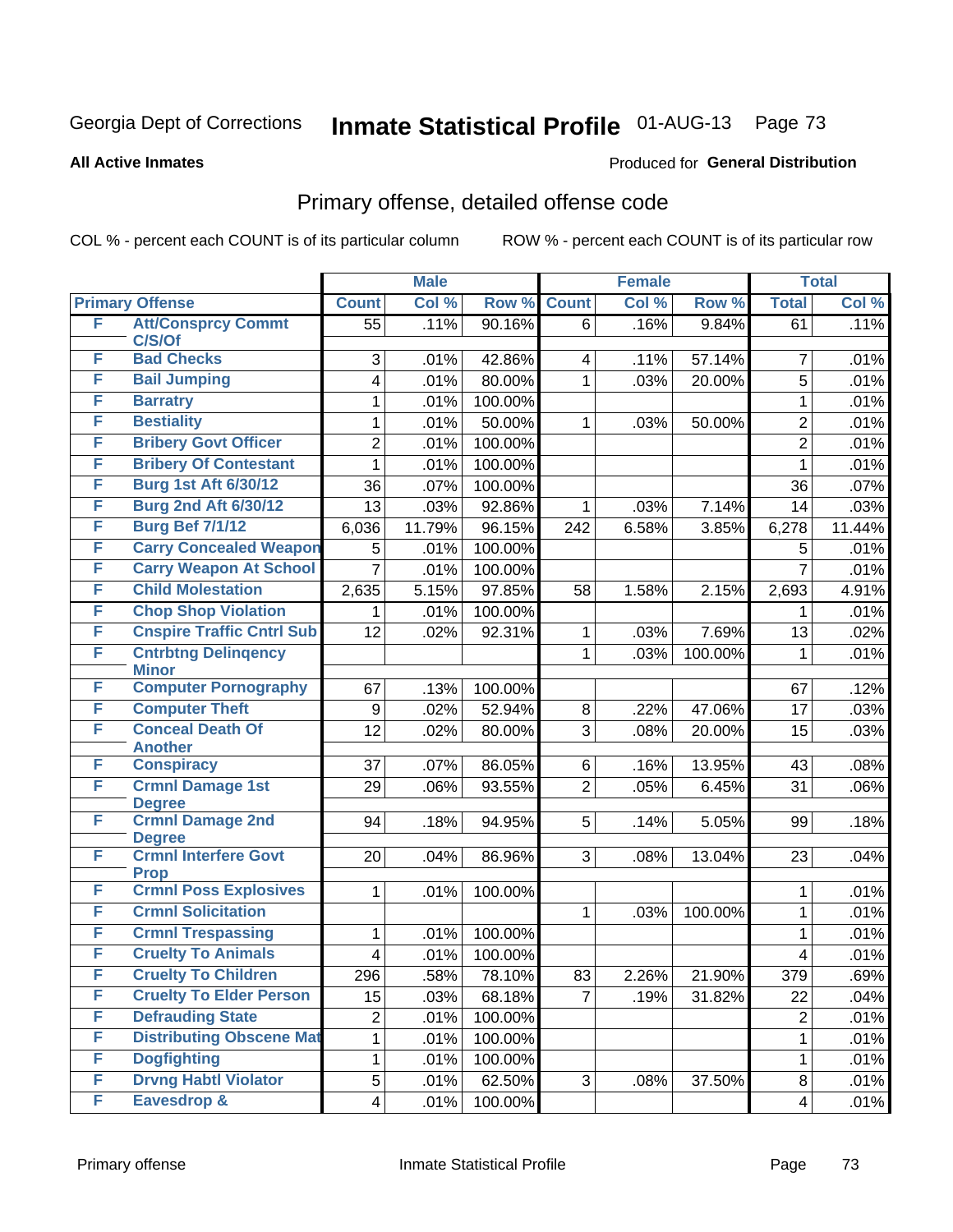#### **All Active Inmates**

#### Produced for **General Distribution**

### Primary offense, detailed offense code

|   |                                                          |                 | <b>Male</b> |         |                                  | <b>Female</b> |                  |                 | <b>Total</b> |
|---|----------------------------------------------------------|-----------------|-------------|---------|----------------------------------|---------------|------------------|-----------------|--------------|
|   | <b>Primary Offense</b>                                   | <b>Count</b>    | Col %       | Row %   | <b>Count</b>                     | Col %         | Row %            | <b>Total</b>    | Col %        |
|   | <b>Surveillance</b>                                      |                 |             |         |                                  |               |                  |                 |              |
| F | <b>Entering Vehicle</b>                                  | 99              | .19%        | 98.02%  | $\overline{2}$                   | .05%          | 1.98%            | 101             | .18%         |
| F | <b>Entice Child, Attempted</b>                           | 8               | .02%        | 100.00% |                                  |               |                  | 8               | .01%         |
| F | <b>Enticing Child-Indec</b>                              | 73              | .14%        | 96.05%  | 3                                | .08%          | 3.95%            | 76              | .14%         |
|   | <b>Purp</b>                                              |                 |             |         |                                  |               |                  |                 |              |
| F | <b>Escape</b>                                            | 22              | .04%        | 78.57%  | 6                                | .16%          | 21.43%           | 28              | .05%         |
| F | <b>False Imprisonment</b>                                | 181             | .35%        | 95.26%  | 9                                | .24%          | 4.74%            | 190             | .35%         |
| F | <b>False Public Alarm</b>                                | $\overline{2}$  | .01%        | 100.00% |                                  |               |                  | $\overline{2}$  | .01%         |
| F | <b>False Statements Govt</b>                             | 28              | .05%        | 80.00%  | $\overline{7}$                   | .19%          | 20.00%           | 35              | .06%         |
| F | <b>False Swearing</b>                                    | $\mathfrak{S}$  | .01%        | 60.00%  | $\overline{c}$                   | .05%          | 40.00%           | 5               | .01%         |
| F | <b>False Swearng Writtn</b><br><b>Stmt</b>               | 5               | .01%        | 71.43%  | $\overline{2}$                   | .05%          | 28.57%           | $\overline{7}$  | .01%         |
| F | <b>Family Violence Battery</b>                           | 121             | .24%        | 99.18%  | 1                                | .03%          | .82%             | 122             | .22%         |
| F | <b>Feticide</b>                                          | 1               | .01%        | 50.00%  | 1                                | .03%          | 50.00%           | 2               | .01%         |
| F | <b>Feticide By Vehicle</b>                               | 1               | .01%        | 20.00%  | 4                                | .11%          | 80.00%           | 5               | .01%         |
| F | <b>Financial Identity Fraud</b>                          | 36              | .07%        | 57.14%  | 27                               | .73%          | 42.86%           | 63              | .11%         |
| F | <b>Fleeing/Eluding Police</b>                            | 221             | .43%        | 95.67%  | 10                               | .27%          | 4.33%            | 231             | .42%         |
| F | Forg 1st Aft 6/30/12                                     | 2               | .01%        | 100.00% |                                  |               |                  | $\overline{2}$  | .01%         |
| F | <b>Forg 1st Bef 7/1/12</b>                               | 929             | 1.81%       | 70.92%  | 381                              | 10.36%        | 29.08%           | 1,310           | 2.39%        |
| F | <b>Forg 2nd Bef 7/1/12</b>                               | 21              | .04%        | 77.78%  | 6                                | .16%          | 22.22%           | 27              | .05%         |
| F | <b>Fraudulent Access</b>                                 | $\overline{2}$  | .01%        | 100.00% |                                  |               |                  | 2               | .01%         |
|   | <b>Compute</b>                                           |                 |             |         |                                  |               |                  |                 |              |
| F | <b>Fraudulent Checks</b>                                 | 3               | .01%        | 100.00% |                                  |               |                  | 3               | .01%         |
| F | <b>Fraudulent Credit Card</b>                            | 65              | .13%        | 72.22%  | 25                               | .68%          | 27.78%           | 90              | .16%         |
| F | <b>Gang Participation</b>                                | 29              | .06%        | 100.00% |                                  |               |                  | 29              | .05%         |
| F | <b>Guard Line</b>                                        | 14              | .03%        | 66.67%  | $\overline{7}$                   | .19%          | 33.33%           | 21              | .04%         |
| F | <b>W/Weapon/Drugs</b><br><b>Habit Traf Viol/Impaired</b> | 19              | .04%        | 90.48%  | $\overline{2}$                   | .05%          | 9.52%            | 21              | .04%         |
| F | <b>Habit Traf Viol/Other</b>                             | 20              | .04%        | 95.24%  | $\mathbf 1$                      | .03%          | 4.76%            | 21              | .04%         |
| F | <b>Hijacking Motor Vehicle</b>                           | 40              | .08%        | 100.00% |                                  |               |                  | 40              | .07%         |
| F | <b>Hindering Appreh Or Pun</b>                           | 3               | .01%        | 75.00%  |                                  |               | 25.00%           |                 | .01%         |
| F | <b>Hit-Run W/Injury/Fatality</b>                         |                 |             | 78.57%  | 1<br>3                           | .03%<br>.08%  |                  | 4               |              |
| F | <b>Homicide By Vessel</b>                                | 11              | .02%        |         |                                  |               | 21.43%<br>11.54% | 14              | .03%         |
| F | <b>Illegal Attm To Obt Drugs</b>                         | $\overline{23}$ | .04%        | 88.46%  | $\overline{3}$<br>$\overline{2}$ | .08%          |                  | $\overline{26}$ | .05%         |
| F | <b>Impersonating Officer</b>                             | 6               | .01%        | 75.00%  |                                  | .05%          | 25.00%           | 8               | .01%         |
| F | <b>Impersonation</b>                                     | 4               | .01%        | 100.00% |                                  |               |                  | 4               | .01%         |
| F | <b>Incest</b>                                            | 3               | .01%        | 100.00% |                                  |               |                  | 3               | .01%         |
| F |                                                          | 192             | .38%        | 98.46%  | 3 <sup>1</sup>                   | .08%          | 1.54%            | 195             | .36%         |
|   | <b>Incest, Atmpt</b>                                     | $\overline{2}$  | .01%        | 100.00% |                                  |               |                  | $\overline{2}$  | .01%         |
| F | <b>Influencing Witness</b>                               | 3               | .01%        | 100.00% |                                  |               |                  | 3               | .01%         |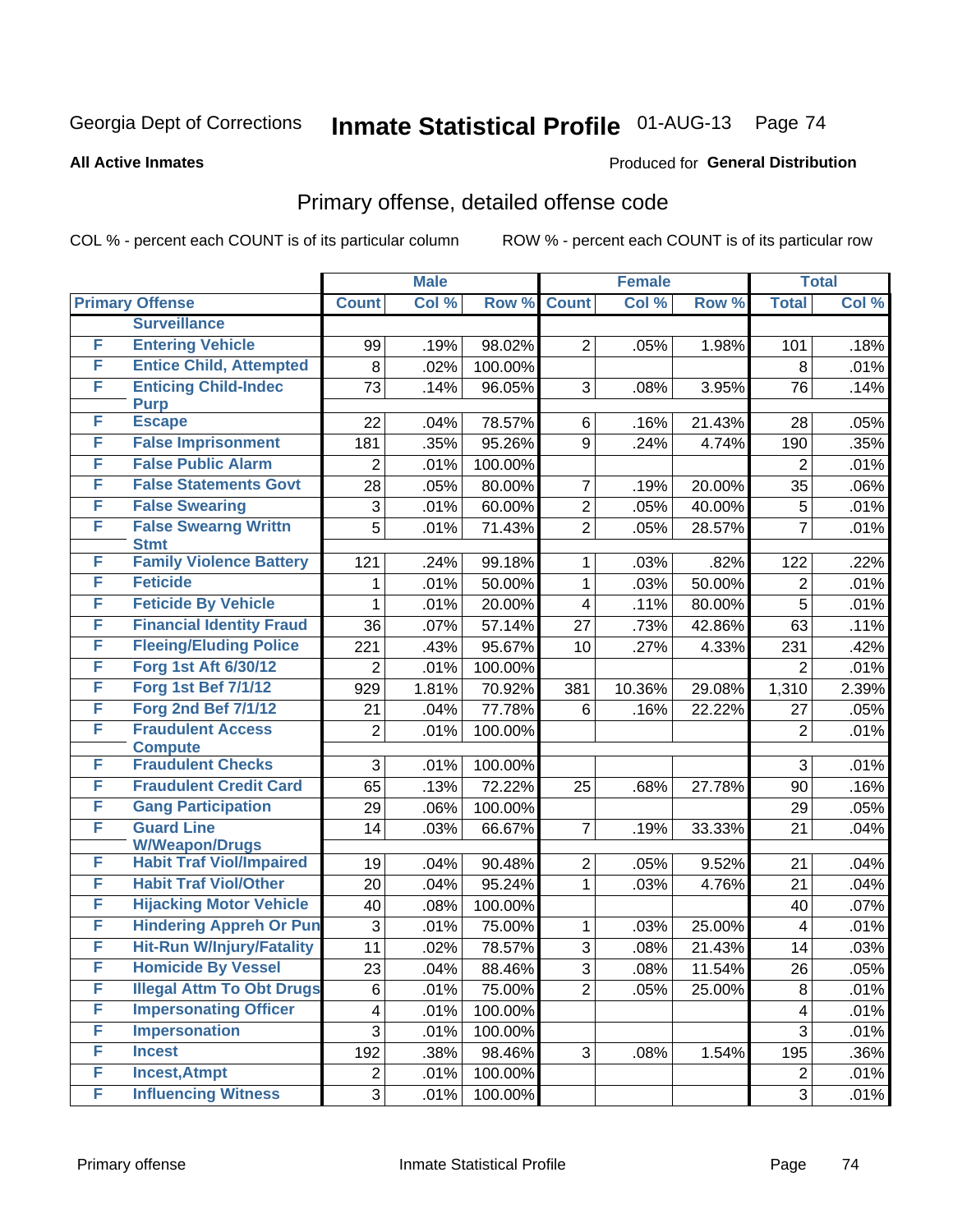#### **All Active Inmates**

#### Produced for **General Distribution**

### Primary offense, detailed offense code

|   |                                                   |                | <b>Male</b> |         |                | <b>Female</b> |         |                   | <b>Total</b> |
|---|---------------------------------------------------|----------------|-------------|---------|----------------|---------------|---------|-------------------|--------------|
|   | <b>Primary Offense</b>                            | <b>Count</b>   | Col %       | Row %   | <b>Count</b>   | Col %         | Row %   | <b>Total</b>      | Col %        |
| F | <b>Injury By Vehicle</b>                          | 88             | .17%        | 83.02%  | 18             | .49%          | 16.98%  | 106               | .19%         |
| F | <b>Interference With</b>                          | 14             | .03%        | 100.00% |                |               |         | 14                | .03%         |
| F | <b>Custody</b><br><b>Involuntary Manslaughter</b> | 134            | .26%        | 84.28%  | 25             | .68%          | 15.72%  | 159               | .29%         |
| F | <b>Kidnapping</b>                                 | 1,535          | 3.00%       | 96.97%  | 48             | 1.30%         | 3.03%   | 1,583             |              |
| F | <b>Livestock Theft</b>                            | 3              | .01%        | 100.00% |                |               |         | 3                 | 2.89%        |
| F | <b>Machine Gun Activities</b>                     | 1              | .01%        | 100.00% |                |               |         | 1                 | .01%<br>.01% |
| F | <b>Malicious Conf Sane</b>                        |                |             |         | $\mathbf{1}$   | .03%          | 100.00% | 1                 | .01%         |
|   | <b>Pers</b>                                       |                |             |         |                |               |         |                   |              |
| F | <b>Manf Methamph 200-399</b>                      | $6 \mid$       | .01%        | 66.67%  | 3 <sup>1</sup> | .08%          | 33.33%  | 9                 | .02%         |
|   | Gm                                                |                |             |         |                |               |         |                   |              |
| F | <b>Manf Methamph 28-199</b><br>Gm                 | 19             | .04%        | 90.48%  | 2 <sup>1</sup> | .05%          | 9.52%   | 21                | .04%         |
| F | Manf Methamph 400+ Gm                             | $\mathbf{1}$   | .01%        | 100.00% |                |               |         | $\mathbf{1}$      | .01%         |
| F | <b>Manf Methamph Unspec</b>                       | 194            | .38%        | 87.78%  | 27             | .73%          | 12.22%  | 221               | .40%         |
|   | Amt                                               |                |             |         |                |               |         |                   |              |
| F | <b>Manufact Meth Near</b><br><b>Child</b>         | 14             | .03%        | 77.78%  | $\overline{4}$ | .11%          | 22.22%  | 18                | .03%         |
| F | <b>Misc Assault/Battery</b>                       | 11             | .02%        | 100.00% |                |               |         | 11                | .02%         |
| F | <b>Misc CorrectionI Inst Off</b>                  | 3              | .01%        | 75.00%  | $\mathbf{1}$   | .03%          | 25.00%  | $\overline{4}$    | .01%         |
| F | <b>Misc Drugs Trafficking</b>                     | 16             | .03%        | 100.00% |                |               |         | 16                | .03%         |
| F | <b>Misc Forgery</b>                               | $\overline{2}$ | .01%        | 100.00% |                |               |         | $\overline{2}$    | .01%         |
| F | <b>Misc Fraud</b>                                 | 9              | .02%        | 60.00%  | 6              | .16%          | 40.00%  | 15                | .03%         |
| F | <b>Misc Homicide Offense</b>                      | $\overline{7}$ | .01%        | 87.50%  | 1              | .03%          | 12.50%  | 8                 | .01%         |
| F | <b>Misc Invasion Of Privacy</b>                   | $\overline{2}$ | .01%        | 100.00% |                |               |         | $\overline{2}$    | .01%         |
| F | <b>Misc Mrals/Pblic H/Safty</b>                   | $\overline{2}$ | .01%        | 100.00% |                |               |         | $\overline{2}$    | .01%         |
| F | <b>Misc Obscenity</b>                             | $\overline{2}$ | .01%        | 100.00% |                |               |         | $\overline{2}$    | .01%         |
| F | <b>Misc Sexual Offense</b>                        | 19             | .04%        | 100.00% |                |               |         | 19                | .03%         |
| F | <b>Misc Weapon/Explosive</b><br><b>Off</b>        | 1              | .01%        | 100.00% |                |               |         | 1                 | .01%         |
| F | <b>Murder</b>                                     | 5,371          | 10.49%      | 94.28%  | 326            | 8.86%         | 5.72%   | 5,697             | 10.38%       |
| F | <b>Murder, Conspire To</b><br><b>Commit</b>       | $\overline{7}$ | .01%        | 87.50%  | $\mathbf{1}$   | .03%          | 12.50%  | 8                 | .01%         |
| F | <b>Mutiny In Penal Inst</b>                       | $\mathbf 1$    | .01%        | 100.00% |                |               |         | $\mathbf{1}$      | .01%         |
| F | <b>Obstr Of Law Enf Officer</b>                   | 476            | .93%        | 92.25%  | 40             | 1.09%         | 7.75%   | $\overline{5}$ 16 | .94%         |
| F | <b>Pandering By</b>                               | 2 <sup>1</sup> | .01%        | 100.00% |                |               |         | 2                 | .01%         |
|   | <b>Compulsion</b>                                 |                |             |         |                |               |         |                   |              |
| F | <b>Peeping Tom</b>                                | 19             | .04%        | 100.00% |                |               |         | 19                | .03%         |
| F | <b>Perjury</b>                                    | $\overline{3}$ | .01%        | 100.00% |                |               |         | 3                 | .01%         |
| F | <b>Pimping A Minor Under</b><br>18                | 8              | .02%        | 100.00% |                |               |         | 8                 | .01%         |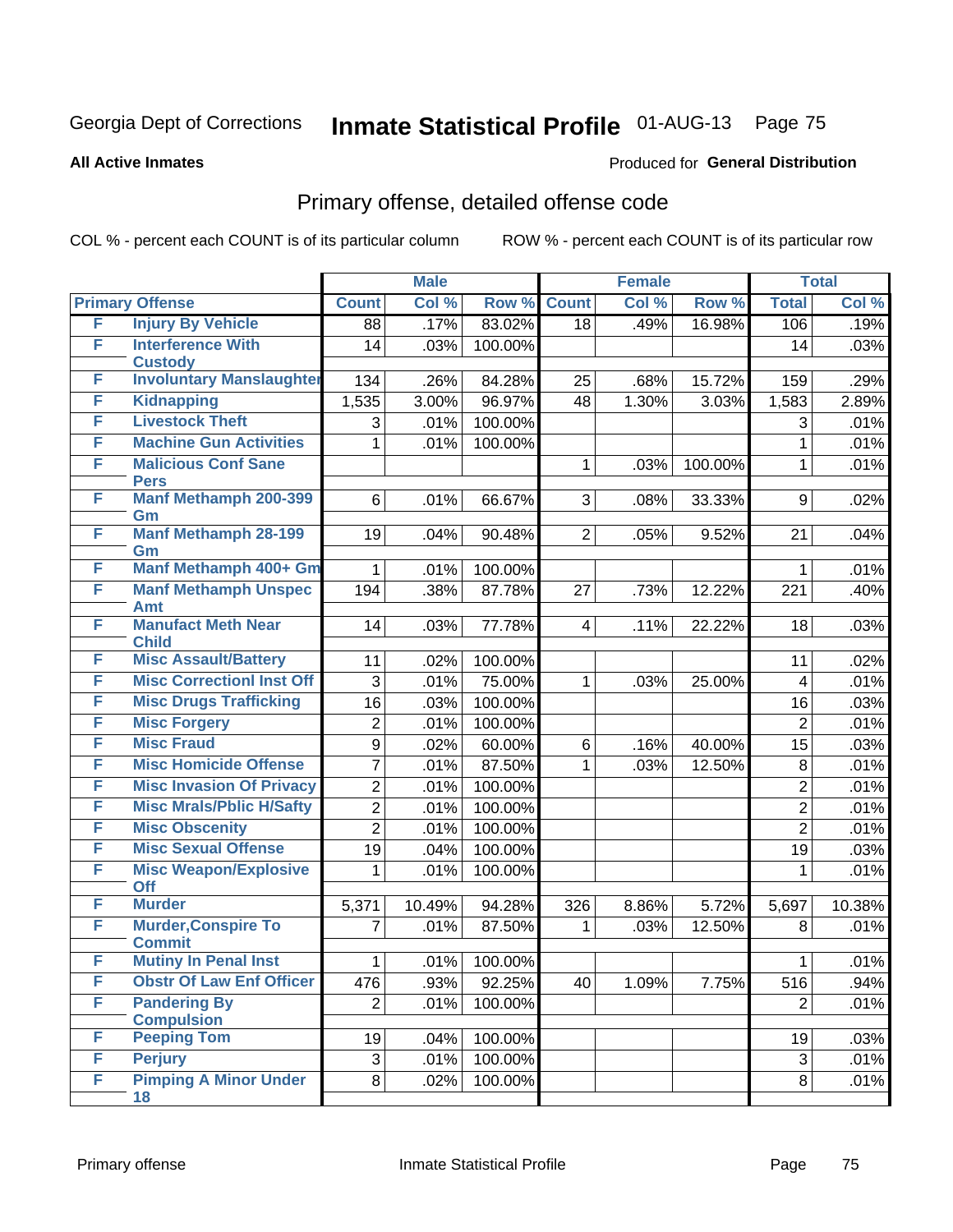#### **All Active Inmates**

#### Produced for **General Distribution**

### Primary offense, detailed offense code

|   |                                                 | <b>Male</b>    |       |         |                         | <b>Female</b> |         | <b>Total</b>   |         |
|---|-------------------------------------------------|----------------|-------|---------|-------------------------|---------------|---------|----------------|---------|
|   | <b>Primary Offense</b>                          | <b>Count</b>   | Col % | Row %   | <b>Count</b>            | Col %         | Row %   | <b>Total</b>   | Col %   |
| F | <b>Poss Contraband</b>                          | $\overline{2}$ | .01%  | 100.00% |                         |               |         | $\overline{2}$ | .01%    |
| F | <b>Articles</b>                                 |                |       |         |                         |               |         |                |         |
|   | <b>Poss Dep Stim Cntrf</b><br><b>Drugs</b>      | 85             | .17%  | 78.70%  | 23                      | .63%          | 21.30%  | 108            | .20%    |
| F | <b>Poss Drug Related Matri</b>                  | 8              | .02%  | 66.67%  | $\overline{\mathbf{4}}$ | .11%          | 33.33%  | 12             | .02%    |
| F | <b>Poss Ephedrine</b>                           | 8              | .02%  | 57.14%  | 6                       | .16%          | 42.86%  | 14             | .03%    |
| F | <b>Poss Firearm 1st</b>                         | 75             | .15%  | 96.15%  | $\overline{3}$          | .08%          | 3.85%   | 78             | .14%    |
|   | <b>Offender</b>                                 |                |       |         |                         |               |         |                |         |
| F | <b>Poss Firearm Convct</b><br><b>Felon</b>      | 851            | 1.66% | 96.59%  | 30                      | .82%          | 3.41%   | 881            | 1.61%   |
| F | <b>Poss Knife During Crime</b>                  | $\overline{4}$ | .01%  | 80.00%  | $\mathbf 1$             | .03%          | 20.00%  | 5              | .01%    |
| F | <b>Poss Mda/Extsy</b>                           | 12             | .02%  | 85.71%  | $\overline{2}$          | .05%          | 14.29%  | 14             | .03%    |
| F | <b>Poss Methamphetamine</b>                     | 347            | .68%  | 77.11%  | 103                     | 2.80%         | 22.89%  | 450            | .82%    |
| F | <b>Poss Narcotics Opiates</b>                   | 54             | .11%  | 84.38%  | 10                      | .27%          | 15.63%  | 64             | .12%    |
| F | <b>Poss Of Certain</b>                          | 23             | .04%  | 92.00%  | $\overline{2}$          | .05%          | 8.00%   | 25             | .05%    |
|   | <b>Weapons</b>                                  |                |       |         |                         |               |         |                |         |
| F | <b>Poss Of Cocaine</b>                          | 648            | 1.27% | 86.06%  | 105                     | 2.85%         | 13.94%  | 753            | 1.37%   |
| F | <b>Poss Of Firearm Dur</b>                      | 440            | .86%  | 95.86%  | 19                      | .52%          | 4.14%   | 459            | .84%    |
| F | <b>Crime</b><br><b>Poss Of Marijuana</b>        | 79             | .15%  | 94.05%  | 5                       | .14%          | 5.95%   | 84             | .15%    |
| F | <b>Poss Tools Commit</b>                        | 28             | .05%  | 96.55%  | $\mathbf{1}$            | .03%          | 3.45%   | 29             | .05%    |
|   | <b>Crime</b>                                    |                |       |         |                         |               |         |                |         |
| F | <b>Poss W Int Dis Other</b>                     | 89             | .17%  | 83.18%  | 18                      | .49%          | 16.82%  | 107            | .20%    |
|   | <b>Drug</b>                                     |                |       |         |                         |               |         |                |         |
| F | <b>Poss W Int Dist Cocaine</b>                  | 449            | .88%  | 95.74%  | 20                      | .54%          | 4.26%   | 469            | .85%    |
| F | <b>Poss W Int Dist</b>                          | 751            | 1.47% | 96.04%  | 31                      | .84%          | 3.96%   | 782            | 1.43%   |
| F | <b>Marijuana</b><br><b>Poss W Int Dist Meth</b> | 228            | .45%  | 78.62%  | 62                      | 1.69%         | 21.38%  | 290            | .53%    |
| F | <b>Poss Wpn, Drugs By</b>                       | 40             | .08%  | 93.02%  | 3                       | .08%          | 6.98%   | 43             | .08%    |
|   | <b>Prisnr</b>                                   |                |       |         |                         |               |         |                |         |
| F | <b>Racketeering</b>                             | 59             | .12%  | 73.75%  | 21                      | .57%          | 26.25%  | 80             | .15%    |
| F | Rape                                            | 1,771          | 3.46% | 99.66%  | 6                       | .16%          | .34%    | 1,777          | 3.24%   |
| F | <b>Reck Cond Infected</b>                       | 8              | .02%  | 80.00%  | $\overline{2}$          | .05%          | 20.00%  | 10             | .02%    |
| F | <b>Person</b>                                   |                |       |         |                         |               |         |                |         |
| F | <b>Reckless Abandonment</b>                     | 1              | .01%  | 100.00% |                         |               |         | 1              | $.01\%$ |
|   | <b>Recv Gds, Srvs Fraud</b><br><b>Obtnd</b>     |                |       |         | $\mathbf{1}$            | .03%          | 100.00% | $\mathbf{1}$   | .01%    |
| F | <b>Removal Baggage, Cargo</b>                   | 1              | .01%  | 100.00% |                         |               |         | $\mathbf{1}$   | .01%    |
| F | <b>Etc</b><br><b>Robbery</b>                    |                |       |         |                         |               |         |                |         |
| F | <b>Robbery By Force</b>                         | 1,630          | 3.18% | 92.67%  | 129                     | 3.51%         | 7.33%   | 1,759          | 3.21%   |
| F | <b>Robbery By Intimidation</b>                  | 293            | .57%  | 91.28%  | 28                      | .76%          | 8.72%   | 321            | .59%    |
|   |                                                 | 283            | .55%  | 91.59%  | 26                      | .71%          | 8.41%   | 309            | .56%    |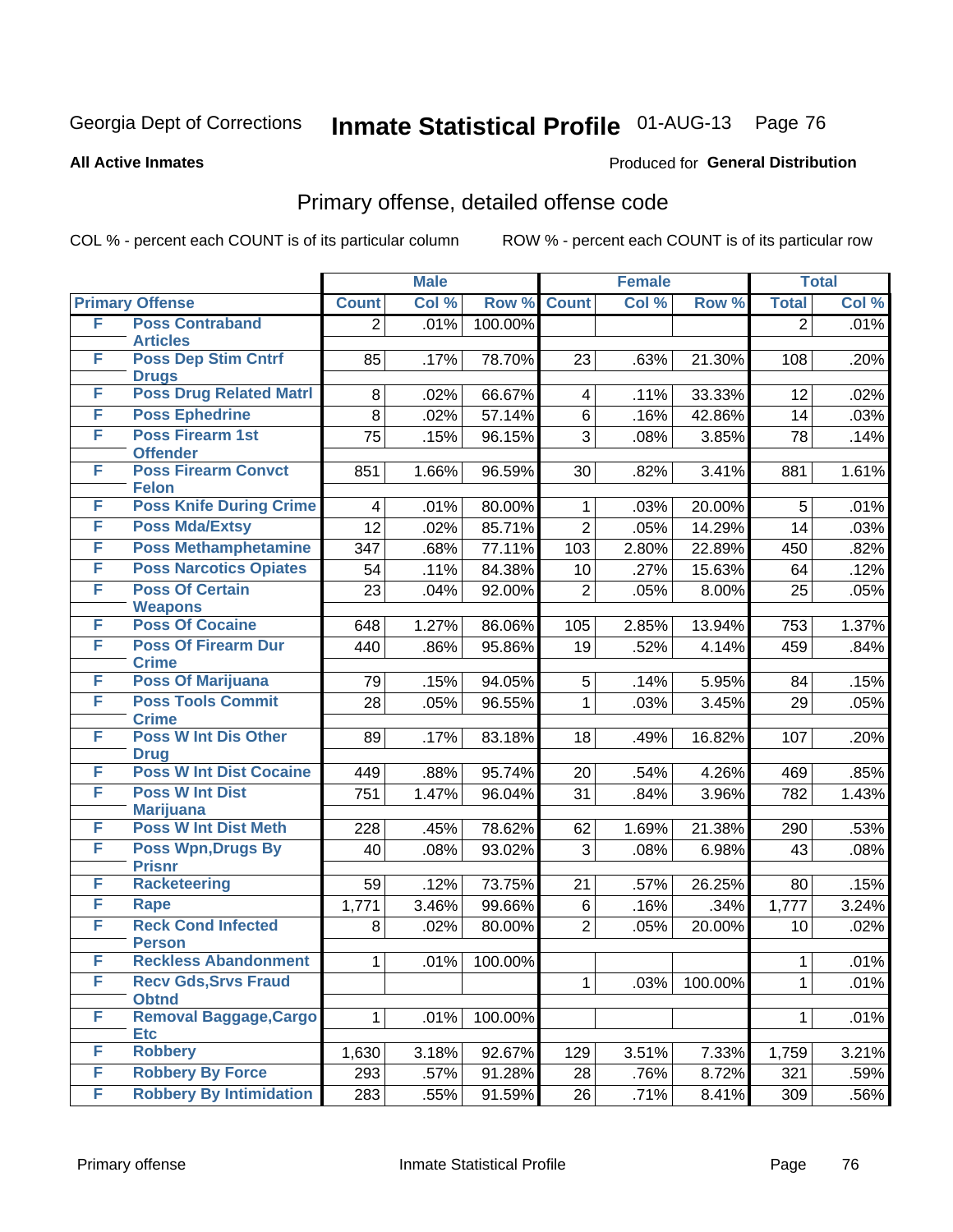#### **All Active Inmates**

#### Produced for **General Distribution**

### Primary offense, detailed offense code

|        |                                                  | <b>Male</b>             |       |         | <b>Female</b>  |       |        | <b>Total</b>   |       |
|--------|--------------------------------------------------|-------------------------|-------|---------|----------------|-------|--------|----------------|-------|
|        | <b>Primary Offense</b>                           | <b>Count</b>            | Col % | Row %   | <b>Count</b>   | Col % | Row %  | <b>Total</b>   | Col % |
| F      | <b>Robbery By Sudden</b>                         | 129                     | .25%  | 92.81%  | 10             | .27%  | 7.19%  | 139            | .25%  |
| F      | <b>Snatch</b><br><b>S/D Of Alcoholic Intox</b>   |                         |       |         |                |       |        |                |       |
| F      |                                                  | 1                       | .01%  | 100.00% |                |       |        | 1              | .01%  |
| F      | <b>S/D Cocaine</b><br><b>S/D Cont Sub Public</b> | 754                     | 1.47% | 93.90%  | 49             | 1.33% | 6.10%  | 803            | 1.46% |
|        |                                                  | 44                      | .09%  | 97.78%  | 1              | .03%  | 2.22%  | 45             | .08%  |
| F<br>F | <b>S/D Cont Sub School</b>                       | 39                      | .08%  | 100.00% |                |       |        | 39             | .07%  |
|        | <b>S/D Dep Stim Cntrf Drugs</b>                  | 72                      | .14%  | 69.23%  | 32             | .87%  | 30.77% | 104            | .19%  |
| F      | <b>S/D Narcotics Opiates</b>                     | 29                      | .06%  | 80.56%  | 7              | .19%  | 19.44% | 36             | .07%  |
| F      | <b>S/D Of Lsd</b>                                | $\overline{2}$          | .01%  | 100.00% |                |       |        | $\overline{2}$ | .01%  |
| F      | <b>S/D Of Marijuana</b>                          | 365                     | .71%  | 96.56%  | 13             | .35%  | 3.44%  | 378            | .69%  |
| F      | <b>Sale Mda/Extsy</b>                            | 4                       | .01%  | 100.00% |                |       |        | 4              | .01%  |
| F      | <b>Sale Methamphetamine</b>                      | 117                     | .23%  | 79.05%  | 31             | .84%  | 20.95% | 148            | .27%  |
| F      | <b>Sex Exploitation Child</b>                    | 174                     | .34%  | 98.86%  | $\overline{c}$ | .05%  | 1.14%  | 176            | .32%  |
| F      | <b>Sex Offender Fail Registr</b>                 | 417                     | .81%  | 99.52%  | $\overline{2}$ | .05%  | .48%   | 419            | .76%  |
| F      | <b>Sex Offender Fail To</b><br><b>Move</b>       | 14                      | .03%  | 100.00% |                |       |        | 14             | .03%  |
| F      | Sexl/Asslt/Agn/Pers/Cstd                         | 12                      | .02%  | 100.00% |                |       |        | 12             | .02%  |
| F      | <b>Sexual Battery</b>                            | 207                     | .40%  | 99.04%  | $\overline{2}$ | .05%  | .96%   | 209            | .38%  |
| F      | <b>Simple Battery</b>                            | 13                      | .03%  | 86.67%  | $\overline{2}$ | .05%  | 13.33% | 15             | .03%  |
| F      | <b>Sodomy</b>                                    | 20                      | .04%  | 100.00% |                |       |        | 20             | .04%  |
| F      | <b>Solicit Sodomy From</b>                       | 4                       | .01%  | 100.00% |                |       |        | 4              | .01%  |
|        | <b>Minor</b>                                     |                         |       |         |                |       |        |                |       |
| F      | <b>Stalking</b>                                  | 4                       | .01%  | 100.00% |                |       |        | 4              | .01%  |
| F      | <b>Statutory Rape</b>                            | 820                     | 1.60% | 97.39%  | 22             | .60%  | 2.61%  | 842            | 1.53% |
| F      | <b>Statutory Rape, Atmpt</b>                     | 1                       | .01%  | 100.00% |                |       |        | 1              | .01%  |
| F      | <b>Tampering With</b><br><b>Evidence</b>         | 11                      | .02%  | 78.57%  | 3              | .08%  | 21.43% | 14             | .03%  |
| F      | <b>Telecommunications</b><br><b>Fraud</b>        | 1                       | .01%  | 100.00% |                |       |        | 1              | .01%  |
| F      | <b>Terrorist Threats &amp; Acts</b>              | 383                     | .75%  | 95.99%  | 16             | .43%  | 4.01%  | 399            | .73%  |
| F      | <b>Theft Bring Prop In State</b>                 | 9                       | .02%  | 100.00% |                |       |        | 9              | .02%  |
| F      | <b>Theft By Conversion</b>                       | 22                      | .04%  | 81.48%  | 5              | .14%  | 18.52% | 27             | .05%  |
| F      | <b>Theft By Deception</b>                        | 45                      | .09%  | 83.33%  | 9              | .24%  | 16.67% | 54             | .10%  |
| F      | <b>Theft By Extortion</b>                        | $\boldsymbol{2}$        | .01%  | 100.00% |                |       |        | $\overline{2}$ | .01%  |
| F      | <b>Theft By Rec Stolen Prop</b>                  | 782                     | 1.53% | 93.43%  | 55             | 1.49% | 6.57%  | 837            | 1.53% |
| F      | <b>Theft By Shoplifting</b>                      | 380                     | .74%  | 69.72%  | 165            | 4.48% | 30.28% | 545            | .99%  |
| F      | <b>Theft By Taking</b>                           | 939                     | 1.83% | 84.14%  | 177            | 4.81% | 15.86% | 1,116          | 2.03% |
| F      | <b>Theft Credit Card</b>                         | 17                      | .03%  | 89.47%  | 2              | .05%  | 10.53% | 19             | .03%  |
| F      | <b>Theft Motorveh Or Part</b>                    | 65                      | .13%  | 97.01%  | $\overline{2}$ | .05%  | 2.99%  | 67             | .12%  |
| F      | <b>Theft Of Lost Property</b>                    | $\overline{\mathbf{4}}$ | .01%  | 100.00% |                |       |        | 4              | .01%  |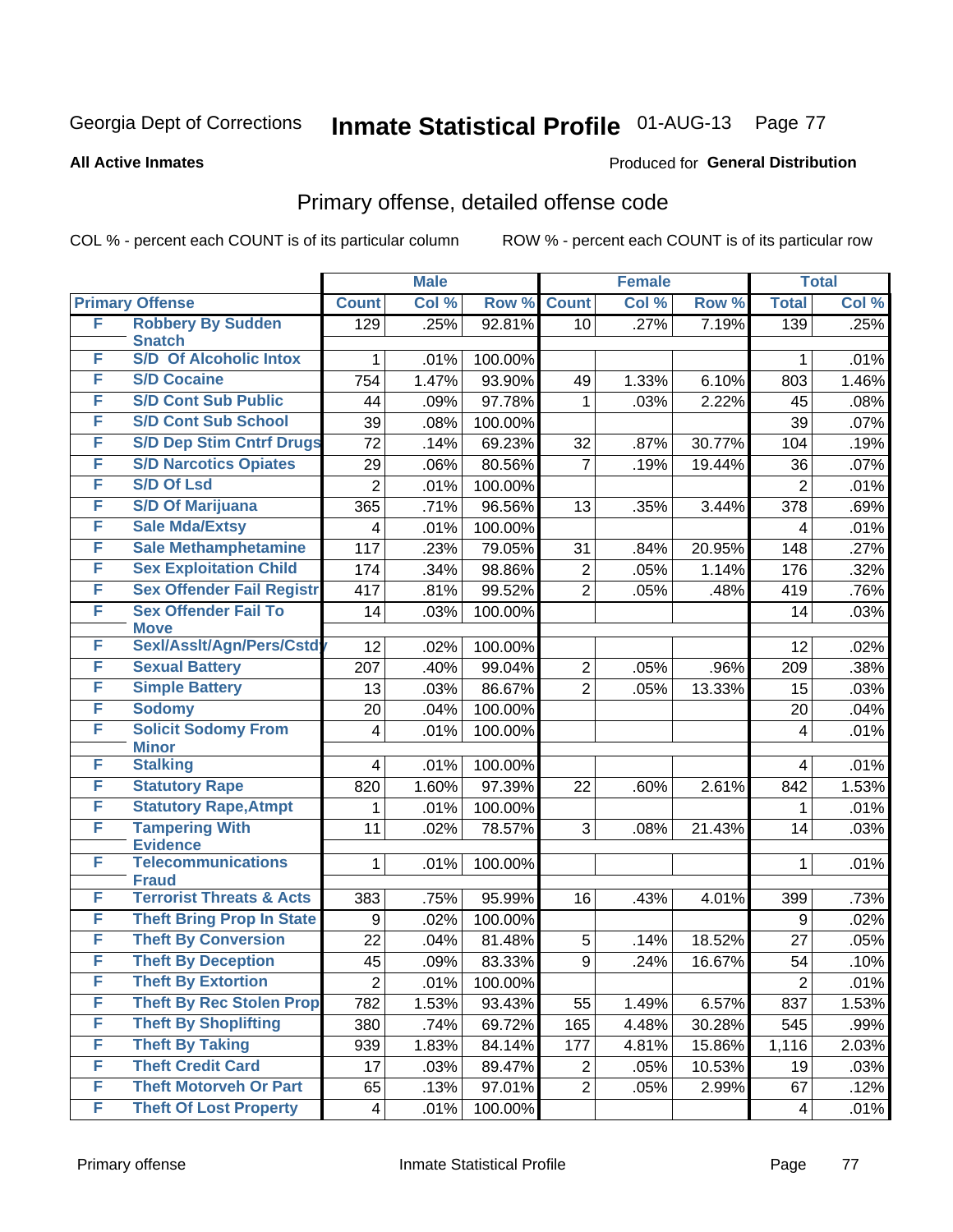**All Active Inmates**

#### Produced for **General Distribution**

### Primary offense, detailed offense code

|   |                                            | <b>Male</b>             |       |         | <b>Female</b>  | <b>Total</b> |        |                 |         |
|---|--------------------------------------------|-------------------------|-------|---------|----------------|--------------|--------|-----------------|---------|
|   | <b>Primary Offense</b>                     | <b>Count</b>            | Col % | Row %   | <b>Count</b>   | Col %        | Row %  | <b>Total</b>    | Col %   |
| F | <b>Theft Of Services</b>                   | 4                       | .01%  | 100.00% |                |              |        | $\overline{4}$  | .01%    |
| F | <b>Theft Recv Prop Out</b><br><b>State</b> | $\mathbf{1}$            | .01%  | 100.00% |                |              |        | 1               | .01%    |
| F | <b>Traf Amphtmine 28-199</b><br>Gm         | 4                       | .01%  | 100.00% |                |              |        | $\overline{4}$  | .01%    |
| F | Traf Amphtmine 400+ Gm                     | 3                       | .01%  | 100.00% |                |              |        | 3               | .01%    |
| F | <b>Traf Cocaine 201-400</b><br>Gm          | 187                     | .37%  | 95.41%  | 9              | .24%         | 4.59%  | 196             | $.36\%$ |
| F | <b>Traf Cocaine 401+ Gm</b>                | 138                     | .27%  | 93.88%  | 9              | .24%         | 6.12%  | 147             | .27%    |
| F | <b>Traf Cocaine Less 200</b><br>Gm         | 357                     | .70%  | 95.45%  | 17             | .46%         | 4.55%  | 374             | .68%    |
| F | Traf Marijna 10-2000 Lb                    | 116                     | .23%  | 94.31%  | $\overline{7}$ | .19%         | 5.69%  | 123             | .22%    |
| F | Traf Marijna 10001+ Lb                     | 4                       | .01%  | 100.00% |                |              |        | $\overline{4}$  | .01%    |
| F | Traf Marijna 2001-10k Lb                   | $\overline{2}$          | .01%  | 100.00% |                |              |        | $\overline{2}$  | .01%    |
| F | <b>Traf Mda/Extsy 200-</b><br>399gm        | 6                       | .01%  | 85.71%  | $\mathbf 1$    | .03%         | 14.29% | $\overline{7}$  | .01%    |
| F | <b>Traf Mda/Extsy 28-199gm</b>             | 21                      | .04%  | 87.50%  | 3              | .08%         | 12.50% | 24              | .04%    |
| F | Traf Mda/Extsy 400+Gm                      | $\overline{\mathbf{4}}$ | .01%  | 100.00% |                |              |        | $\overline{4}$  | .01%    |
| F | <b>Traf Methamph 200-399</b><br>Gm         | 60                      | .12%  | 88.24%  | 8              | .22%         | 11.76% | 68              | .12%    |
| F | <b>Traf Methamph 28-199</b><br>Gm          | 213                     | .42%  | 86.94%  | 32             | .87%         | 13.06% | 245             | .45%    |
| F | Traf Methamph 400+ Gm                      | 47                      | .09%  | 95.92%  | $\overline{2}$ | .05%         | 4.08%  | 49              | .09%    |
| F | <b>Traf Methamph Unspec</b><br><b>Amt</b>  | 78                      | .15%  | 93.98%  | 5              | .14%         | 6.02%  | 83              | .15%    |
| F | <b>Traf Narcotic 15-28 Gm</b>              | 11                      | .02%  | 100.00% |                |              |        | 11              | .02%    |
| F | <b>Traf Narcotic 29+ Gm</b>                | 6                       | .01%  | 100.00% |                |              |        | $6\phantom{1}6$ | .01%    |
| F | <b>Traf Narcotic Less 14 Gm</b>            | 10 <sup>1</sup>         | .02%  | 90.91%  | $\mathbf 1$    | .03%         | 9.09%  | 11              | .02%    |
| F | <b>Unauth Dist Recrd</b><br><b>Devices</b> | 1                       | .01%  | 100.00% |                |              |        | 1               | .01%    |
| F | <b>Unknown Offense</b>                     | 25                      | .05%  | 86.21%  | $\overline{4}$ | .11%         | 13.79% | 29              | .05%    |
| F | <b>Uniwfl Mfg/Del/Dist N-C S</b>           | 20                      | .04%  | 95.24%  | $\mathbf{1}$   | .03%         | 4.76%  | 21              | .04%    |
| F | <b>Use Comm Facity Vio C</b><br><b>Sub</b> | 5                       | .01%  | 71.43%  | $\overline{2}$ | .05%         | 28.57% | $\overline{7}$  | .01%    |
| F | <b>Vehicular Homicide</b>                  | 294                     | .57%  | 82.82%  | 61             | 1.66%        | 17.18% | 355             | .65%    |
| F | <b>Viol Dngrous Drgs Act</b>               | 153                     | .30%  | 83.15%  | 31             | .84%         | 16.85% | 184             | .34%    |
| F | <b>Viol Ga Cntrl Sbst Act</b>              | 77                      | .15%  | 84.62%  | 14             | .38%         | 15.38% | 91              | .17%    |
| F | <b>Viol Ga Securities Act</b>              | $\overline{2}$          | .01%  | 100.00% |                |              |        | $\overline{2}$  | .01%    |
| F | <b>Viol Motor Vehicle Laws</b>             | 22                      | .04%  | 70.97%  | 9              | .24%         | 29.03% | 31              | .06%    |
| F | <b>Viol Oath Public Offcr</b>              | $\mathbf 1$             | .01%  | 100.00% |                |              |        | $\mathbf{1}$    | .01%    |
| F | <b>Violatn Othr States Law</b>             | 8                       | .02%  | 80.00%  | 2              | .05%         | 20.00% | 10              | .02%    |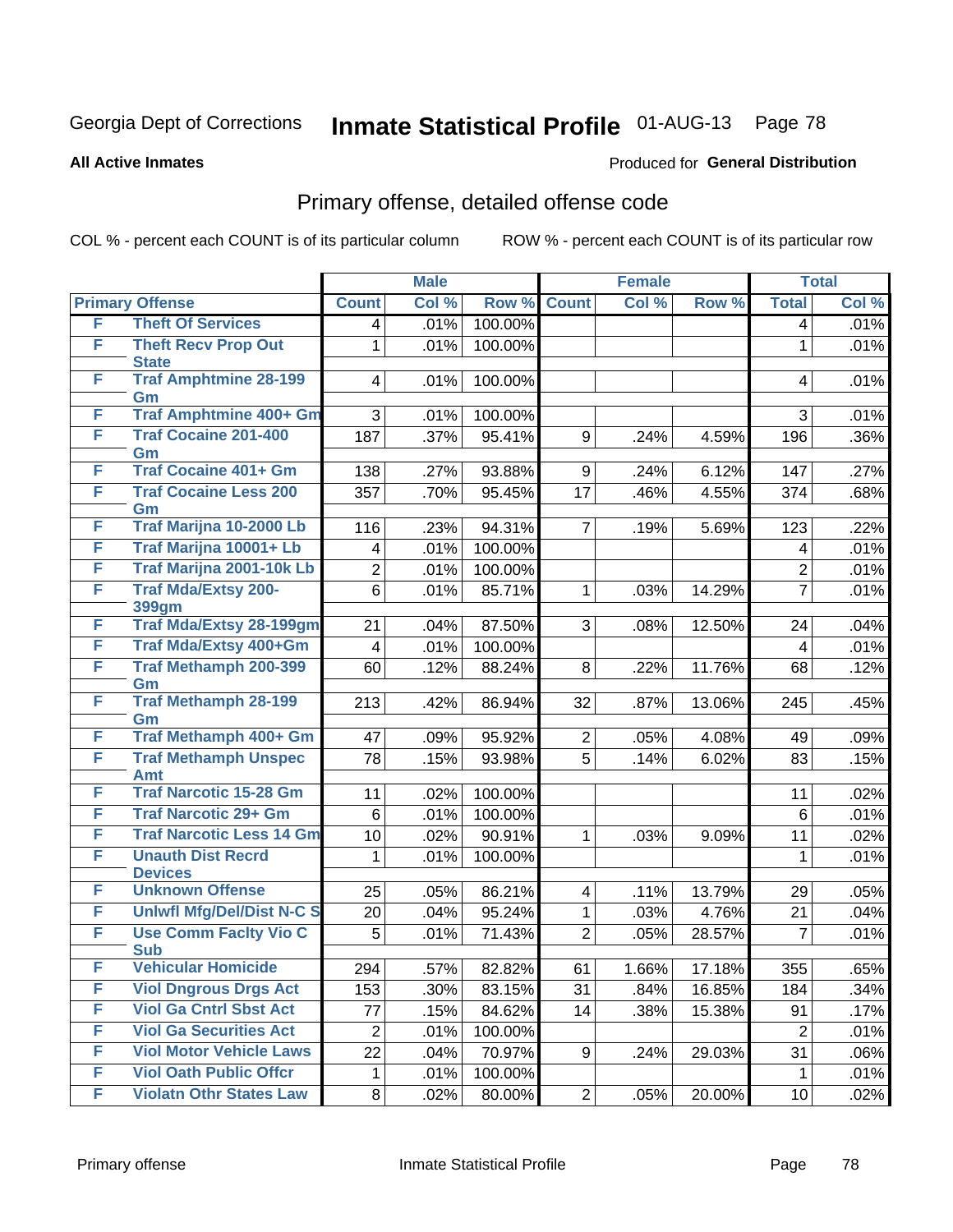**All Active Inmates**

#### Produced for **General Distribution**

### Primary offense, detailed offense code

|   |                                               | <b>Male</b>    |       |         | <b>Female</b> |       |         | <b>Total</b>   |       |
|---|-----------------------------------------------|----------------|-------|---------|---------------|-------|---------|----------------|-------|
|   | <b>Primary Offense</b>                        | <b>Count</b>   | Col % | Row %   | <b>Count</b>  | Col % | Row %   | <b>Total</b>   | Col % |
| F | <b>Vol Manslaughter Of</b>                    | $\overline{3}$ | .01%  | 100.00% |               |       |         | $\overline{3}$ | .01%  |
|   | <b>Fetus</b><br><b>Voluntary Manslaughter</b> |                |       |         |               |       |         |                |       |
| F |                                               | 1,095          | 2.14% | 88.74%  | 139           | 3.78% | 11.26%  | 1,234          | 2.25% |
| Μ | <b>Abandonment Of Dep</b><br><b>Child</b>     | 5              | .01%  | 100.00% |               |       |         | 5              | .01%  |
| Μ | <b>Abusive Language</b>                       | 1              | .01%  | 100.00% |               |       |         | 1              | .01%  |
| Μ | <b>Agg Assault With Knife</b>                 | 1              | .01%  | 100.00% |               |       |         | 1              | .01%  |
| M | <b>Assault &amp; Battery</b>                  | 6              | .01%  | 100.00% |               |       |         | 6              | .01%  |
| M | <b>Bad Checks</b>                             | $\overline{2}$ | .01%  | 66.67%  | $\mathbf{1}$  | .03%  | 33.33%  | 3              | .01%  |
| M | <b>Burglary</b>                               | 8              | .02%  | 100.00% |               |       |         | 8              | .01%  |
| M | <b>Cheating &amp; Swindling</b>               | 1              | .01%  | 100.00% |               |       |         | 1              | .01%  |
| M | <b>Cpwl &amp; Concealed</b>                   | 4              | .01%  | 100.00% |               |       |         | $\overline{4}$ | .01%  |
|   | <b>Weapon</b>                                 |                |       |         |               |       |         |                |       |
| M | <b>Crmnl Attempt</b>                          | 1              | .01%  | 100.00% |               |       |         | 1              | .01%  |
| M | <b>Crmnl Intfer Govt Prop</b>                 | 1              | .01%  | 100.00% |               |       |         | $\mathbf{1}$   | .01%  |
| M | <b>Crmnl Trespassing</b>                      | 5              | .01%  | 100.00% |               |       |         | 5              | .01%  |
| Μ | Dui                                           | 10             | .02%  | 90.91%  | 1             | .03%  | 9.09%   | 11             | .02%  |
| Μ | <b>Escape</b>                                 | 4              | .01%  | 100.00% |               |       |         | 4              | .01%  |
| Μ | <b>Forgery</b>                                | 3              | .01%  | 100.00% |               |       |         | 3              | .01%  |
| M | <b>Loitering Or Prowling</b>                  | 1              | .01%  | 100.00% |               |       |         | $\mathbf{1}$   | .01%  |
| M | <b>Misc Misdemeanor</b>                       | $\overline{c}$ | .01%  | 100.00% |               |       |         | $\overline{2}$ | .01%  |
| Μ | <b>Obstr Of Law Enf Officer</b>               | $\overline{3}$ | .01%  | 100.00% |               |       |         | 3              | .01%  |
| M | <b>Other Misdemeanor</b>                      | 8              | .02%  | 100.00% |               |       |         | 8              | .01%  |
| M | <b>Pointing Gun At Another</b>                | 1              | .01%  | 100.00% |               |       |         | 1              | .01%  |
| M | <b>Prostitution</b>                           |                |       |         | $\mathbf{1}$  | .03%  | 100.00% | 1              | .01%  |
| M | <b>Public Drunkenness</b>                     | 3              | .01%  | 100.00% |               |       |         | 3              | .01%  |
| Μ | <b>Public Indecency</b>                       | 5              | .01%  | 100.00% |               |       |         | 5              | .01%  |
| M | <b>Reckless Driving</b>                       | 1              | .01%  | 100.00% |               |       |         | 1              | .01%  |
| Μ | <b>Robbery</b>                                | 1              | .01%  | 100.00% |               |       |         | 1              | .01%  |
| M | <b>Simple Battery</b>                         | 1              | .01%  | 50.00%  | $\mathbf{1}$  | .03%  | 50.00%  | $\overline{2}$ | .01%  |
| M | <b>Theft By Deception &lt;</b><br>\$500       | $\overline{2}$ | .01%  | 100.00% |               |       |         | $\overline{2}$ | .01%  |
| Μ | <b>Theft By Taking</b>                        | $\overline{c}$ | .01%  | 100.00% |               |       |         | $\overline{2}$ | .01%  |
| M | <b>Theft By Taking -</b>                      | 22             | .04%  | 100.00% |               |       |         | 22             | .04%  |
|   | Larceny                                       |                |       |         |               |       |         |                |       |
| M | <b>Vagrancy</b>                               | 3              | .01%  | 100.00% |               |       |         | 3              | .01%  |
| M | <b>Viol Motor Veh Law</b>                     | 2              | .01%  | 66.67%  | $\mathbf{1}$  | .03%  | 33.33%  | 3              | .01%  |
| M | <b>Wife Beating</b>                           | $\overline{2}$ | .01%  | 100.00% |               |       |         | $\overline{2}$ | .01%  |
| M | <b>Worthless Checks</b>                       | $\mathbf{1}$   | .01%  | 100.00% |               |       |         | $\mathbf 1$    | .01%  |
|   | <b>Total Rported</b>                          | 51,191         | 101%  | 93.3%   | 3,679         | 100%  | 6.7%    | 54,870         | 101%  |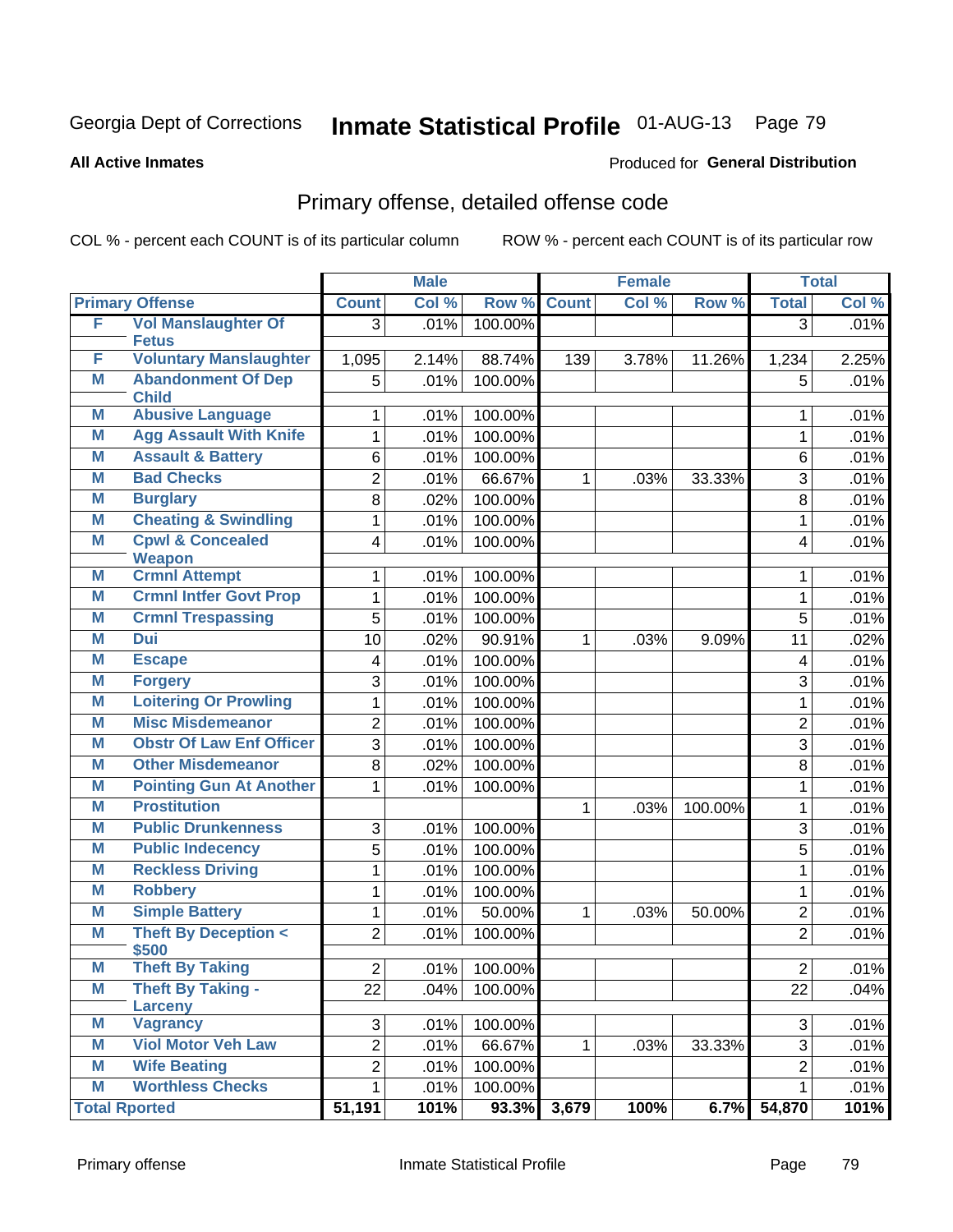**All Active Inmates**

#### Produced for **General Distribution**

### Primary offense, detailed offense code

|                     | <b>Male</b> | <b>Female</b> | Total  |
|---------------------|-------------|---------------|--------|
| <b>Not Reported</b> | 78          |               | 79     |
| <b>Grand Total</b>  | 51,269      | 3,680         | 54,949 |

| Mode (most frequent) | 1601 Burg Bef 7/1/12 | 1701 Forg 1st Bef 7/1/12 | 1601 Burg Bef<br>7/1/12 |
|----------------------|----------------------|--------------------------|-------------------------|
|----------------------|----------------------|--------------------------|-------------------------|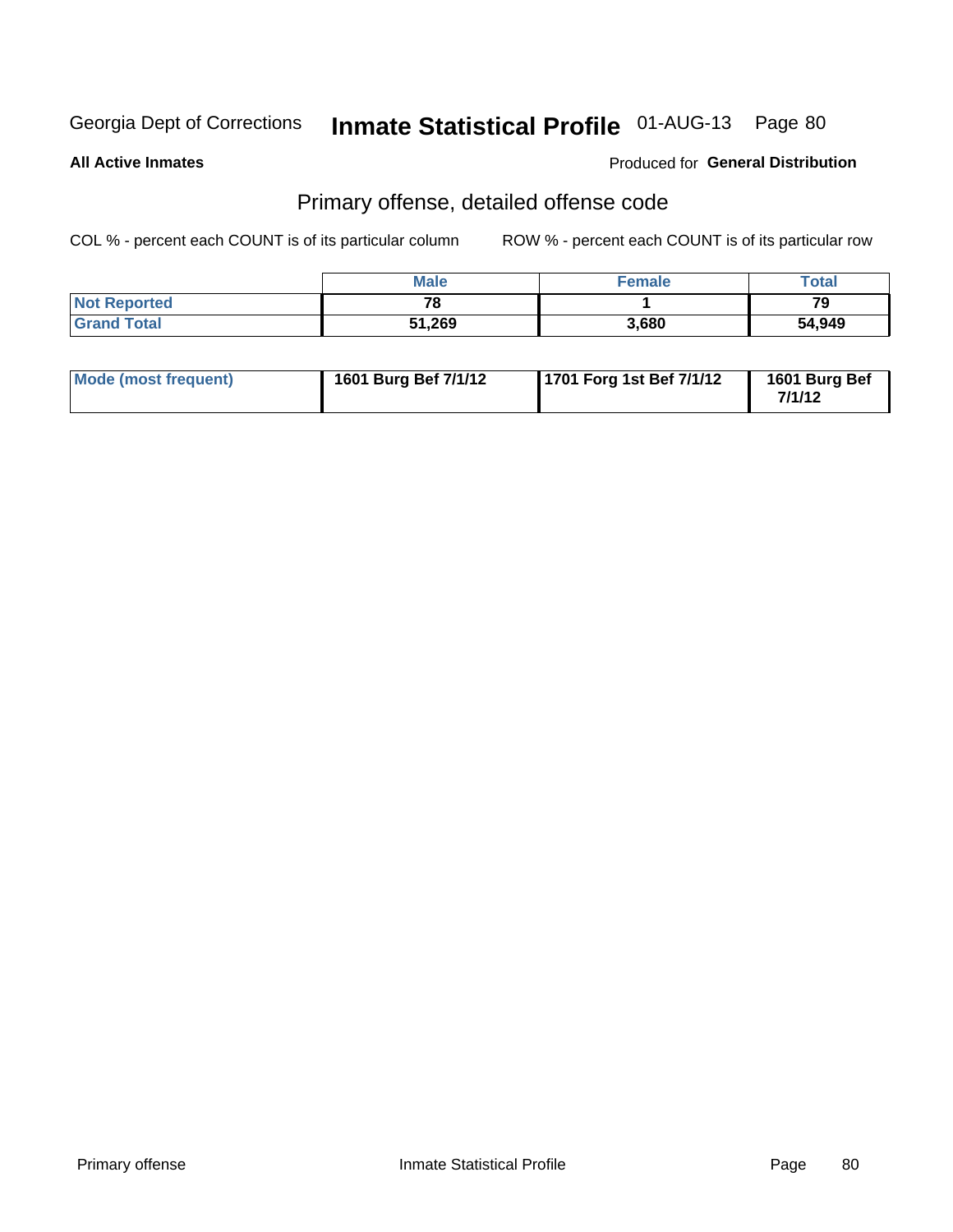#### **All Active Inmates**

#### Produced for **General Distribution**

### County of conviction of primary offense

|     |                             | <b>Male</b>  |       |         |                  | <b>Female</b> | <b>Total</b> |                  |       |
|-----|-----------------------------|--------------|-------|---------|------------------|---------------|--------------|------------------|-------|
|     | <b>County of Conviction</b> | <b>Count</b> | Col % | Row %   | <b>Count</b>     | Col %         | Row %        | <b>Total</b>     | Col % |
| 000 | <b>Unknown</b>              | 292          | .57%  | 93.59%  | 20               | .54%          | 6.41%        | $\overline{312}$ | .57%  |
| 001 | <b>Appling County</b>       | 100          | .20%  | 90.09%  | 11               | .30%          | 9.91%        | 111              | .20%  |
| 002 | <b>Atkinson County</b>      | 49           | .10%  | 96.08%  | $\overline{2}$   | .05%          | 3.92%        | 51               | .09%  |
| 003 | <b>Bacon County</b>         | 75           | .15%  | 96.15%  | 3                | .08%          | 3.85%        | 78               | .14%  |
| 004 | <b>Baker County</b>         | 15           | .03%  | 100.00% |                  |               |              | 15               | .03%  |
| 005 | <b>Baldwin County</b>       | 326          | .64%  | 95.32%  | 16               | .43%          | 4.68%        | 342              | .62%  |
| 006 | <b>Banks County</b>         | 59           | .12%  | 95.16%  | $\mathfrak{S}$   | .08%          | 4.84%        | 62               | .11%  |
| 007 | <b>Barrow County</b>        | 258          | .50%  | 89.90%  | 29               | .79%          | 10.10%       | 287              | .52%  |
| 008 | <b>Bartow County</b>        | 657          | 1.28% | 89.39%  | 78               | 2.12%         | 10.61%       | 735              | 1.34% |
| 009 | <b>Ben Hill County</b>      | 246          | .48%  | 94.25%  | 15               | .41%          | 5.75%        | 261              | .47%  |
| 010 | <b>Berrien County</b>       | 91           | .18%  | 92.86%  | $\overline{7}$   | .19%          | 7.14%        | 98               | .18%  |
| 011 | <b>Bibb County</b>          | 1,091        | 2.13% | 95.87%  | 47               | 1.28%         | 4.13%        | 1,138            | 2.07% |
| 012 | <b>Bleckley County</b>      | 69           | .13%  | 90.79%  | $\overline{7}$   | .19%          | 9.21%        | 76               | .14%  |
| 013 | <b>Brantley County</b>      | 66           | .13%  | 91.67%  | 6                | .16%          | 8.33%        | 72               | .13%  |
| 014 | <b>Brooks County</b>        | 74           | .14%  | 97.37%  | $\overline{2}$   | .05%          | 2.63%        | 76               | .14%  |
| 015 | <b>Bryan County</b>         | 113          | .22%  | 97.41%  | 3                | .08%          | 2.59%        | 116              | .21%  |
| 016 | <b>Bulloch County</b>       | 503          | .98%  | 91.62%  | 46               | 1.25%         | 8.38%        | 549              | 1.00% |
| 017 | <b>Burke County</b>         | 208          | .41%  | 95.85%  | $\boldsymbol{9}$ | .24%          | 4.15%        | 217              | .39%  |
| 018 | <b>Butts County</b>         | 147          | .29%  | 96.71%  | $\sqrt{5}$       | .14%          | 3.29%        | 152              | .28%  |
| 019 | <b>Calhoun County</b>       | 39           | .08%  | 86.67%  | 6                | .16%          | 13.33%       | 45               | .08%  |
| 020 | <b>Camden County</b>        | 165          | .32%  | 93.22%  | 12               | .33%          | 6.78%        | 177              | .32%  |
| 021 | <b>Candler County</b>       | 123          | .24%  | 92.48%  | 10               | .27%          | 7.52%        | 133              | .24%  |
| 022 | <b>Carroll County</b>       | 578          | 1.13% | 92.04%  | 50               | 1.36%         | 7.96%        | 628              | 1.14% |
| 023 | <b>Catoosa County</b>       | 348          | .68%  | 90.39%  | 37               | 1.01%         | 9.61%        | 385              | .70%  |
| 024 | <b>Charlton County</b>      | 63           | .12%  | 95.45%  | 3                | .08%          | 4.55%        | 66               | .12%  |
| 025 | <b>Chatham County</b>       | 2,228        | 4.35% | 96.41%  | 83               | 2.26%         | 3.59%        | 2,311            | 4.21% |
| 026 | <b>Chattahoochee County</b> | 36           | .07%  | 97.30%  | 1                | .03%          | 2.70%        | 37               | .07%  |
| 027 | <b>Chattooga County</b>     | 229          | .45%  | 86.09%  | 37               | 1.01%         | 13.91%       | 266              | .48%  |
| 028 | <b>Cherokee County</b>      | 547          | 1.07% | 92.55%  | 44               | 1.20%         | 7.45%        | 591              | 1.08% |
| 029 | <b>Clarke County</b>        | 453          | .88%  | 95.17%  | 23               | .63%          | 4.83%        | 476              | .87%  |
| 030 | <b>Clay County</b>          | 35           | .07%  | 94.59%  | $\overline{2}$   | .05%          | 5.41%        | 37               | .07%  |
| 031 | <b>Clayton County</b>       | 1,544        | 3.01% | 93.80%  | 102              | 2.77%         | 6.20%        | 1,646            | 3.00% |
| 032 | <b>Clinch County</b>        | 54           | .11%  | 96.43%  | $\overline{2}$   | .05%          | 3.57%        | 56               | .10%  |
| 033 | <b>Cobb County</b>          | 2,608        | 5.09% | 90.97%  | 259              | 7.04%         | 9.03%        | 2,867            | 5.22% |
| 034 | <b>Coffee County</b>        | 255          | .50%  | 93.07%  | 19               | .52%          | 6.93%        | 274              | .50%  |
| 035 | <b>Colquitt County</b>      | 263          | .51%  | 93.93%  | 17               | .46%          | 6.07%        | 280              | .51%  |
| 036 | <b>Columbia County</b>      | 386          | .75%  | 91.25%  | 37               | 1.01%         | 8.75%        | 423              | .77%  |
| 037 | <b>Cook County</b>          | 126          | .25%  | 95.45%  | 6                | .16%          | 4.55%        | 132              | .24%  |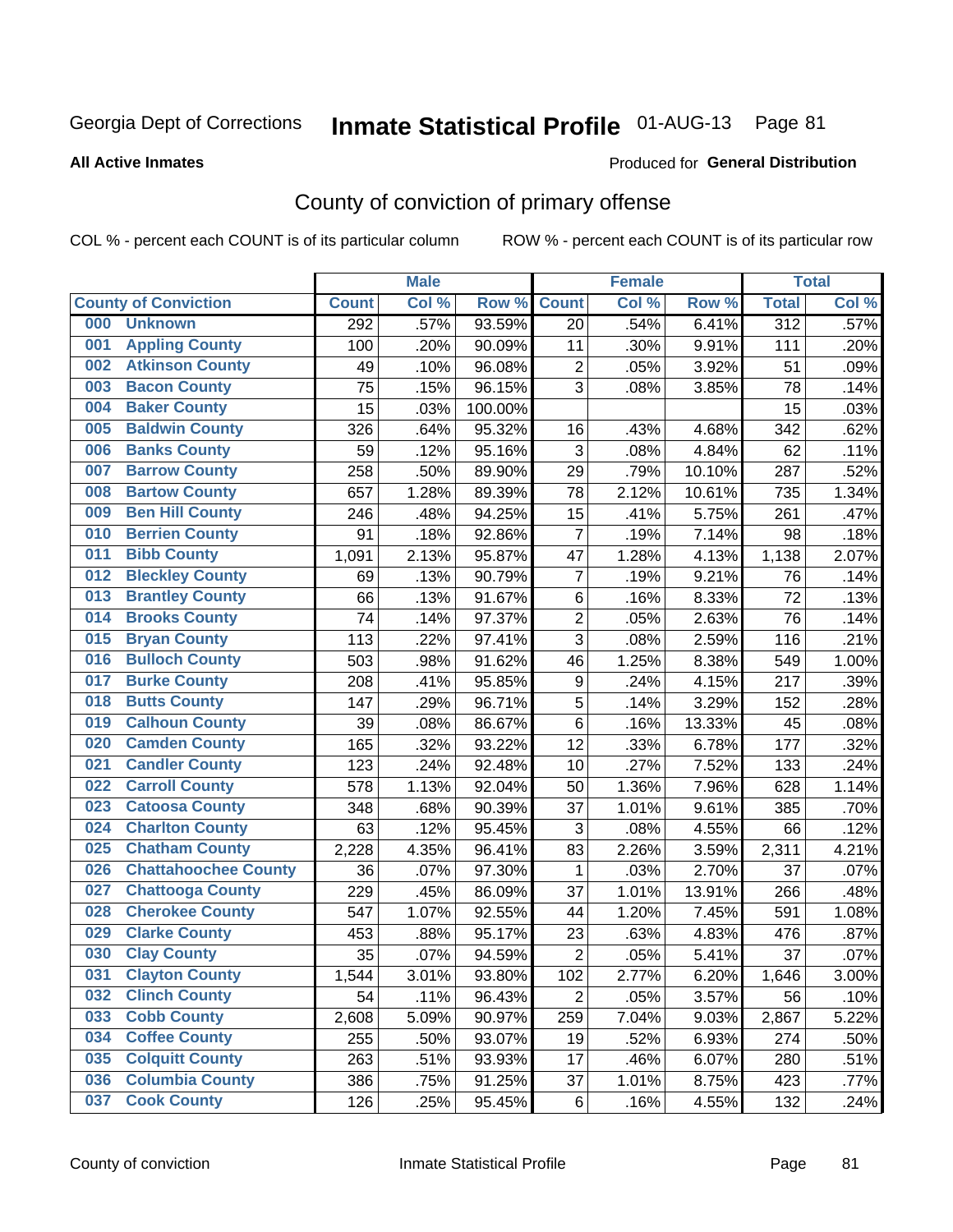#### **All Active Inmates**

#### Produced for **General Distribution**

### County of conviction of primary offense

|                                | <b>Male</b>  |       |         |                         | <b>Female</b> | <b>Total</b> |                |       |
|--------------------------------|--------------|-------|---------|-------------------------|---------------|--------------|----------------|-------|
| <b>County of Conviction</b>    | <b>Count</b> | Col % | Row %   | <b>Count</b>            | Col %         | Row %        | <b>Total</b>   | Col % |
| <b>Coweta County</b><br>038    | 534          | 1.04% | 92.71%  | 42                      | 1.14%         | 7.29%        | 576            | 1.05% |
| <b>Crawford County</b><br>039  | 19           | .04%  | 100.00% |                         |               |              | 19             | .03%  |
| <b>Crisp County</b><br>040     | 272          | .53%  | 95.44%  | 13                      | .35%          | 4.56%        | 285            | .52%  |
| <b>Dade County</b><br>041      | 102          | .20%  | 91.07%  | 10                      | .27%          | 8.93%        | 112            | .20%  |
| <b>Dawson County</b><br>042    | 122          | .24%  | 89.71%  | 14                      | .38%          | 10.29%       | 136            | .25%  |
| 043<br><b>Decatur County</b>   | 309          | .60%  | 93.35%  | 22                      | .60%          | 6.65%        | 331            | .60%  |
| <b>Dekalb County</b><br>044    | 3,186        | 6.21% | 95.33%  | 156                     | 4.24%         | 4.67%        | 3,342          | 6.08% |
| <b>Dodge County</b><br>045     | 156          | .30%  | 92.31%  | 13                      | .35%          | 7.69%        | 169            | .31%  |
| <b>Dooly County</b><br>046     | 96           | .19%  | 96.00%  | $\overline{\mathbf{4}}$ | .11%          | 4.00%        | 100            | .18%  |
| <b>Dougherty County</b><br>047 | 979          | 1.91% | 94.04%  | 62                      | 1.68%         | 5.96%        | 1,041          | 1.89% |
| <b>Douglas County</b><br>048   | 1,269        | 2.48% | 90.97%  | 126                     | 3.42%         | 9.03%        | 1,395          | 2.54% |
| <b>Early County</b><br>049     | 92           | .18%  | 96.84%  | 3                       | .08%          | 3.16%        | 95             | .17%  |
| <b>Echols County</b><br>050    | 11           | .02%  | 91.67%  | 1                       | .03%          | 8.33%        | 12             | .02%  |
| <b>Effingham County</b><br>051 | 213          | .42%  | 93.42%  | 15                      | .41%          | 6.58%        | 228            | .41%  |
| <b>Elbert County</b><br>052    | 128          | .25%  | 93.43%  | 9                       | .24%          | 6.57%        | 137            | .25%  |
| <b>Emanuel County</b><br>053   | 173          | .34%  | 94.02%  | 11                      | .30%          | 5.98%        | 184            | .33%  |
| <b>Evans County</b><br>054     | 94           | .18%  | 94.95%  | 5                       | .14%          | 5.05%        | 99             | .18%  |
| <b>Fannin County</b><br>055    | 100          | .20%  | 90.09%  | 11                      | .30%          | 9.91%        | 111            | .20%  |
| <b>Fayette County</b><br>056   | 387          | .75%  | 88.15%  | 52                      | 1.41%         | 11.85%       | 439            | .80%  |
| <b>Floyd County</b><br>057     | 802          | 1.56% | 89.21%  | 97                      | 2.64%         | 10.79%       | 899            | 1.64% |
| <b>Forsyth County</b><br>058   | 332          | .65%  | 88.77%  | 42                      | 1.14%         | 11.23%       | 374            | .68%  |
| <b>Franklin County</b><br>059  | 137          | .27%  | 93.20%  | 10                      | .27%          | 6.80%        | 147            | .27%  |
| <b>Fulton County</b><br>060    | 4,962        | 9.68% | 95.68%  | 224                     | 6.09%         | 4.32%        | 5,186          | 9.44% |
| <b>Gilmer County</b><br>061    | 118          | .23%  | 94.40%  | $\overline{7}$          | .19%          | 5.60%        | 125            | .23%  |
| <b>Glascock County</b><br>062  | 6            | .01%  | 85.71%  | $\mathbf{1}$            | .03%          | 14.29%       | $\overline{7}$ | .01%  |
| 063<br><b>Glynn County</b>     | 463          | .90%  | 94.68%  | 26                      | .71%          | 5.32%        | 489            | .89%  |
| <b>Gordon County</b><br>064    | 340          | .66%  | 87.40%  | 49                      | 1.33%         | 12.60%       | 389            | .71%  |
| 065<br><b>Grady County</b>     | 217          | .42%  | 93.94%  | 14                      | .38%          | 6.06%        | 231            | .42%  |
| <b>Greene County</b><br>066    | 119          | .23%  | 92.25%  | 10                      | .27%          | 7.75%        | 129            | .23%  |
| <b>Gwinnett County</b><br>067  | 2,458        | 4.79% | 92.86%  | 189                     | 5.14%         | 7.14%        | 2,647          | 4.82% |
| <b>Habersham County</b><br>068 | 101          | .20%  | 97.12%  | 3                       | .08%          | 2.88%        | 104            | .19%  |
| 069<br><b>Hall County</b>      | 722          | 1.41% | 90.14%  | 79                      | 2.15%         | 9.86%        | 801            | 1.46% |
| <b>Hancock County</b><br>070   | 37           | .07%  | 100.00% |                         |               |              | 37             | .07%  |
| 071<br><b>Haralson County</b>  | 106          | .21%  | 93.81%  | $\overline{7}$          | .19%          | 6.19%        | 113            | .21%  |
| <b>Harris County</b><br>072    | 117          | .23%  | 94.35%  | $\overline{7}$          | .19%          | 5.65%        | 124            | .23%  |
| <b>Hart County</b><br>073      | 135          | .26%  | 95.07%  | $\overline{7}$          | .19%          | 4.93%        | 142            | .26%  |
| <b>Heard County</b><br>074     | 51           | .10%  | 92.73%  | 4                       | .11%          | 7.27%        | 55             | .10%  |
| <b>Henry County</b><br>075     | 583          | 1.14% | 90.81%  | 59                      | 1.60%         | 9.19%        | 642            | 1.17% |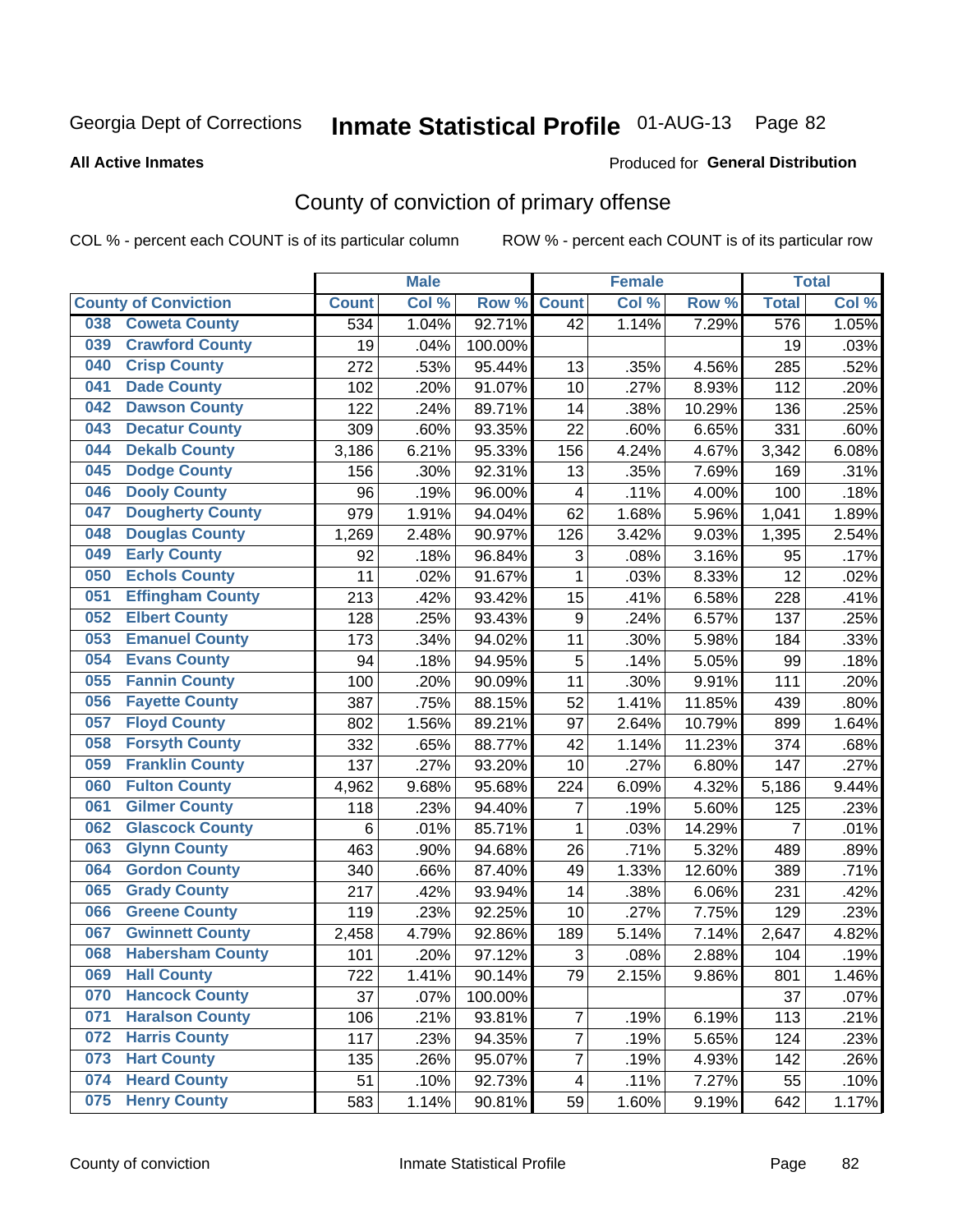#### **All Active Inmates**

#### Produced for **General Distribution**

### County of conviction of primary offense

|     |                             |              | <b>Male</b> |         |                           | <b>Female</b> |        | <b>Total</b>     |       |
|-----|-----------------------------|--------------|-------------|---------|---------------------------|---------------|--------|------------------|-------|
|     | <b>County of Conviction</b> | <b>Count</b> | Col %       | Row %   | <b>Count</b>              | Col%          | Row %  | <b>Total</b>     | Col % |
| 076 | <b>Houston County</b>       | 701          | 1.37%       | 93.84%  | 46                        | 1.25%         | 6.16%  | $\overline{747}$ | 1.36% |
| 077 | <b>Irwin County</b>         | 76           | .15%        | 93.83%  | 5                         | .14%          | 6.17%  | 81               | .15%  |
| 078 | <b>Jackson County</b>       | 245          | .48%        | 90.07%  | 27                        | .73%          | 9.93%  | 272              | .50%  |
| 079 | <b>Jasper County</b>        | 63           | .12%        | 87.50%  | 9                         | .24%          | 12.50% | 72               | .13%  |
| 080 | <b>Jeff Davis County</b>    | 89           | .17%        | 95.70%  | 4                         | .11%          | 4.30%  | 93               | .17%  |
| 081 | <b>Jefferson County</b>     | 180          | .35%        | 97.83%  | 4                         | .11%          | 2.17%  | 184              | .33%  |
| 082 | <b>Jenkins County</b>       | 74           | .14%        | 96.10%  | 3                         | .08%          | 3.90%  | 77               | .14%  |
| 083 | <b>Johnson County</b>       | 50           | .10%        | 92.59%  | 4                         | .11%          | 7.41%  | 54               | .10%  |
| 084 | <b>Jones County</b>         | 218          | .43%        | 88.98%  | 27                        | .73%          | 11.02% | 245              | .45%  |
| 085 | <b>Lamar County</b>         | 82           | .16%        | 93.18%  | 6                         | .16%          | 6.82%  | 88               | .16%  |
| 086 | <b>Lanier County</b>        | 46           | .09%        | 97.87%  | $\mathbf{1}$              | .03%          | 2.13%  | 47               | .09%  |
| 087 | <b>Laurens County</b>       | 306          | .60%        | 94.15%  | 19                        | .52%          | 5.85%  | 325              | .59%  |
| 088 | <b>Lee County</b>           | 69           | .13%        | 89.61%  | 8                         | .22%          | 10.39% | 77               | .14%  |
| 089 | <b>Liberty County</b>       | 305          | .59%        | 92.99%  | 23                        | .63%          | 7.01%  | 328              | .60%  |
| 090 | <b>Lincoln County</b>       | 30           | .06%        | 90.91%  | $\ensuremath{\mathsf{3}}$ | .08%          | 9.09%  | 33               | .06%  |
| 091 | <b>Long County</b>          | 86           | .17%        | 94.51%  | 5                         | .14%          | 5.49%  | 91               | .17%  |
| 092 | <b>Lowndes County</b>       | 562          | 1.10%       | 95.58%  | 26                        | .71%          | 4.42%  | 588              | 1.07% |
| 093 | <b>Lumpkin County</b>       | 88           | .17%        | 88.00%  | 12                        | .33%          | 12.00% | 100              | .18%  |
| 094 | <b>Macon County</b>         | 62           | .12%        | 96.88%  | $\overline{2}$            | .05%          | 3.13%  | 64               | .12%  |
| 095 | <b>Madison County</b>       | 102          | .20%        | 93.58%  | $\overline{7}$            | .19%          | 6.42%  | 109              | .20%  |
| 096 | <b>Marion County</b>        | 26           | .05%        | 96.30%  | $\mathbf{1}$              | .03%          | 3.70%  | 27               | .05%  |
| 097 | <b>Mcduffie County</b>      | 198          | .39%        | 94.29%  | 12                        | .33%          | 5.71%  | 210              | .38%  |
| 098 | <b>Mcintosh County</b>      | 80           | .16%        | 91.95%  | $\overline{7}$            | .19%          | 8.05%  | 87               | .16%  |
| 099 | <b>Meriwether County</b>    | 192          | .37%        | 96.00%  | 8                         | .22%          | 4.00%  | 200              | .36%  |
| 100 | <b>Miller County</b>        | 35           | .07%        | 100.00% |                           |               |        | 35               | .06%  |
| 101 | <b>Mitchell County</b>      | 215          | .42%        | 91.49%  | 20                        | .54%          | 8.51%  | 235              | .43%  |
| 102 | <b>Monroe County</b>        | 169          | .33%        | 89.42%  | 20                        | .54%          | 10.58% | 189              | .34%  |
| 103 | <b>Montgomery County</b>    | 43           | .08%        | 97.73%  | 1                         | .03%          | 2.27%  | 44               | .08%  |
| 104 | <b>Morgan County</b>        | 149          | .29%        | 92.55%  | 12                        | .33%          | 7.45%  | 161              | .29%  |
| 105 | <b>Murray County</b>        | 162          | .32%        | 92.57%  | 13                        | .35%          | 7.43%  | 175              | .32%  |
| 106 | <b>Muscogee County</b>      | 1,360        | 2.65%       | 94.71%  | 76                        | 2.07%         | 5.29%  | 1,436            | 2.61% |
| 107 | <b>Newton County</b>        | 690          | 1.35%       | 93.37%  | 49                        | 1.33%         | 6.63%  | 739              | 1.34% |
| 108 | <b>Oconee County</b>        | 51           | .10%        | 98.08%  | 1                         | .03%          | 1.92%  | 52               | .09%  |
| 109 | <b>Oglethorpe County</b>    | 54           | .11%        | 94.74%  | 3                         | .08%          | 5.26%  | 57               | .10%  |
| 110 | <b>Paulding County</b>      | 300          | .59%        | 93.17%  | 22                        | .60%          | 6.83%  | 322              | .59%  |
| 111 | <b>Peach County</b>         | 82           | .16%        | 96.47%  | 3                         | .08%          | 3.53%  | 85               | .15%  |
| 112 | <b>Pickens County</b>       | 92           | .18%        | 91.09%  | 9                         | .24%          | 8.91%  | 101              | .18%  |
| 113 | <b>Pierce County</b>        | 72           | .14%        | 96.00%  | 3                         | .08%          | 4.00%  | 75               | .14%  |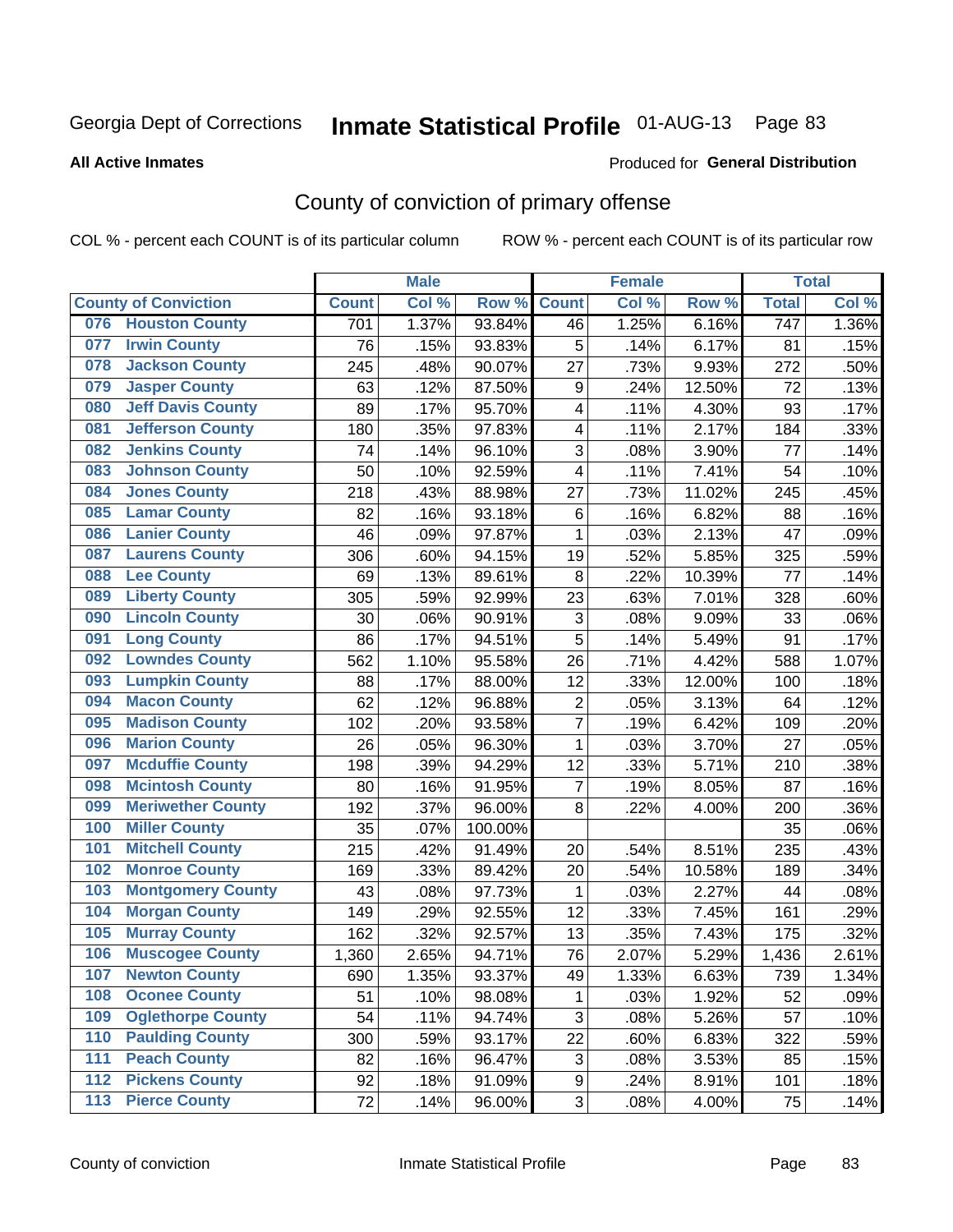#### **All Active Inmates**

#### Produced for **General Distribution**

### County of conviction of primary offense

|                                          |                 | <b>Male</b> |         |                  | <b>Female</b> |        |              | <b>Total</b> |
|------------------------------------------|-----------------|-------------|---------|------------------|---------------|--------|--------------|--------------|
| <b>County of Conviction</b>              | <b>Count</b>    | Col %       | Row %   | <b>Count</b>     | Col %         | Row %  | <b>Total</b> | Col %        |
| <b>Pike County</b><br>114                | $\overline{52}$ | .10%        | 86.67%  | 8                | .22%          | 13.33% | 60           | .11%         |
| <b>Polk County</b><br>$\overline{115}$   | 170             | .33%        | 94.44%  | 10               | .27%          | 5.56%  | 180          | .33%         |
| <b>Pulaski County</b><br>116             | 55              | .11%        | 94.83%  | 3                | .08%          | 5.17%  | 58           | .11%         |
| <b>Putnam County</b><br>117              | 170             | .33%        | 90.43%  | 18               | .49%          | 9.57%  | 188          | .34%         |
| <b>Quitman County</b><br>118             | 20              | .04%        | 100.00% |                  |               |        | 20           | .04%         |
| <b>Rabun County</b><br>119               | 50              | .10%        | 84.75%  | $\boldsymbol{9}$ | .24%          | 15.25% | 59           | .11%         |
| <b>Randolph County</b><br>120            | 74              | .14%        | 96.10%  | $\overline{3}$   | .08%          | 3.90%  | 77           | .14%         |
| <b>Richmond County</b><br>121            | 1,900           | 3.71%       | 94.15%  | 118              | 3.21%         | 5.85%  | 2,018        | 3.67%        |
| <b>Rockdale County</b><br>122            | 442             | .86%        | 94.65%  | 25               | .68%          | 5.35%  | 467          | .85%         |
| <b>Schley County</b><br>123              | 22              | .04%        | 95.65%  | 1                | .03%          | 4.35%  | 23           | .04%         |
| <b>Screven County</b><br>124             | 150             | .29%        | 96.77%  | 5                | .14%          | 3.23%  | 155          | .28%         |
| <b>Seminole County</b><br>125            | 72              | .14%        | 91.14%  | $\overline{7}$   | .19%          | 8.86%  | 79           | .14%         |
| <b>Spalding County</b><br>126            | 527             | 1.03%       | 93.44%  | 37               | 1.01%         | 6.56%  | 564          | 1.03%        |
| <b>Stephens County</b><br>127            | 172             | .34%        | 93.99%  | 11               | .30%          | 6.01%  | 183          | .33%         |
| <b>Stewart County</b><br>128             | 33              | .06%        | 97.06%  | 1                | .03%          | 2.94%  | 34           | .06%         |
| <b>Sumter County</b><br>129              | 222             | .43%        | 94.87%  | 12               | .33%          | 5.13%  | 234          | .43%         |
| <b>Talbot County</b><br>130              | 51              | .10%        | 94.44%  | 3                | .08%          | 5.56%  | 54           | .10%         |
| <b>Taliaferro County</b><br>131          | 23              | .04%        | 82.14%  | 5                | .14%          | 17.86% | 28           | .05%         |
| <b>Tattnall County</b><br>132            | 195             | .38%        | 93.30%  | 14               | .38%          | 6.70%  | 209          | .38%         |
| <b>Taylor County</b><br>133              | 68              | .13%        | 93.15%  | 5                | .14%          | 6.85%  | 73           | .13%         |
| <b>Telfair County</b><br>134             | 92              | .18%        | 93.88%  | 6                | .16%          | 6.12%  | 98           | .18%         |
| <b>Terrell County</b><br>135             | 83              | .16%        | 97.65%  | $\overline{2}$   | .05%          | 2.35%  | 85           | .15%         |
| <b>Thomas County</b><br>136              | 235             | .46%        | 94.76%  | 13               | .35%          | 5.24%  | 248          | .45%         |
| <b>Tift County</b><br>137                | 322             | .63%        | 96.70%  | 11               | .30%          | 3.30%  | 333          | .61%         |
| <b>Toombs County</b><br>138              | 345             | .67%        | 91.51%  | 32               | .87%          | 8.49%  | 377          | .69%         |
| <b>Towns County</b><br>139               | 40              | .08%        | 93.02%  | 3                | .08%          | 6.98%  | 43           | .08%         |
| <b>Treutlen County</b><br>140            | 83              | .16%        | 95.40%  | 4                | .11%          | 4.60%  | 87           | .16%         |
| <b>Troup County</b><br>141               | 613             | 1.20%       | 91.22%  | 59               | 1.60%         | 8.78%  | 672          | 1.22%        |
| <b>Turner County</b><br>142              | 66              | .13%        | 94.29%  | 4                | .11%          | 5.71%  | 70           | .13%         |
| <b>Twiggs County</b><br>$\overline{143}$ | 68              | .13%        | 95.77%  | 3                | .08%          | 4.23%  | 71           | .13%         |
| <b>Union County</b><br>144               | $\overline{71}$ | .14%        | 83.53%  | 14               | .38%          | 16.47% | 85           | .15%         |
| 145<br><b>Upson County</b>               | 174             | .34%        | 95.08%  | 9                | .24%          | 4.92%  | 183          | .33%         |
| <b>Walker County</b><br>146              | 400             | .78%        | 89.89%  | 45               | 1.22%         | 10.11% | 445          | .81%         |
| <b>Walton County</b><br>147              | 513             | 1.00%       | 89.53%  | 60               | 1.63%         | 10.47% | 573          | 1.04%        |
| <b>Ware County</b><br>148                | 344             | .67%        | 93.48%  | 24               | .65%          | 6.52%  | 368          | .67%         |
| <b>Warren County</b><br>149              | 50              | .10%        | 94.34%  | 3                | .08%          | 5.66%  | 53           | .10%         |
| <b>Washington County</b><br>150          | 199             | .39%        | 90.45%  | 21               | .57%          | 9.55%  | 220          | .40%         |
| <b>Wayne County</b><br>151               | 146             | .28%        | 91.82%  | 13               | .35%          | 8.18%  | 159          | .29%         |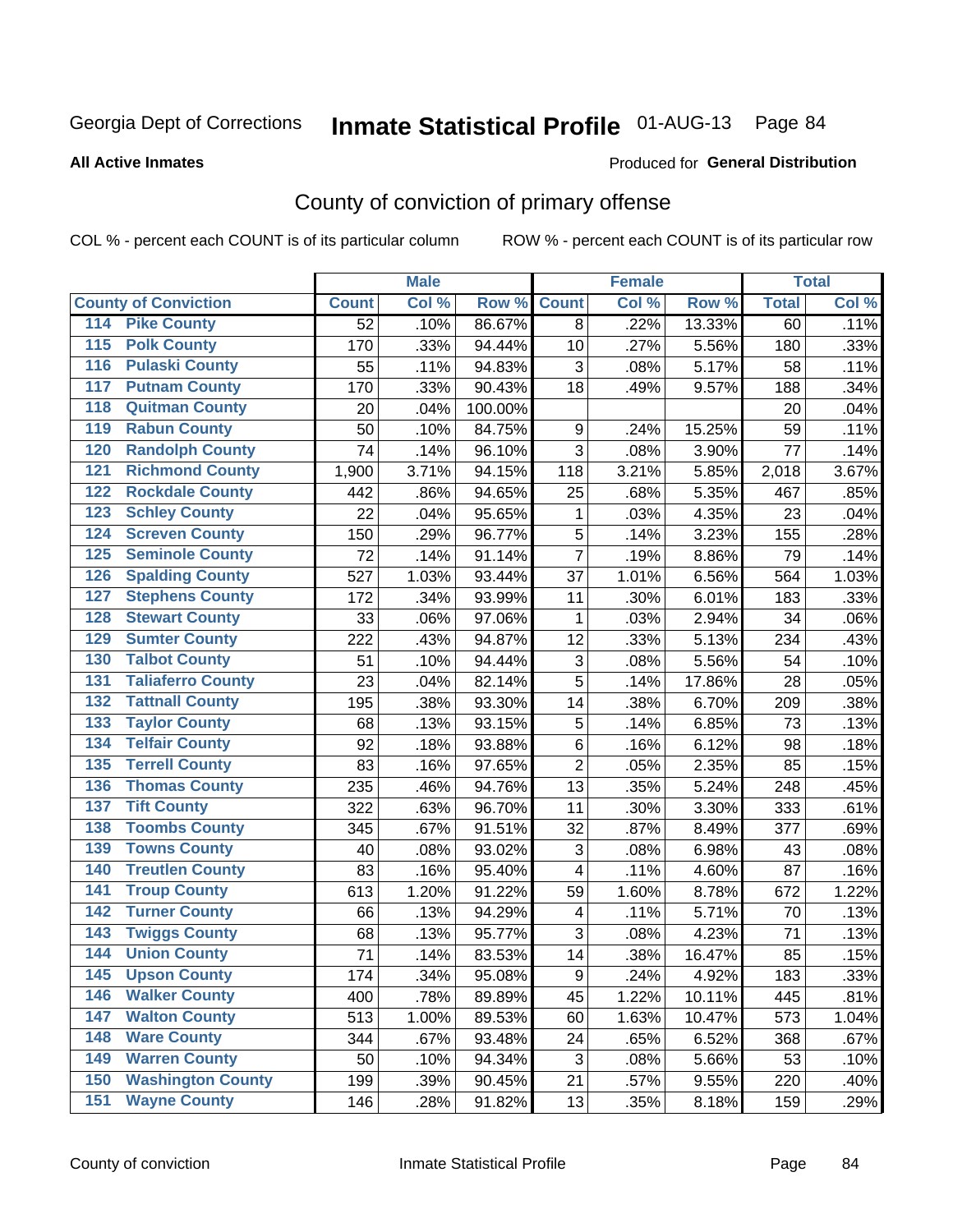**All Active Inmates**

#### Produced for **General Distribution**

### County of conviction of primary offense

|                                |              | <b>Male</b> |             |       | <b>Female</b> |        |              | <b>Total</b> |
|--------------------------------|--------------|-------------|-------------|-------|---------------|--------|--------------|--------------|
| <b>County of Conviction</b>    | <b>Count</b> | Col %       | Row % Count |       | Col %         | Row %  | <b>Total</b> | Col %        |
| <b>Webster County</b><br>152   | 10           | .02%        | 100.00%     |       |               |        | 10           | .02%         |
| <b>Wheeler County</b><br>153   | 29           | $.06\%$     | 96.67%      |       | .03%          | 3.33%  | 30           | .05%         |
| <b>White County</b><br>154     | 108          | .21%        | 87.80%      | 15    | .41%          | 12.20% | 123          | .22%         |
| <b>Whitfield County</b><br>155 | 568          | $1.11\%$    | 90.45%      | 60    | 1.63%         | 9.55%  | 628          | 1.14%        |
| <b>Wilcox County</b><br>156    | 47           | .09%        | 88.68%      | 6     | .16%          | 11.32% | 53           | .10%         |
| <b>Wilkes County</b><br>157    | 68           | .13%        | 95.77%      | 3     | .08%          | 4.23%  | 71           | .13%         |
| <b>Wilkinson County</b><br>158 | 43           | $.08\%$     | 93.48%      | 3     | .08%          | 6.52%  | 46           | .08%         |
| <b>Worth County</b><br>159     | 113          | .22%        | 94.17%      |       | .19%          | 5.83%  | 120          | .22%         |
| <b>Total Rported</b>           | 51,269       | 100%        | 93.3%       | 3,680 | 100%          | 6.7%   | 54,949       | 100%         |

| <b>Not Reported</b> |        |       |        |
|---------------------|--------|-------|--------|
| <b>Grand Total</b>  | 51,269 | 3,680 | 54,949 |

| Mode (most frequent) | <b>Fulton County</b> | <b>Cobb County</b> | <b>Fulton County</b> |
|----------------------|----------------------|--------------------|----------------------|
|                      |                      |                    |                      |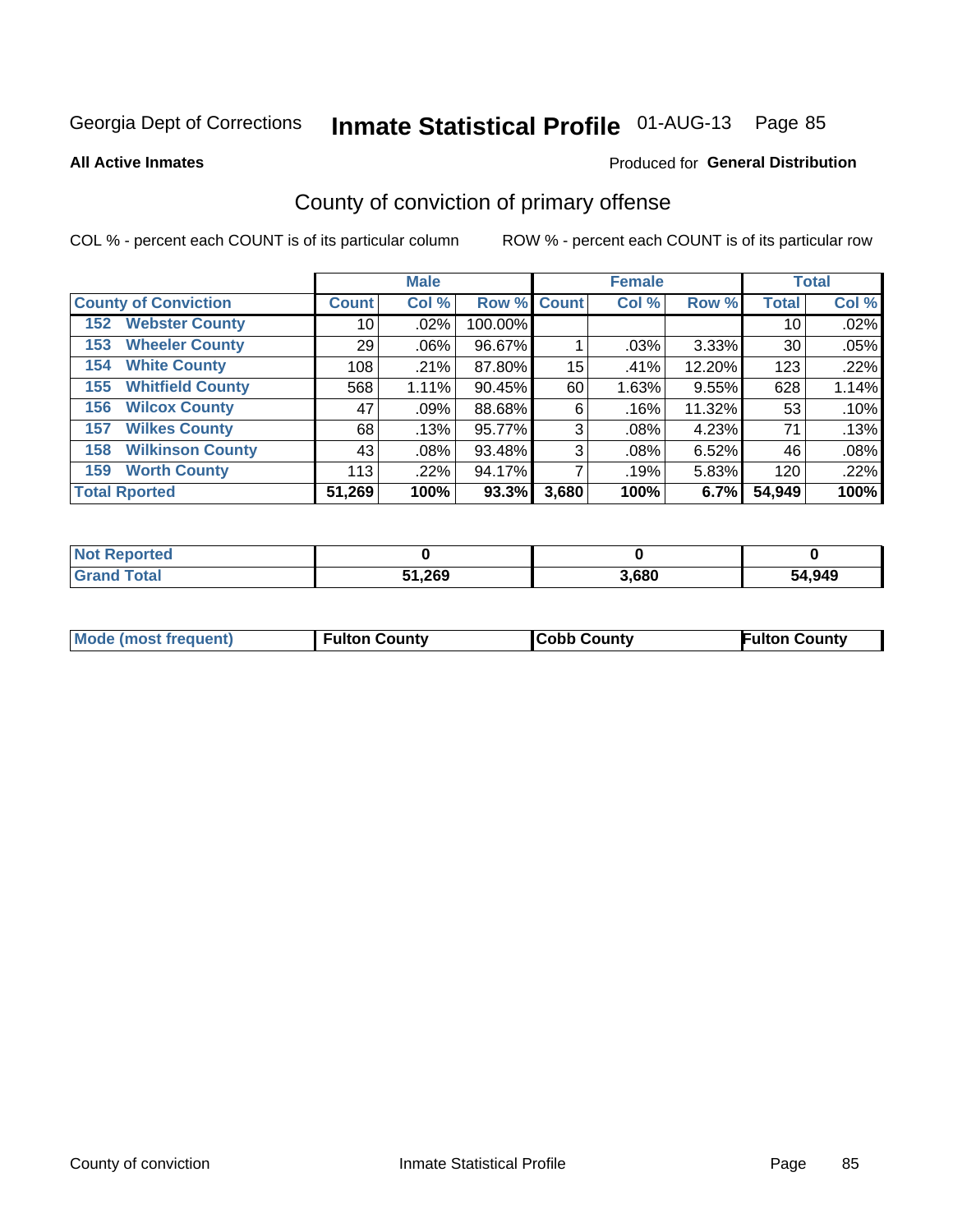#### **All Active Inmates**

#### Produced for **General Distribution**

### Circuit of conviction of primary offense

|                         |                                 |              | <b>Male</b> |        |              | <b>Female</b> |        |              | <b>Total</b> |
|-------------------------|---------------------------------|--------------|-------------|--------|--------------|---------------|--------|--------------|--------------|
|                         | <b>Circuit of Conviction</b>    | <b>Count</b> | Col %       | Row %  | <b>Count</b> | Col %         | Row %  | <b>Total</b> | Col %        |
| $\overline{1}$          | <b>Alapaha Circuit</b>          | 366          | .72%        | 95.31% | 18           | .49%          | 4.69%  | 384          | .70%         |
| $\overline{2}$          | <b>Alcovy Circuit</b>           | 1,203        | 2.36%       | 91.69% | 109          | 2.98%         | 8.31%  | 1,312        | 2.40%        |
| 3                       | <b>Atlanta Circuit</b>          | 4,962        | 9.73%       | 95.68% | 224          | 6.12%         | 4.32%  | 5,186        | 9.49%        |
| 4                       | <b>Atlantic Circuit</b>         | 873          | 1.71%       | 93.87% | 57           | 1.56%         | 6.13%  | 930          | 1.70%        |
| 5                       | <b>Augusta Circuit</b>          | 2,494        | 4.89%       | 93.83% | 164          | 4.48%         | 6.17%  | 2,658        | 4.86%        |
| $6\overline{6}$         | <b>Blue Ridge Circuit</b>       | 547          | 1.07%       | 92.55% | 44           | 1.20%         | 7.45%  | 591          | 1.08%        |
| $\overline{\mathbf{7}}$ | <b>Brunswick Circuit</b>        | 963          | 1.89%       | 93.59% | 66           | 1.80%         | 6.41%  | 1,029        | 1.88%        |
| 8                       | <b>Chattahoochee Circuit</b>    | 1,658        | 3.25%       | 94.69% | 93           | 2.54%         | 5.31%  | 1,751        | 3.20%        |
| $\overline{9}$          | <b>Cherokee Circuit</b>         | 997          | 1.96%       | 88.70% | 127          | 3.47%         | 11.30% | 1,124        | 2.06%        |
| 10                      | <b>Clayton Circuit</b>          | 1,544        | 3.03%       | 93.80% | 102          | 2.79%         | 6.20%  | 1,646        | 3.01%        |
| 11                      | <b>Cobb Circuit</b>             | 2,608        | 5.12%       | 90.97% | 259          | 7.08%         | 9.03%  | 2,867        | 5.25%        |
| 12                      | <b>Conasauga Circuit</b>        | 730          | 1.43%       | 90.91% | 73           | 1.99%         | 9.09%  | 803          | 1.47%        |
| 13                      | <b>Cordele Circuit</b>          | 661          | 1.30%       | 94.56% | 38           | 1.04%         | 5.44%  | 699          | 1.28%        |
| $\overline{14}$         | <b>Coweta Circuit</b>           | 1,968        | 3.86%       | 92.35% | 163          | 4.45%         | 7.65%  | 2,131        | 3.90%        |
| 15                      | <b>Dougherty Circuit</b>        | 979          | 1.92%       | 94.04% | 62           | 1.69%         | 5.96%  | 1,041        | 1.91%        |
| 16                      | <b>Dublin Circuit</b>           | 507          | .99%        | 94.41% | 30           | .82%          | 5.59%  | 537          | .98%         |
| 17                      | <b>Eastern Circuit</b>          | 2,228        | 4.37%       | 96.41% | 83           | 2.27%         | 3.59%  | 2,311        | 4.23%        |
| 18                      | <b>Flint Circuit</b>            | 583          | 1.14%       | 90.81% | 59           | 1.61%         | 9.19%  | 642          | 1.18%        |
| 19                      | <b>Griffin Circuit</b>          | 1,140        | 2.24%       | 91.49% | 106          | 2.90%         | 8.51%  | 1,246        | 2.28%        |
| 20                      | <b>Gwinnett Circuit</b>         | 2,458        | 4.82%       | 92.86% | 189          | 5.16%         | 7.14%  | 2,647        | 4.84%        |
| $\overline{21}$         | <b>Houston Circuit</b>          | 701          | 1.38%       | 93.84% | 46           | 1.26%         | 6.16%  | 747          | 1.37%        |
| $\overline{22}$         | <b>Lookout Mountain Circuit</b> | 1,079        | 2.12%       | 89.32% | 129          | 3.52%         | 10.68% | 1,208        | 2.21%        |
| 23                      | <b>Macon Circuit</b>            | 1,192        | 2.34%       | 95.97% | 50           | 1.37%         | 4.03%  | 1,242        | 2.27%        |
| 24                      | <b>Middle Circuit</b>           | 1,020        | 2.00%       | 92.90% | 78           | 2.13%         | 7.10%  | 1,098        | 2.01%        |
| 25                      | <b>Mountain Circuit</b>         | 323          | .63%        | 93.35% | 23           | .63%          | 6.65%  | 346          | .63%         |
| 26                      | <b>Northeastern Circuit</b>     | 844          | 1.66%       | 90.07% | 93           | 2.54%         | 9.93%  | 937          | 1.71%        |
| $\overline{27}$         | <b>Northern Circuit</b>         | 556          | 1.09%       | 93.92% | 36           | .98%          | 6.08%  | 592          | 1.08%        |
| 28                      | <b>Ocmulgee Circuit</b>         | 1,125        | 2.21%       | 92.21% | 95           | 2.60%         | 7.79%  | 1,220        | 2.23%        |
| 29                      | <b>Oconee Circuit</b>           | 444          | .87%        | 93.47% | 31           | .85%          | 6.53%  | 475          | .87%         |
| 30                      | <b>Ogeechee Circuit</b>         | 940          | 1.84%       | 93.16% | 69           | 1.89%         | 6.84%  | 1,009        | 1.85%        |
| $\overline{31}$         | <b>Pataula Circuit</b>          | 411          | .81%        | 96.03% | 17           | .46%          | 3.97%  | 428          | .78%         |
| 32                      | <b>Piedmont Circuit</b>         | 562          | 1.10%       | 90.50% | 59           | 1.61%         | 9.50%  | 621          | 1.14%        |
| 33                      | <b>Rome Circuit</b>             | 802          | 1.57%       | 89.21% | 97           | 2.65%         | 10.79% | 899          | 1.65%        |
| 34                      | <b>South Georgia Circuit</b>    | 795          | 1.56%       | 92.77% | 62           | 1.69%         | 7.23%  | 857          | 1.57%        |
| 35                      | <b>Southern Circuit</b>         | 1,145        | 2.25%       | 95.10% | 59           | 1.61%         | 4.90%  | 1,204        | 2.20%        |
| 36                      | <b>Southwestern Circuit</b>     | 418          | .82%        | 94.57% | 24           | .66%          | 5.43%  | 442          | .81%         |
| 37                      | <b>Stone Mountain Circuit</b>   | 3,186        | 6.25%       | 95.33% | 156          | 4.26%         | 4.67%  | 3,342        | 6.12%        |
| 38                      | <b>Tallapoosa Circuit</b>       | 276          | .54%        | 94.20% | 17           | .46%          | 5.80%  | 293          | .54%         |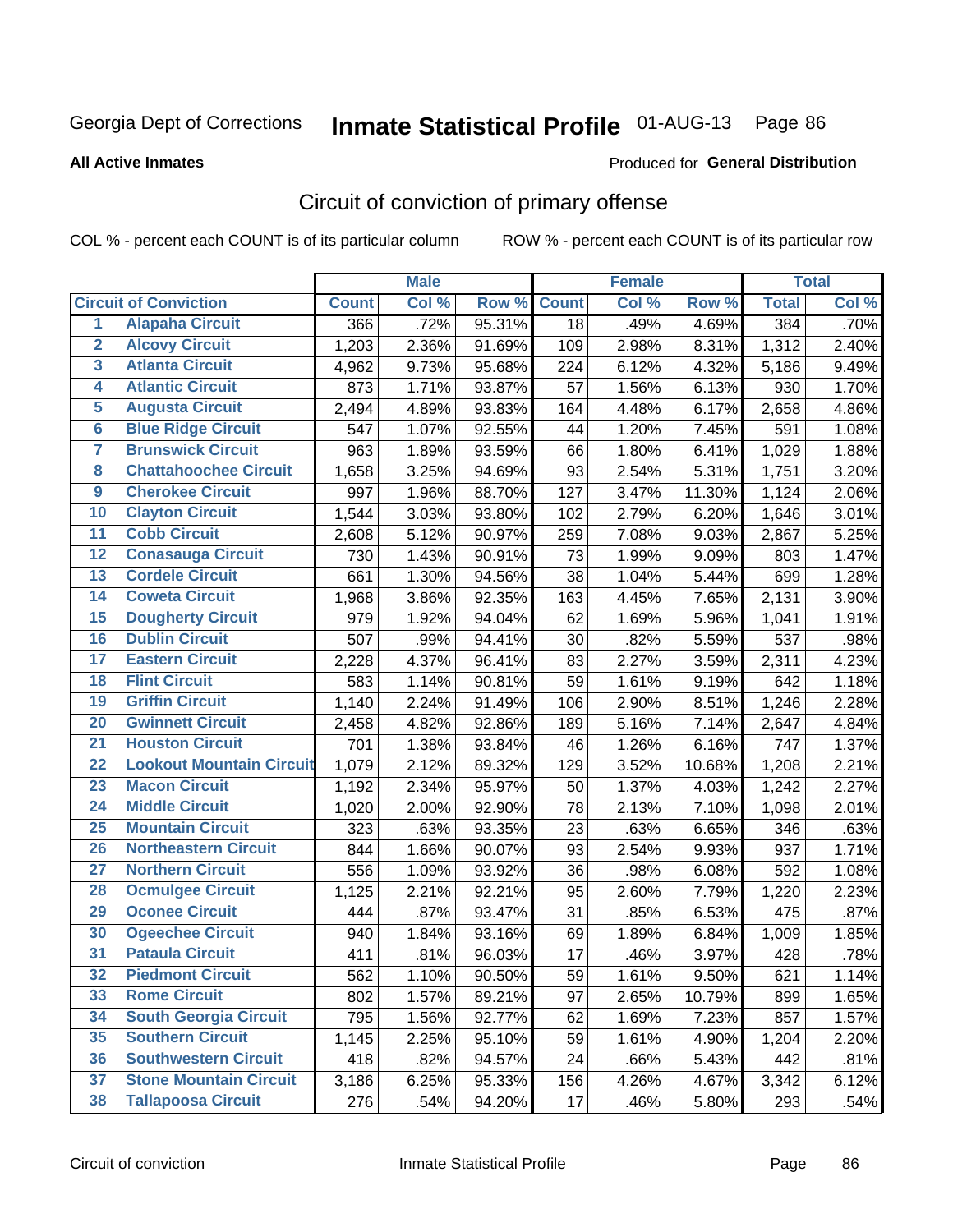**All Active Inmates**

#### Produced for **General Distribution**

### Circuit of conviction of primary offense

|                      |                              |              | <b>Male</b> |        |              | <b>Female</b> |        |              | <b>Total</b> |
|----------------------|------------------------------|--------------|-------------|--------|--------------|---------------|--------|--------------|--------------|
|                      | <b>Circuit of Conviction</b> | <b>Count</b> | Col %       | Row %  | <b>Count</b> | Col %         | Row %  | <b>Total</b> | Col %        |
| 39                   | <b>Tifton Circuit</b>        | 577          | 1.13%       | 95.53% | 27           | .74%          | 4.47%  | 604          | 1.11%        |
| 40                   | <b>Toombs Circuit</b>        | 375          | .74%        | 93.28% | 27           | .74%          | 6.72%  | 402          | .74%         |
| 41                   | <b>Waycross Circuit</b>      | 875          | 1.72%       | 93.78% | 58           | 1.58%         | 6.22%  | 933          | 1.71%        |
| 42                   | <b>Western Circuit</b>       | 504          | .99%        | 95.45% | 24           | .66%          | 4.55%  | 528          | $.97\%$      |
| 43                   | <b>Rockdale Circuit</b>      | 442          | $.87\%$     | 94.65% | 25           | .68%          | 5.35%  | 467          | .85%         |
| 44                   | <b>Douglas Circuit</b>       | 1,269        | 2.49%       | 90.97% | 126          | 3.44%         | 9.03%  | 1,395        | 2.55%        |
| 45                   | <b>Appalachian Circuit</b>   | 310          | .61%        | 91.99% | 27           | .74%          | 8.01%  | 337          | .62%         |
| 46                   | <b>Enotah Circuit</b>        | 307          | .60%        | 87.46% | 44           | 1.20%         | 12.54% | 351          | .64%         |
| 47                   | <b>Bell-Forsyth Circuit</b>  | 332          | .65%        | 88.77% | 42           | 1.15%         | 11.23% | 374          | .68%         |
| 48                   | <b>Towaliga Circuit</b>      | 398          | .78%        | 92.77% | 31           | .85%          | 7.23%  | 429          | .79%         |
| 49                   | <b>Paulding Circuit</b>      | 300          | .59%        | 93.17% | 22           | $.60\%$       | 6.83%  | 322          | .59%         |
| <b>Total Rported</b> |                              | 50,977       | 100%        | 93.3%  | 3,660        | 100%          | 6.7%   | 54,637       | 100%         |

| N   | 292           | ״     | 24c        |
|-----|---------------|-------|------------|
| тет | $\sim$ $\sim$ | Zu    | <b>VIA</b> |
|     | 51,269        | 3,680 | 1,949      |

| M | . | -----<br>oг | ----<br>пLс |
|---|---|-------------|-------------|
|   |   | <b>OUNN</b> |             |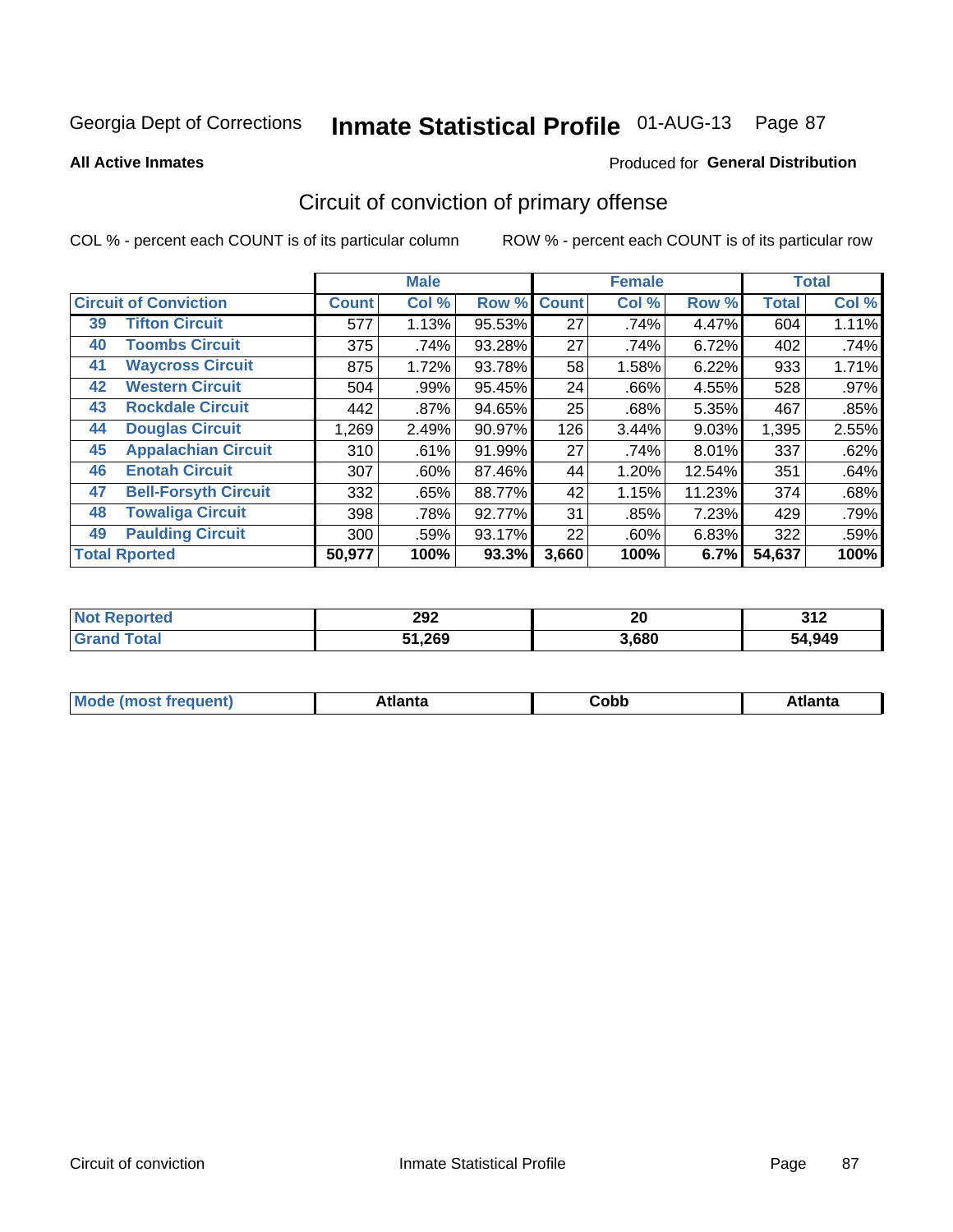#### **All Active Inmates**

### Produced for **General Distribution**

### Years served (jail + prison) in this incarceration

|                              |              | <b>Male</b> |         |              | <b>Female</b> |                  |              | <b>Total</b> |
|------------------------------|--------------|-------------|---------|--------------|---------------|------------------|--------------|--------------|
| <b>Years Served</b>          | <b>Count</b> | Col %       | Row %   | <b>Count</b> | Col %         | Row <sub>%</sub> | <b>Total</b> | Col%         |
| Less than one year           | 9,917        | 19.36%      | 90.90%  | 993          | 27.01%        | 9.10%            | 10,910       | 19.87%       |
| 1 to 1.99 years              | 8,637        | 16.86%      | 91.61%  | 791          | 21.52%        | 8.39%            | 9,428        | 17.17%       |
| $2$ to 2.99 years            | 6,155        | 12.02%      | 92.98%  | 465          | 12.65%        | 7.02%            | 6,620        | 12.06%       |
| $3$ to $3.99$ years          | 4,141        | 8.08%       | 92.74%  | 324          | 8.81%         | 7.26%            | 4,465        | 8.13%        |
| $\overline{4}$ to 4.99 years | 3,391        | 6.62%       | 93.26%  | 245          | 6.66%         | 6.74%            | 3,636        | 6.62%        |
| 5 to 5.99 years              | 2,903        | 5.67%       | 94.47%  | 170          | 4.62%         | 5.53%            | 3,073        | 5.60%        |
| 6 to 6.99 years              | 2,421        | 4.73%       | 94.72%  | 135          | 3.67%         | 5.28%            | 2,556        | 4.66%        |
| 7 to 7.99 years              | 1,765        | 3.45%       | 94.39%  | 105          | 2.86%         | 5.61%            | 1,870        | 3.41%        |
| <b>8 to 8.99 years</b>       | 1,414        | 2.76%       | 94.90%  | 76           | 2.07%         | 5.10%            | 1,490        | 2.71%        |
| 9 to 9.99 years              | 1,298        | 2.53%       | 95.65%  | 59           | 1.61%         | 4.35%            | 1,357        | 2.47%        |
| 10 to 10.99 years            | 1,021        | 1.99%       | 94.71%  | 57           | 1.55%         | 5.29%            | 1,078        | 1.96%        |
| 11 to 11.99 years            | 863          | 1.68%       | 96.53%  | 31           | 0.84%         | 3.47%            | 894          | 1.63%        |
| 12 to 12.99 years            | 808          | 1.58%       | 96.88%  | 26           | 0.71%         | 3.12%            | 834          | 1.52%        |
| 13 to 13.99 years            | 703          | 1.37%       | 95.91%  | 30           | 0.82%         | 4.09%            | 733          | 1.34%        |
| 14 to 14.99 years            | 665          | 1.30%       | 96.24%  | 26           | 0.71%         | 3.76%            | 691          | 1.26%        |
| 15 to 15.99 years            | 610          | 1.19%       | 96.21%  | 24           | 0.65%         | 3.79%            | 634          | 1.15%        |
| 16 to 16.99 years            | 649          | 1.27%       | 97.16%  | 19           | 0.52%         | 2.84%            | 668          | 1.22%        |
| 17 to 17.99 years            | 523          | 1.02%       | 96.67%  | 18           | 0.49%         | 3.33%            | 541          | 0.99%        |
| 18 to 18.99 years            | 487          | 0.95%       | 97.40%  | 13           | 0.35%         | 2.60%            | 500          | 0.91%        |
| 19 to 19.99 years            | 438          | 0.86%       | 95.22%  | 22           | 0.60%         | 4.78%            | 460          | 0.84%        |
| 20 to 20.99 years            | 312          | 0.61%       | 98.11%  | 6            | 0.16%         | 1.89%            | 318          | 0.58%        |
| 21 to 21.99 years            | 278          | 0.54%       | 96.19%  | 11           | 0.30%         | 3.81%            | 289          | 0.53%        |
| 22 to 22.99 years            | 269          | 0.53%       | 98.18%  | 5            | 0.14%         | 1.82%            | 274          | 0.50%        |
| 23 to 23.99 years            | 193          | 0.38%       | 96.50%  | 7            | 0.19%         | 3.50%            | 200          | 0.36%        |
| 24 to 24.99 years            | 172          | 0.34%       | 99.42%  | 1            | 0.03%         | 0.58%            | 173          | 0.32%        |
| 25 to 25.99 years            | 170          | 0.33%       | 97.14%  | 5            | 0.14%         | 2.86%            | 175          | 0.32%        |
| 26 to 26.99 years            | 119          | 0.23%       | 100.00% |              |               |                  | 119          | 0.22%        |
| 27 to 27.99 years            | 113          | 0.22%       | 97.41%  | 3            | 0.08%         | 2.59%            | 116          | 0.21%        |
| 28 to 28.99 years            | 88           | 0.17%       | 98.88%  | 1            | 0.03%         | 1.12%            | 89           | 0.16%        |
| 29 to 29.99 years            | 85           | 0.17%       | 98.84%  | $\mathbf{1}$ | 0.03%         | 1.16%            | 86           | 0.16%        |
| Thirty + years               | 617          | 1.20%       | 98.88%  | 7            | 0.19%         | 1.12%            | 624          | 1.14%        |
| <b>Total Reported</b>        | 51,225       | 100%        | 93.30%  | 3,676        | 100%          | 6.70%            | 54,901       | 100.0%       |

| <b>Not</b><br><b>Reported</b> | 44     |       | 48     |
|-------------------------------|--------|-------|--------|
| <b>Total</b><br>Grand         | 51,269 | 3,680 | 54,949 |
|                               |        |       |        |

| Mean<br>(average)    | 5.88               | 3.74               | 5.74          |
|----------------------|--------------------|--------------------|---------------|
| Median (middle)      | 3.22               | 2.09               | 3.11          |
| Mode (most frequent) | Less than one year | Less than one year | Less than one |
|                      |                    |                    | vear          |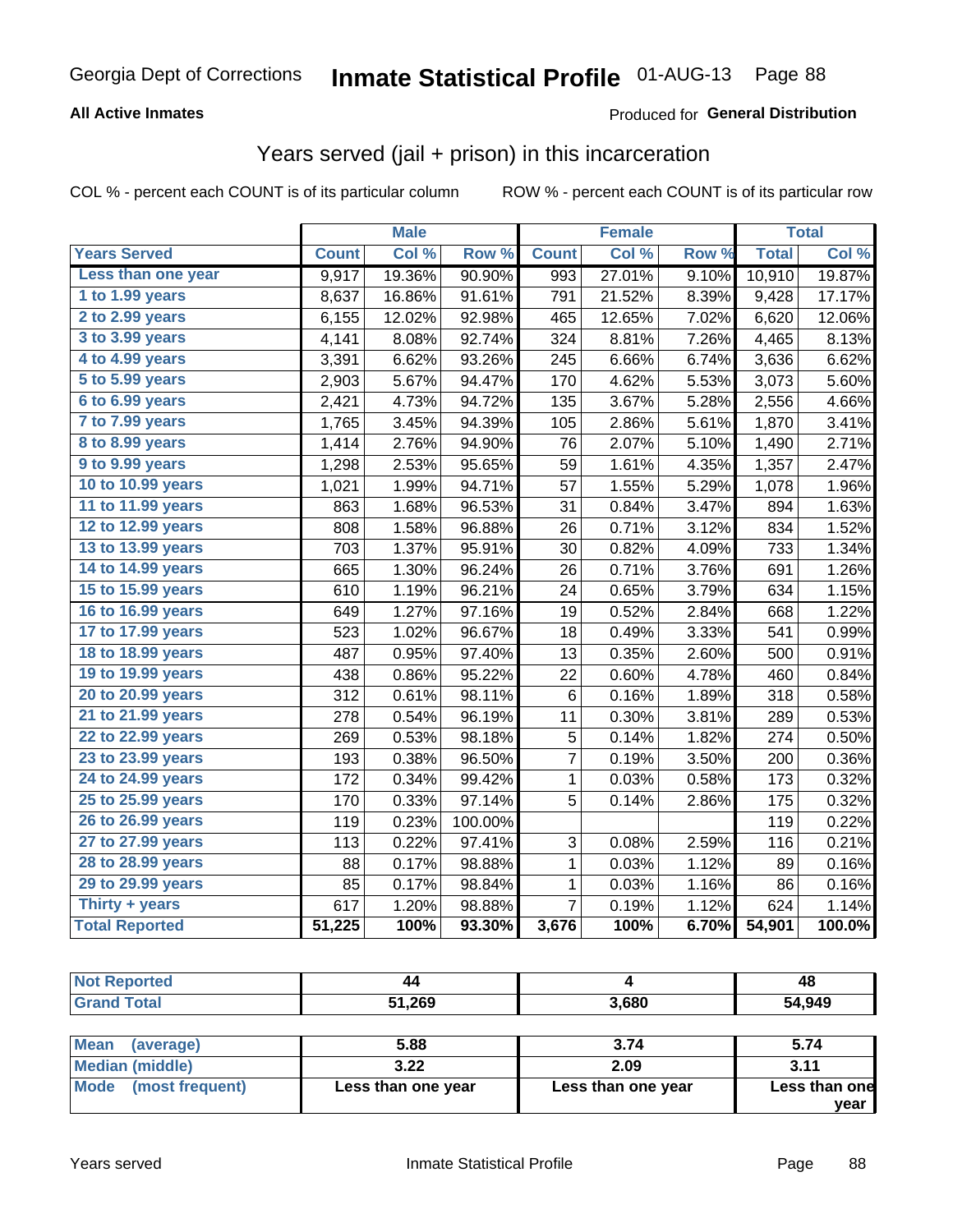#### **All Active Inmates**

Produced for **General Distribution**

### Results of most recent HIV tests

|                         |              | <b>Male</b> |           |              | <b>Female</b> |          |        | Total  |
|-------------------------|--------------|-------------|-----------|--------------|---------------|----------|--------|--------|
| <b>HIV Test Results</b> | <b>Count</b> | Col%        | Row %I    | <b>Count</b> | Col %         | Row %    | Total  | Col %  |
| <b>Positive</b>         | 755          | 1.56%       | $91.40\%$ | 71           | $2.01\%$      | $8.60\%$ | 826    | 1.59%  |
| <b>Negative</b>         | 47,746       | 98.44%      | 93.25%    | 3,455        | $97.99\%$     | 6.75%    | 51,201 | 98.41% |
| Indeterminate           | ີ            | 0.01%       | 100.00%   |              |               |          |        | 0.01%  |
| <b>Total Reported</b>   | 48,504       | 100%        | $93.22\%$ | 3,526        | 100%          | 6.78%    | 52,030 | 100.0% |

| <b>Not Reported</b> | 2,765  | 154   | 2,919  |
|---------------------|--------|-------|--------|
| Total<br>Gran       | 51,269 | 3,680 | 54,949 |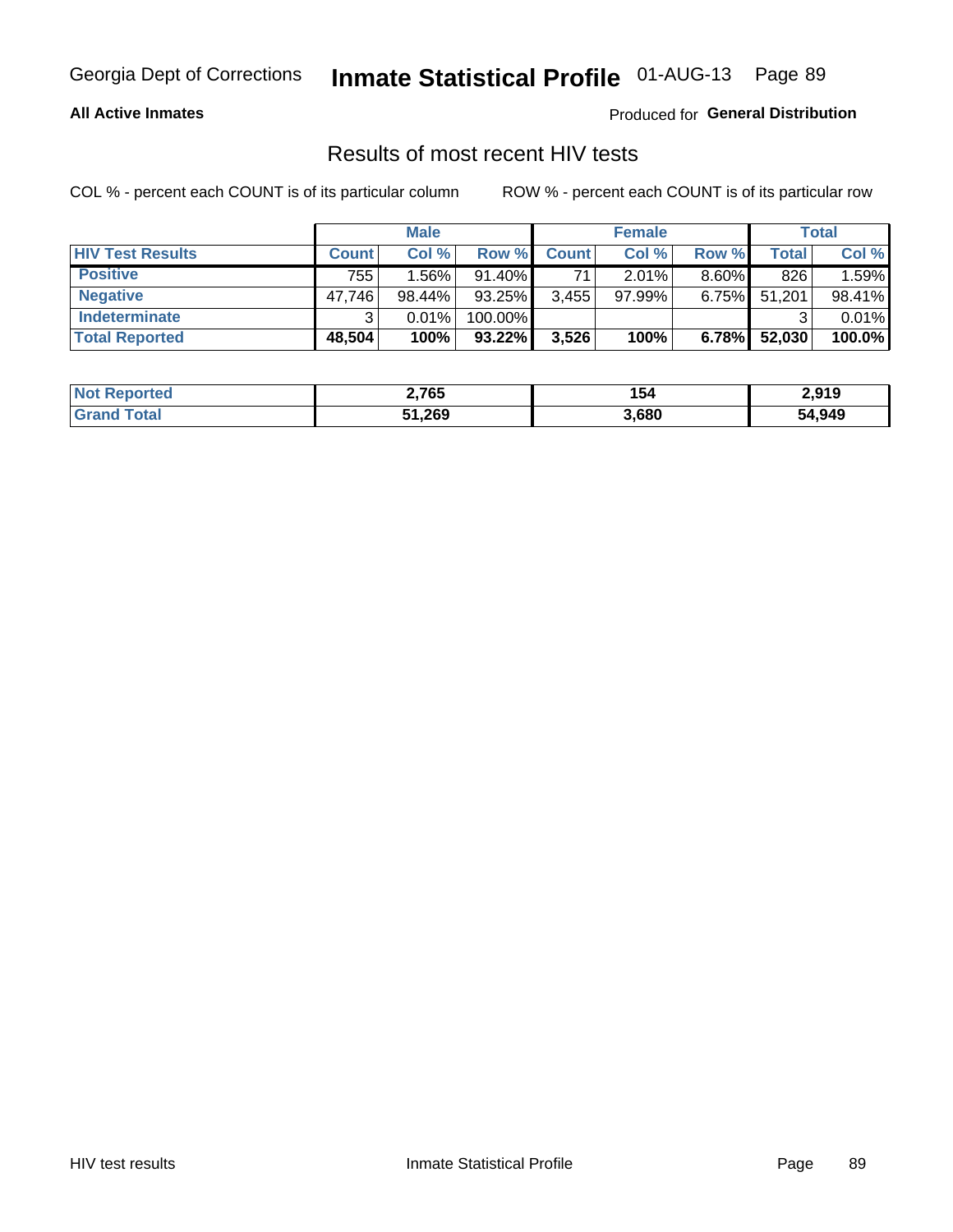#### **All Active Inmates**

#### Produced for **General Distribution**

### Results of most recent tuberculosis test

|                                  | <b>Male</b>  |           |           | <b>Female</b> |           |          | Total  |        |
|----------------------------------|--------------|-----------|-----------|---------------|-----------|----------|--------|--------|
| <b>Tuberculosis Test Results</b> | <b>Count</b> | Col%      | Row %     | <b>Count</b>  | Col %     | Row %    | Total  | Col %  |
| <b>Positive on current test</b>  | 8.794        | $18.02\%$ | 97.78%I   | 200           | 5.68%     | 2.22%    | 8,994  | 17.19% |
| <b>Positive on previous test</b> | 35           | $0.07\%$  | 100.00%   |               |           |          | 35     | 0.07%  |
| <b>Negative</b>                  | 39.984       | $81.91\%$ | $92.33\%$ | 3,321         | $94.32\%$ | $7.67\%$ | 43,305 | 82.75% |
| <b>Total Reported</b>            | 48,813       | 100%      | $93.27\%$ | 3,521         | 100%      | 6.73%    | 52,334 | 100.0% |

| <b>Not Reported</b> | 2,456  | 159   | 2,615  |
|---------------------|--------|-------|--------|
| <b>Grand Total</b>  | 51,269 | 3,680 | 54,949 |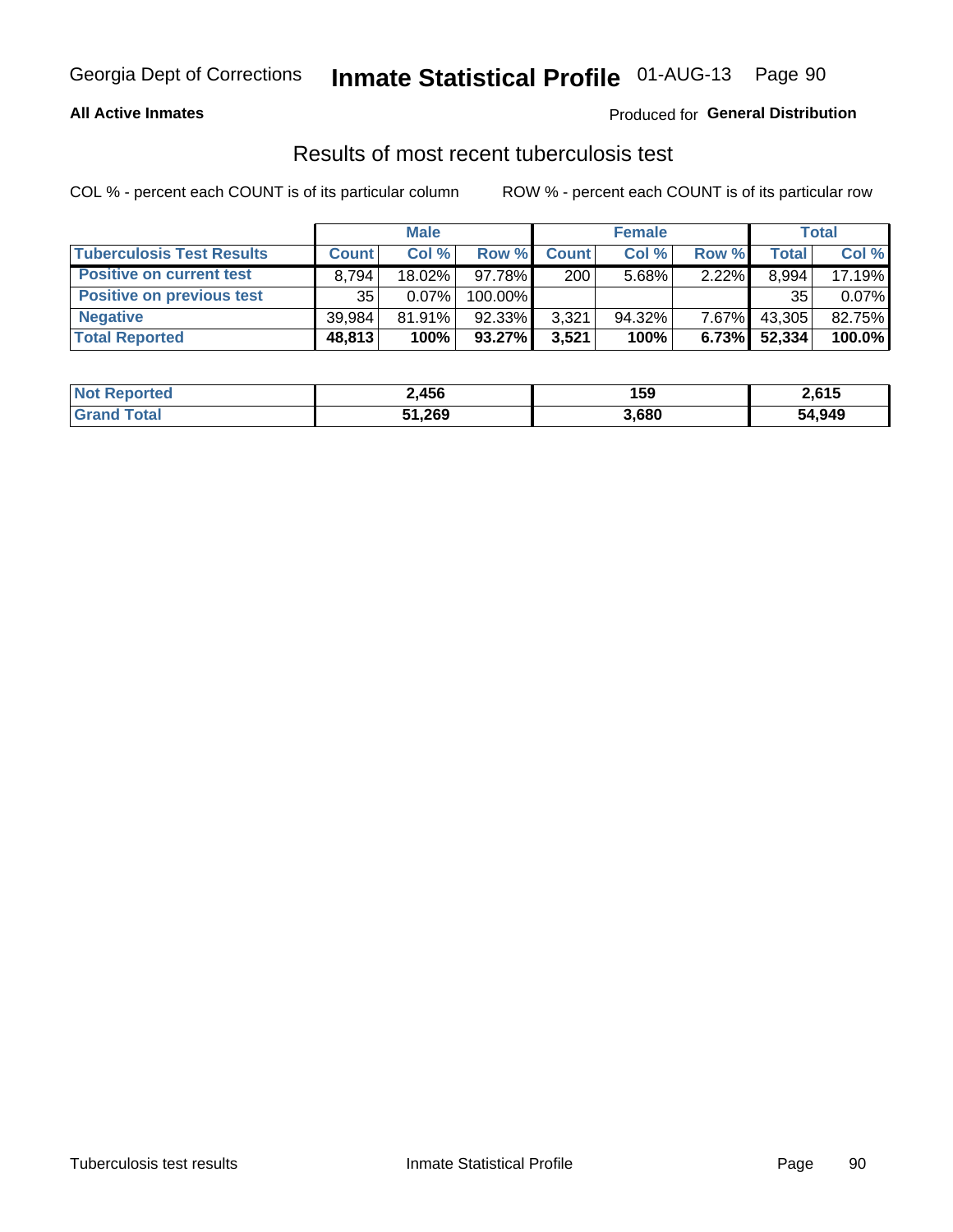#### **All Active Inmates**

Produced for **General Distribution**

### Results of most recent syphilis test

|                                 | <b>Male</b>  |           |        | <b>Female</b>   |        |          | Total  |        |
|---------------------------------|--------------|-----------|--------|-----------------|--------|----------|--------|--------|
| <b>Syphilis Test Results</b>    | <b>Count</b> | Col%      |        | Row % Count     | Col %  | Row %    | Total  | Col %  |
| <b>Positive on current test</b> | 346          | $1.42\%$  | 94.79% | 19 <sup>1</sup> | 1.74%  | $5.21\%$ | 365    | 1.43%  |
| <b>Negative</b>                 | 24.057       | $98.58\%$ | 95.74% | 1.070           | 98.26% | $4.26\%$ | 25.127 | 98.57% |
| <b>Total Reported</b>           | 24,403       | 100%      | 95.73% | 1,089           | 100%   | 4.27%    | 25,492 | 100%   |

| <b>Not Reported</b> | 26,866 | 2,591 | 29,457 |
|---------------------|--------|-------|--------|
| <b>Grand Total</b>  | 51,269 | 3,680 | 54,949 |